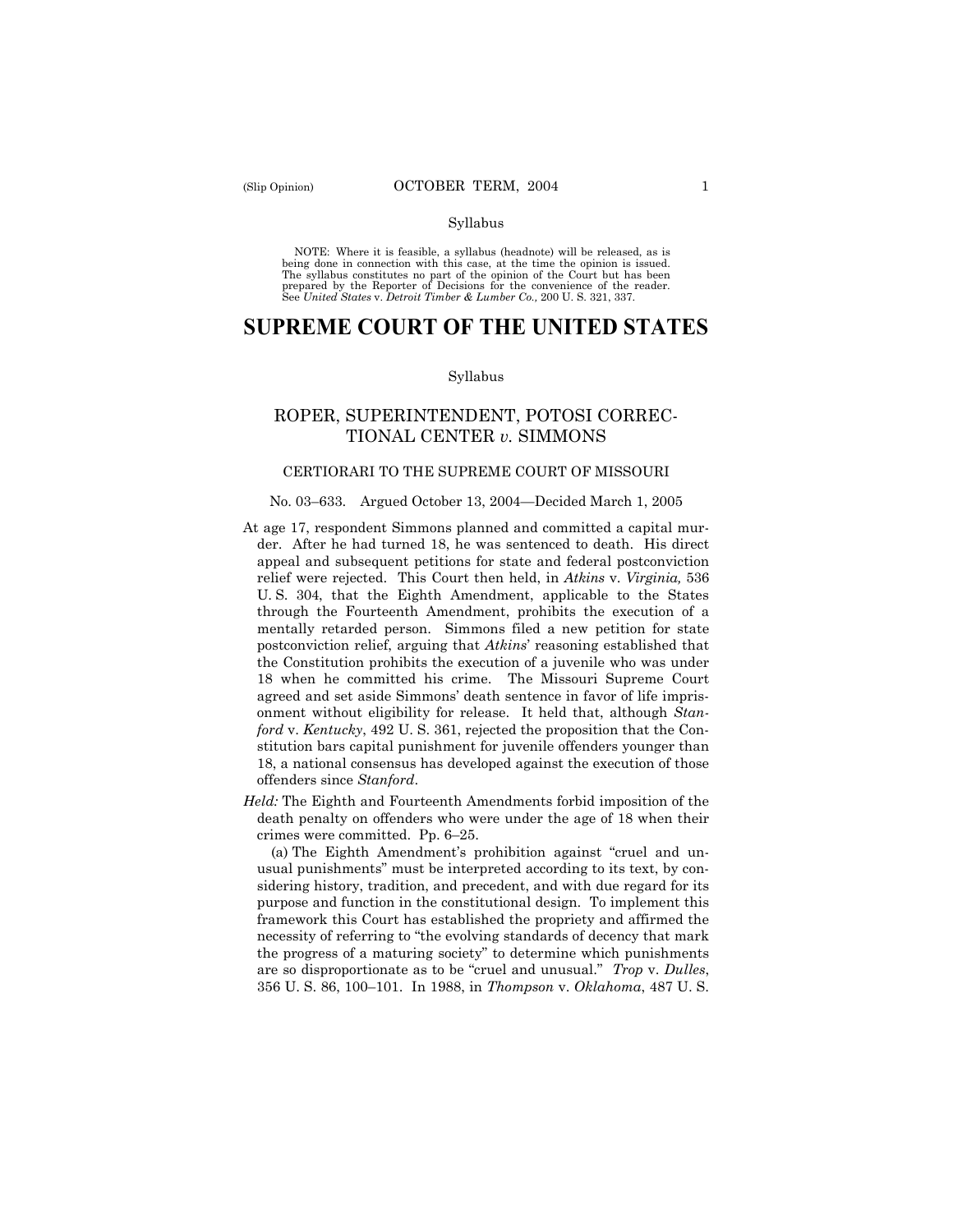815, 818–838, a plurality determined that national standards of decency did not permit the execution of any offender under age 16 at the time of the crime. The next year, in *Stanford,* a 5-to-4 Court referred to contemporary standards of decency, but concluded the Eighth and Fourteenth Amendments did not proscribe the execution of offenders over 15 but under 18 because 22 of 37 death penalty States permitted that penalty for 16-year-old offenders, and 25 permitted it for 17-year-olds, thereby indicating there was no national consensus. 492 U. S., at 370–371. A plurality also "emphatically reject[ed]" the suggestion that the Court should bring its own judgment to bear on the acceptability of the juvenile death penalty. *Id.,* at 377– 378. That same day the Court held, in *Penry* v. *Lynaugh*, 492 U. S. 302, 334, that the Eighth Amendment did not mandate a categorical exemption from the death penalty for mentally retarded persons because only two States had enacted laws banning such executions. Three Terms ago in *Atkins,* however, the Court held that standards of decency had evolved since *Penry* and now demonstrated that the execution of the mentally retarded is cruel and unusual punishment. The *Atkins* Court noted that objective indicia of society's standards, as expressed in pertinent legislative enactments and state practice, demonstrated that such executions had become so truly unusual that it was fair to say that a national consensus has developed against them. 536 U. S., at 314–315. The Court also returned to the rule, established in decisions predating *Stanford*, that the Constitution contemplates that the Court's own judgment be brought to bear on the question of the acceptability of the death penalty. *Id.,* at 312. After observing that mental retardation diminishes personal culpability even if the offender can distinguish right from wrong, *id.,* at 318, and that mentally retarded offenders' impairments make it less defensible to impose the death penalty as retribution for past crimes or as a real deterrent to future crimes, *id.,* at 319–320, the Court ruled that the death penalty constitutes an excessive sanction for the entire category of mentally retarded offenders, and that the Eighth Amendment places a substantive restriction on the State's power to take such an offender's life, *id.,* at 321. Just as the *Atkins* Court reconsidered the issue decided in *Penry*, the Court now reconsiders the issue decided in *Stanford*. Pp. 6–10.

(b) Both objective indicia of consensus, as expressed in particular by the enactments of legislatures that have addressed the question, and the Court's own determination in the exercise of its independent judgment, demonstrate that the death penalty is a disproportionate punishment for juveniles. Pp. 10–21.

(1) As in *Atkins*, the objective indicia of national consensus here—the rejection of the juvenile death penalty in the majority of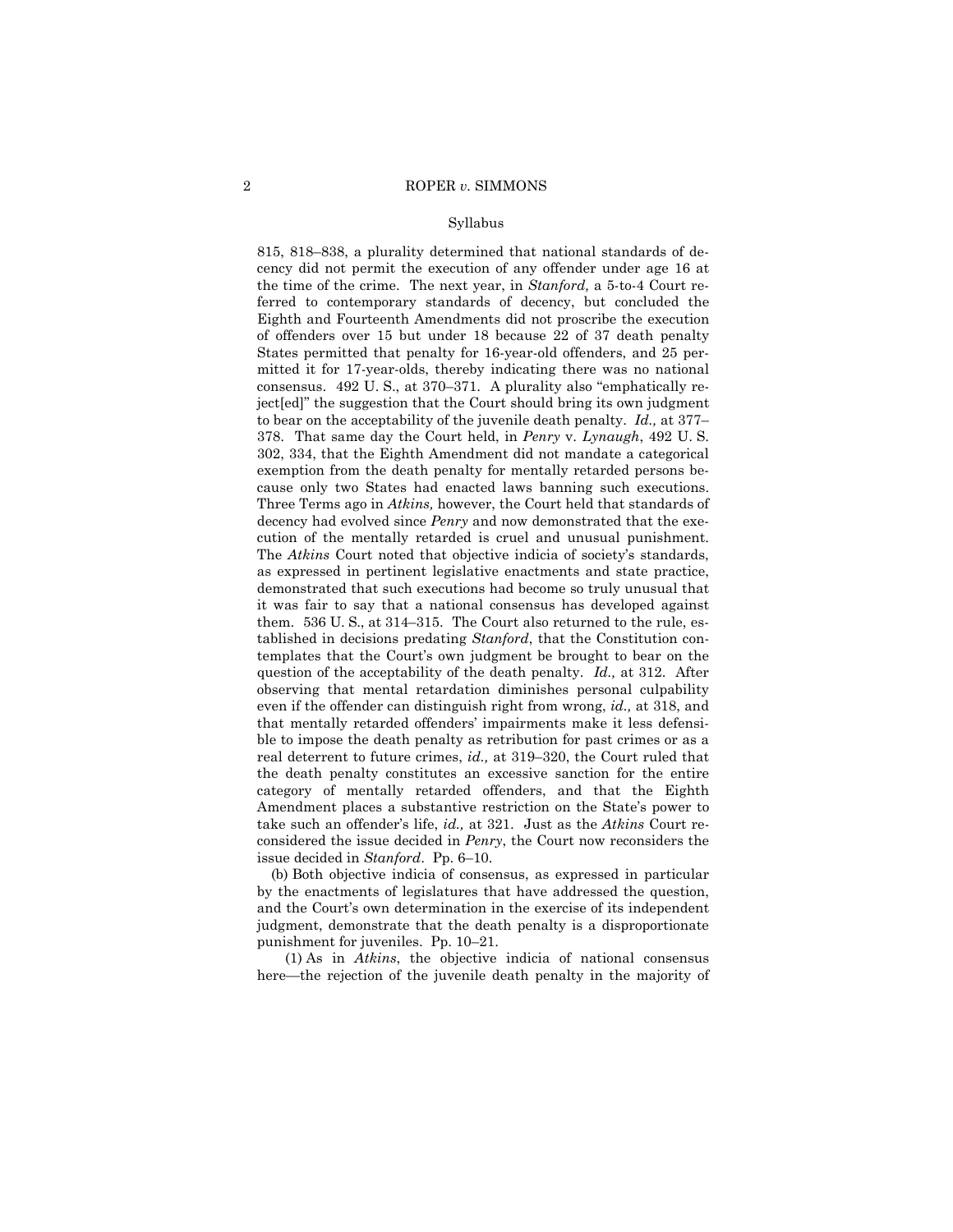States; the infrequency of its use even where it remains on the books; and the consistency in the trend toward abolition of the practice provide sufficient evidence that today society views juveniles, in the words *Atkins* used respecting the mentally retarded, as "categorically less culpable than the average criminal," 536 U. S., at 316. The evidence of such consensus is similar, and in some respects parallel, to the evidence in *Atkins:* 30 States prohibit the juvenile death penalty, including 12 that have rejected it altogether and 18 that maintain it but, by express provision or judicial interpretation, exclude juveniles from its reach. Moreover, even in the 20 States without a formal prohibition, the execution of juveniles is infrequent. Although, by contrast to *Atkins*, the rate of change in reducing the incidence of the juvenile death penalty, or in taking specific steps to abolish it, has been less dramatic, the difference between this case and *Atkins* in that respect is counterbalanced by the consistent direction of the change toward abolition. Indeed, the slower pace here may be explained by the simple fact that the impropriety of executing juveniles between 16 and 18 years old gained wide recognition earlier than the impropriety of executing the mentally retarded. Pp. 10–13.

(2) Rejection of the imposition of the death penalty on juvenile offenders under 18 is required by the Eighth Amendment. Capital punishment must be limited to those offenders who commit "a narrow category of the most serious crimes" and whose extreme culpability makes them "the most deserving of execution." *Atkins*, 536 U. S. at 319. Three general differences between juveniles under 18 and adults demonstrate that juvenile offenders cannot with reliability be classified among the worst offenders. Juveniles' susceptibility to immature and irresponsible behavior means "their irresponsible conduct is not as morally reprehensible as that of an adult." *Thompson*  v. *Oklahoma*, 487 U. S. 815, 835. Their own vulnerability and comparative lack of control over their immediate surroundings mean juveniles have a greater claim than adults to be forgiven for failing to escape negative influences in their whole environment. See *Stanford*, *supra*, at 395. The reality that juveniles still struggle to define their identity means it is less supportable to conclude that even a heinous crime committed by a juvenile is evidence of irretrievably depraved character. The *Thompson* plurality recognized the import of these characteristics with respect to juveniles under 16. 487 U. S., at 833– 838. The same reasoning applies to all juvenile offenders under 18. Once juveniles' diminished culpability is recognized, it is evident that neither of the two penological justifications for the death penalty retribution and deterrence of capital crimes by prospective offenders, *e.g., Atkins*, 536 U. S., at 319—provides adequate justification for imposing that penalty on juveniles. Although the Court cannot deny or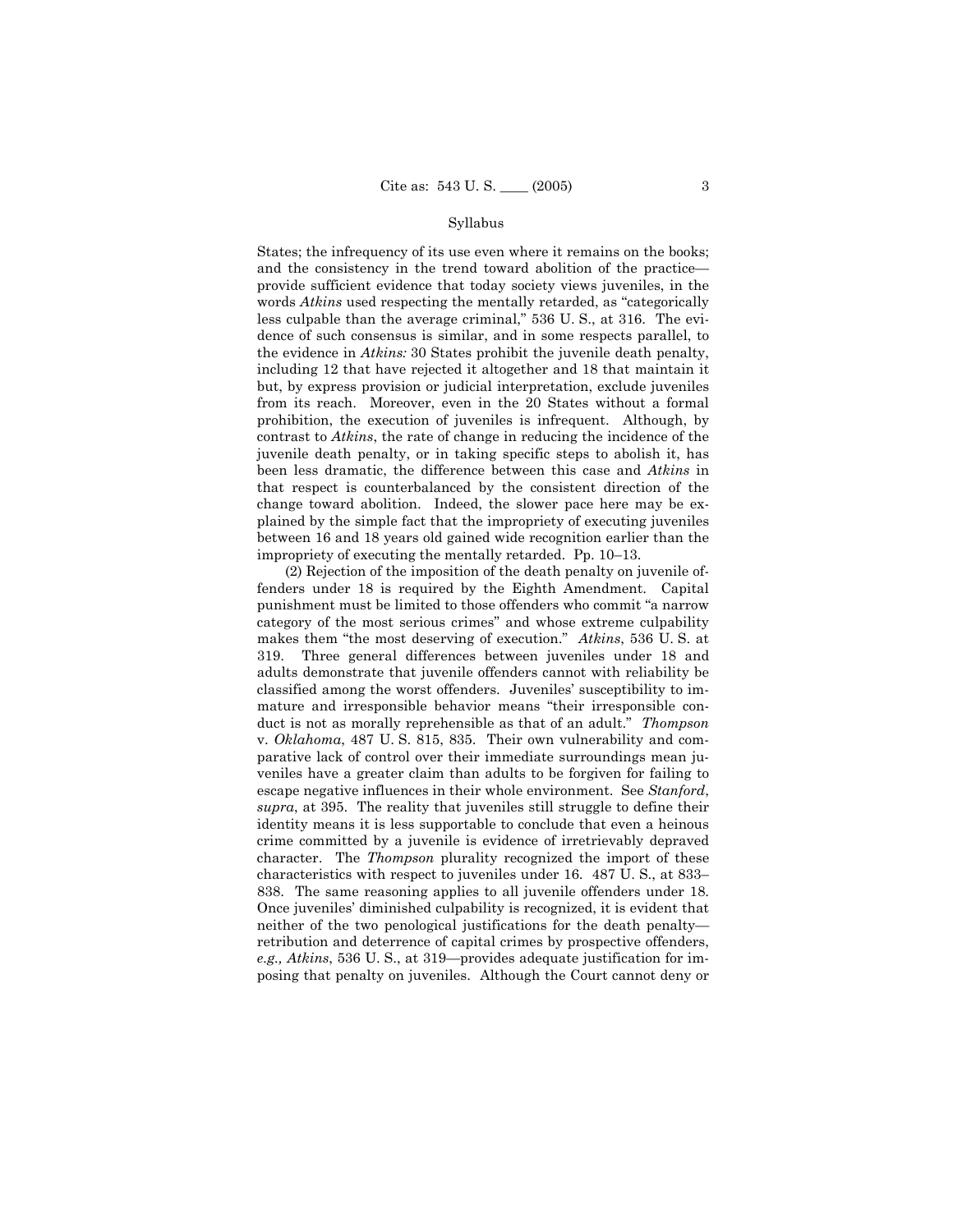overlook the brutal crimes too many juvenile offenders have committed, it disagrees with petitioner's contention that, given the Court's own insistence on individualized consideration in capital sentencing, it is arbitrary and unnecessary to adopt a categorical rule barring imposition of the death penalty on an offender under 18. An unacceptable likelihood exists that the brutality or cold-blooded nature of any particular crime would overpower mitigating arguments based on youth as a matter of course, even where the juvenile offender's objective immaturity, vulnerability, and lack of true depravity should require a sentence less severe than death. When a juvenile commits a heinous crime, the State can exact forfeiture of some of the most basic liberties, but the State cannot extinguish his life and his potential to attain a mature understanding of his own humanity. While drawing the line at 18 is subject to the objections always raised against categorical rules, that is the point where society draws the line for many purposes between childhood and adulthood and the age at which the line for death eligibility ought to rest. *Stanford* should be deemed no longer controlling on this issue. Pp. 14–21.

(c) The overwhelming weight of international opinion against the juvenile death penalty is not controlling here, but provides respected and significant confirmation for the Court's determination that the penalty is disproportionate punishment for offenders under 18. See, *e.g., Thompson*, *supra*, at 830–831, and n. 31. The United States is the only country in the world that continues to give official sanction to the juvenile penalty. It does not lessen fidelity to the Constitution or pride in its origins to acknowledge that the express affirmation of certain fundamental rights by other nations and peoples underscores the centrality of those same rights within our own heritage of freedom. Pp. 21–25.

## 112 S. W. 3d 397, affirmed.

KENNEDY, J., delivered the opinion of the Court, in which STEVENS, SOUTER, GINSBURG, and BREYER, JJ., joined. STEVENS, J., filed a concurring opinion, in which GINSBURG, J., joined. O'CONNOR, J., filed a dissenting opinion. SCALIA, J., filed a dissenting opinion, in which REHNQUIST, C. J., and THOMAS, J., joined.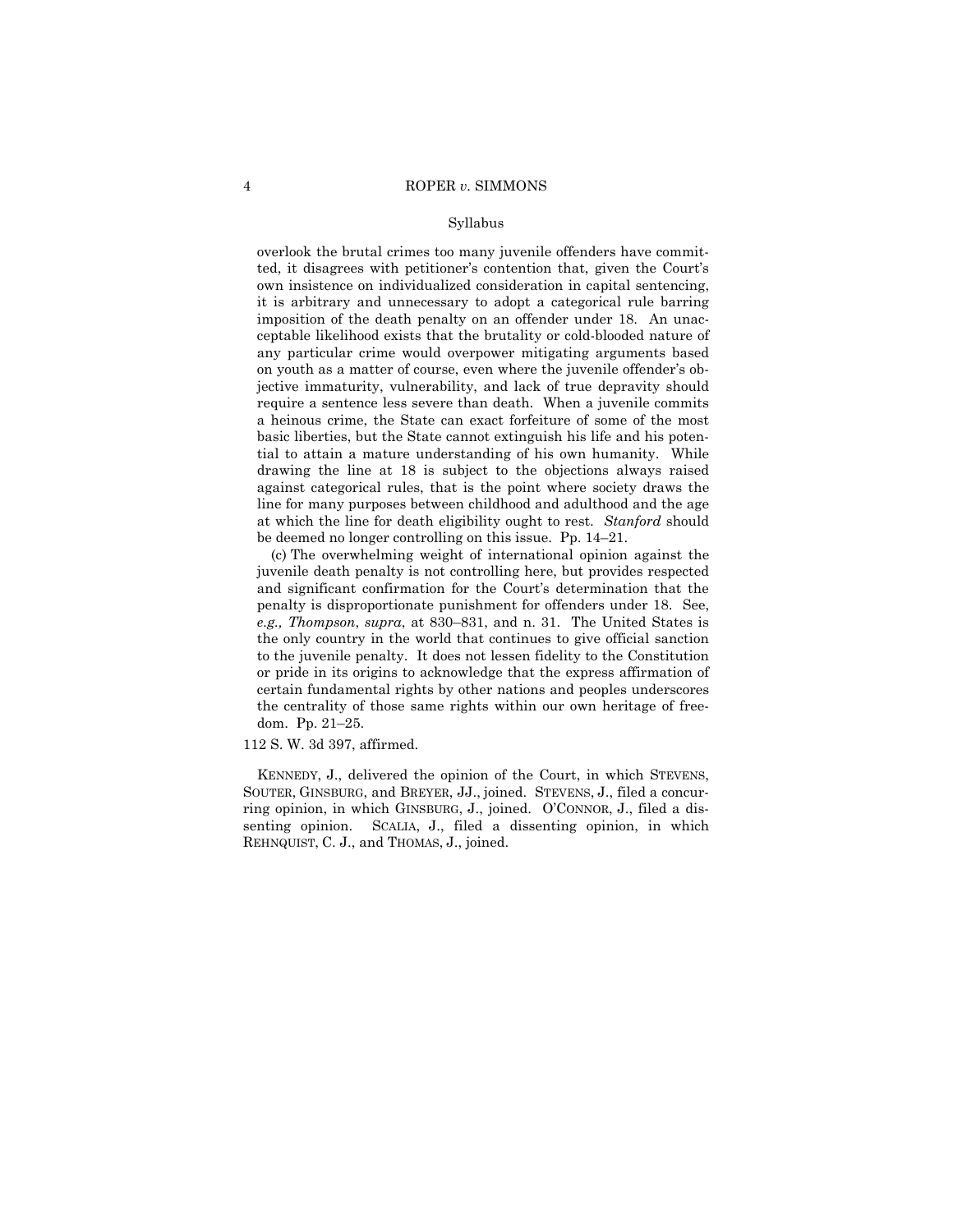NOTICE: This opinion is subject to formal revision before publication in the preliminary print of the United States Reports. Readers are requested to notify the Reporter of Decisions, Supreme Court of the United States, Washington, D. C. 20543, of any typographical or other formal errors, in order that corrections may be made before the preliminary print goes to press.

## $\frac{1}{2}$  ,  $\frac{1}{2}$  ,  $\frac{1}{2}$  ,  $\frac{1}{2}$  ,  $\frac{1}{2}$  ,  $\frac{1}{2}$  ,  $\frac{1}{2}$ **SUPREME COURT OF THE UNITED STATES**

## $\mathcal{L}=\mathcal{L}$ No. 03–633

# DONALD P. ROPER, SUPERINTENDENT, POTOSI CORRECTIONAL CENTER, PETITIONER *v.*  CHRISTOPHER SIMMONS

## ON WRIT OF CERTIORARI TO THE SUPREME COURT OF MISSOURI

## [March 1, 2005]

# JUSTICE KENNEDY delivered the opinion of the Court.

This case requires us to address, for the second time in a decade and a half, whether it is permissible under the Eighth and Fourteenth Amendments to the Constitution of the United States to execute a juvenile offender who was older than 15 but younger than 18 when he committed a capital crime. In *Stanford* v. *Kentucky*, 492 U. S. 361 (1989), a divided Court rejected the proposition that the Constitution bars capital punishment for juvenile offenders in this age group. We reconsider the question.

I

At the age of 17, when he was still a junior in high school, Christopher Simmons, the respondent here, committed murder. About nine months later, after he had turned 18, he was tried and sentenced to death. There is little doubt that Simmons was the instigator of the crime. Before its commission Simmons said he wanted to murder someone. In chilling, callous terms he talked about his plan, discussing it for the most part with two friends, Charles Benjamin and John Tessmer, then aged 15 and 16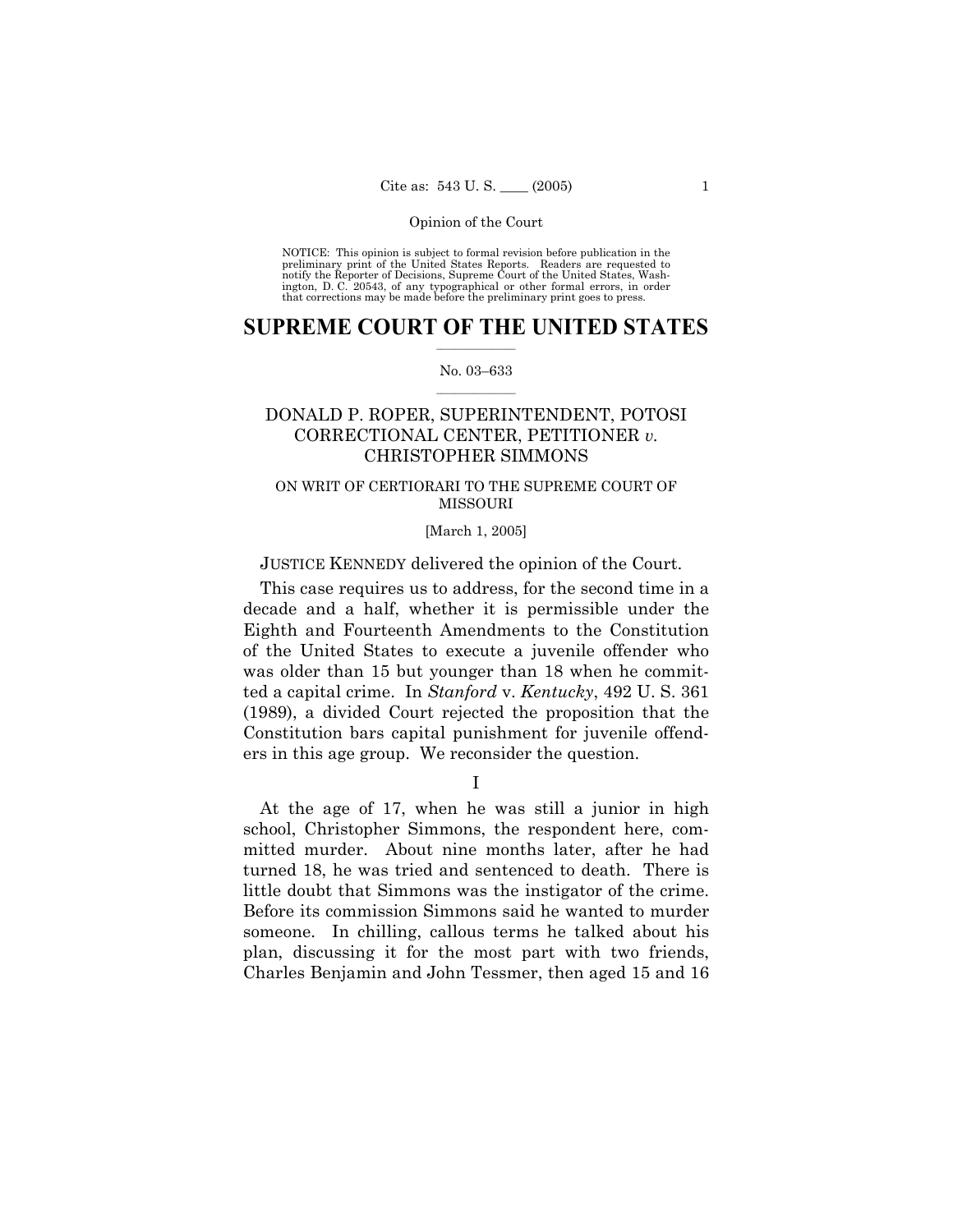## Opinion of the Court

respectively. Simmons proposed to commit burglary and murder by breaking and entering, tying up a victim, and throwing the victim off a bridge. Simmons assured his friends they could "get away with it" because they were minors.

The three met at about 2 a.m. on the night of the murder, but Tessmer left before the other two set out. (The State later charged Tessmer with conspiracy, but dropped the charge in exchange for his testimony against Simmons.) Simmons and Benjamin entered the home of the victim, Shirley Crook, after reaching through an open window and unlocking the back door. Simmons turned on a hallway light. Awakened, Mrs. Crook called out, "Who's there?" In response Simmons entered Mrs. Crook's bedroom, where he recognized her from a previous car accident involving them both. Simmons later admitted this confirmed his resolve to murder her.

Using duct tape to cover her eyes and mouth and bind her hands, the two perpetrators put Mrs. Crook in her minivan and drove to a state park. They reinforced the bindings, covered her head with a towel, and walked her to a railroad trestle spanning the Meramec River. There they tied her hands and feet together with electrical wire, wrapped her whole face in duct tape and threw her from the bridge, drowning her in the waters below.

By the afternoon of September 9, Steven Crook had returned home from an overnight trip, found his bedroom in disarray, and reported his wife missing. On the same afternoon fishermen recovered the victim's body from the river. Simmons, meanwhile, was bragging about the killing, telling friends he had killed a woman "because the bitch seen my face."

The next day, after receiving information of Simmons' involvement, police arrested him at his high school and took him to the police station in Fenton, Missouri. They read him his *Miranda* rights. Simmons waived his right to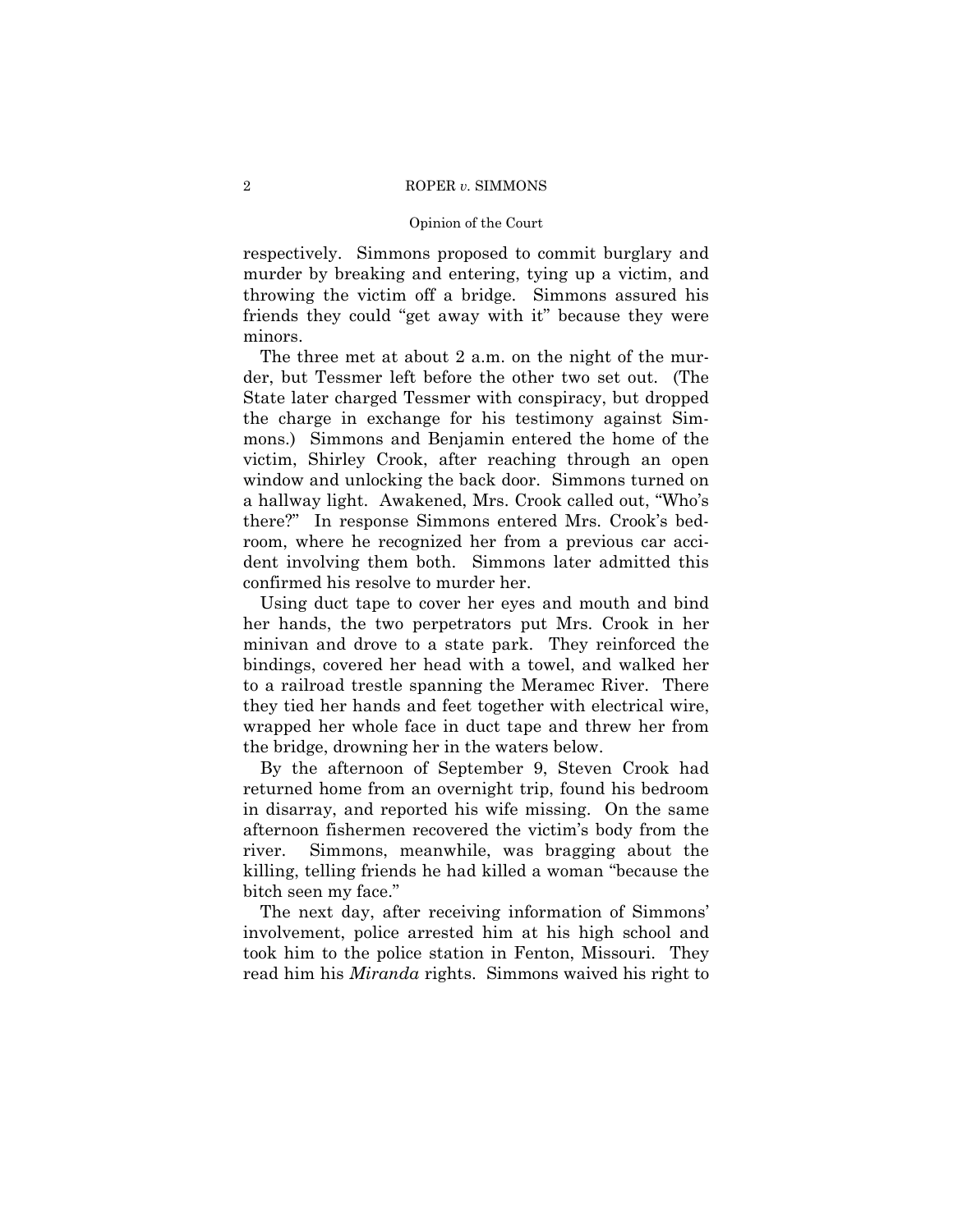an attorney and agreed to answer questions. After less than two hours of interrogation, Simmons confessed to the murder and agreed to perform a videotaped reenactment at the crime scene.

The State charged Simmons with burglary, kidnaping, stealing, and murder in the first degree. As Simmons was 17 at the time of the crime, he was outside the criminal jurisdiction of Missouri's juvenile court system. See Mo. Rev. Stat. §§211.021 (2000) and 211.031 (Supp. 2003). He was tried as an adult. At trial the State introduced Simmons' confession and the videotaped reenactment of the crime, along with testimony that Simmons discussed the crime in advance and bragged about it later. The defense called no witnesses in the guilt phase. The jury having returned a verdict of murder, the trial proceeded to the penalty phase.

The State sought the death penalty. As aggravating factors, the State submitted that the murder was committed for the purpose of receiving money; was committed for the purpose of avoiding, interfering with, or preventing lawful arrest of the defendant; and involved depravity of mind and was outrageously and wantonly vile, horrible, and inhuman. The State called Shirley Crook's husband, daughter, and two sisters, who presented moving evidence of the devastation her death had brought to their lives.

In mitigation Simmons' attorneys first called an officer of the Missouri juvenile justice system, who testified that Simmons had no prior convictions and that no previous charges had been filed against him. Simmons' mother, father, two younger half brothers, a neighbor, and a friend took the stand to tell the jurors of the close relationships they had formed with Simmons and to plead for mercy on his behalf. Simmons' mother, in particular, testified to the responsibility Simmons demonstrated in taking care of his two younger half brothers and of his grandmother and to his capacity to show love for them.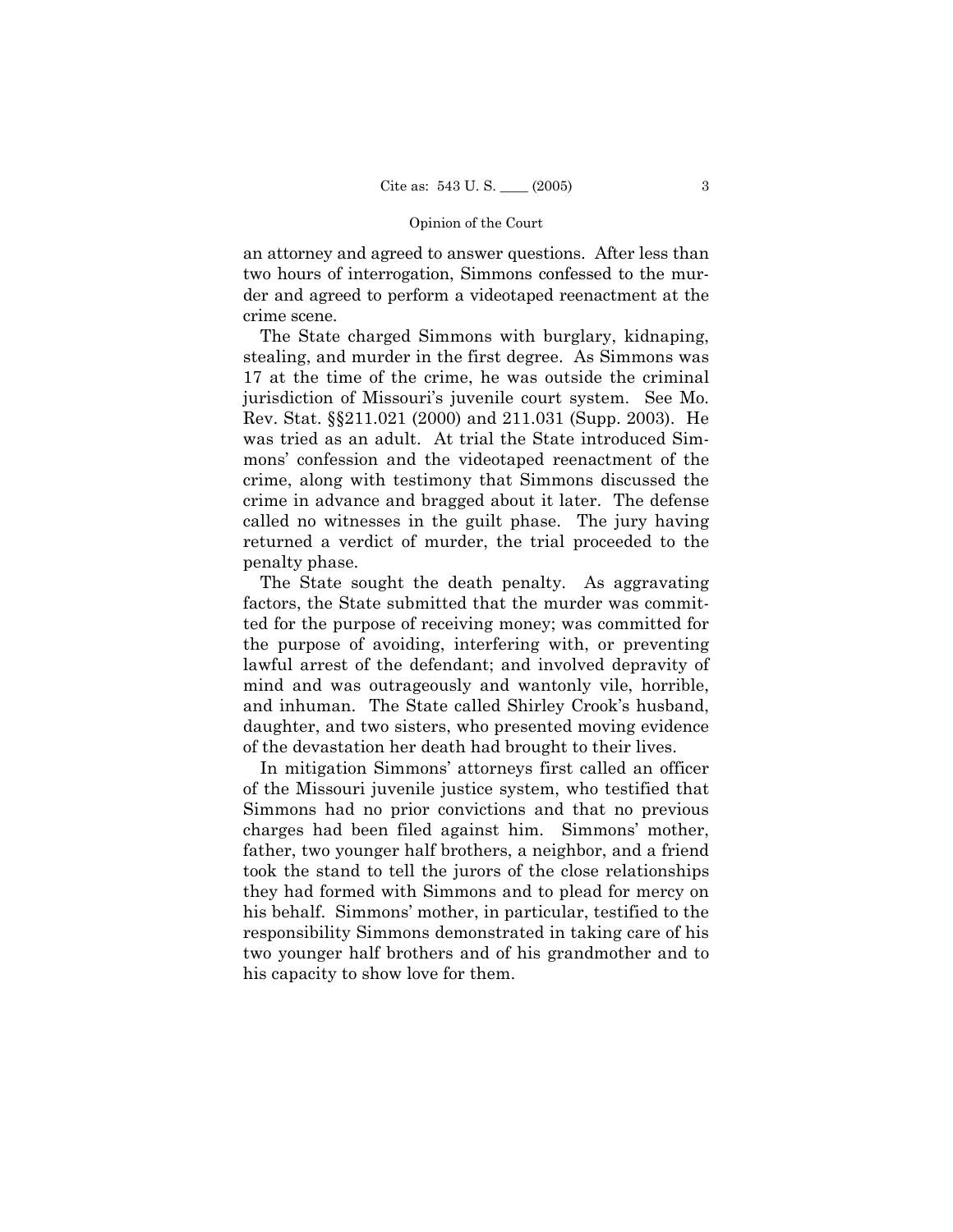## Opinion of the Court

During closing arguments, both the prosecutor and defense counsel addressed Simmons' age, which the trial judge had instructed the jurors they could consider as a mitigating factor. Defense counsel reminded the jurors that juveniles of Simmons' age cannot drink, serve on juries, or even see certain movies, because "the legislatures have wisely decided that individuals of a certain age aren't responsible enough." Defense counsel argued that Simmons' age should make "a huge difference to [the jurors] in deciding just exactly what sort of punishment to make." In rebuttal, the prosecutor gave the following response: "Age, he says. Think about age. Seventeen years old. Isn't that scary? Doesn't that scare you? Mitigating? Quite the contrary I submit. Quite the contrary."

The jury recommended the death penalty after finding the State had proved each of the three aggravating factors submitted to it. Accepting the jury's recommendation, the trial judge imposed the death penalty.

Simmons obtained new counsel, who moved in the trial court to set aside the conviction and sentence. One argument was that Simmons had received ineffective assistance at trial. To support this contention, the new counsel called as witnesses Simmons' trial attorney, Simmons' friends and neighbors, and clinical psychologists who had evaluated him.

Part of the submission was that Simmons was "very immature," "very impulsive," and "very susceptible to being manipulated or influenced." The experts testified about Simmons' background including a difficult home environment and dramatic changes in behavior, accompanied by poor school performance in adolescence. Simmons was absent from home for long periods, spending time using alcohol and drugs with other teenagers or young adults. The contention by Simmons' postconviction counsel was that these matters should have been established in the sentencing proceeding.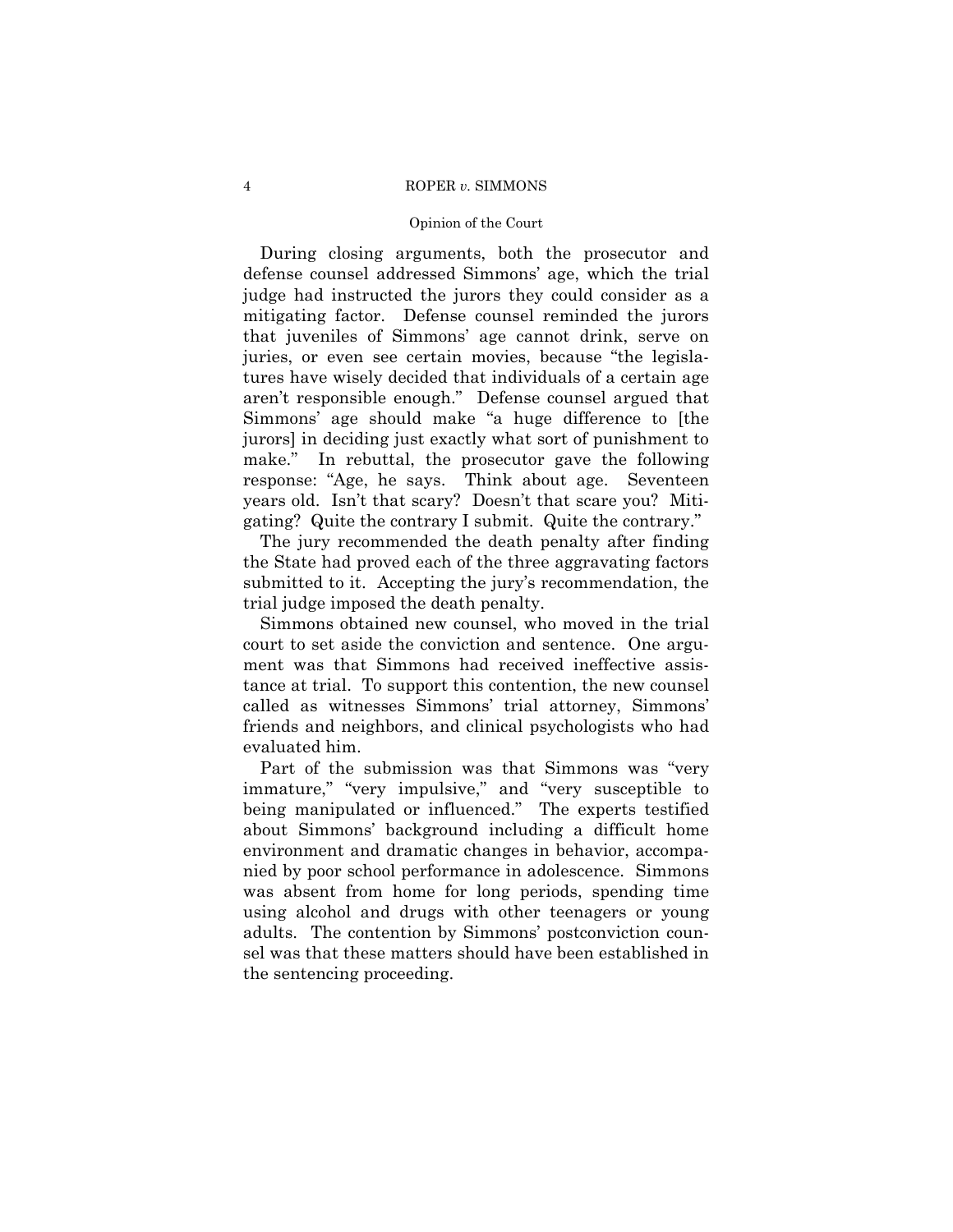The trial court found no constitutional violation by reason of ineffective assistance of counsel and denied the motion for postconviction relief. In a consolidated appeal from Simmons' conviction and sentence, and from the denial of postconviction relief, the Missouri Supreme Court affirmed. *State* v. *Simmons*, 944 S. W. 2d 165, 169 (en banc), cert. denied, 522 U. S. 953 (1997). The federal courts denied Simmons' petition for a writ of habeas corpus. *Simmons* v. *Bowersox*, 235 F. 3d 1124, 1127 (CA8), cert. denied, 534 U. S. 924 (2001).

After these proceedings in Simmons' case had run their course, this Court held that the Eighth and Fourteenth Amendments prohibit the execution of a mentally retarded person. *Atkins* v. *Virginia,* 536 U. S. 304 (2002). Simmons filed a new petition for state postconviction relief, arguing that the reasoning of *Atkins* established that the Constitution prohibits the execution of a juvenile who was under 18 when the crime was committed.

The Missouri Supreme Court agreed. *State ex rel. Simmons* v. *Roper*, 112 S. W. 3d 397 (2003) (en banc). It held that since *Stanford*,

"a national consensus has developed against the execution of juvenile offenders, as demonstrated by the fact that eighteen states now bar such executions for juveniles, that twelve other states bar executions altogether, that no state has lowered its age of execution below 18 since *Stanford*, that five states have legislatively or by case law raised or established the minimum age at 18, and that the imposition of the juvenile death penalty has become truly unusual over the last decade." 112 S. W. 3d, at 399.

On this reasoning it set aside Simmons' death sentence and resentenced him to "life imprisonment without eligibility for probation, parole, or release except by act of the Governor." *Id.,* at 413.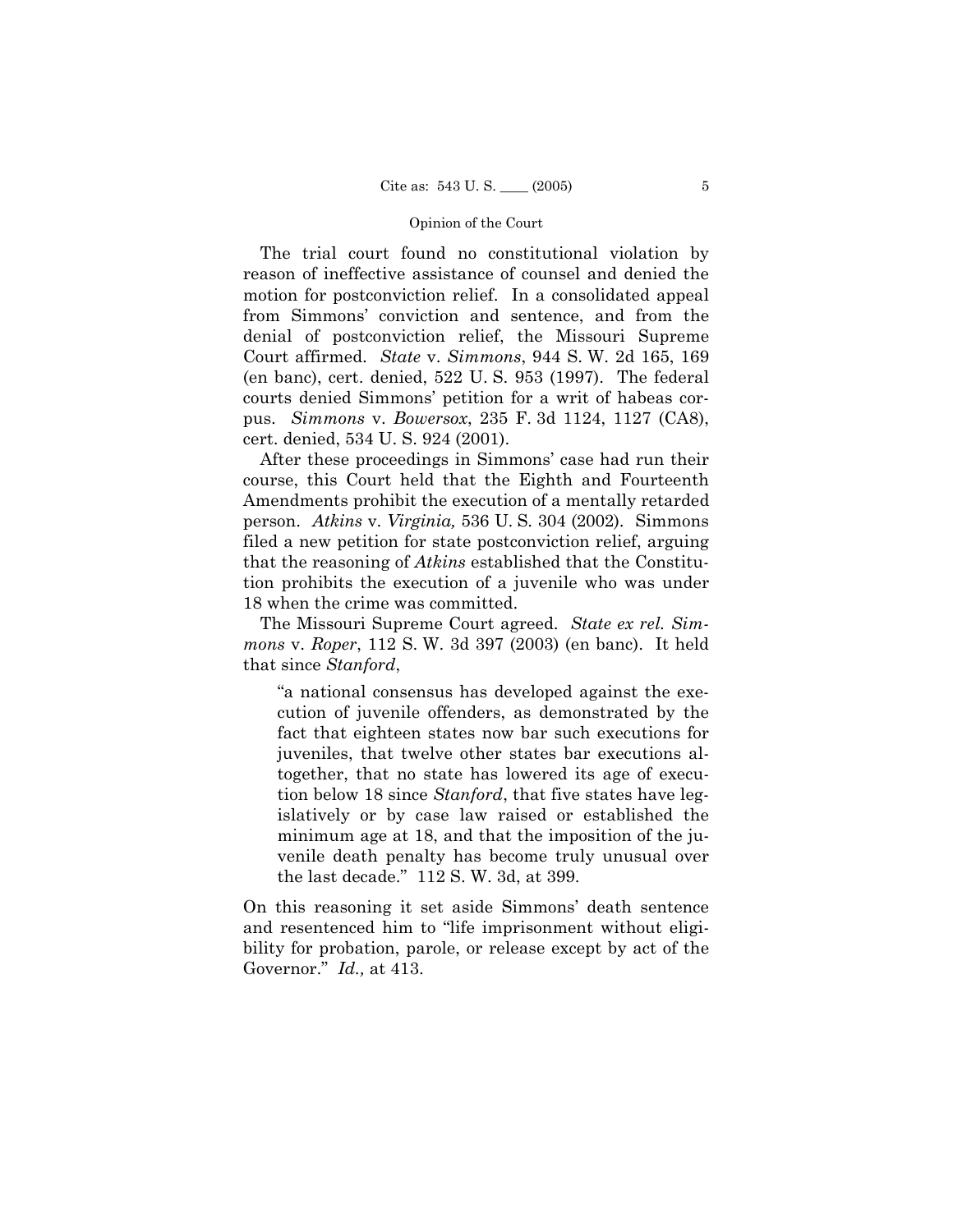We granted certiorari, 540 U. S. 1160 (2004), and now affirm.

## II

The Eighth Amendment provides: "Excessive bail shall not be required, nor excessive fines imposed, nor cruel and unusual punishments inflicted." The provision is applicable to the States through the Fourteenth Amendment. *Furman* v. *Georgia*, 408 U. S. 238, 239 (1972) *(per curiam); Robinson* v. *California*, 370 U. S. 660, 666–667 (1962); *Louisiana ex rel. Francis* v. *Resweber*, 329 U. S. 459, 463 (1947) (plurality opinion). As the Court explained in *Atkins*, the Eighth Amendment guarantees individuals the right not to be subjected to excessive sanctions. The right flows from the basic " 'precept of justice that punishment for crime should be graduated and proportioned to [the] offense.' " 536 U. S., at 311 (quoting *Weems* v. *United States*, 217 U. S. 349, 367 (1910)). By protecting even those convicted of heinous crimes, the Eighth Amendment reaffirms the duty of the government to respect the dignity of all persons.

The prohibition against "cruel and unusual punishments," like other expansive language in the Constitution, must be interpreted according to its text, by considering history, tradition, and precedent, and with due regard for its purpose and function in the constitutional design. To implement this framework we have established the propriety and affirmed the necessity of referring to "the evolving standards of decency that mark the progress of a maturing society" to determine which punishments are so disproportionate as to be cruel and unusual. *Trop* v. *Dulles*, 356 U. S. 86, 100–101 (1958) (plurality opinion).

In *Thompson* v. *Oklahoma*, 487 U. S. 815 (1988), a plurality of the Court determined that our standards of decency do not permit the execution of any offender under the age of 16 at the time of the crime. *Id.,* at 818–838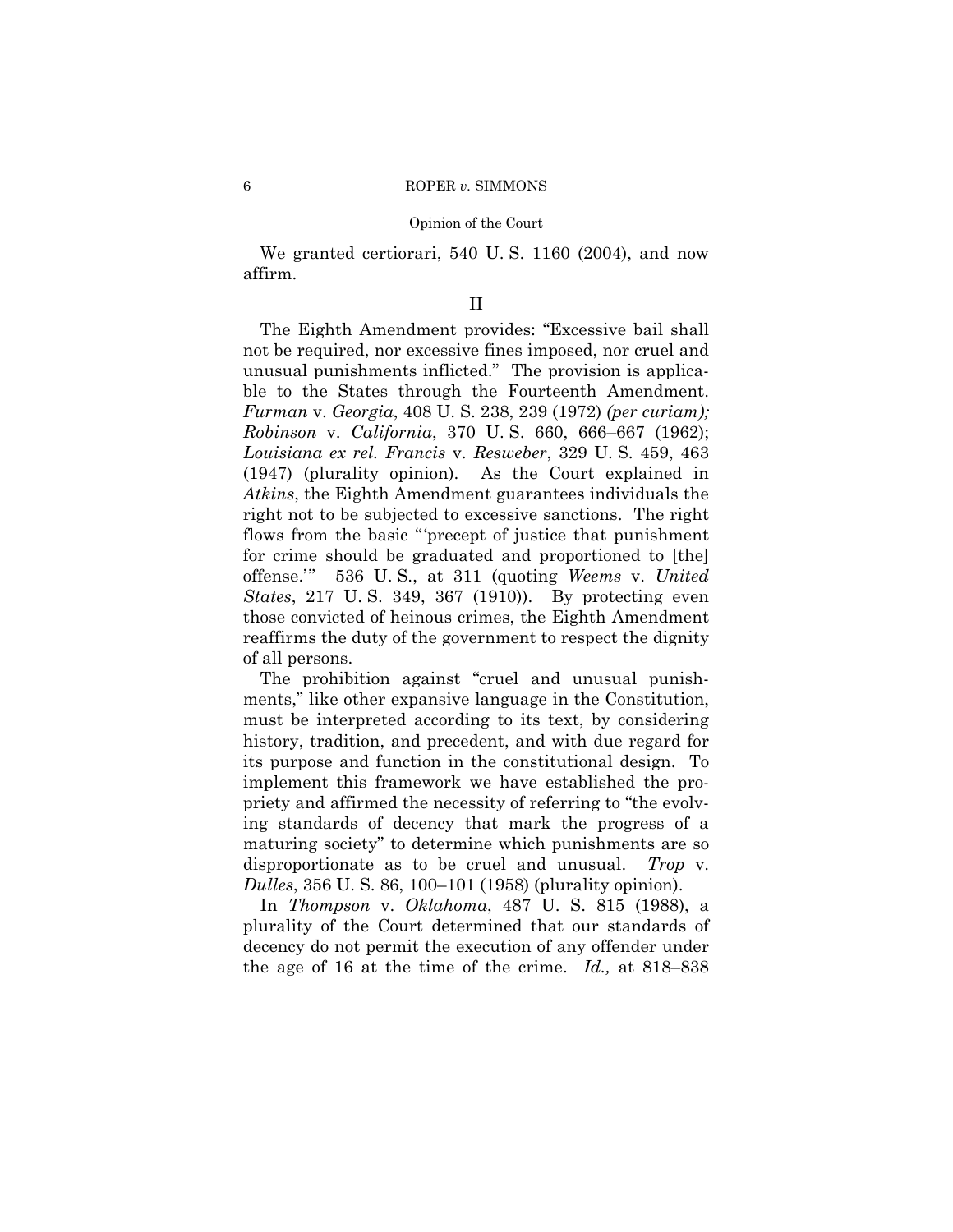(opinion of STEVENS, J., joined by Brennan, Marshall, and Blackmun, JJ.). The plurality opinion explained that no death penalty State that had given express consideration to a minimum age for the death penalty had set the age lower than 16. *Id.,* at 826–829. The plurality also observed that "[t]he conclusion that it would offend civilized standards of decency to execute a person who was less than 16 years old at the time of his or her offense is consistent with the views that have been expressed by respected professional organizations, by other nations that share our Anglo-American heritage, and by the leading members of the Western European community." *Id.,* at 830. The opinion further noted that juries imposed the death penalty on offenders under 16 with exceeding rarity; the last execution of an offender for a crime committed under the age of 16 had been carried out in 1948, 40 years prior. *Id.,* at 832–833.

Bringing its independent judgment to bear on the permissibility of the death penalty for a 15-year-old offender, the *Thompson* plurality stressed that "[t]he reasons why juveniles are not trusted with the privileges and responsibilities of an adult also explain why their irresponsible conduct is not as morally reprehensible as that of an adult." *Id.,* at 835. According to the plurality, the lesser culpability of offenders under 16 made the death penalty inappropriate as a form of retribution, while the low likelihood that offenders under 16 engaged in "the kind of cost-benefit analysis that attaches any weight to the possibility of execution" made the death penalty ineffective as a means of deterrence. *Id.,* at 836–838. With JUSTICE O'CONNOR concurring in the judgment on narrower grounds, *id.*, at 848–859, the Court set aside the death sentence that had been imposed on the 15-year-old offender.

The next year, in *Stanford* v. *Kentucky*, 492 U. S. 361 (1989), the Court, over a dissenting opinion joined by four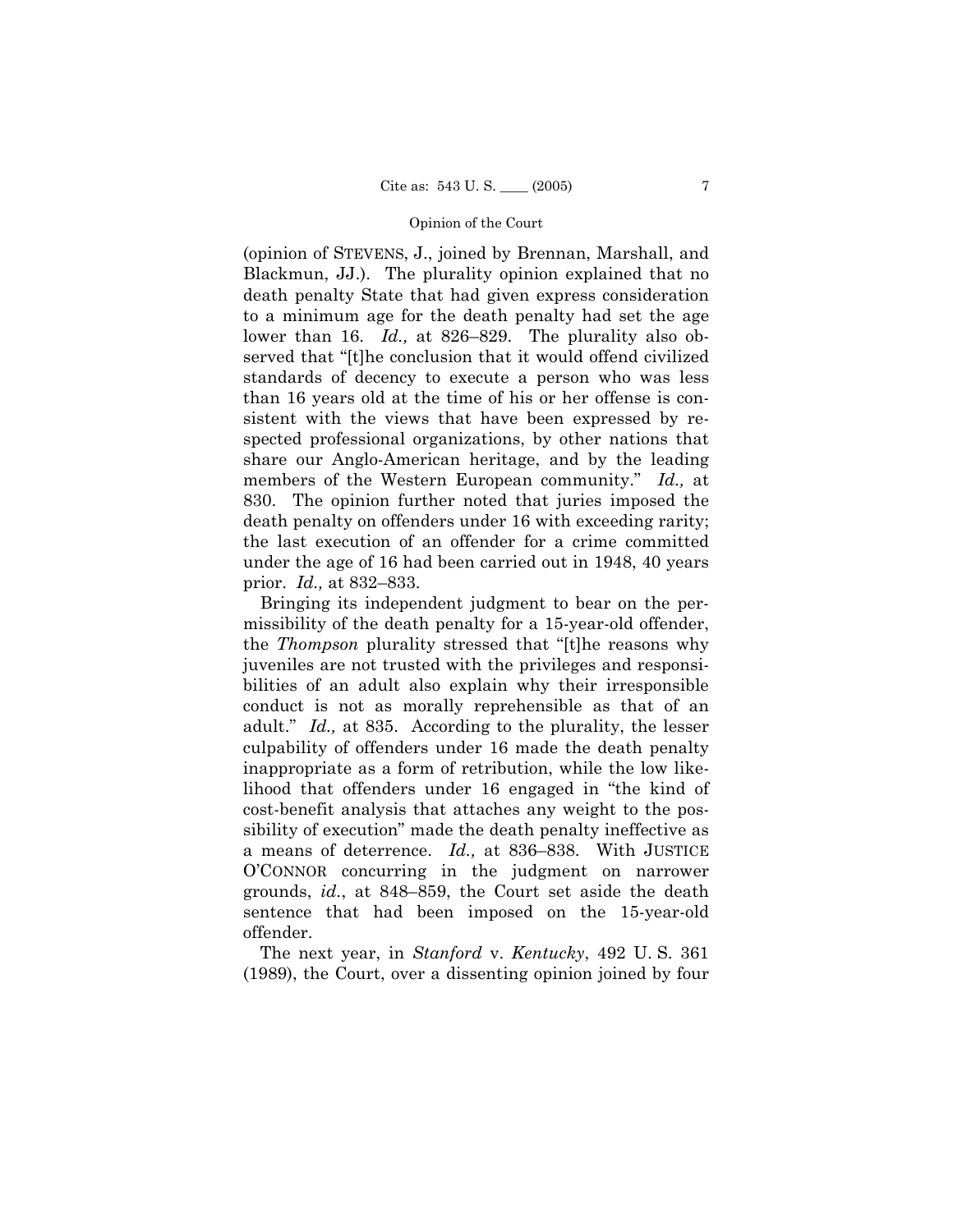## Opinion of the Court

Justices, referred to contemporary standards of decency in this country and concluded the Eighth and Fourteenth Amendments did not proscribe the execution of juvenile offenders over 15 but under 18. The Court noted that 22 of the 37 death penalty States permitted the death penalty for 16-year-old offenders, and, among these 37 States, 25 permitted it for 17-year-old offenders. These numbers, in the Court's view, indicated there was no national consensus "sufficient to label a particular punishment cruel and unusual." *Id.,* at 370–371. A plurality of the Court also "emphatically reject[ed]" the suggestion that the Court should bring its own judgment to bear on the acceptability of the juvenile death penalty. *Id.,* at 377–378 (opinion of SCALIA, J., joined by REHNQUIST, C. J., and White and KENNEDY, JJ.); see also *id.*, at 382 (O'CONNOR, J., concurring in part and concurring in judgment) (criticizing the plurality's refusal "to judge whether the '"nexus between the punishment imposed and the defendant's blameworthiness" ' is proportional").

The same day the Court decided *Stanford*, it held that the Eighth Amendment did not mandate a categorical exemption from the death penalty for the mentally retarded. *Penry* v. *Lynaugh*, 492 U. S. 302 (1989). In reaching this conclusion it stressed that only two States had enacted laws banning the imposition of the death penalty on a mentally retarded person convicted of a capital offense. *Id.,* at 334. According to the Court, "the two state statutes prohibiting execution of the mentally retarded, even when added to the 14 States that have rejected capital punishment completely, [did] not provide sufficient evidence at present of a national consensus." *Ibid.* 

Three Terms ago the subject was reconsidered in *Atkins*. We held that standards of decency have evolved since *Penry* and now demonstrate that the execution of the mentally retarded is cruel and unusual punishment. The Court noted objective indicia of society's standards, as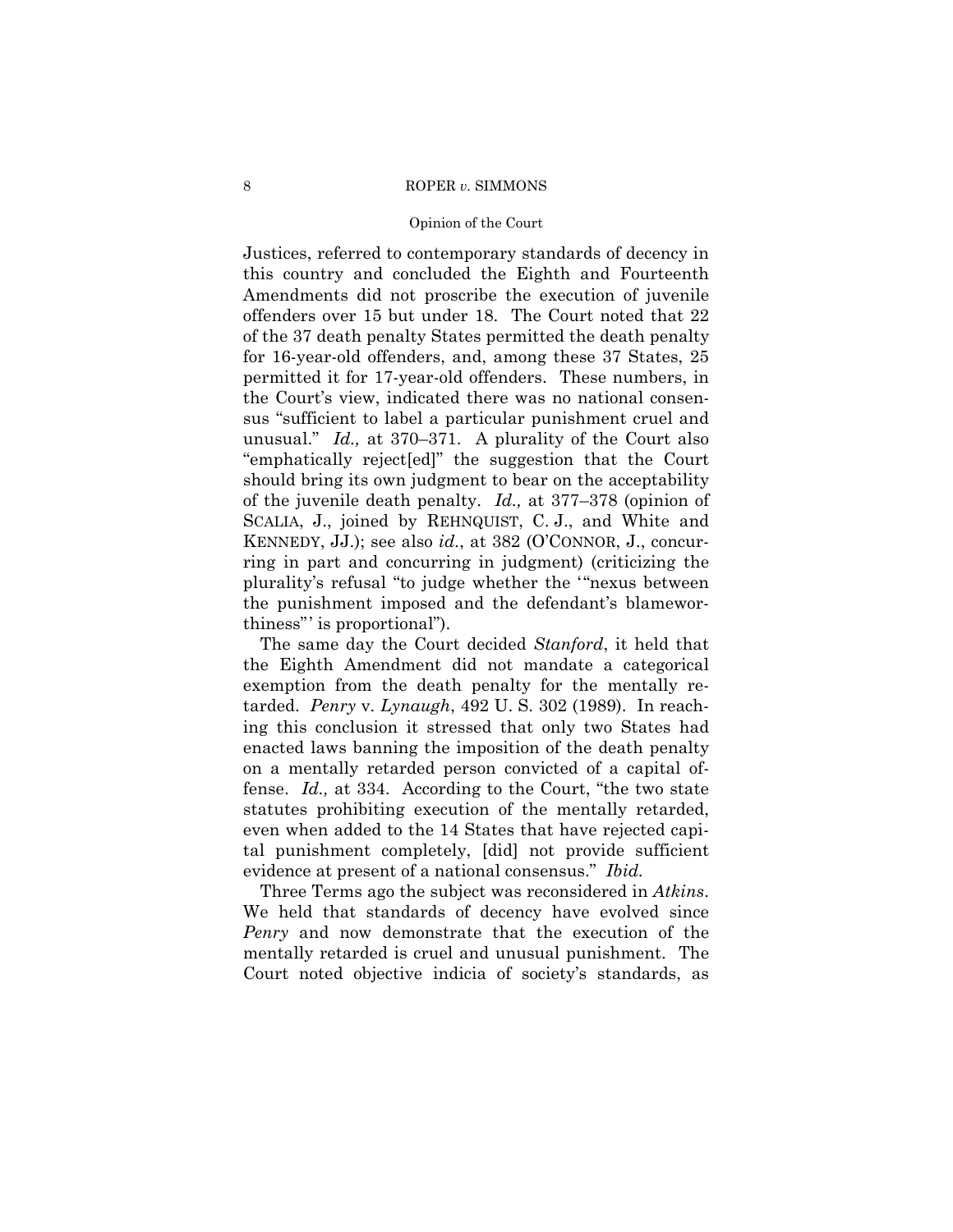expressed in legislative enactments and state practice with respect to executions of the mentally retarded. When *Atkins* was decided only a minority of States permitted the practice, and even in those States it was rare. 536 U. S., at 314–315. On the basis of these indicia the Court determined that executing mentally retarded offenders "has become truly unusual, and it is fair to say that a national consensus has developed against it." *Id.,* at 316.

The inquiry into our society's evolving standards of decency did not end there. The *Atkins* Court neither repeated nor relied upon the statement in *Stanford* that the Court's independent judgment has no bearing on the acceptability of a particular punishment under the Eighth Amendment. Instead we returned to the rule, established in decisions predating *Stanford*, that "the Constitution contemplates that in the end our own judgment will be brought to bear on the question of the acceptability of the death penalty under the Eighth Amendment.'" 536 U. S.*,*  at 312 (quoting *Coker* v. *Georgia*, 433 U. S. 584, 597 (1977) (plurality opinion)). Mental retardation, the Court said, diminishes personal culpability even if the offender can distinguish right from wrong. 536 U. S.*,* at 318. The impairments of mentally retarded offenders make it less defensible to impose the death penalty as retribution for past crimes and less likely that the death penalty will have a real deterrent effect. *Id.,* at 319–320. Based on these considerations and on the finding of national consensus against executing the mentally retarded, the Court ruled that the death penalty constitutes an excessive sanction for the entire category of mentally retarded offenders, and that the Eighth Amendment "'places a substantive restriction on the State's power to take the life' of a mentally retarded offender." *Id.,* at 321 (quoting *Ford* v. *Wainwright,* 477 U. S. 399, 405 (1986)).

Just as the *Atkins* Court reconsidered the issue decided in *Penry*, we now reconsider the issue decided in *Stanford*.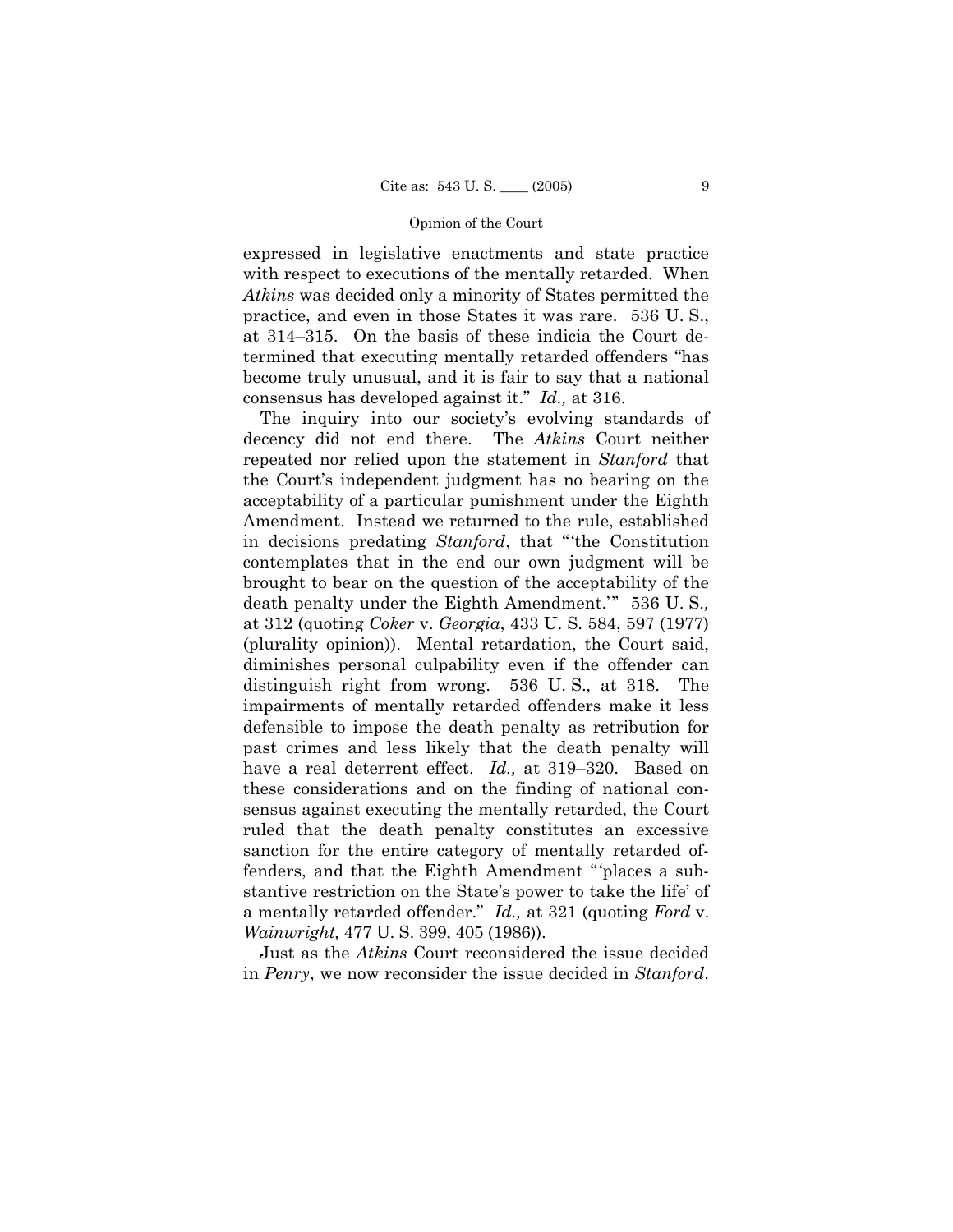## Opinion of the Court

The beginning point is a review of objective indicia of consensus, as expressed in particular by the enactments of legislatures that have addressed the question. This data gives us essential instruction. We then must determine, in the exercise of our own independent judgment, whether the death penalty is a disproportionate punishment for juveniles.

## III

## A

The evidence of national consensus against the death penalty for juveniles is similar, and in some respects parallel, to the evidence *Atkins* held sufficient to demonstrate a national consensus against the death penalty for the mentally retarded. When *Atkins* was decided, 30 States prohibited the death penalty for the mentally retarded. This number comprised 12 that had abandoned the death penalty altogether, and 18 that maintained it but excluded the mentally retarded from its reach. 536 U. S., at 313–315. By a similar calculation in this case, 30 States prohibit the juvenile death penalty, comprising 12 that have rejected the death penalty altogether and 18 that maintain it but, by express provision or judicial interpretation, exclude juveniles from its reach. See Appendix A, *infra*. *Atkins* emphasized that even in the 20 States without formal prohibition, the practice of executing the mentally retarded was infrequent. Since *Penry*, only five States had executed offenders known to have an IQ under 70. 536 U. S., at 316. In the present case, too, even in the 20 States without a formal prohibition on executing juveniles, the practice is infrequent. Since *Stanford*, six States have executed prisoners for crimes committed as juveniles. In the past 10 years, only three have done so: Oklahoma, Texas, and Virginia. See V. Streib, The Juvenile Death Penalty Today: Death Sentences and Executions for Juvenile Crimes, January 1, 1973–December 31,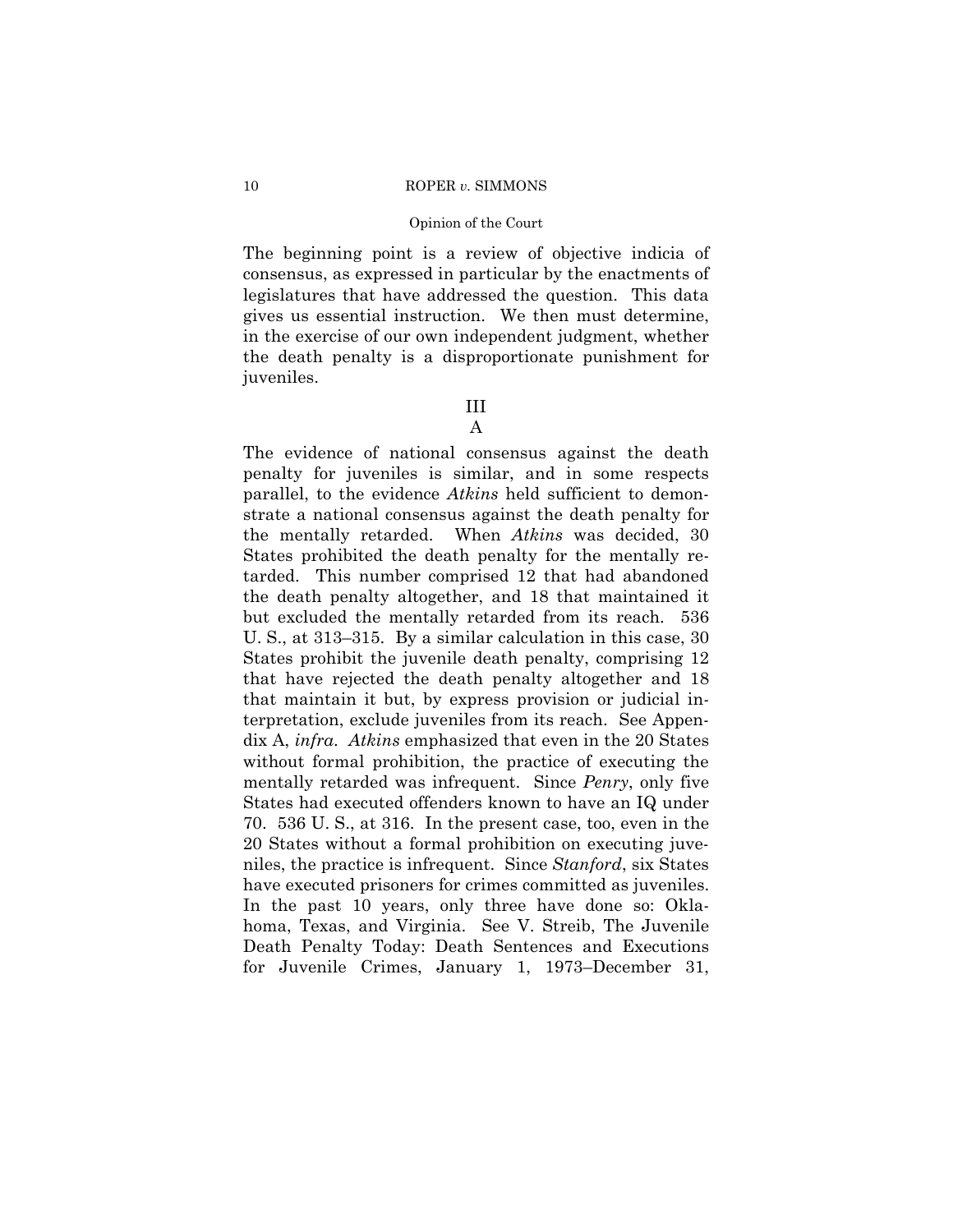2004, No. 76, p. 4 (2005), available at http://www.law. onu.edu/faculty/streib/documents/JuvDeathDec2004.pdf (last updated Jan. 31, 2005) (as visited Feb. 25, 2005, and available in the Clerk of Court's case file). In December 2003 the Governor of Kentucky decided to spare the life of Kevin Stanford, and commuted his sentence to one of life imprisonment without parole, with the declaration that " [w]e ought not be executing people who, legally, were children.'" Lexington Herald Leader, Dec. 9, 2003, p. B3, 2003 WL 65043346. By this act the Governor ensured Kentucky would not add itself to the list of States that have executed juveniles within the last 10 years even by the execution of the very defendant whose death sentence the Court had upheld in *Stanford* v. *Kentucky*.

There is, to be sure, at least one difference between the evidence of consensus in *Atkins* and in this case. Impressive in *Atkins* was the rate of abolition of the death penalty for the mentally retarded. Sixteen States that permitted the execution of the mentally retarded at the time of *Penry* had prohibited the practice by the time we heard *Atkins*. By contrast, the rate of change in reducing the incidence of the juvenile death penalty, or in taking specific steps to abolish it, has been slower. Five States that allowed the juvenile death penalty at the time of *Stanford*  have abandoned it in the intervening 15 years—four through legislative enactments and one through judicial decision. Streib, *supra*, at 5, 7; *State* v. *Furman*, 122 Wash. 2d 400, 858 P. 2d 1092 (1993) (en banc).

Though less dramatic than the change from *Penry* to *Atkins* ("telling," to borrow the word *Atkins* used to describe this difference, 536 U. S., at 315, n. 18), we still consider the change from *Stanford* to this case to be significant. As noted in *Atkins*, with respect to the States that had abandoned the death penalty for the mentally retarded since *Penry*, "[i]t is not so much the number of these States that is significant, but the consistency of the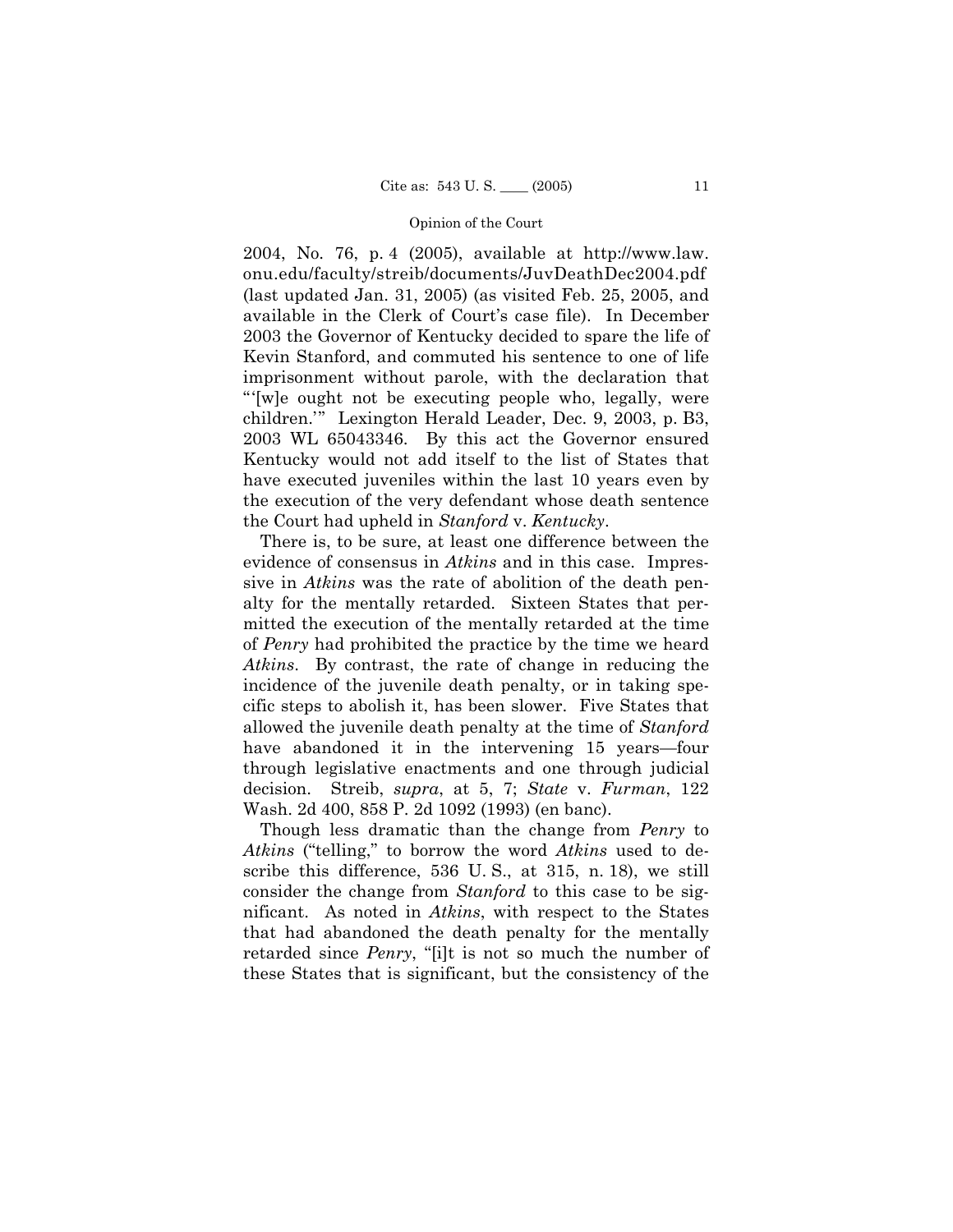## Opinion of the Court

direction of change." 536 U. S., at 315. In particular we found it significant that, in the wake of *Penry*, no State that had already prohibited the execution of the mentally retarded had passed legislation to reinstate the penalty. 536 U. S.*,* at 315–316. The number of States that have abandoned capital punishment for juvenile offenders since *Stanford* is smaller than the number of States that abandoned capital punishment for the mentally retarded after *Penry;* yet we think the same consistency of direction of change has been demonstrated. Since *Stanford*, no State that previously prohibited capital punishment for juveniles has reinstated it. This fact, coupled with the trend toward abolition of the juvenile death penalty, carries special force in light of the general popularity of anticrime legislation, *Atkins*, *supra*, at 315, and in light of the particular trend in recent years toward cracking down on juvenile crime in other respects, see H. Snyder & M. Sickmund, National Center for Juvenile Justice, Juvenile Offenders and Victims: 1999 National Report 89, 133 (Sept. 1999); Scott & Grisso, The Evolution of Adolescence: A Developmental Perspective on Juvenile Justice Reform, 88 J. Crim. L. & C. 137, 148 (1997). Any difference between this case and *Atkins* with respect to the pace of abolition is thus counterbalanced by the consistent direction of the change.

The slower pace of abolition of the juvenile death penalty over the past 15 years, moreover, may have a simple explanation. When we heard *Penry*, only two death penalty States had already prohibited the execution of the mentally retarded. When we heard *Stanford*, by contrast, 12 death penalty States had already prohibited the execution of any juvenile under 18, and 15 had prohibited the execution of any juvenile under 17. If anything, this shows that the impropriety of executing juveniles between 16 and 18 years of age gained wide recognition earlier than the impropriety of executing the mentally retarded.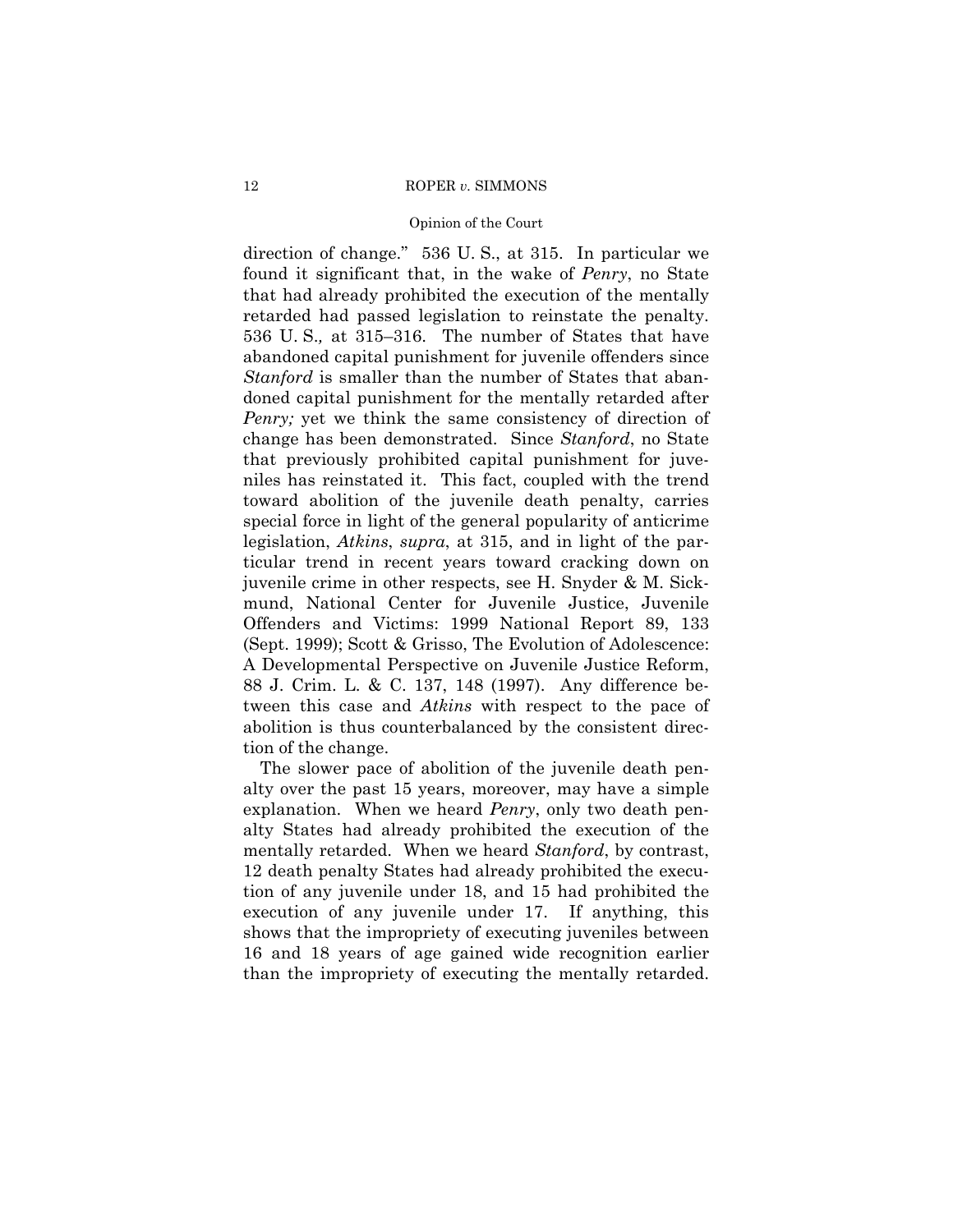In the words of the Missouri Supreme Court: "It would be the ultimate in irony if the very fact that the inappropriateness of the death penalty for juveniles was broadly recognized sooner than it was recognized for the mentally retarded were to become a reason to continue the execution of juveniles now that the execution of the mentally retarded has been barred." 112 S. W. 3d, at 408, n. 10.

Petitioner cannot show national consensus in favor of capital punishment for juveniles but still resists the conclusion that any consensus exists against it. Petitioner supports this position with, in particular, the observation that when the Senate ratified the International Covenant on Civil and Political Rights (ICCPR), Dec. 19, 1966, 999 U. N. T. S. 171 (entered into force Mar. 23, 1976), it did so subject to the President's proposed reservation regarding Article 6(5) of that treaty, which prohibits capital punishment for juveniles. Brief for Petitioner 27. This reservation at best provides only faint support for petitioner's argument. First, the reservation was passed in 1992; since then, five States have abandoned capital punishment for juveniles. Second, Congress considered the issue when enacting the Federal Death Penalty Act in 1994, and determined that the death penalty should not extend to juveniles. See 18 U. S. C. §3591. The reservation to Article 6(5) of the ICCPR provides minimal evidence that there is not now a national consensus against juvenile executions.

 As in *Atkins*, the objective indicia of consensus in this case—the rejection of the juvenile death penalty in the majority of States; the infrequency of its use even where it remains on the books; and the consistency in the trend toward abolition of the practice—provide sufficient evidence that today our society views juveniles, in the words *Atkins* used respecting the mentally retarded, as "categorically less culpable than the average criminal." 536 U. S.*,* at 316.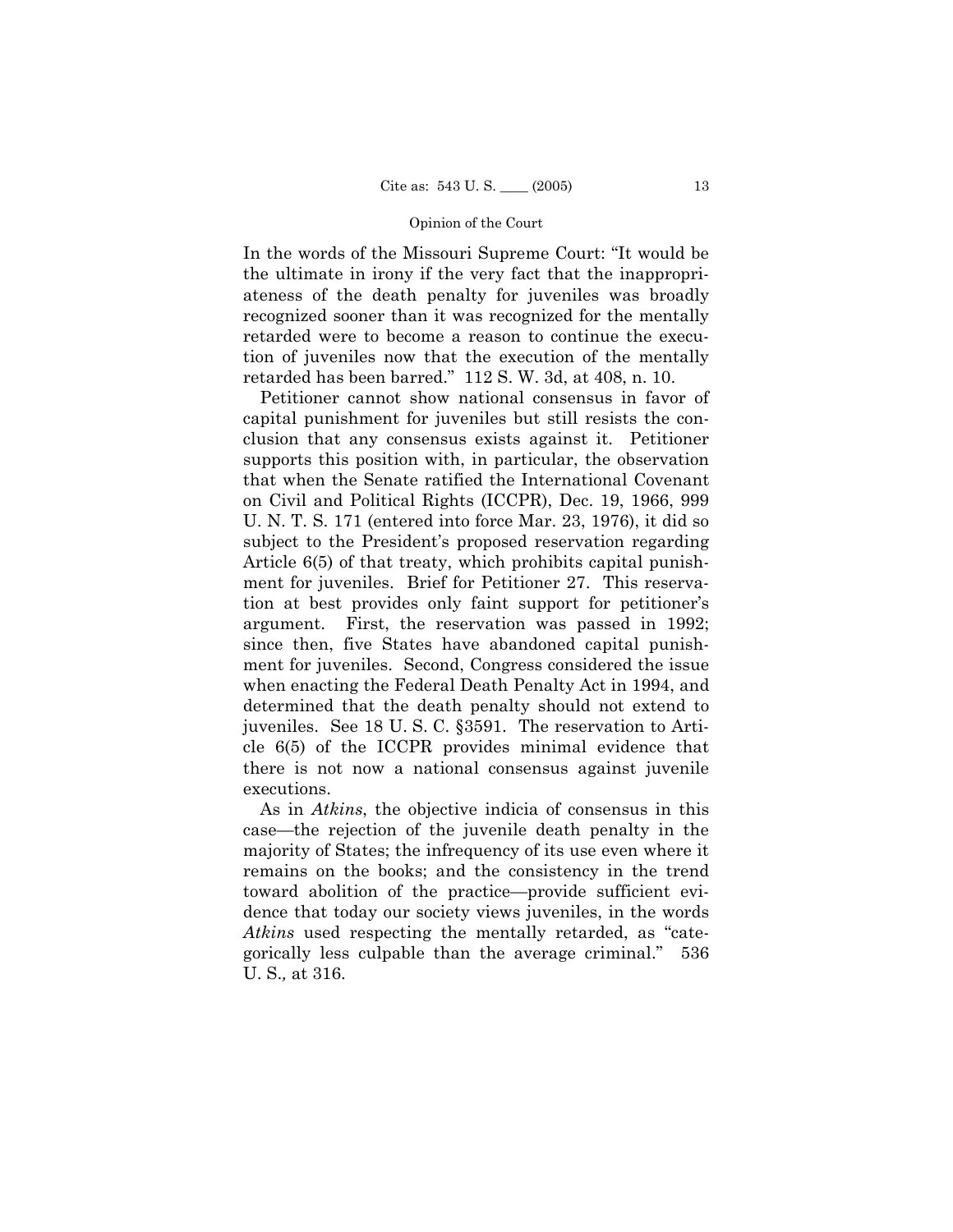B

A majority of States have rejected the imposition of the death penalty on juvenile offenders under 18, and we now hold this is required by the Eighth Amendment.

Because the death penalty is the most severe punishment, the Eighth Amendment applies to it with special force. *Thompson*, 487 U. S., at 856 (O'CONNOR, J., concurring in judgment). Capital punishment must be limited to those offenders who commit "a narrow category of the most serious crimes" and whose extreme culpability makes them "the most deserving of execution." *Atkins*, *supra,* at 319. This principle is implemented throughout the capital sentencing process. States must give narrow and precise definition to the aggravating factors that can result in a capital sentence. *Godfrey* v. *Georgia*, 446 U. S. 420, 428– 429 (1980) (plurality opinion). In any capital case a defendant has wide latitude to raise as a mitigating factor "any aspect of [his or her] character or record and any of the circumstances of the offense that the defendant proffers as a basis for a sentence less than death." *Lockett* v. *Ohio*, 438 U. S. 586, 604 (1978) (plurality opinion); *Eddings* v. *Oklahoma*, 455 U. S. 104, 110–112 (1982); see also *Johnson* v. *Texas*, 509 U. S. 350, 359–362 (1993) (summarizing the Court's jurisprudence after *Furman* v. *Georgia*, 408 U. S. 238 (1972) *(per curiam)*, with respect to a sentencer's consideration of aggravating and mitigating factors). There are a number of crimes that beyond question are severe in absolute terms, yet the death penalty may not be imposed for their commission. *Coker* v. *Georgia*, 433 U. S. 584 (1977) (rape of an adult woman); *Enmund* v. *Florida*, 458 U. S. 782 (1982) (felony murder where defendant did not kill, attempt to kill, or intend to kill). The death penalty may not be imposed on certain classes of offenders, such as juveniles under 16, the insane, and the mentally retarded, no matter how heinous the crime. *Thompson* v. *Oklahoma*, *supra; Ford* v. *Wainwright*, 477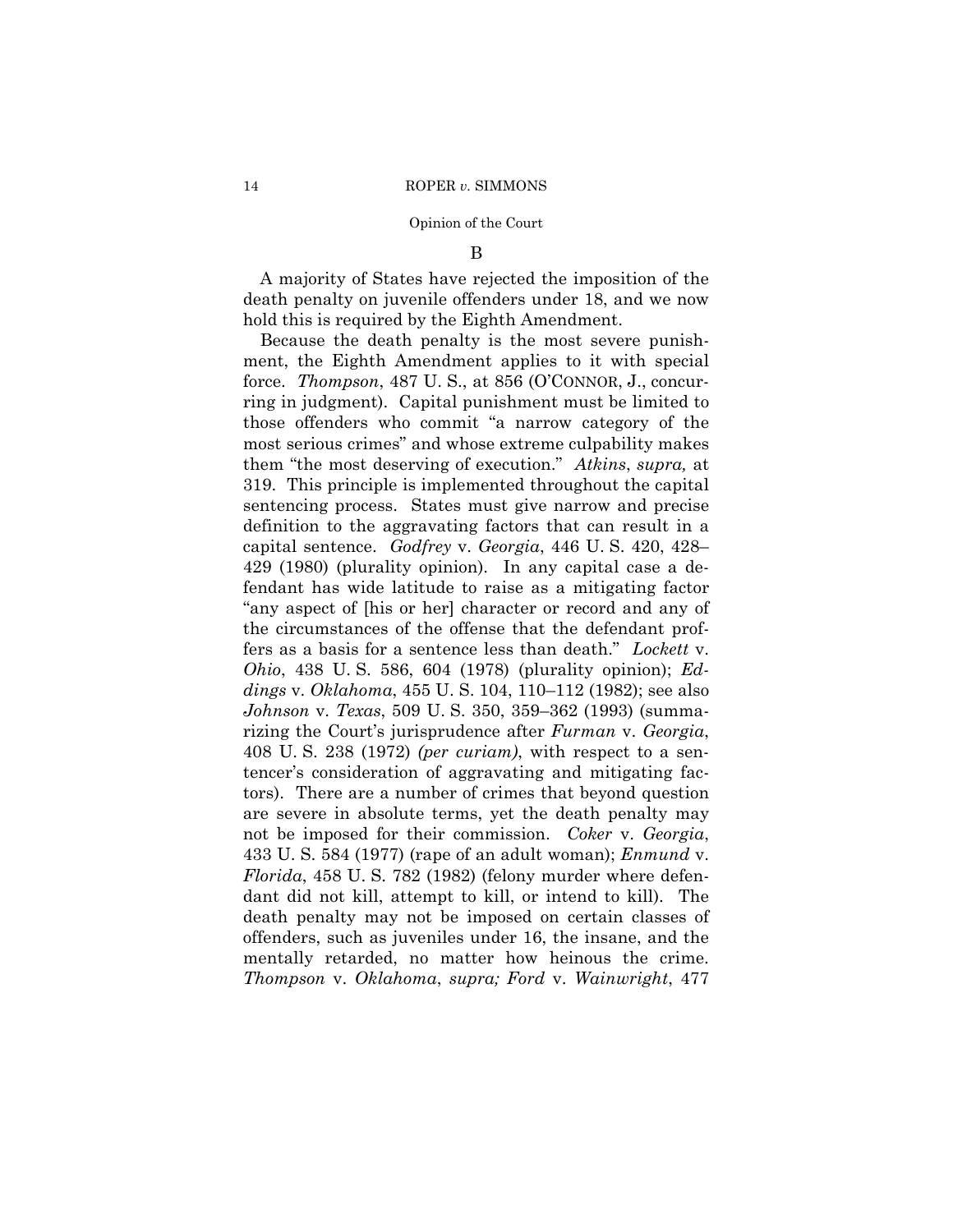U. S. 399 (1986); *Atkins, supra.* These rules vindicate the underlying principle that the death penalty is reserved for a narrow category of crimes and offenders.

Three general differences between juveniles under 18 and adults demonstrate that juvenile offenders cannot with reliability be classified among the worst offenders. First, as any parent knows and as the scientific and sociological studies respondent and his *amici* cite tend to confirm, "[a] lack of maturity and an underdeveloped sense of responsibility are found in youth more often than in adults and are more understandable among the young. These qualities often result in impetuous and ill-considered actions and decisions." *Johnson*, *supra*, at 367; see also *Eddings*, *supra*, at 115–116 ("Even the normal 16-year-old customarily lacks the maturity of an adult"). It has been noted that "adolescents are overrepresented statistically in virtually every category of reckless behavior." Arnett, Reckless Behavior in Adolescence: A Developmental Perspective, 12 Developmental Review 339 (1992). In recognition of the comparative immaturity and irresponsibility of juveniles, almost every State prohibits those under 18 years of age from voting, serving on juries, or marrying without parental consent. See Appendixes B–D, *infra*.

The second area of difference is that juveniles are more vulnerable or susceptible to negative influences and outside pressures, including peer pressure. *Eddings*, *supra*, at 115 ("[Y]outh is more than a chronological fact. It is a time and condition of life when a person may be most susceptible to influence and to psychological damage"). This is explained in part by the prevailing circumstance that juveniles have less control, or less experience with control, over their own environment. See Steinberg & Scott, Less Guilty by Reason of Adolescence: Developmental Immaturity, Diminished Responsibility, and the Juvenile Death Penalty, 58 Am. Psychologist 1009, 1014 (2003) (hereinafter Steinberg & Scott) ("[A]s legal minors, [juve-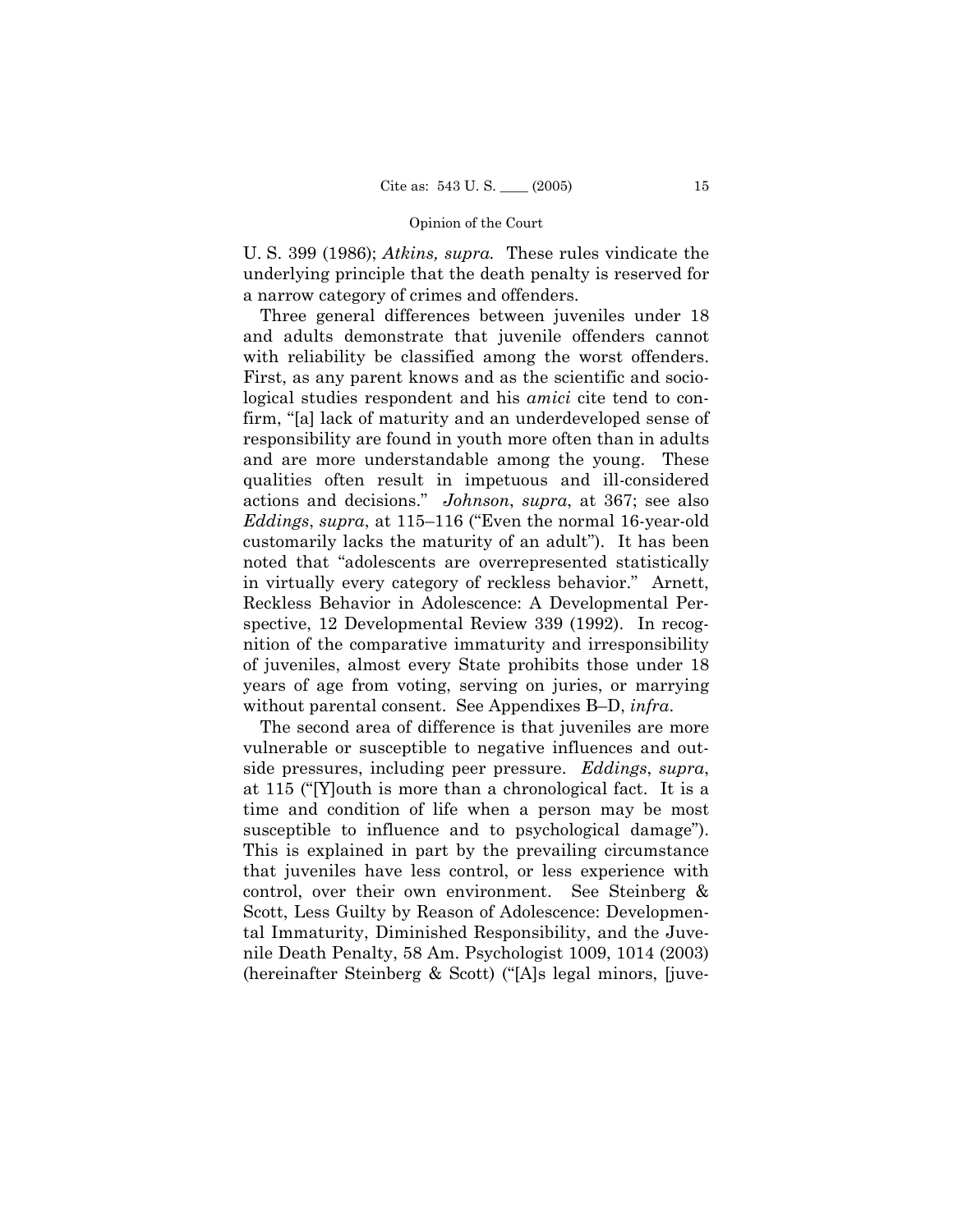niles] lack the freedom that adults have to extricate themselves from a criminogenic setting").

The third broad difference is that the character of a juvenile is not as well formed as that of an adult. The personality traits of juveniles are more transitory, less fixed. See generally E. Erikson, Identity: Youth and Crisis (1968).

These differences render suspect any conclusion that a juvenile falls among the worst offenders. The susceptibility of juveniles to immature and irresponsible behavior means "their irresponsible conduct is not as morally reprehensible as that of an adult." *Thompson*, *supra,* at 835 (plurality opinion). Their own vulnerability and comparative lack of control over their immediate surroundings mean juveniles have a greater claim than adults to be forgiven for failing to escape negative influences in their whole environment. See *Stanford*, 492 U. S., at 395 (Brennan, J., dissenting). The reality that juveniles still struggle to define their identity means it is less supportable to conclude that even a heinous crime committed by a juvenile is evidence of irretrievably depraved character. From a moral standpoint it would be misguided to equate the failings of a minor with those of an adult, for a greater possibility exists that a minor's character deficiencies will be reformed. Indeed, "[t]he relevance of youth as a mitigating factor derives from the fact that the signature qualities of youth are transient; as individuals mature, the impetuousness and recklessness that may dominate in younger years can subside." *Johnson*, *supra,* at 368; see also Steinberg & Scott 1014 ("For most teens, [risky or antisocial] behaviors are fleeting; they cease with maturity as individual identity becomes settled. Only a relatively small proportion of adolescents who experiment in risky or illegal activities develop entrenched patterns of problem behavior that persist into adulthood").

In *Thompson*, a plurality of the Court recognized the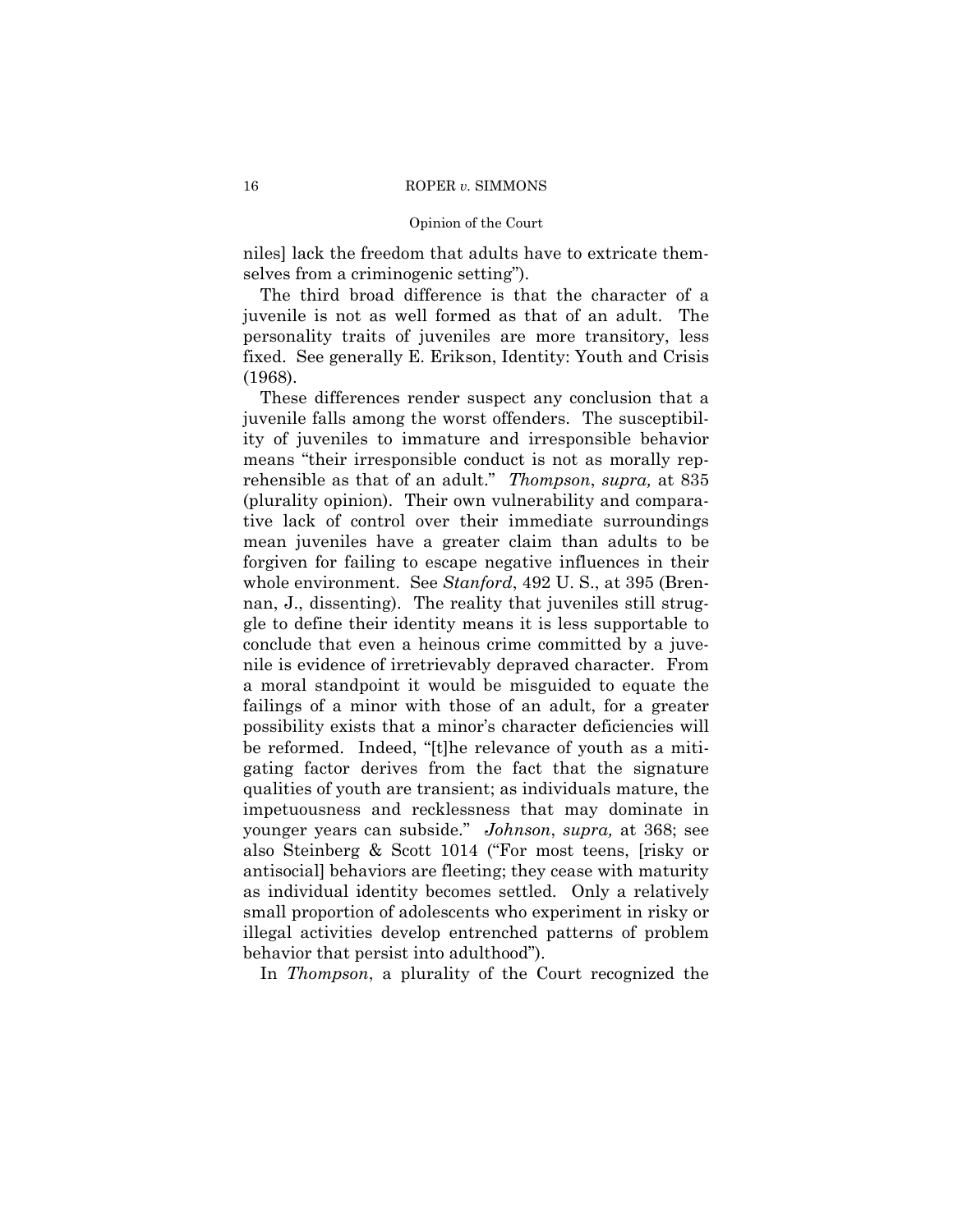import of these characteristics with respect to juveniles under 16, and relied on them to hold that the Eighth Amendment prohibited the imposition of the death penalty on juveniles below that age. 487 U. S., at 833–838. We conclude the same reasoning applies to all juvenile offenders under 18.

Once the diminished culpability of juveniles is recognized, it is evident that the penological justifications for the death penalty apply to them with lesser force than to adults. We have held there are two distinct social purposes served by the death penalty: " 'retribution and deterrence of capital crimes by prospective offenders." Atkins, 536 U. S., at 319 (quoting *Gregg* v. *Georgia*, 428 U. S. 153, 183 (1976) (joint opinion of Stewart, Powell, and STEVENS, JJ.)). As for retribution, we remarked in *Atkins* that "[i]f the culpability of the average murderer is insufficient to justify the most extreme sanction available to the State, the lesser culpability of the mentally retarded offender surely does not merit that form of retribution." 536 U. S., at 319. The same conclusions follow from the lesser culpability of the juvenile offender. Whether viewed as an attempt to express the community's moral outrage or as an attempt to right the balance for the wrong to the victim, the case for retribution is not as strong with a minor as with an adult. Retribution is not proportional if the law's most severe penalty is imposed on one whose culpability or blameworthiness is diminished, to a substantial degree, by reason of youth and immaturity.

As for deterrence, it is unclear whether the death penalty has a significant or even measurable deterrent effect on juveniles, as counsel for the petitioner acknowledged at oral argument. Tr. of Oral Arg. 48. In general we leave to legislatures the assessment of the efficacy of various criminal penalty schemes, see *Harmelin* v. *Michigan*, 501 U. S. 957, 998–999 (1991) (KENNEDY, J., concurring in part and concurring in judgment). Here, however, the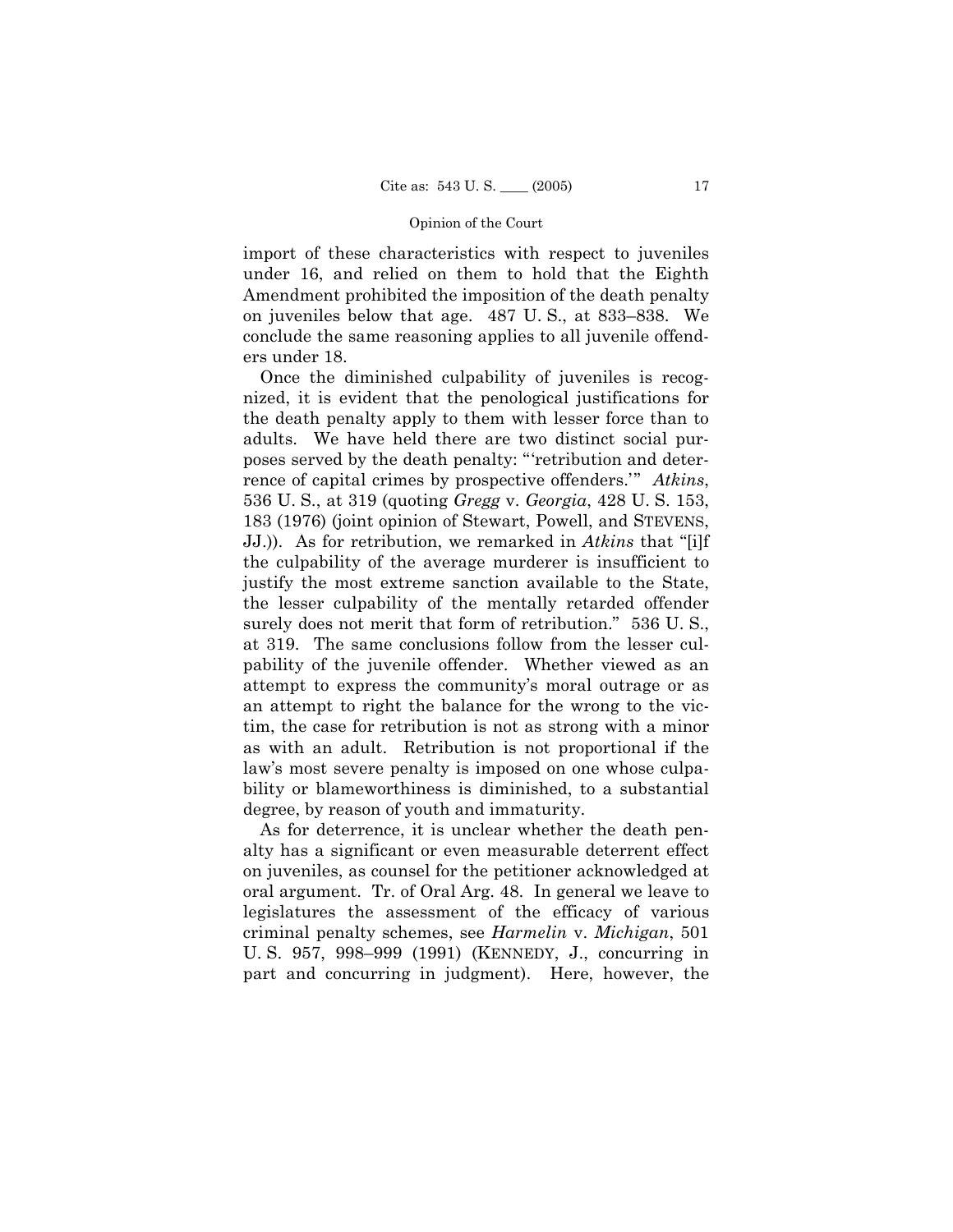## Opinion of the Court

absence of evidence of deterrent effect is of special concern because the same characteristics that render juveniles less culpable than adults suggest as well that juveniles will be less susceptible to deterrence. In particular, as the plurality observed in *Thompson*, "[t]he likelihood that the teenage offender has made the kind of cost-benefit analysis that attaches any weight to the possibility of execution is so remote as to be virtually nonexistent." 487 U. S., at 837. To the extent the juvenile death penalty might have residual deterrent effect, it is worth noting that the punishment of life imprisonment without the possibility of parole is itself a severe sanction, in particular for a young person.

In concluding that neither retribution nor deterrence provides adequate justification for imposing the death penalty on juvenile offenders, we cannot deny or overlook the brutal crimes too many juvenile offenders have committed. See Brief for Alabama et al. as *Amici Curiae*. Certainly it can be argued, although we by no means concede the point, that a rare case might arise in which a juvenile offender has sufficient psychological maturity, and at the same time demonstrates sufficient depravity, to merit a sentence of death. Indeed, this possibility is the linchpin of one contention pressed by petitioner and his *amici*. They assert that even assuming the truth of the observations we have made about juveniles' diminished culpability in general, jurors nonetheless should be allowed to consider mitigating arguments related to youth on a case-by-case basis, and in some cases to impose the death penalty if justified. A central feature of death penalty sentencing is a particular assessment of the circumstances of the crime and the characteristics of the offender. The system is designed to consider both aggravating and mitigating circumstances, including youth, in every case. Given this Court's own insistence on individualized consideration, petitioner maintains that it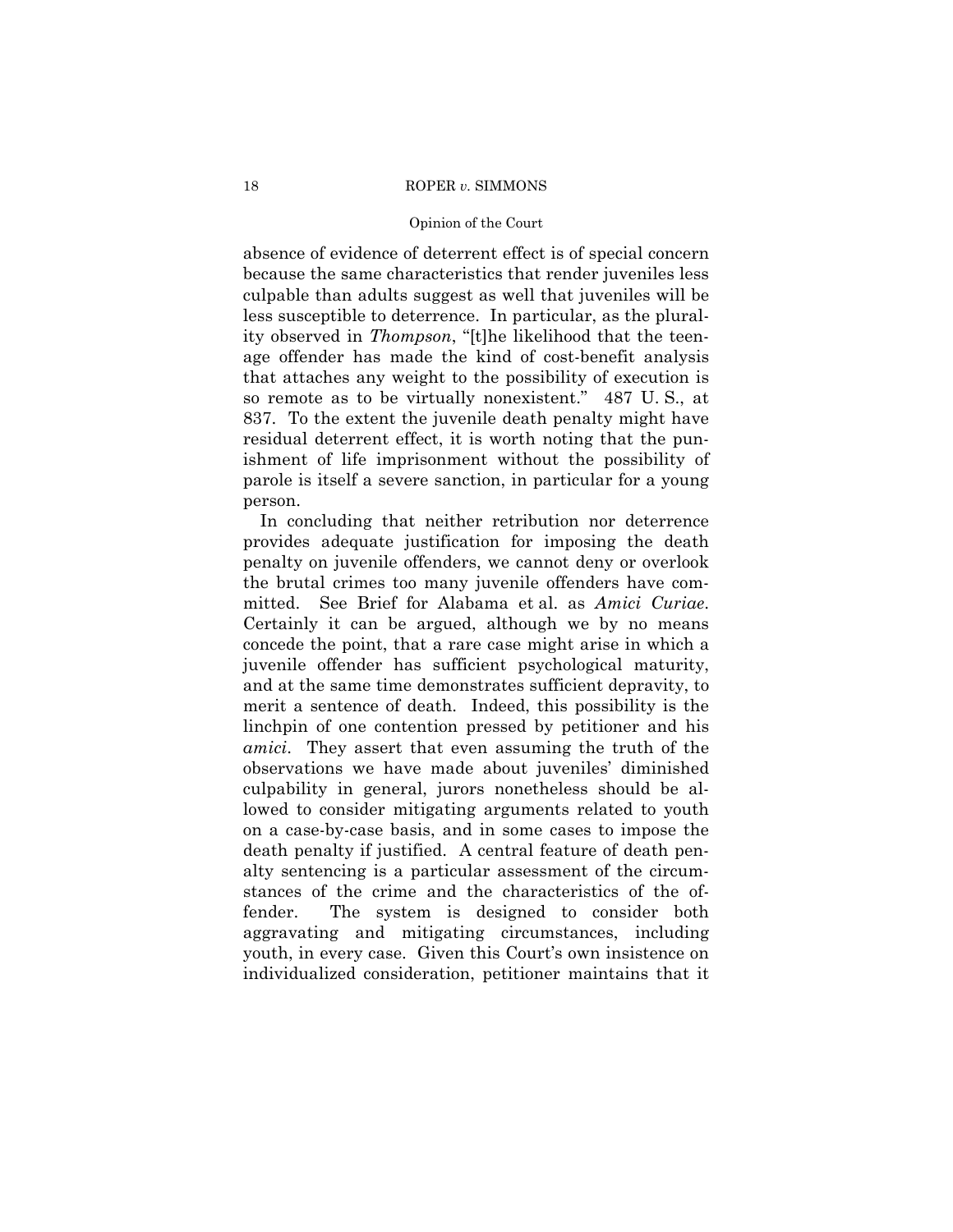is both arbitrary and unnecessary to adopt a categorical rule barring imposition of the death penalty on any offender under 18 years of age.

We disagree. The differences between juvenile and adult offenders are too marked and well understood to risk allowing a youthful person to receive the death penalty despite insufficient culpability. An unacceptable likelihood exists that the brutality or cold-blooded nature of any particular crime would overpower mitigating arguments based on youth as a matter of course, even where the juvenile offender's objective immaturity, vulnerability, and lack of true depravity should require a sentence less severe than death. In some cases a defendant's youth may even be counted against him. In this very case, as we noted above, the prosecutor argued Simmons' youth was aggravating rather than mitigating. *Supra*, at 4. While this sort of overreaching could be corrected by a particular rule to ensure that the mitigating force of youth is not overlooked, that would not address our larger concerns.

It is difficult even for expert psychologists to differentiate between the juvenile offender whose crime reflects unfortunate yet transient immaturity, and the rare juvenile offender whose crime reflects irreparable corruption. See Steinberg & Scott 1014–1016. As we understand it, this difficulty underlies the rule forbidding psychiatrists from diagnosing any patient under 18 as having antisocial personality disorder, a disorder also referred to as psychopathy or sociopathy, and which is characterized by callousness, cynicism, and contempt for the feelings, rights, and suffering of others. American Psychiatric Association, Diagnostic and Statistical Manual of Mental Disorders 701–706 (4th ed. text rev. 2000); see also Steinberg & Scott 1015. If trained psychiatrists with the advantage of clinical testing and observation refrain, despite diagnostic expertise, from assessing any juvenile under 18 as having antisocial personality disorder, we conclude that States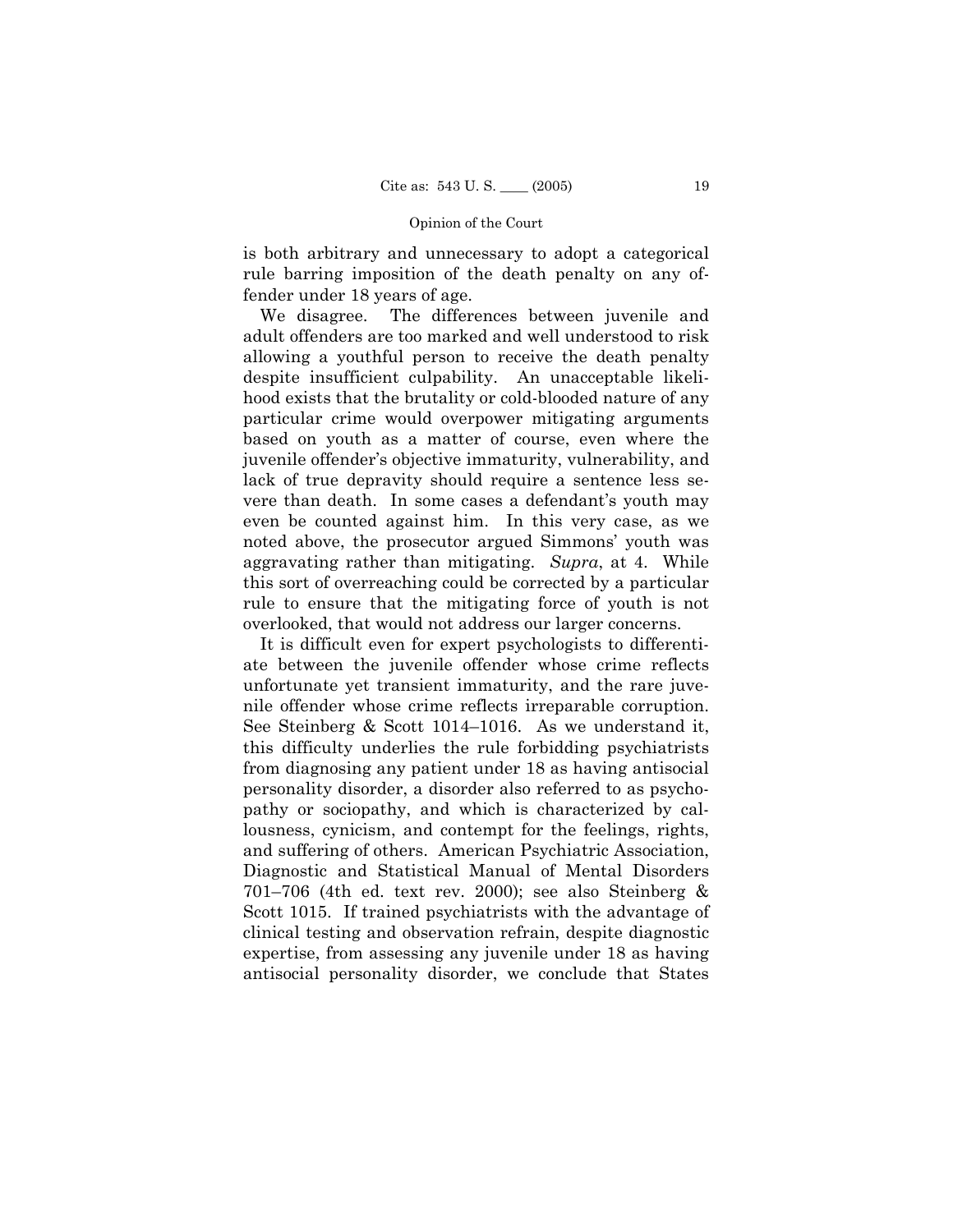## Opinion of the Court

should refrain from asking jurors to issue a far graver condemnation—that a juvenile offender merits the death penalty. When a juvenile offender commits a heinous crime, the State can exact forfeiture of some of the most basic liberties, but the State cannot extinguish his life and his potential to attain a mature understanding of his own humanity.

Drawing the line at 18 years of age is subject, of course, to the objections always raised against categorical rules. The qualities that distinguish juveniles from adults do not disappear when an individual turns 18. By the same token, some under 18 have already attained a level of maturity some adults will never reach. For the reasons we have discussed, however, a line must be drawn. The plurality opinion in *Thompson* drew the line at 16. In the intervening years the *Thompson* plurality's conclusion that offenders under 16 may not be executed has not been challenged. The logic of *Thompson* extends to those who are under 18. The age of 18 is the point where society draws the line for many purposes between childhood and adulthood. It is, we conclude, the age at which the line for death eligibility ought to rest.

These considerations mean *Stanford* v. *Kentucky* should be deemed no longer controlling on this issue. To the extent *Stanford* was based on review of the objective indicia of consensus that obtained in 1989, 492 U. S., at 370–371, it suffices to note that those indicia have changed. *Supra*, at 10–13. It should be observed, furthermore, that the *Stanford* Court should have considered those States that had abandoned the death penalty altogether as part of the consensus against the juvenile death penalty, 492 U. S., at 370, n. 2; a State's decision to bar the death penalty altogether of necessity demonstrates a judgment that the death penalty is inappropriate for all offenders, including juveniles. Last, to the extent *Stanford* was based on a rejection of the idea that this Court is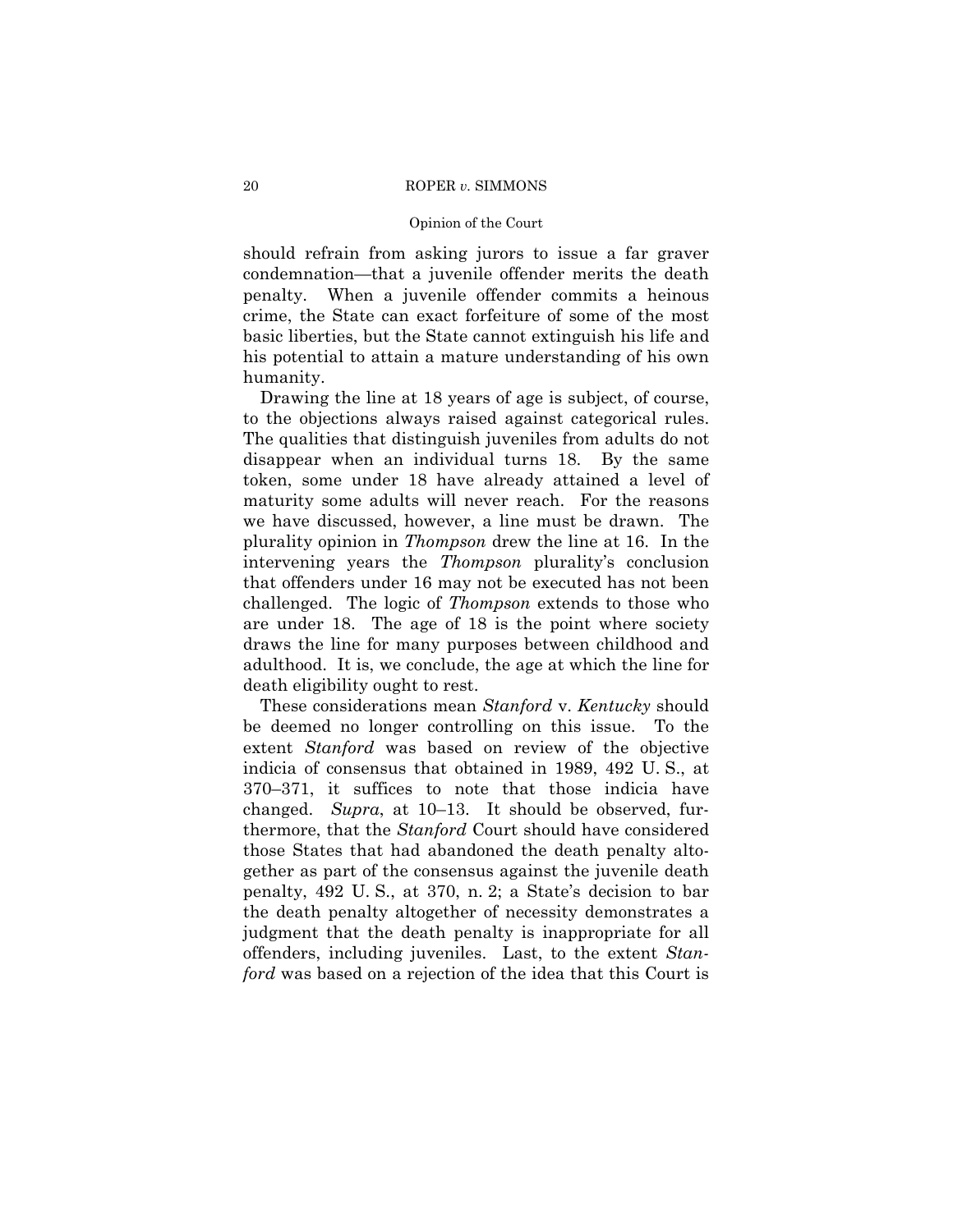required to bring its independent judgment to bear on the proportionality of the death penalty for a particular class of crimes or offenders, *id.,* at 377–378 (plurality opinion), it suffices to note that this rejection was inconsistent with prior Eighth Amendment decisions, *Thompson*, 487 U. S., at 833–838 (plurality opinion); *Enmund*, 458 U. S., at 797; *Coker*, 433 U. S., at 597 (plurality opinion). It is also inconsistent with the premises of our recent decision in *Atkins*. 536 U. S.*,* at 312–313, 317–321.

In holding that the death penalty cannot be imposed upon juvenile offenders, we take into account the circumstance that some States have relied on *Stanford* in seeking the death penalty against juvenile offenders. This consideration, however, does not outweigh our conclusion that *Stanford* should no longer control in those few pending cases or in those yet to arise.

## IV

Our determination that the death penalty is disproportionate punishment for offenders under 18 finds confirmation in the stark reality that the United States is the only country in the world that continues to give official sanction to the juvenile death penalty. This reality does not become controlling, for the task of interpreting the Eighth Amendment remains our responsibility. Yet at least from the time of the Court's decision in *Trop*, the Court has referred to the laws of other countries and to international authorities as instructive for its interpretation of the Eighth Amendment's prohibition of "cruel and unusual punishments." 356 U. S., at 102–103 (plurality opinion) ("The civilized nations of the world are in virtual unanimity that statelessness is not to be imposed as punishment for crime"); see also *Atkins, supra,* at 317, n. 21 (recognizing that "within the world community, the imposition of the death penalty for crimes committed by mentally retarded offenders is overwhelmingly disapproved"); *Thomp-*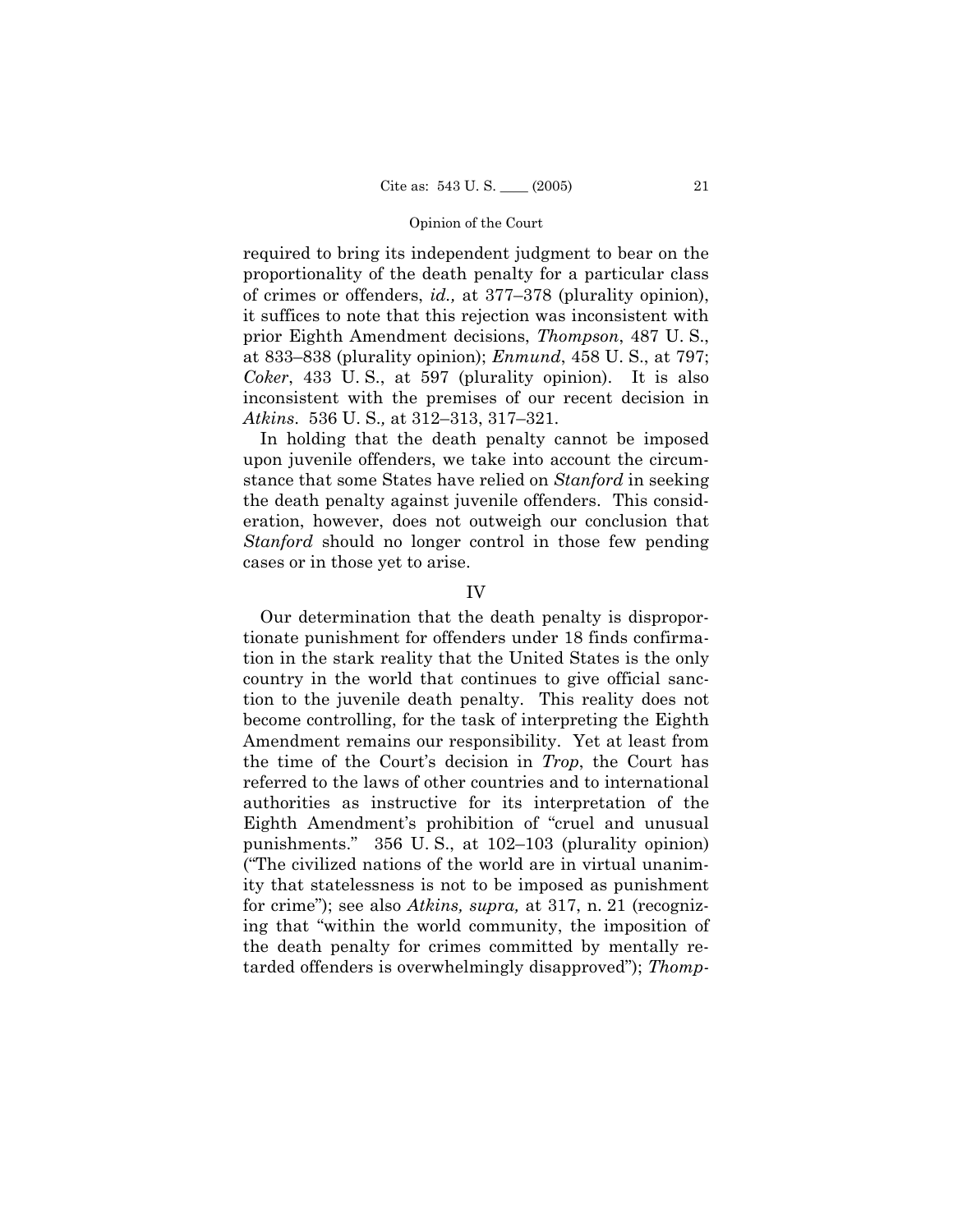## Opinion of the Court

*son*, *supra*, at 830–831, and n. 31 (plurality opinion) (noting the abolition of the juvenile death penalty "by other nations that share our Anglo-American heritage, and by the leading members of the Western European community," and observing that "[w]e have previously recognized the relevance of the views of the international community in determining whether a punishment is cruel and unusual"); *Enmund*, *supra*, at 796–797, n. 22 (observing that "the doctrine of felony murder has been abolished in England and India, severely restricted in Canada and a number of other Commonwealth countries, and is unknown in continental Europe"); *Coker*, *supra*, at 596, n. 10 (plurality opinion) ("It is . . . not irrelevant here that out of 60 major nations in the world surveyed in 1965, only 3 retained the death penalty for rape where death did not ensue").

As respondent and a number of *amici* emphasize, Article 37 of the United Nations Convention on the Rights of the Child, which every country in the world has ratified save for the United States and Somalia, contains an express prohibition on capital punishment for crimes committed by juveniles under 18. United Nations Convention on the Rights of the Child, Art. 37, Nov. 20, 1989, 1577 U. N. T. S. 3, 28 I. L. M. 1448, 1468–1470 (entered into force Sept. 2, 1990); Brief for Respondent 48; Brief for European Union et al. as *Amici Curiae* 12–13; Brief for President James Earl Carter, Jr., et al. as *Amici Curiae* 9; Brief for Former U. S. Diplomats Morton Abramowitz et al. as *Amici Curiae* 7; Brief for Human Rights Committee of the Bar of England and Wales et al. as *Amici Curiae*  13–14. No ratifying country has entered a reservation to the provision prohibiting the execution of juvenile offenders. Parallel prohibitions are contained in other significant international covenants. See ICCPR, Art. 6(5), 999 U. N. T. S., at 175 (prohibiting capital punishment for anyone under 18 at the time of offense) (signed and ratified by the United States subject to a reservation regard-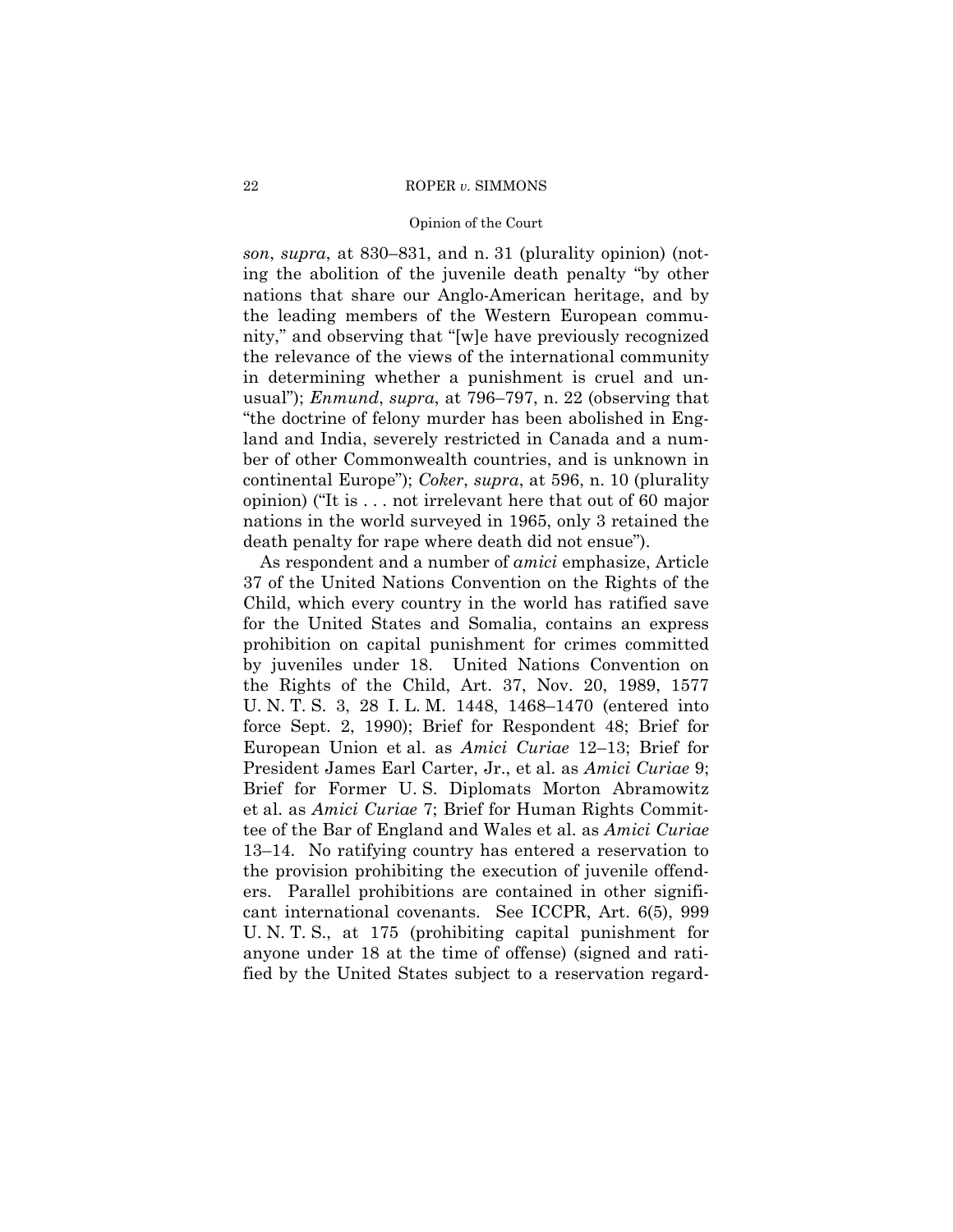ing Article 6(5), as noted, *supra*, at 13); American Convention on Human Rights: Pact of San José, Costa Rica, Art. 4(5), Nov. 22, 1969, 1144 U. N. T. S. 146 (entered into force July 19, 1978) (same); African Charter on the Rights and Welfare of the Child, Art. 5(3), OAU Doc. CAB/LEG/ 24.9/49 (1990) (entered into force Nov. 29, 1999) (same).

Respondent and his *amici* have submitted, and petitioner does not contest, that only seven countries other than the United States have executed juvenile offenders since 1990: Iran, Pakistan, Saudi Arabia, Yemen, Nigeria, the Democratic Republic of Congo, and China. Since then each of these countries has either abolished capital punishment for juveniles or made public disavowal of the practice. Brief for Respondent 49–50. In sum, it is fair to say that the United States now stands alone in a world that has turned its face against the juvenile death penalty.

Though the international covenants prohibiting the juvenile death penalty are of more recent date, it is instructive to note that the United Kingdom abolished the juvenile death penalty before these covenants came into being. The United Kingdom's experience bears particular relevance here in light of the historic ties between our countries and in light of the Eighth Amendment's own origins. The Amendment was modeled on a parallel provision in the English Declaration of Rights of 1689, which provided: "[E]xcessive Bail ought not to be required nor excessive Fines imposed; nor cruel and unusuall Punishments inflicted." 1 W. & M., ch. 2, §10, in 3 Eng. Stat. at Large 441 (1770); see also *Trop*, *supra*, at 100 (plurality opinion). As of now, the United Kingdom has abolished the death penalty in its entirety; but, decades before it took this step, it recognized the disproportionate nature of the juvenile death penalty; and it abolished that penalty as a separate matter. In 1930 an official committee recommended that the minimum age for execution be raised to 21. House of Commons Report from the Select Commit-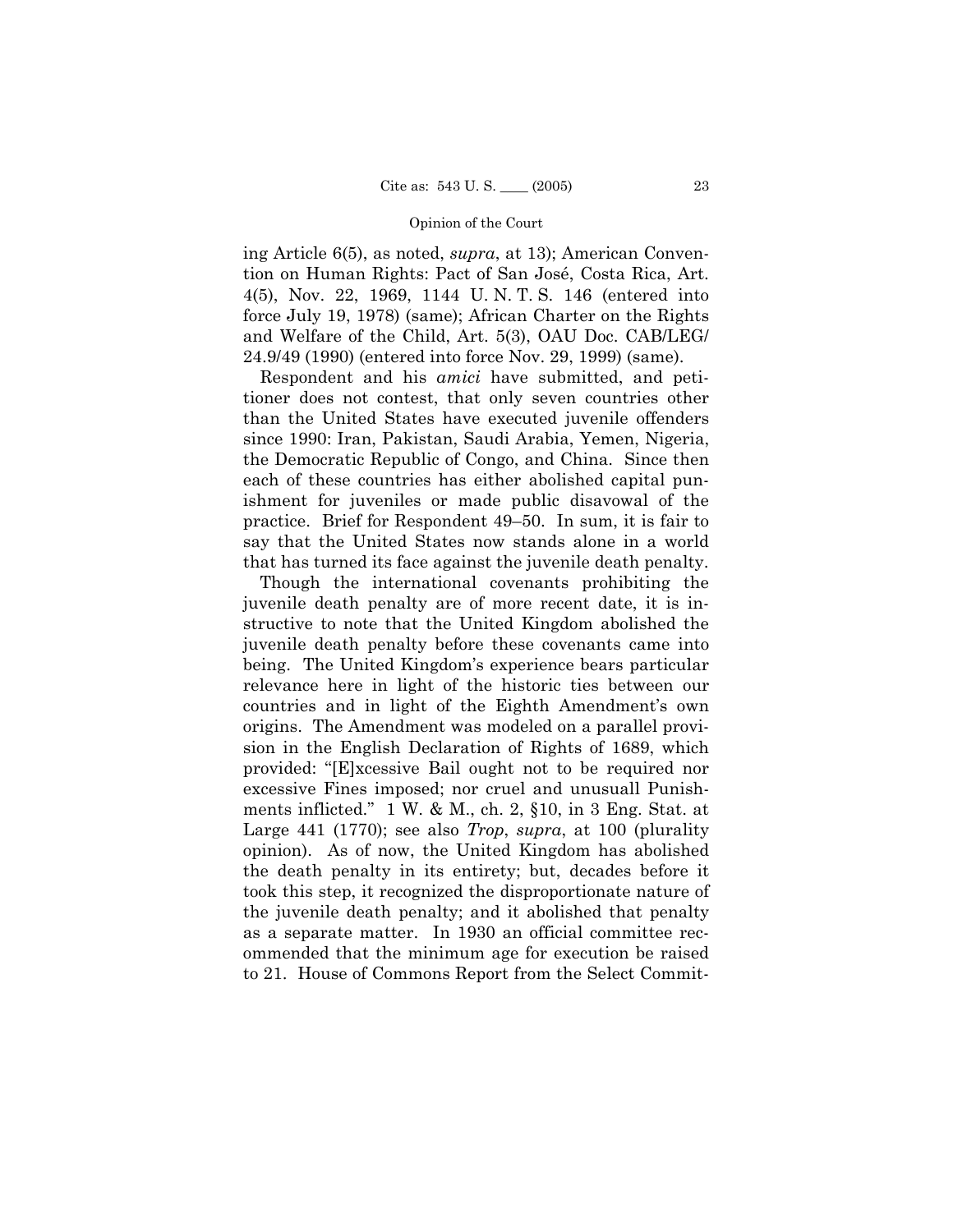## Opinion of the Court

tee on Capital Punishment (1930), 193, p. 44. Parliament then enacted the Children and Young Person's Act of 1933, 23 Geo. 5, ch. 12, which prevented execution of those aged 18 at the date of the sentence. And in 1948, Parliament enacted the Criminal Justice Act, 11 & 12 Geo. 6, ch. 58, prohibiting the execution of any person under 18 at the time of the offense. In the 56 years that have passed since the United Kingdom abolished the juvenile death penalty, the weight of authority against it there, and in the international community, has become well established.

It is proper that we acknowledge the overwhelming weight of international opinion against the juvenile death penalty, resting in large part on the understanding that the instability and emotional imbalance of young people may often be a factor in the crime. See Brief for Human Rights Committee of the Bar of England and Wales et al. as *Amici Curiae* 10–11. The opinion of the world community, while not controlling our outcome, does provide respected and significant confirmation for our own conclusions.

Over time, from one generation to the next, the Constitution has come to earn the high respect and even, as Madison dared to hope, the veneration of the American people. See The Federalist No. 49, p. 314 (C. Rossiter ed. 1961). The document sets forth, and rests upon, innovative principles original to the American experience, such as federalism; a proven balance in political mechanisms through separation of powers; specific guarantees for the accused in criminal cases; and broad provisions to secure individual freedom and preserve human dignity. These doctrines and guarantees are central to the American experience and remain essential to our present-day selfdefinition and national identity. Not the least of the reasons we honor the Constitution, then, is because we know it to be our own. It does not lessen our fidelity to the Constitution or our pride in its origins to acknowledge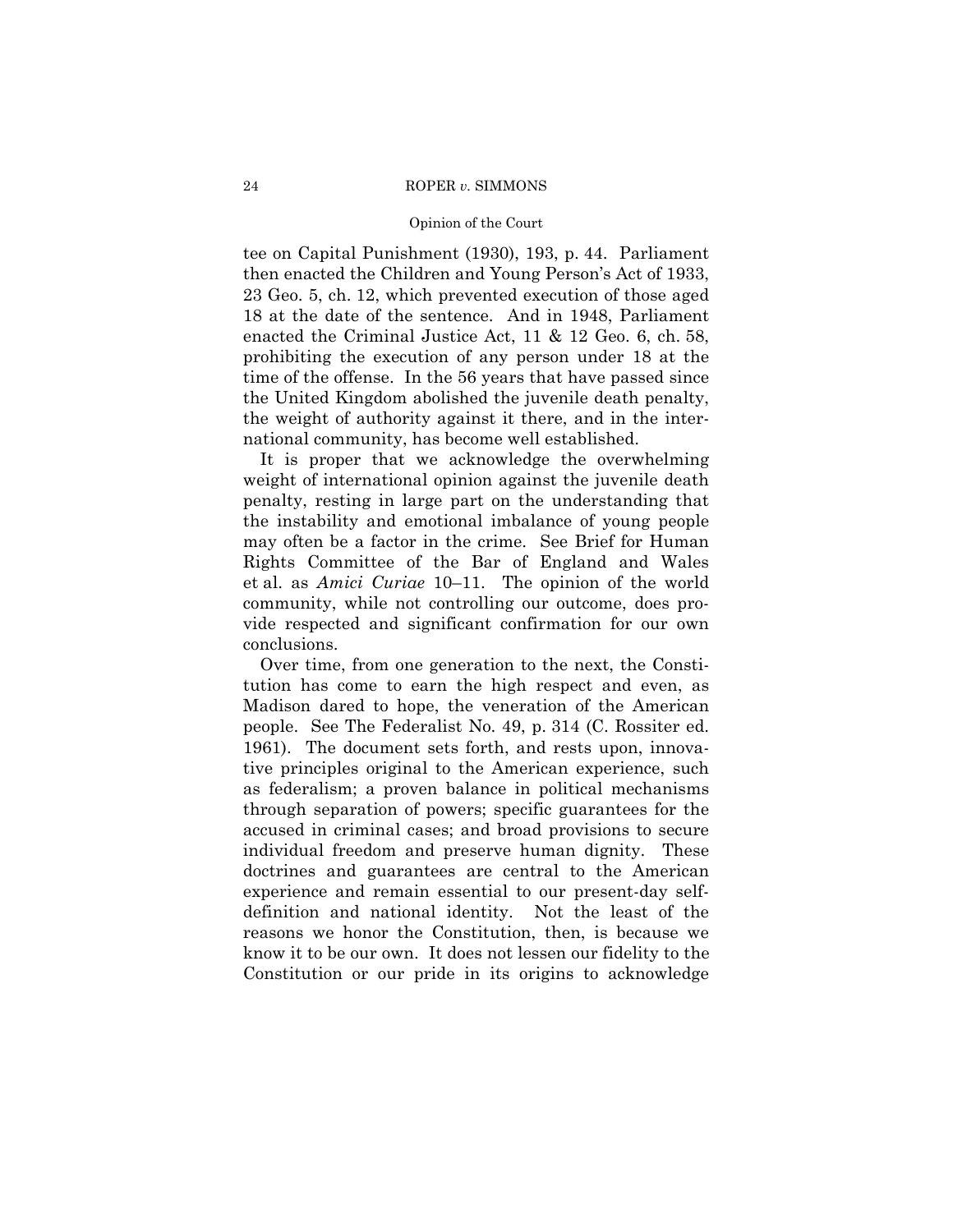that the express affirmation of certain fundamental rights by other nations and peoples simply underscores the centrality of those same rights within our own heritage of freedom.

\* \* \*

The Eighth and Fourteenth Amendments forbid imposition of the death penalty on offenders who were under the age of 18 when their crimes were committed. The judgment of the Missouri Supreme Court setting aside the sentence of death imposed upon Christopher Simmons is affirmed.

*It is so ordered.*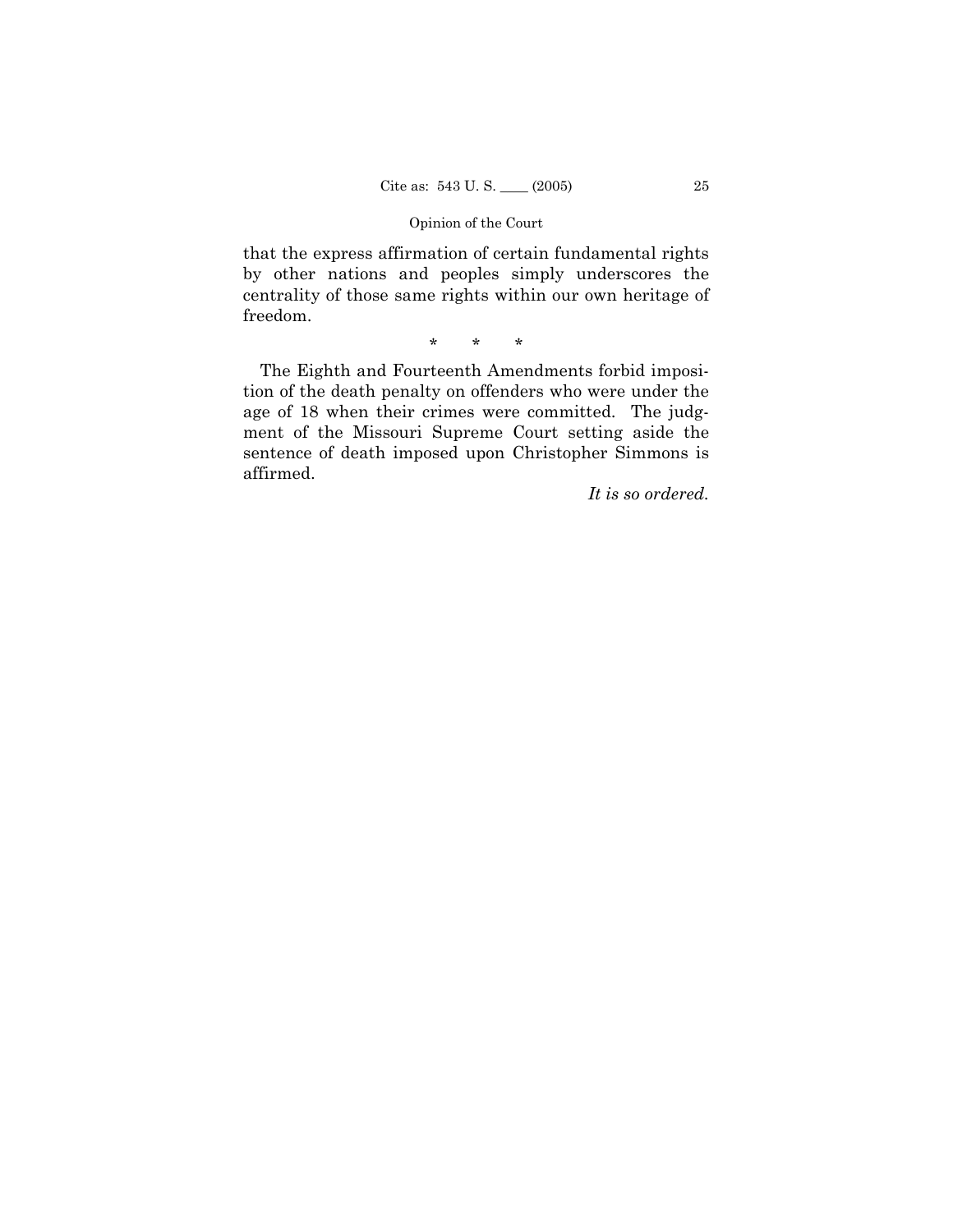Appendix A to opinion of the Court

# APPENDIX A TO OPINION OF THE COURT I. STATES THAT PERMIT THE IMPOSITION OF THE DEATH PENALTY ON JUVENILES

| Alabama        | Ala. Code $$13A-6-2(c)$ (West 2004) (no express<br>minimum age)                                                                                                                                       |  |  |  |  |
|----------------|-------------------------------------------------------------------------------------------------------------------------------------------------------------------------------------------------------|--|--|--|--|
| Arizona        | Ariz. Rev. Stat. Ann. §13-703(A) (West Supp. 2004)<br>(same)                                                                                                                                          |  |  |  |  |
| Arkansas       | Ark. Code Ann. §5-4-615 (Michie 1997) (same)                                                                                                                                                          |  |  |  |  |
| Delaware       | Del. Code Ann., Tit. 11, (Lexis 1995) (same)                                                                                                                                                          |  |  |  |  |
| Florida        | Fla. Stat. $$985.225(1) (2003)$ (same)                                                                                                                                                                |  |  |  |  |
| Georgia        | Ga. Code Ann. §17–9–3 (Lexis 2004) (same)                                                                                                                                                             |  |  |  |  |
| Idaho          | Idaho Code §18–4004 (Michie 2004) (same)                                                                                                                                                              |  |  |  |  |
| Kentucky       | Ky. Rev. Stat. Ann. §640.040(1) (Lexis 1999) (mini-<br>mum age of 16)                                                                                                                                 |  |  |  |  |
| Louisiana      | La. Stat. Ann. $$14:30(c)$ (West Supp. 2004) (no<br>express minimum age)                                                                                                                              |  |  |  |  |
| Mississippi    | Miss. Code Ann. §97-3-21 (Lexis 2000) (same)                                                                                                                                                          |  |  |  |  |
| Missouri       | Mo. Rev. Stat. Ann. §565.020 (1999) (minimum age<br>of 16)                                                                                                                                            |  |  |  |  |
| Nevada         | Nev. Rev. Stat. §176.025 (2003) (minimum age of<br>16)                                                                                                                                                |  |  |  |  |
| New Hampshire  | N. H. Rev. Stat. Ann. §630:1(V) (West 1996) (mini-<br>mum age of $17$ )                                                                                                                               |  |  |  |  |
| North Carolina | N. C. Gen. Stat. $$14-17$ (Lexis 2003) (minimum age<br>of 17, except that those under 17 who commit<br>murder while serving a prison sentence for a<br>previous murder may receive the death penalty) |  |  |  |  |
| Oklahoma       | Okla. Stat. Ann., Tit. 21, §701.10 (West 2002) (no<br>express minimum age)                                                                                                                            |  |  |  |  |
| Pennsylvania   | 18 Pa. Cons. Stat. §1102 (2002) (same)                                                                                                                                                                |  |  |  |  |
| South Carolina | S. C. Code Ann. §16-3-20 (West Supp. 2003 and<br>main ed.) (same)                                                                                                                                     |  |  |  |  |
| Texas          | Tex. Penal Code Ann. §8.07(c) (West 2003) (mini-<br>mum age of $17$ )                                                                                                                                 |  |  |  |  |
| Utah           | Utah Code Ann. §76-3-206(1) (Lexis 2002) (no<br>express minimum age)                                                                                                                                  |  |  |  |  |
| Virginia       | Va. Code Ann. $$18.2-10(a)$ (Lexis Supp. 2003)<br>$(\text{minimum age of } 16)$                                                                                                                       |  |  |  |  |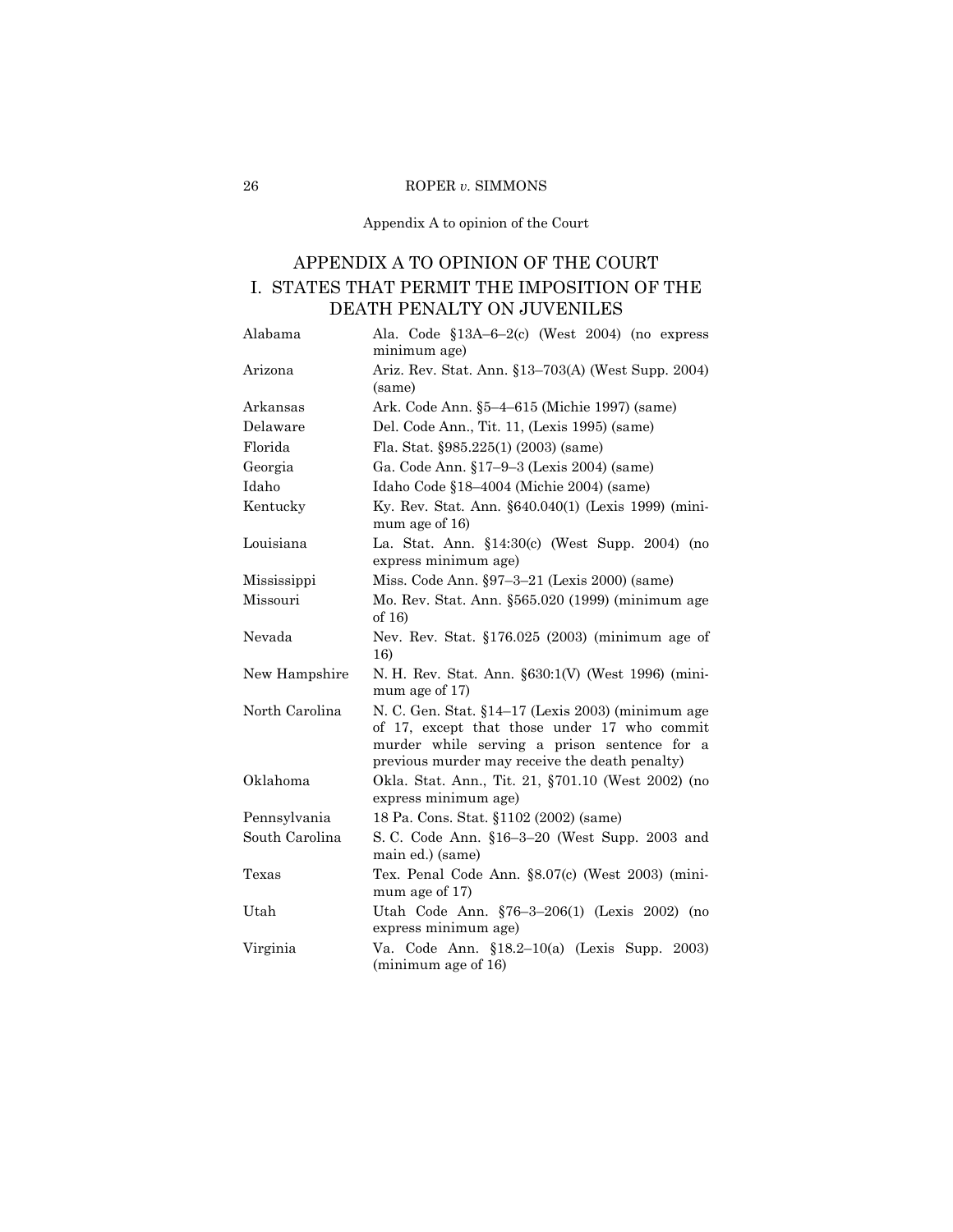Appendix A to opinion of the Court

# II. STATES THAT RETAIN THE DEATH PENALTY, BUT SET THE MINIMUM AGE AT 18

| California   | Cal. Penal Code Ann. §190.5 (West 1999)                                                                                   |  |  |  |  |
|--------------|---------------------------------------------------------------------------------------------------------------------------|--|--|--|--|
| Colorado     | Colo. Rev. Stat. $$18-1.4-102(1)(a)$ (Lexis 2004)                                                                         |  |  |  |  |
| Connecticut  | Conn. Gen. Stat. Ann. §53a–46a(h) (West 2001)                                                                             |  |  |  |  |
| Illinois     | Ill. Comp. Stat. Ann., ch. 720, $\S5/9-1(b)$ (West<br>Supp. 2004)                                                         |  |  |  |  |
| Indiana      | Ind. Code Ann. $\S35-50-2-3$ (1993)                                                                                       |  |  |  |  |
| Kansas       | Kan. Stat. Ann. §21–4622 (1995)                                                                                           |  |  |  |  |
| Maryland     | Md. Crim. Law Code Ann. §2-202(b)(2)(i) (Lexis 2002)                                                                      |  |  |  |  |
| Montana      | Mont. Code Ann. §45–5–102 (2003)                                                                                          |  |  |  |  |
| Nebraska     | Neb. Rev. Stat. §28–105.01(1) (1995)                                                                                      |  |  |  |  |
| New Jersey   | N. J. Stat. Ann. §2C:11–3(g) (West Supp. 2003)                                                                            |  |  |  |  |
| New Mexico   | N. M. Stat. Ann. §31–18–14(A) (West Supp. 2000)                                                                           |  |  |  |  |
| New York     | N. Y. Penal Law Ann. §125.27(West 2004)                                                                                   |  |  |  |  |
| Ohio         | Ohio Rev. Code Ann. §2929.02(A) (Lexis 2003)                                                                              |  |  |  |  |
| Oregon       | Ore. Rev. Stat. §§161.620, 137.707(2) (1997)                                                                              |  |  |  |  |
| South Dakota | 2004 S.D. Laws ch. 166 to be codified in S.D.<br>Codified Laws §23A-27A-42                                                |  |  |  |  |
| Tennessee    | Tenn. Code Ann. §37-1-134(a)(1) (Lexis 1996)                                                                              |  |  |  |  |
| Washington   | Minimum age of 18 established by judicial decision.<br><i>State v. Furman, 122 Wash. 2d 440, 858 P. 2d 1092</i><br>(1993) |  |  |  |  |
| Wyoming      | Wyo. Stat. §6–2–101(b) (Lexis 2003)                                                                                       |  |  |  |  |

\* \* \*

During the past year, decisions by the highest courts of Kansas and New York invalidated provisions in those States' death penalty statutes. *State* v. *Marsh*, \_\_\_ Kan. \_\_\_, 102 P. 3d 445 (2004) (invalidating provision that required imposition of the death penalty if aggravating and mitigating circumstances were found to be in equal balance); *People* v. *LaValle*, 3 N. Y. 3d 88, 817 N. E. 2d 341 (2004) (invalidating mandatory requirement to instruct the jury that, in the case of jury deadlock as to the appropriate sentence in a capital case, the defendant would receive a sentence of life imprisonment with parole eligibility after serving a minimum of 20 to 25 years). Due to these decisions, it would appear that in these States the death penalty remains on the books, but that as a practical matter it might not be imposed on anyone until there is a change of course in these decisions, or until the respec-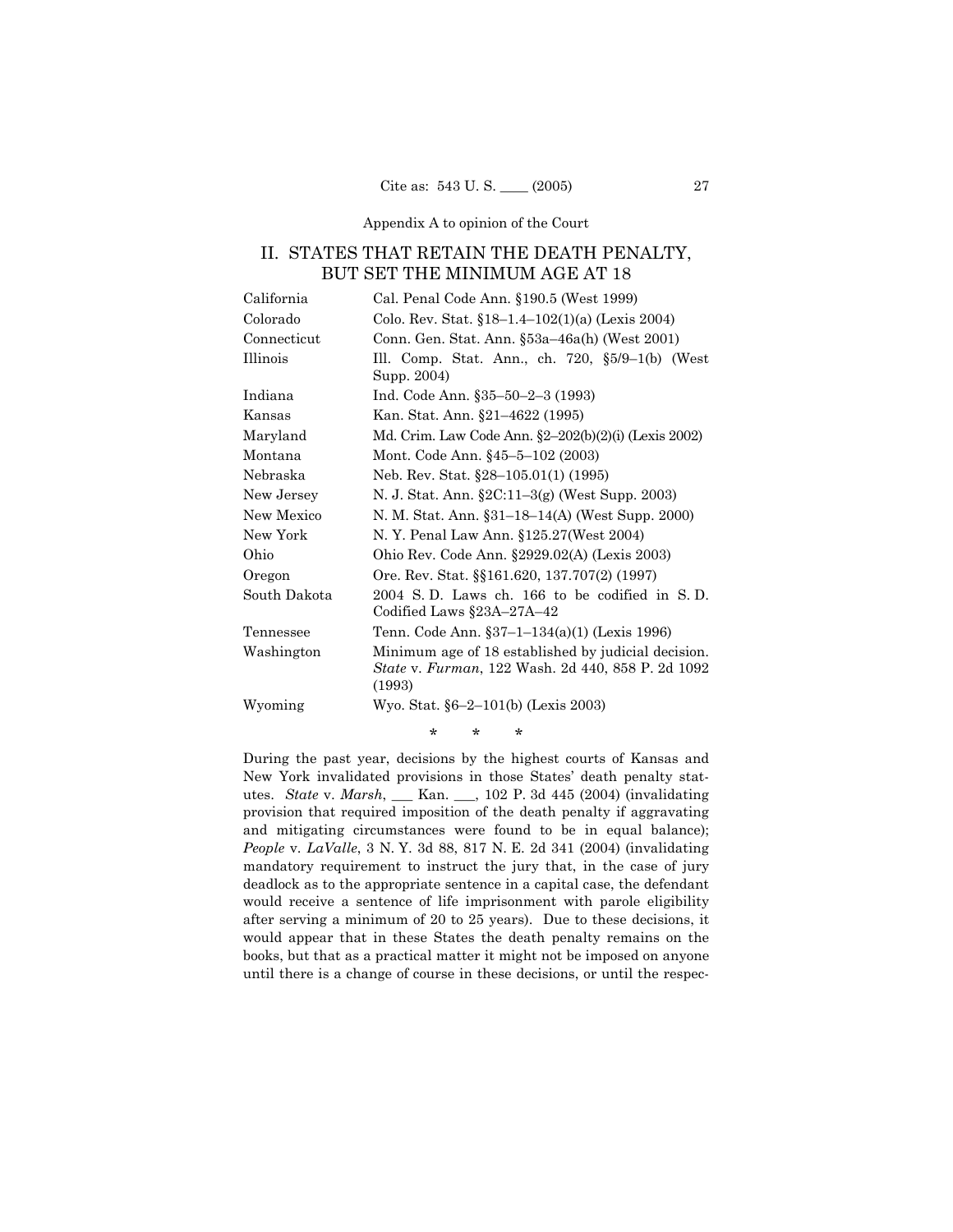## Appendix A to opinion of the Court

tive state legislatures remedy the problems the courts have identified. *Marsh*, *supra*, at \_\_\_, \_\_\_, 102 p. 3d, at 452, 464; *LaValle*, *supra*, at 99, 817 N. E 2d, at 344.

## III. STATES WITHOUT THE DEATH PENALTY Alaska

Hawaii Iowa Maine Massachusetts Michigan Minnesota North Dakota Rhode Island Vermont West Virginia Wisconsin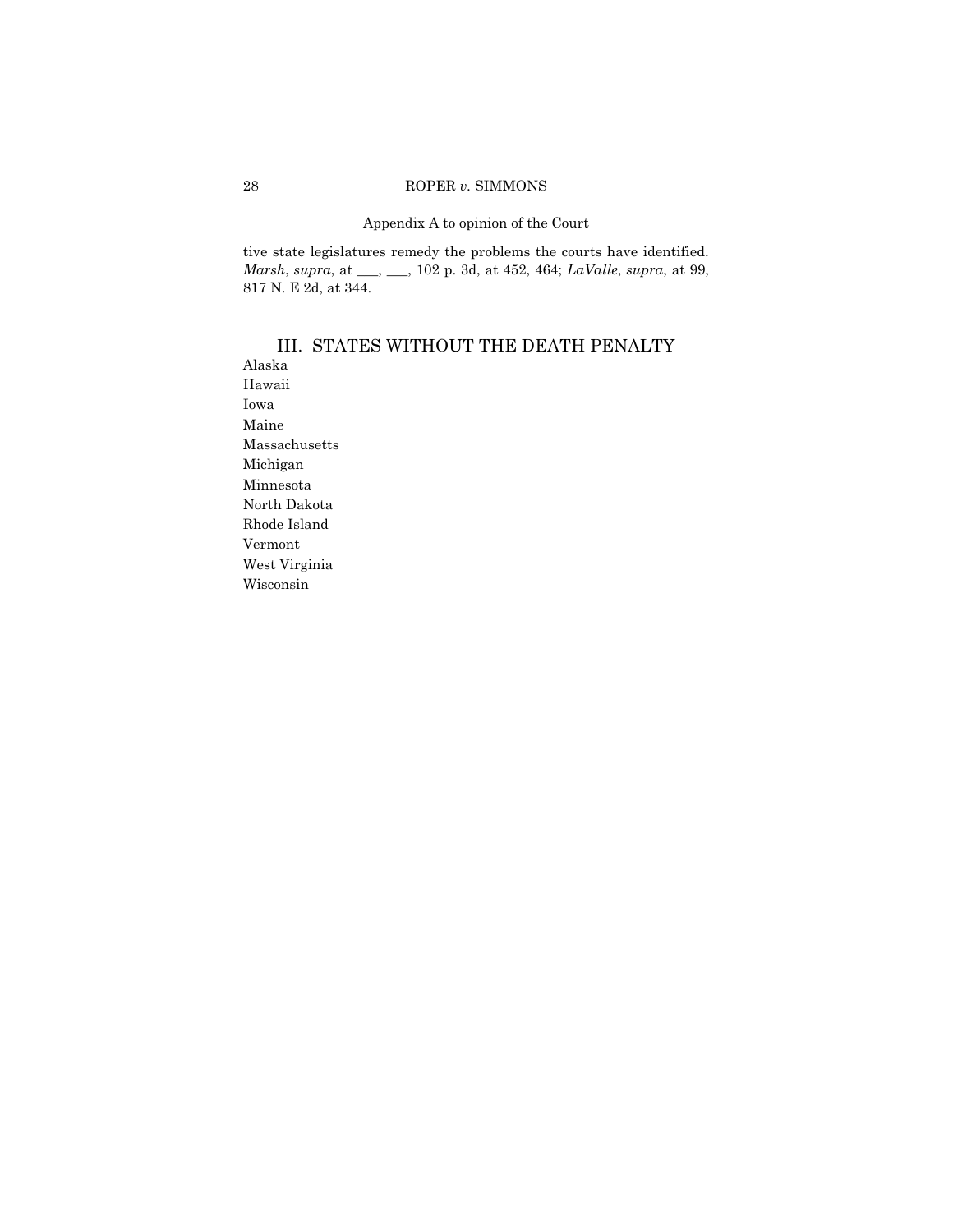Appendix B to opinion of the Court

# APPENDIX B TO OPINION OF THE COURT STATE STATUTES ESTABLISHING A MINIMUM AGE TO VOTE

| <b>STATE</b>         | $\rm{AGE}$ | <u>STATUTE</u>                                                                                |
|----------------------|------------|-----------------------------------------------------------------------------------------------|
| Alabama              | 18         | Ala. Const., Amdt. No. 579                                                                    |
| Alaska               | 18         | Alaska Const., Art. V, §1<br>Alaska Stat. §15–05–010 (Lexis 2002)                             |
| Arizona              | 18         | Ariz. Const., Art. VII, §2<br>Ariz. Rev. Stat. §16–101 (West 1996)                            |
| Arkansas             | 18         | Ark. Code Ann. §9–25–101 (Lexis 2002)                                                         |
| California           | 18         | Cal. Const., Art. 2, §2                                                                       |
| Colorado             | 18         | Colo. Rev. Stat. §1-2-101 (Lexis 2004)                                                        |
| Connecticut          | 18         | Conn. Const., Art. 6, §1<br>Conn. Gen. Stat. §9–12 (2003)                                     |
| Delaware             | 18         | Del. Code Ann., Tit. 15, §1701 (Michie 2002)                                                  |
| District of Columbia | 18         | D. C. Code $\S1-1001.02(2)$ (B) (West Supp.<br>2004)                                          |
| Florida              | 18         | Fla. Stat. ch. 97.041 (2003)                                                                  |
| Georgia              | 18         | Ga. Const., Art. 2, §1, ¶2<br>Ga. Code Ann. §21–2–216 (Lexis 2003)                            |
| Hawaii               |            | Haw. Const., Art. II, §1<br>Haw. Rev. Stat. §11-12 (1995)                                     |
| Idaho                | 18         | Idaho Code §34-402 (Michie 2001)                                                              |
| Illinois             | 18         | Ill. Const., Art. III, §1<br>Ill. Comp. Stat. Ann., ch. 10, §5/3–1<br>(West 2003)             |
| Indiana              | 18         | Ind. Code Ann. §3-7-13-1 (Lexis 1997)                                                         |
| Iowa                 | 18         | Iowa Code §48A.5 (2003)                                                                       |
| Kansas               | 18         | Kan. Const., Art. 5, §1                                                                       |
| Kentucky             | 18         | Ky. Const., $§145$                                                                            |
| Louisiana            | 18         | La. Const., Art. I, §10<br>La. Rev. Stat. Ann. §18:101 (West 2004)                            |
| Maine                | 18         | Me. Const., Art. II, §1<br>Me. Rev. Stat. Ann., Tit. 21–A, §111<br>(West 1998 and Supp. 2004) |
| Maryland             | 18         | Md. Elec. Law Code Ann. §3–102 (Lexis<br>2002)                                                |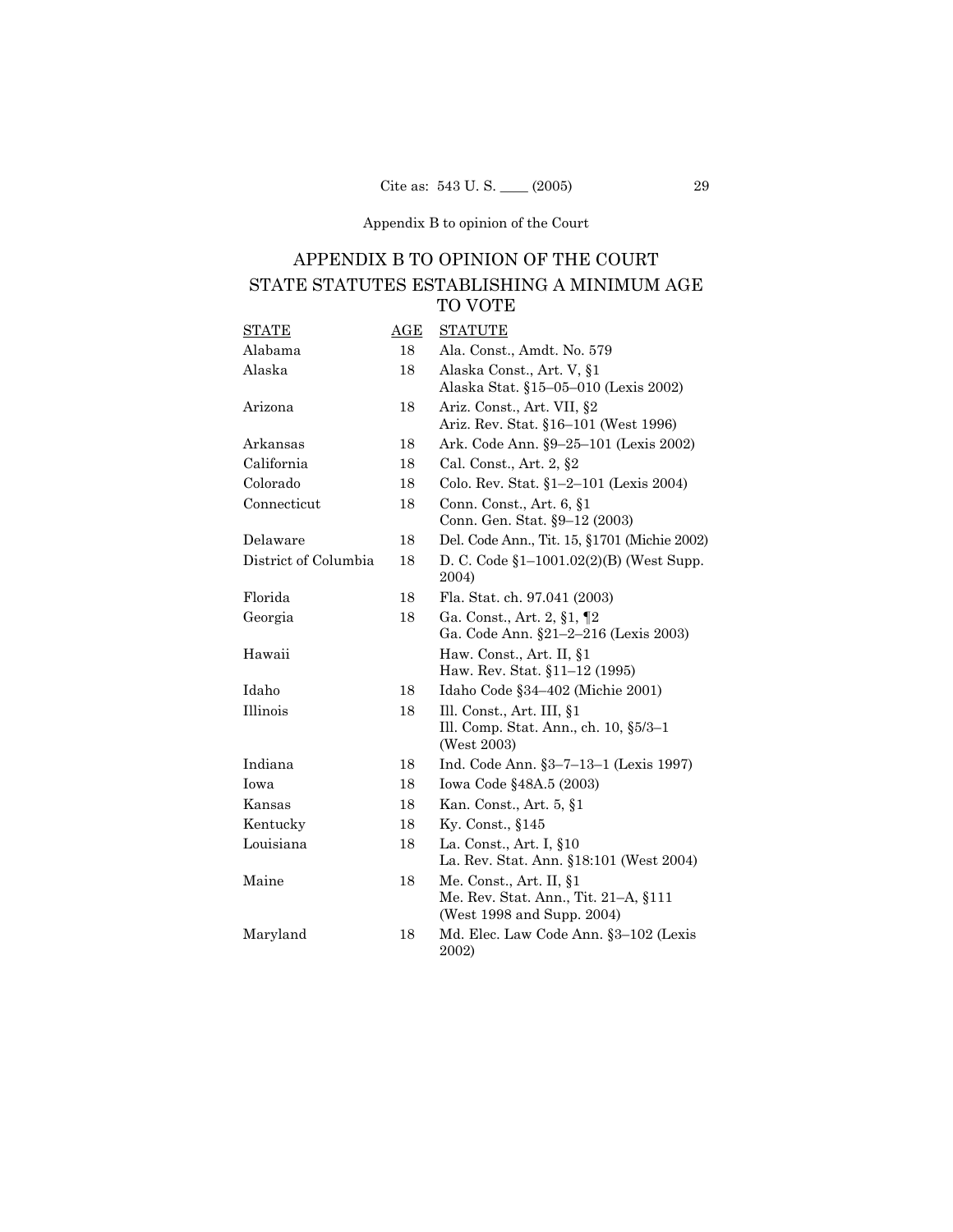Appendix B to opinion of the Court

| Massachusetts  | 18 | Mass. Gen. Laws Ann., ch. 51, §1 (West<br>Supp. 2004)                           |
|----------------|----|---------------------------------------------------------------------------------|
| Michigan       | 18 | Mich. Comp. Laws Ann. §168.492 (West<br>1989)                                   |
| Minnesota      | 18 | Minn. Stat. §201.014(1)(a) (2002)                                               |
| Mississippi    | 18 | Miss. Const., Art. 12, §241                                                     |
| Missouri       | 18 | Mo. Const., Art. VIII, §2                                                       |
| Montana        | 18 | Mont. Const., Art. IV, §2<br>Mont. Code Ann. §13-1-111 (2003)                   |
| Nebraska       | 18 | Neb. Const., Art. VI, §1<br>Neb. Rev. Stat. §32-110 (2004)                      |
| Nevada         | 18 | Nev. Rev. Stat. §293.485 (2003)                                                 |
| New Hampshire  | 18 | N. H. Const., Art., pt. 1, 11                                                   |
| New Jersey     | 18 | N. J. Const., Art. II, §1, ¶3                                                   |
| New Mexico     | 18 | [no provision other than U.S. Const.,<br>Amdt. XXVI]                            |
| New York       | 18 | N. Y. Elec. Law Ann. §5-102 (West 1998)                                         |
| North Carolina | 18 | N.C. Gen. Stat. Ann. §163-55 (Lexis<br>2003)                                    |
| North Dakota   | 18 | N. D. Const., Art. II, §1                                                       |
| Ohio           | 18 | Ohio Const., Art. V, §1<br>Ohio Rev. Code Ann. §3503.01 (Anderson<br>1996)      |
| Oklahoma       | 18 | Okla. Const., Art. III, §1                                                      |
| Oregon         | 18 | Ore. Const., Art. II, §2                                                        |
| Pennsylvania   | 18 | 25 Pa. Cons. Stat. Ann. §2811 (1994)                                            |
| Rhode Island   | 18 | R. I. Gen. Laws §17-1-3 (Lexis 2003)                                            |
| South Carolina | 18 | S.C. Code Ann. §7-5-610 (West Supp.<br>2003)                                    |
| South Dakota   | 18 | S. D. Const., Art. VII, §2<br>S. D. Codified Laws Ann. §12-3-1<br>(Michie 1995) |
| Tennessee      | 18 | Tenn. Code Ann. §2-2-102 (Lexis 2003)                                           |
| ${\rm Texas}$  | 18 | Tex. Elec. Code Ann. §11.002 (West 2003)                                        |
| Utah           | 18 | Utah Const., Art. IV, §2<br>Utah Code Ann. §20A-2-101 (Lexis<br>2002)           |
| Vermont        | 18 | Vt. Stat. Ann., Tit. 17, §2121 (Lexis 2002)                                     |
| Virginia       | 18 | Va. Const., Art. II, §1                                                         |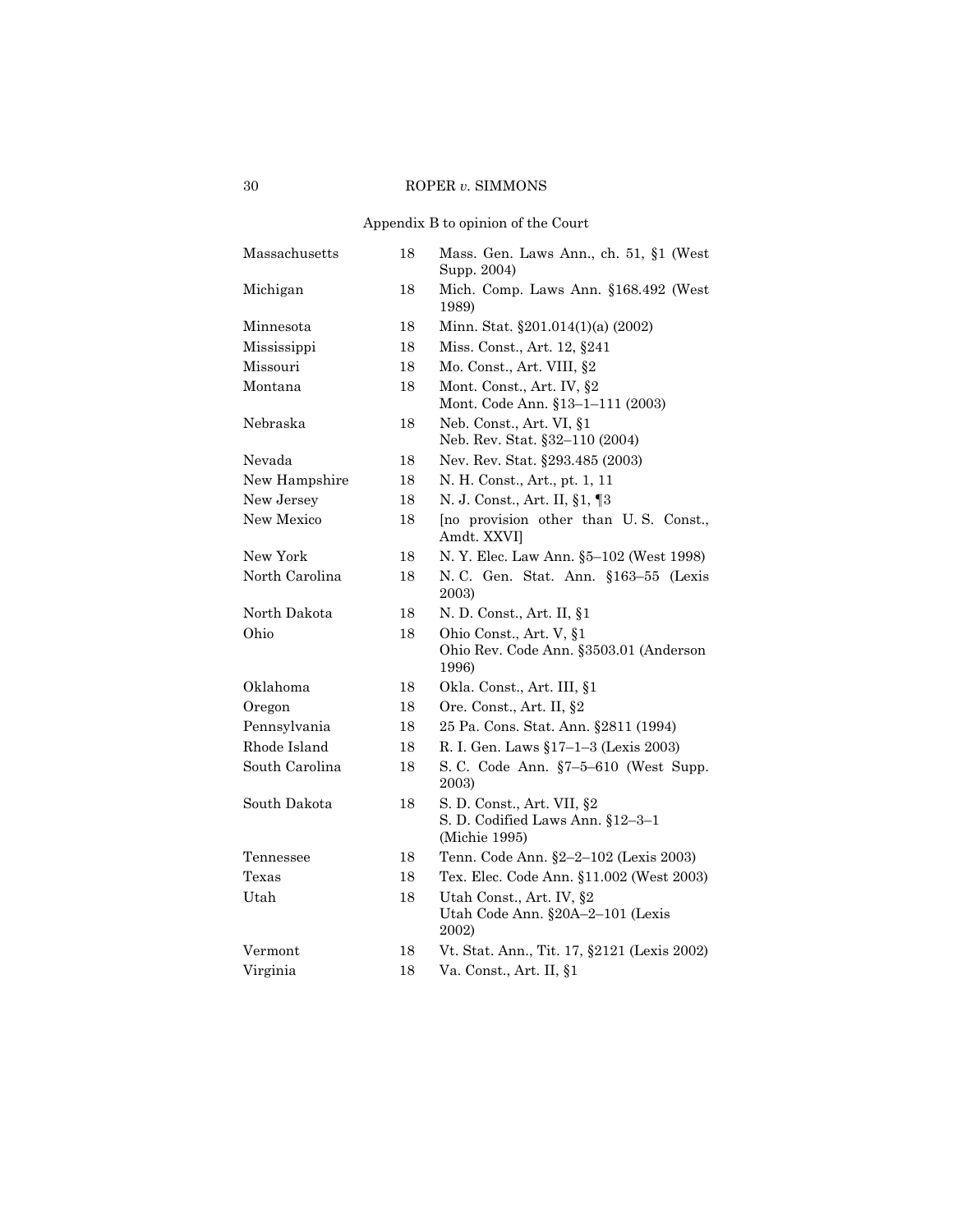Appendix B to opinion of the Court

| Washington    | 18 | Wash. Const., Art. VI, §1                                 |
|---------------|----|-----------------------------------------------------------|
| West Virginia | 18 | W. Va. Code §3–1–3 (Lexis 2002)                           |
| Wisconsin     | 18 | Wis. Const., Art. III, §1<br>Wis. Stat. §6.02 (West 2004) |
| Wyoming       | 18 | Wyo. Stat. Ann. §§22-1-102, 22-3-102<br>(West 2004)       |
|               |    | $\star$<br>÷<br>÷                                         |

The Twenty-Sixth Amendment to the Constitution of the United States provides that "[t]he right of citizens of the United States, who are eighteen years of age or older, to vote shall not be denied or abridged by the United States or by any State on account of age."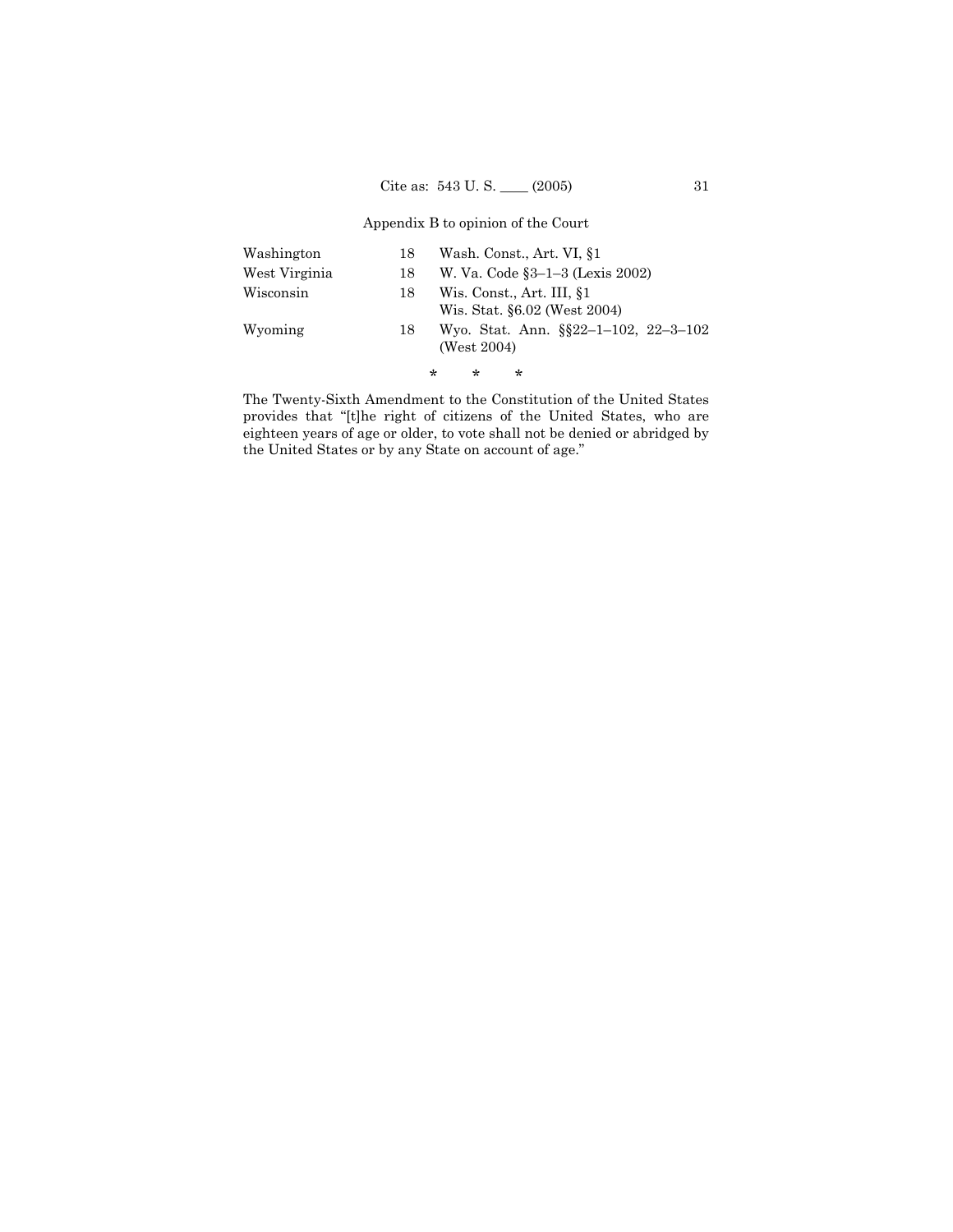Appendix C to opinion of the Court

# APPENDIX C TO OPINION OF THE COURT STATE STATUTES ESTABLISHING A MINIMUM AGE FOR JURY SERVICE

| <b>STATE</b>         | $\overline{AGE}$ | <b>STATUTE</b>                                                                                                                                         |
|----------------------|------------------|--------------------------------------------------------------------------------------------------------------------------------------------------------|
| Alabama              | 19               | Ala. Code §12-16-60(a)(1) (West 2002)                                                                                                                  |
| Alaska               | 18               | Alaska<br>Stat.<br>§09.20.010(a)(3)<br>(Lexis)<br>2002)                                                                                                |
| Arizona              | 18               | Ariz. Rev. Stat. §21-301(D) (West 2002)                                                                                                                |
| Arkansas             | 18               | Ark. Code Ann. §§16-31-101, 16-32-302<br>(Lexis 2003)                                                                                                  |
| California           | 18               | Cal. Civ. Proc. $\S 203(a)(2)$ (West Supp.<br>2004)                                                                                                    |
| Colorado             | 18               | Colo. Rev. Stat. $$13-71-105(2)(a)$ (Lexis<br>2004)                                                                                                    |
| Connecticut          | 18               | Conn. Gen. Stat. Ann. §51–217(a) (West<br>Supp. 2004)                                                                                                  |
| Delaware             | 18               | Del. Code Ann., Tit. 10, §4509(b)(2)<br>(Michie 1999)                                                                                                  |
| District of Columbia | 18               | D. C. Code §11-1906(b)(1)(C) (West 2001)                                                                                                               |
| Florida              | 18               | Fla. Stat. §40.01 (2003)                                                                                                                               |
| Georgia              | 18               | Ga. Code Ann. §§15-12-60, 15-12-163<br>(Lexis 2001)                                                                                                    |
| Hawaii               | 18               | Haw. Rev. Stat. $\S612-4(a)(1)$ (2003)                                                                                                                 |
| Idaho                | 18               | Idaho Code §2-209(2)(a) (Michie 2003)                                                                                                                  |
| Illinois             | 18               | Ill. Comp. Stat. Ann., ch. 705, §305/2<br>(West 2002)                                                                                                  |
| Indiana              | 18               | Ind. Code Ann. §33-28-4-8 (Lexis 2004)                                                                                                                 |
| Iowa                 | 18               | Iowa Code §607A.4(1)(a) (2003)                                                                                                                         |
| Kansas               | 18               | Kan. Stat. Ann. §43-156 (2000) (jurors<br>must be qualified to be electors); Kan.<br>Const., Art. 5, §1 (person must be 18 to<br>be qualified elector) |
| Kentucky             | 18               | Ky. Rev. Stat. Ann. $\S29A.080(2)(a)$ (Lexis<br>Supp. 2004)                                                                                            |
| Louisiana            | 18               | La. Code Crim. Proc. Ann., Art. 401(A)(2)<br>(West 2003)                                                                                               |
| Maine                | 18               | Me. Rev. Stat. Ann., Tit. 14, §1211 (West<br>1980)                                                                                                     |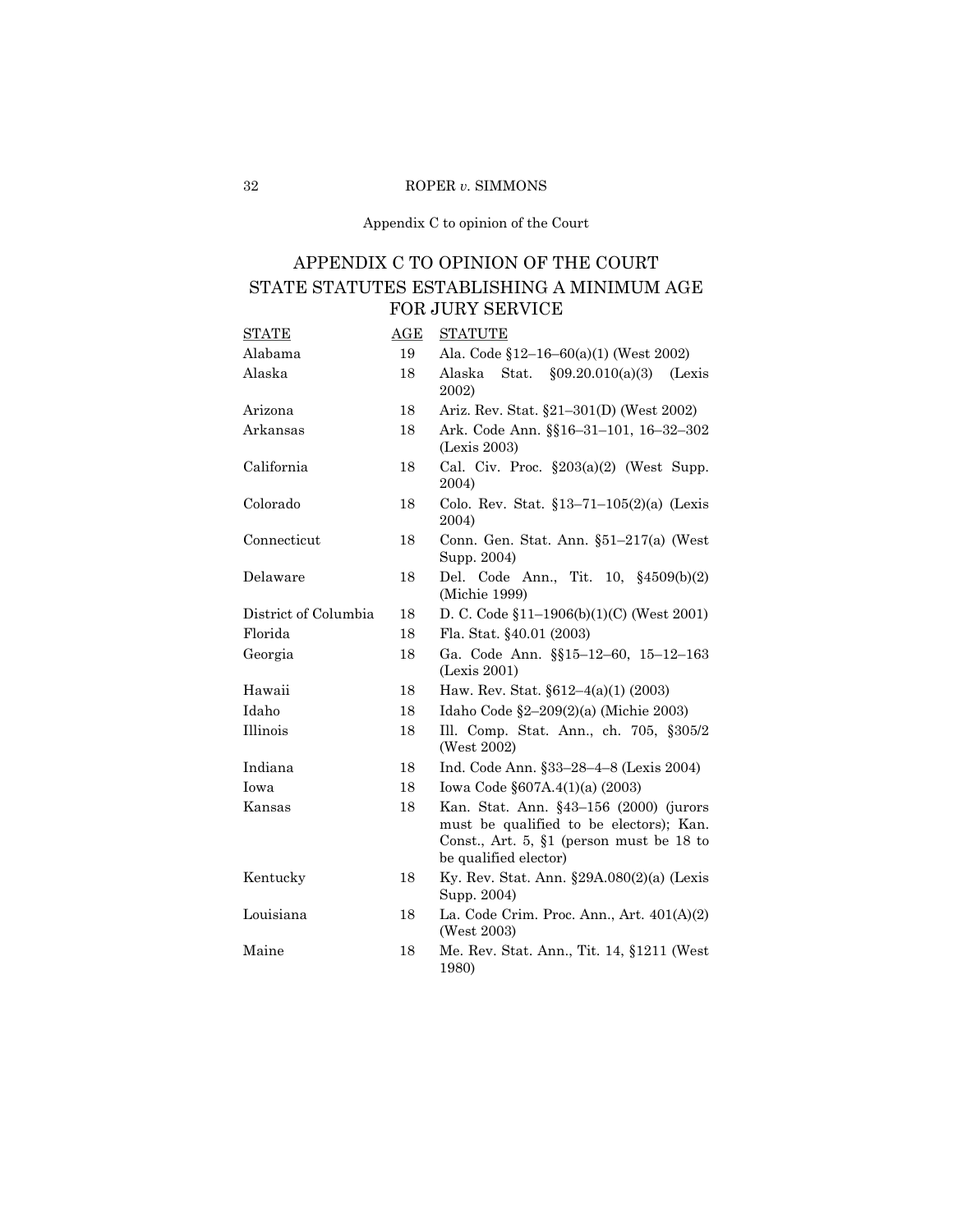Appendix C to opinion of the Court

| Maryland       | 18 | Md. Cts. & Jud. Proc. Code Ann. §8–104<br>(Lexis 2002)                                                                                                 |
|----------------|----|--------------------------------------------------------------------------------------------------------------------------------------------------------|
| Massachusetts  | 18 | Mass. Gen. Laws. Ann., ch. 234, §1 (West<br>2000) (jurors must be qualified to vote);<br>ch. 51, $$1$ (West Supp. 2004) (person<br>must be 18 to vote) |
| Michigan       | 18 | Mich. Comp. Laws Ann. $\S 600.1307a(1)(a)$<br>(West Supp. $2004$ )                                                                                     |
| Minnesota      | 18 | Minn. Dist. Ct. Rule 808(b)(2) (2002)                                                                                                                  |
| Mississippi    | 21 | Miss. Code Ann. §13-5-1 (Lexis 2002)                                                                                                                   |
| Missouri       | 21 | Mo. Rev. Stat. §494.425(1) (2000)                                                                                                                      |
| Montana        | 18 | Mont. Code Ann. §3-15-301 (2003)                                                                                                                       |
| Nebraska       | 19 | Neb. Rev. Stat. §25-1601 (Supp. 2003)                                                                                                                  |
| Nevada         | 18 | Nev. Rev. Stat. §6.010 (2003) (juror must<br>be qualified elector); §293.485 (person<br>must be 18 to vote)                                            |
| New Hampshire  | 18 | N. H.<br>Rev.<br>Stat.<br>Ann.<br>$§500-A:7-a(I)$<br>(Lexis Supp. 2004)                                                                                |
| New Jersey     | 18 | N. J. Stat. Ann. §2B:20-1(a) (West 2004<br>Pamphlet)                                                                                                   |
| New Mexico     | 18 | N. M. Stat. Ann. §38-5-1 (1998)                                                                                                                        |
| New York       | 18 | N. Y. Jud. Law Ann. §510(2) (West 2003)                                                                                                                |
| North Carolina | 18 | N. C. Gen. Stat. Ann. §9-3 (Lexis 2003)                                                                                                                |
| North Dakota   | 18 | N. D. Cent. Code §27-09.1-08(2)(b)<br>(Supp. 2003)                                                                                                     |
| Ohio           | 18 | Ohio Rev. Code Ann. §2313.42 (Anderson<br>2001)                                                                                                        |
| Oklahoma       | 18 | Okla. Stat. Ann., Tit. 38, §28 (West Supp.<br>2005)                                                                                                    |
| Rhode Island   | 18 | R. I. Gen. Laws $\S9 - 9 - 1.1(a)(2)$ (Lexis<br>Supp. 2004)                                                                                            |
| South Carolina | 18 | S. C. Code Ann. $$14-7-130$ (West Supp.<br>2003)                                                                                                       |
| South Dakota   | 18 | S.D. Codified Laws $$16-13-10$ (Lexis<br>Supp. 2003)                                                                                                   |
| Tennessee      | 18 | Tenn. Code Ann. §22-1-101 (Lexis Supp.<br>2003)                                                                                                        |
| Texas          | 18 | Tex. Govt. Code Ann. §62.102(1) (West<br>1998)                                                                                                         |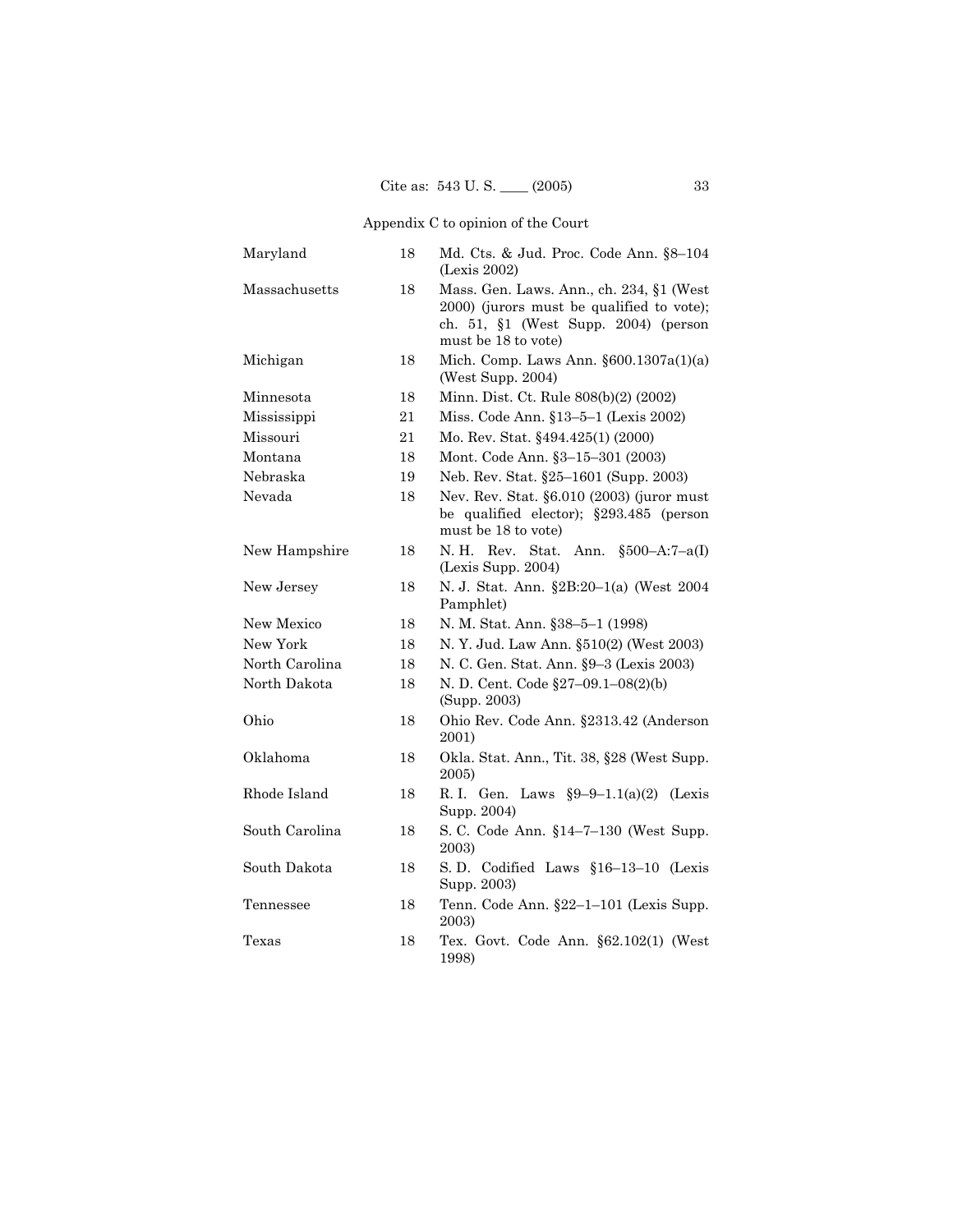| Utah          | 18 | Utah Code Ann. $$78-46-7(1)(b)$ (Lexis<br>2002)                                                                                                                 |
|---------------|----|-----------------------------------------------------------------------------------------------------------------------------------------------------------------|
| Vermont       | 18 | Vt. Stat. Ann., Tit. 4, $\S 962(a)(1)$ (Lexis<br>1999); (jurors must have attained age of<br>majority); Tit. 1, $\S173$ (Lexis 2003) (age<br>of majority is 18) |
| Virginia      | 18 | Va. Code Ann. §8.01–337 (Lexis 2000)                                                                                                                            |
| Washington    | 18 | Wash. Rev. Ann. Code §2.36.070 (West<br>2004)                                                                                                                   |
| West Virginia | 18 | W. Va. Code §52–1–8(b)(1) (Lexis 2000)                                                                                                                          |
| Wisconsin     | 18 | Wis. Stat. \$756.02 (West 2001)                                                                                                                                 |
| Wyoming       | 18 | Wyo. Stat. Ann. §1–11–101 (Lexis 2003)<br>(jurors must be adults); $$14-1-101$<br>(person becomes an adult at 18)                                               |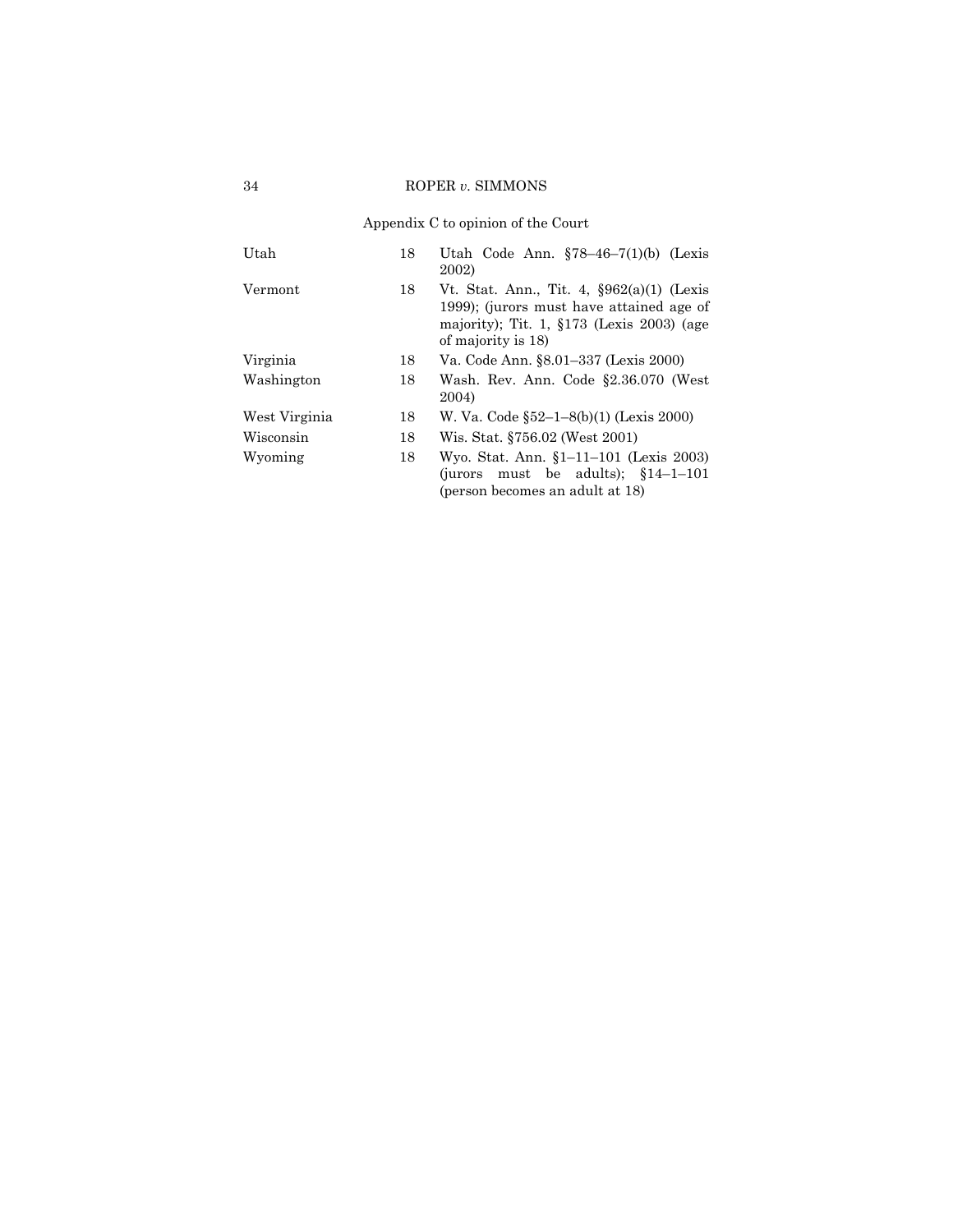Appendix D to opinion of the Court

# APPENDIX D TO OPINION OF THE COURT STATE STATUTES ESTABLISHING A MINIMUM AGE FOR MARRIAGE WITHOUT PARENTAL OR JUDICIAL CONSENT

| <b>STATE</b>         | $\overline{\text{AGE}}$ | <b>STATUTE</b>                                                                                                                                                                                                                                                      |
|----------------------|-------------------------|---------------------------------------------------------------------------------------------------------------------------------------------------------------------------------------------------------------------------------------------------------------------|
| Alabama              | 18                      | Ala. Code §30–1–5 (West Supp. 2004)                                                                                                                                                                                                                                 |
| Alaska               | 18                      | Alaska Stat. §§25.05.011, 25.05.171<br>(Lexis 2002)                                                                                                                                                                                                                 |
| Arizona              | 18                      | Ariz. Rev. Stat. Ann. §25-102 (West<br>Supp. 2004)                                                                                                                                                                                                                  |
| Arkansas             | 18                      | Ark. Code Ann. §§9-11-102, 9-11-208<br>(Lexis 2002)                                                                                                                                                                                                                 |
| California           | 18                      | Cal. Fam. Code Ann. §301 (West 2004)                                                                                                                                                                                                                                |
| Colorado             | 18                      | Colo. Rev. Stat. Ann. §14-2-106 (Lexis<br>2004)                                                                                                                                                                                                                     |
| Connecticut          | 18                      | Conn. Gen. Stat. §46b-30 (2003)                                                                                                                                                                                                                                     |
| Delaware             | 18                      | Del. Code Ann., Tit. 13, §123 (Lexis<br>1999)                                                                                                                                                                                                                       |
| District of Columbia | 18                      | D. C. Code §46–411 (West 2001)                                                                                                                                                                                                                                      |
| Florida              | 18                      | Fla. Stat. §§741.04, 741.0405 (2003)                                                                                                                                                                                                                                |
| Georgia              | 16                      | Ga. Code Ann. §§19–3–2, 19–3–37 (Lexis<br>2004) (those under 18 must obtain<br>parental consent unless female applicant<br>pregnant or both applicants<br>is<br>are<br>parents of a living child, in which case<br>minimum age to marry without consent<br>is $16)$ |
| Hawaii               | 18                      | Haw. Rev. Stat. §572–2 (1993)                                                                                                                                                                                                                                       |
| Idaho                | 18                      | Idaho Code §32-202 (Michie 1996)                                                                                                                                                                                                                                    |
| Illinois             | $18\,$                  | Ill. Comp. Stat. Ann., ch. 750, §5/203<br>(West 1999)                                                                                                                                                                                                               |
| Indiana              | 18                      | Ind. Code Ann. §§31-11-1-4, 31-11-1-<br>$5, 31-11-2-1, 31-11-2-3$ (Lexis 1997)                                                                                                                                                                                      |
| Iowa                 | 18                      | Iowa Code §595.2 (2003)                                                                                                                                                                                                                                             |
| Kansas               | 18                      | Kan. Stat. Ann. §23–106 (Supp. 2003)                                                                                                                                                                                                                                |
| Kentucky             | 18                      | Ky. Rev. Stat. Ann. §§402.020, 402.210<br>(Lexis 1999)                                                                                                                                                                                                              |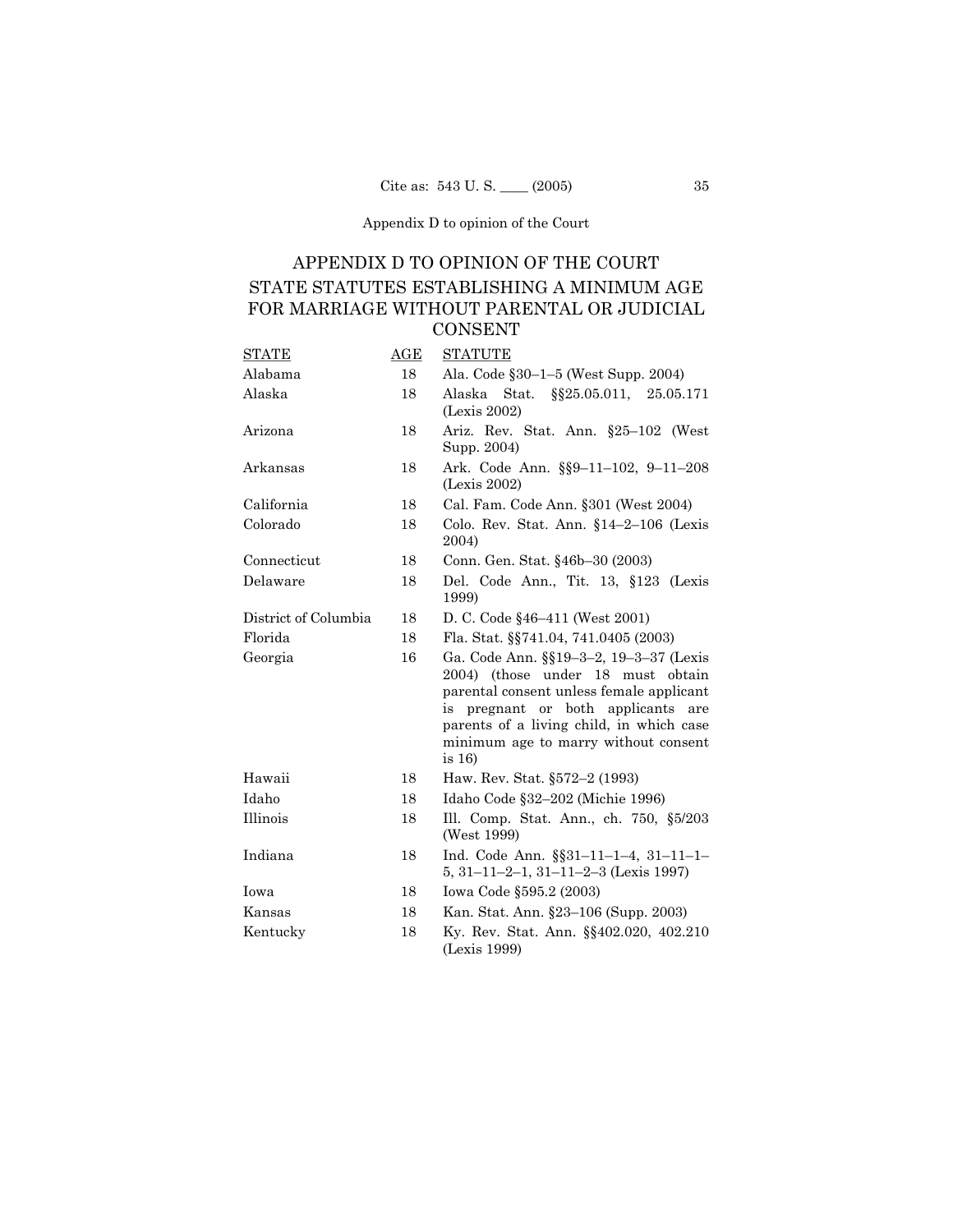Appendix D to opinion of the Court

| Louisiana      | 18    | La. Children's Code Ann., Arts. 1545,<br>1547 (West 2004) (minors may not<br>marry without consent); La. Civ. Code<br>Ann., Art. 29 (West 1999) (age of major-<br>ity is 18)                                                        |
|----------------|-------|-------------------------------------------------------------------------------------------------------------------------------------------------------------------------------------------------------------------------------------|
| Maine          | 18    | Me. Rev. Stat. Ann., Tit. 19-A, §652<br>(West 1998 and Supp. 2004)                                                                                                                                                                  |
| Maryland       | 16    | Md. Fam. Law Code Ann. §2-301 (Lexis<br>2004) (those under 18 must obtain<br>parental consent unless female applicant<br>can present proof of pregnancy or a<br>child, in which case minimum age to<br>marry without consent is 16) |
| Massachusetts  | 18    | Mass. Gen. Laws Ann., ch. 207, §§7, 24,<br>25 (West 1998)                                                                                                                                                                           |
| Michigan       | 18    | Mich. Comp. Laws Ann. §551.103 (West<br>1988)                                                                                                                                                                                       |
| Minnesota      | 18    | Minn. Stat. §517.02 (2002)                                                                                                                                                                                                          |
| Mississippi    | 15/17 | Miss. Code Ann. §93-1-5 (Lexis 2004)<br>(female applicants must be 15; male<br>applicants must be 17)                                                                                                                               |
| Missouri       | 18    | Mo. Rev. Stat. §451.090 (2000)                                                                                                                                                                                                      |
| Montana        | 18    | Mont. Code Ann. §§40-1-202, 40-1-213<br>(2003)                                                                                                                                                                                      |
| Nebraska       | 19    | Neb. Rev. Stat. §42-105 (2004) (minors<br>must have parental consent to marry);<br>§43-2101 (defining "minor" as a person<br>under 19)                                                                                              |
| Nevada         | 18    | Nev. Rev. Stat. §122.020 (2003)                                                                                                                                                                                                     |
| New Hampshire  | 18    | N. H. Rev. Stat. Ann. §457:5 (West 1992)                                                                                                                                                                                            |
| New Jersey     | 18    | N. J. Stat. Ann. §37:1-6 (West 2002)                                                                                                                                                                                                |
| New Mexico     | 18    | N. M. Stat. Ann. §40-1-6 (1999)                                                                                                                                                                                                     |
| New York       | 18    | N.Y. Dom. Rel. Law Ann. §15 (West<br>Supp. 2004)                                                                                                                                                                                    |
| North Carolina | 18    | N. C. Gen. Stat. Ann. §51-2 (Lexis 2003)                                                                                                                                                                                            |
| North Dakota   | 18    | N. D. Cent. Code §14-03-02 (Lexis 2004)                                                                                                                                                                                             |
| Ohio           | 18    | Ohio Rev. Code Ann. §3101.01 (Lexis<br>2003)                                                                                                                                                                                        |
| Oklahoma       | 18    | Okla. Stat. Ann., Tit. 43, §3 (West Supp.<br>2005)                                                                                                                                                                                  |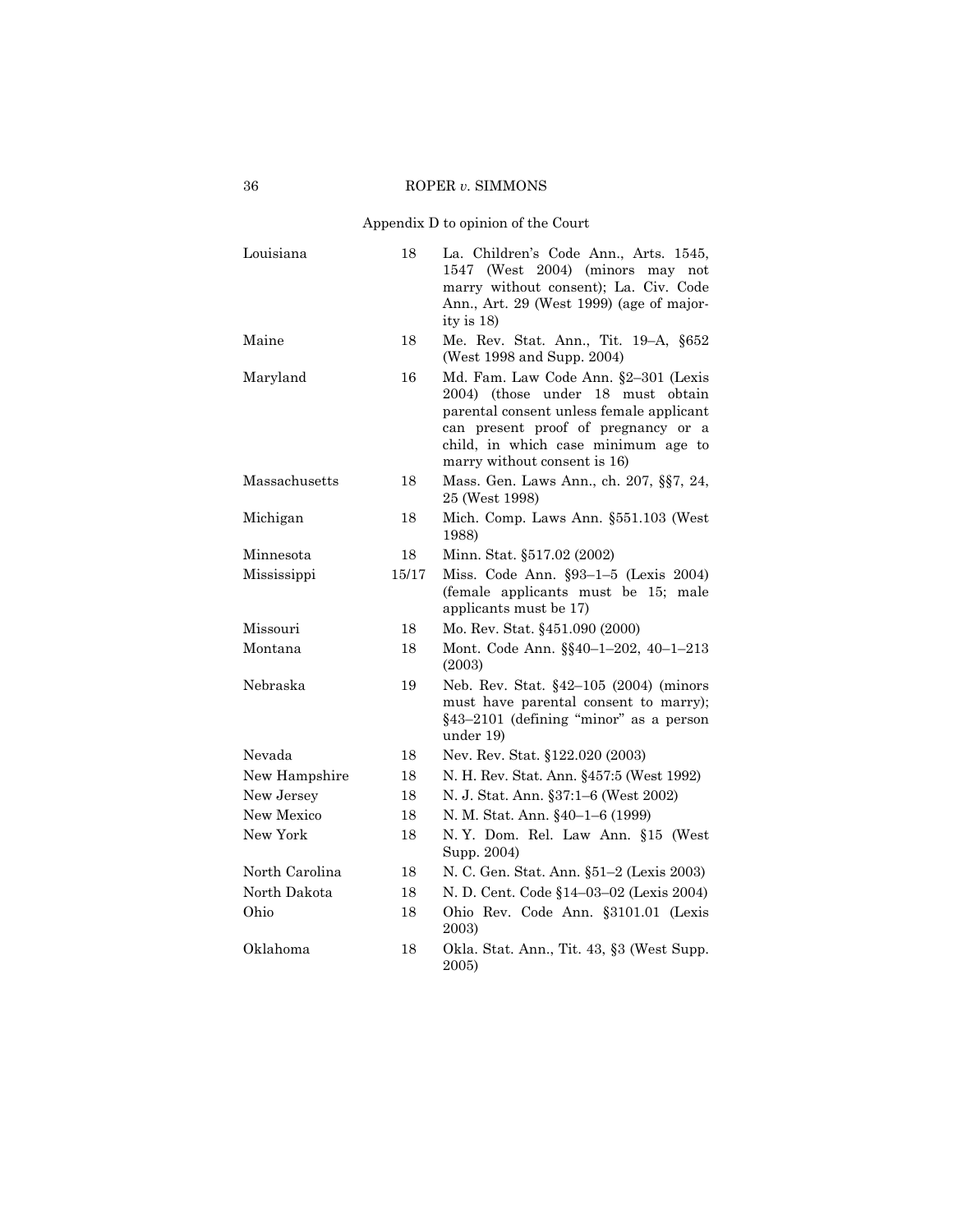Appendix D to opinion of the Court

| Oregon         | 18 | Ore. Rev. Stat. §106.060 (2003)                       |
|----------------|----|-------------------------------------------------------|
| Pennsylvania   | 18 | 23 Pa. Cons. Stat. §1304 (1997)                       |
| Rhode Island   | 18 | R. I. Gen. Laws $$15-2-11$ (Lexis Supp.<br>2004)      |
| South Carolina | 18 | S. C. Code Ann. §20-1-250 (West Supp.<br>2003)        |
| South Dakota   | 18 | S.D. Codified Laws $\S25-1-9$ (Lexis<br>1999)         |
| Tennessee      | 18 | Tenn. Code Ann. §36–3–106 (Lexis 1996)                |
| Texas          | 18 | Tex. Fam. Code Ann. §§2.101–2.103<br>(West 1998)      |
| Utah           | 18 | Utah Code Ann. §30-1-9 (Lexis Supp.<br>2004)          |
| Vermont        | 18 | Vt. Stat. Ann., Tit. 18, §5142 (Lexis<br>2000)        |
| Virginia       | 18 | Va. Code Ann. §§20–45.1, 20–48, 20–49<br>(Lexis 2004) |
| Washington     | 18 | Wash. Rev. Code Ann. §26.04.210 (West<br>Supp. 2005)  |
| West Virginia  | 18 | W. Va. Code §48–2–301 (Lexis 2004)                    |
| Wisconsin      | 18 | Wis. Stat. §765.02 (1999–2000)                        |
| Wyoming        | 18 | Wyo. Stat. Ann. §20–1–102 (Lexis 2003)                |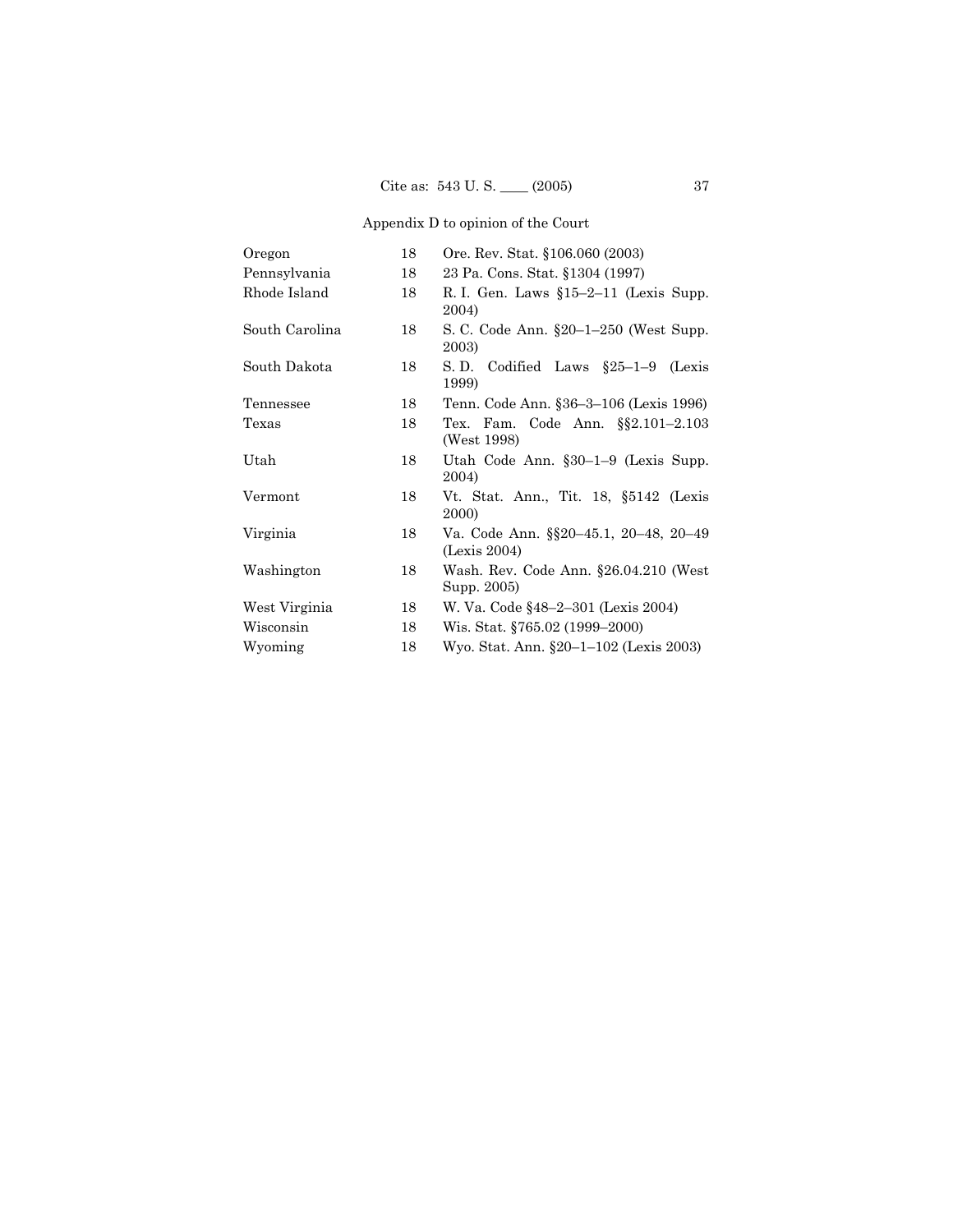STEVENS, J., concurring

# $\frac{1}{2}$  ,  $\frac{1}{2}$  ,  $\frac{1}{2}$  ,  $\frac{1}{2}$  ,  $\frac{1}{2}$  ,  $\frac{1}{2}$  ,  $\frac{1}{2}$ **SUPREME COURT OF THE UNITED STATES**

## $\mathcal{L}=\mathcal{L}$ No. 03–633

# DONALD P. ROPER, SUPERINTENDENT, POTOSI CORRECTIONAL CENTER, PETITIONER *v.* CHRISTOPHER SIMMONS

# ON WRIT OF CERTIORARI TO THE SUPREME COURT OF MISSOURI

[March 1, 2005]

JUSTICE STEVENS, with whom JUSTICE GINSBURG joins, concurring.

Perhaps even more important than our specific holding today is our reaffirmation of the basic principle that informs the Court's interpretation of the Eighth Amendment. If the meaning of that Amendment had been frozen when it was originally drafted, it would impose no impediment to the execution of 7-year-old children today. See *Stanford* v. *Kentucky,* 492 U. S. 361, 368 (1989) (describing the common law at the time of the Amendment's adoption). The evolving standards of decency that have driven our construction of this critically important part of the Bill of Rights foreclose any such reading of the Amendment. In the best tradition of the common law, the pace of that evolution is a matter for continuing debate; but that our understanding of the Constitution does change from time to time has been settled since John Marshall breathed life into its text. If great lawyers of his day—Alexander Hamilton, for example—were sitting with us today, I would expect them to join JUSTICE KENNEDY's opinion for the Court. In all events, I do so without hesitation.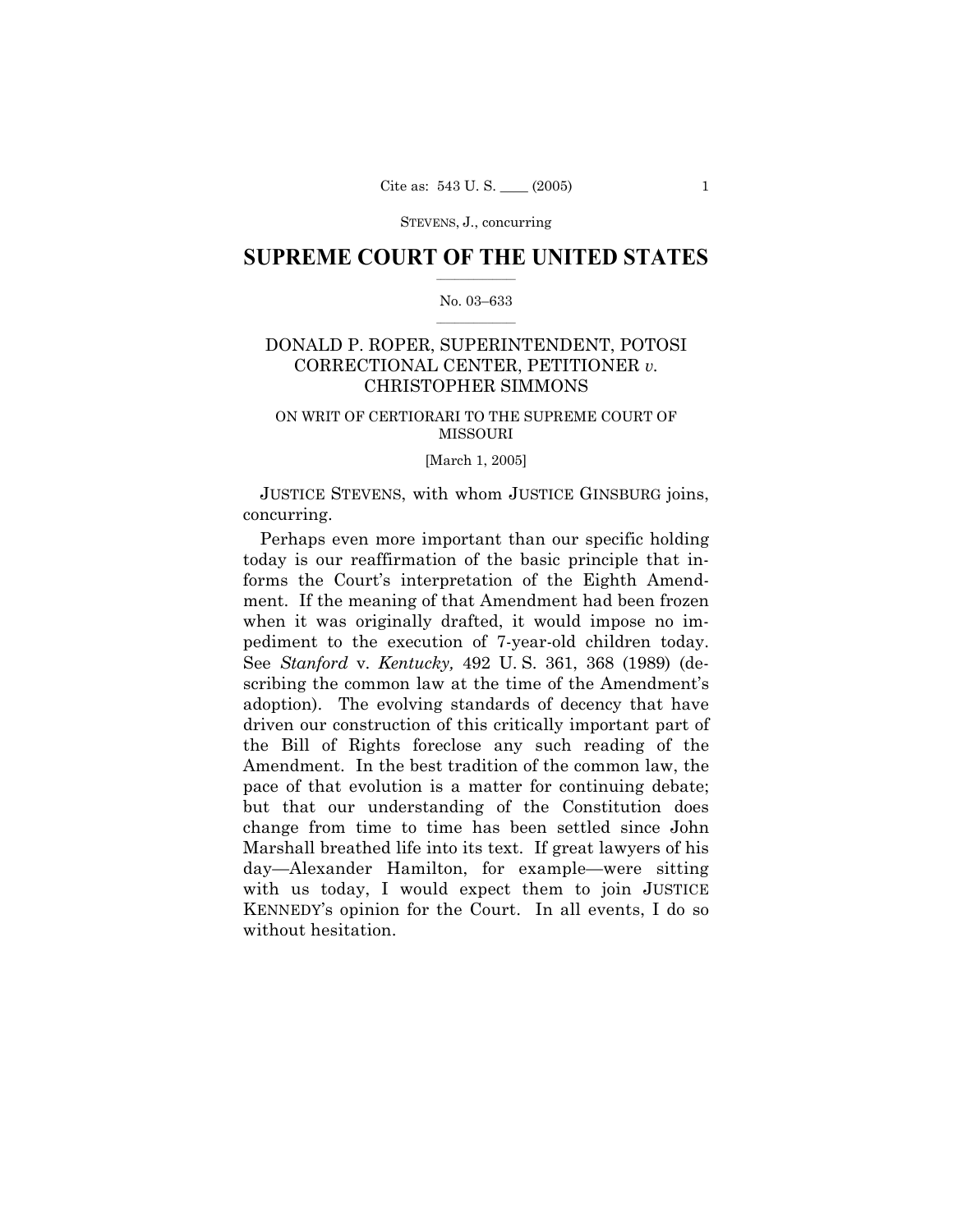# $\frac{1}{2}$  ,  $\frac{1}{2}$  ,  $\frac{1}{2}$  ,  $\frac{1}{2}$  ,  $\frac{1}{2}$  ,  $\frac{1}{2}$  ,  $\frac{1}{2}$ **SUPREME COURT OF THE UNITED STATES**

## $\mathcal{L}=\mathcal{L}$ No. 03–633

# DONALD P. ROPER, SUPERINTENDENT, POTOSI CORRECTIONAL CENTER, PETITIONER *v.*  CHRISTOPHER SIMMONS

# ON WRIT OF CERTIORARI TO THE SUPREME COURT OF MISSOURI

#### [March 1, 2005]

### JUSTICE O'CONNOR, dissenting.

The Court's decision today establishes a categorical rule forbidding the execution of any offender for any crime committed before his 18th birthday, no matter how deliberate, wanton, or cruel the offense. Neither the objective evidence of contemporary societal values, nor the Court's moral proportionality analysis, nor the two in tandem suffice to justify this ruling.

Although the Court finds support for its decision in the fact that a majority of the States now disallow capital punishment of 17-year-old offenders, it refrains from asserting that its holding is compelled by a genuine national consensus. Indeed, the evidence before us fails to demonstrate conclusively that any such consensus has emerged in the brief period since we upheld the constitutionality of this practice in *Stanford* v. *Kentucky*, 492 U. S. 361 (1989).

Instead, the rule decreed by the Court rests, ultimately, on its independent moral judgment that death is a disproportionately severe punishment for any 17-year-old offender. I do not subscribe to this judgment. Adolescents *as a class* are undoubtedly less mature, and therefore less culpable for their misconduct, than adults. But the Court has adduced no evidence impeaching the seemingly rea-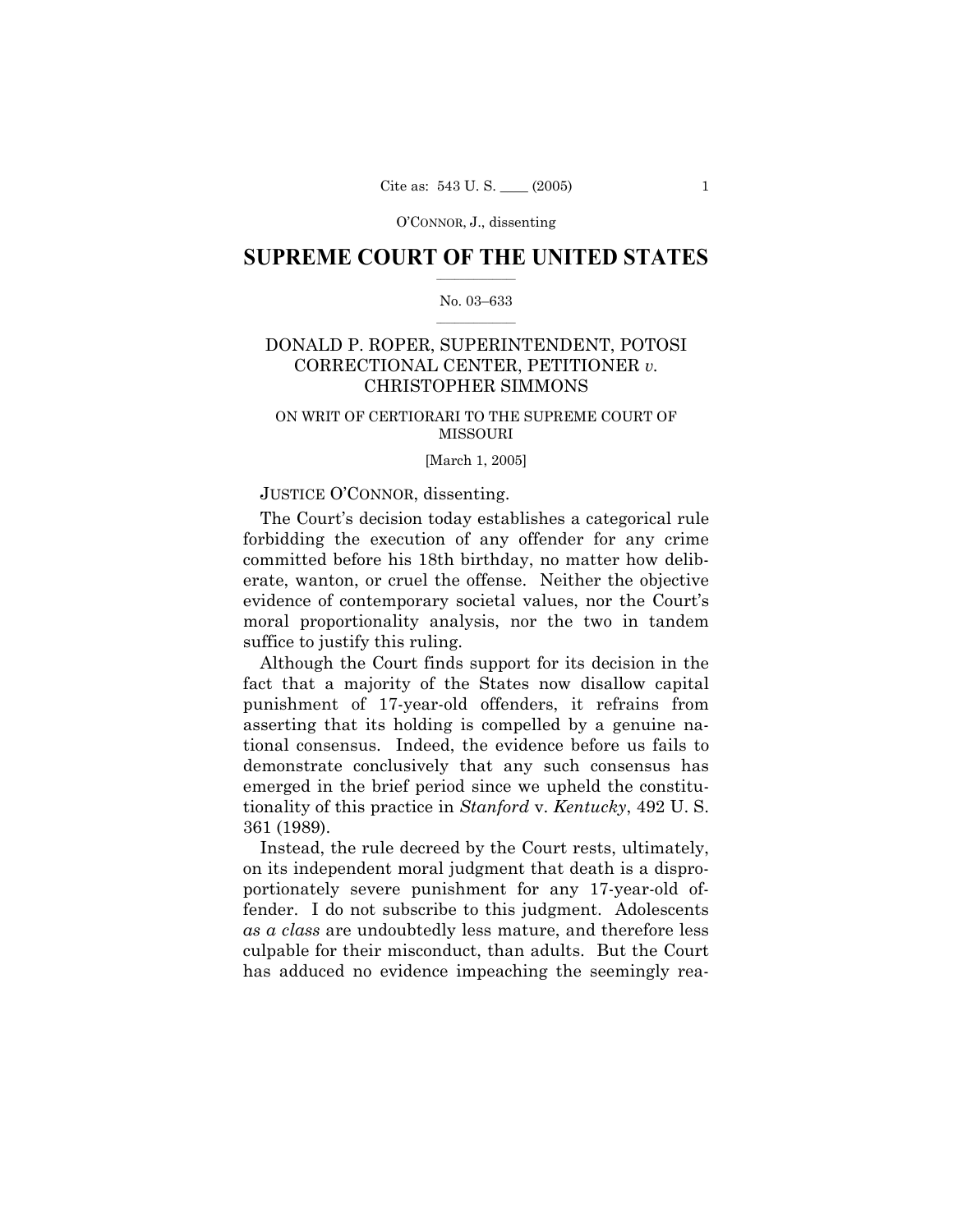#### O'CONNOR, J., dissenting

sonable conclusion reached by many state legislatures: that at least *some* 17-year-old murderers are sufficiently mature to deserve the death penalty in an appropriate case. Nor has it been shown that capital sentencing juries are incapable of accurately assessing a youthful defendant's maturity or of giving due weight to the mitigating characteristics associated with youth.

On this record—and especially in light of the fact that so little has changed since our recent decision in *Stanford*—I would not substitute our judgment about the moral propriety of capital punishment for 17-year-old murderers for the judgments of the Nation's legislatures. Rather, I would demand a clearer showing that our society truly has set its face against this practice before reading the Eighth Amendment categorically to forbid it.

# I A

Let me begin by making clear that I agree with much of the Court's description of the general principles that guide our Eighth Amendment jurisprudence. The Amendment bars not only punishments that are inherently "barbaric," but also those that are "'excessive' in relation to the crime committed." *Coker* v. *Georgia*, 433 U. S. 584, 592 (1977) (plurality opinion). A sanction is therefore beyond the state's authority to inflict if it makes "no measurable contribution" to acceptable penal goals or is "grossly out of proportion to the severity of the crime." *Ibid.* The basic "precept of justice that punishment for crime should be . . . proportioned to [the] offense," *Weems*  v. *United States*, 217 U. S. 349, 367 (1910), applies with special force to the death penalty. In capital cases, the Constitution demands that the punishment be tailored both to the nature of the crime itself and to the defendant's "personal responsibility and moral guilt." *Enmund*  v. *Florida*, 458 U. S. 782, 801 (1982); see also *id.*, at 825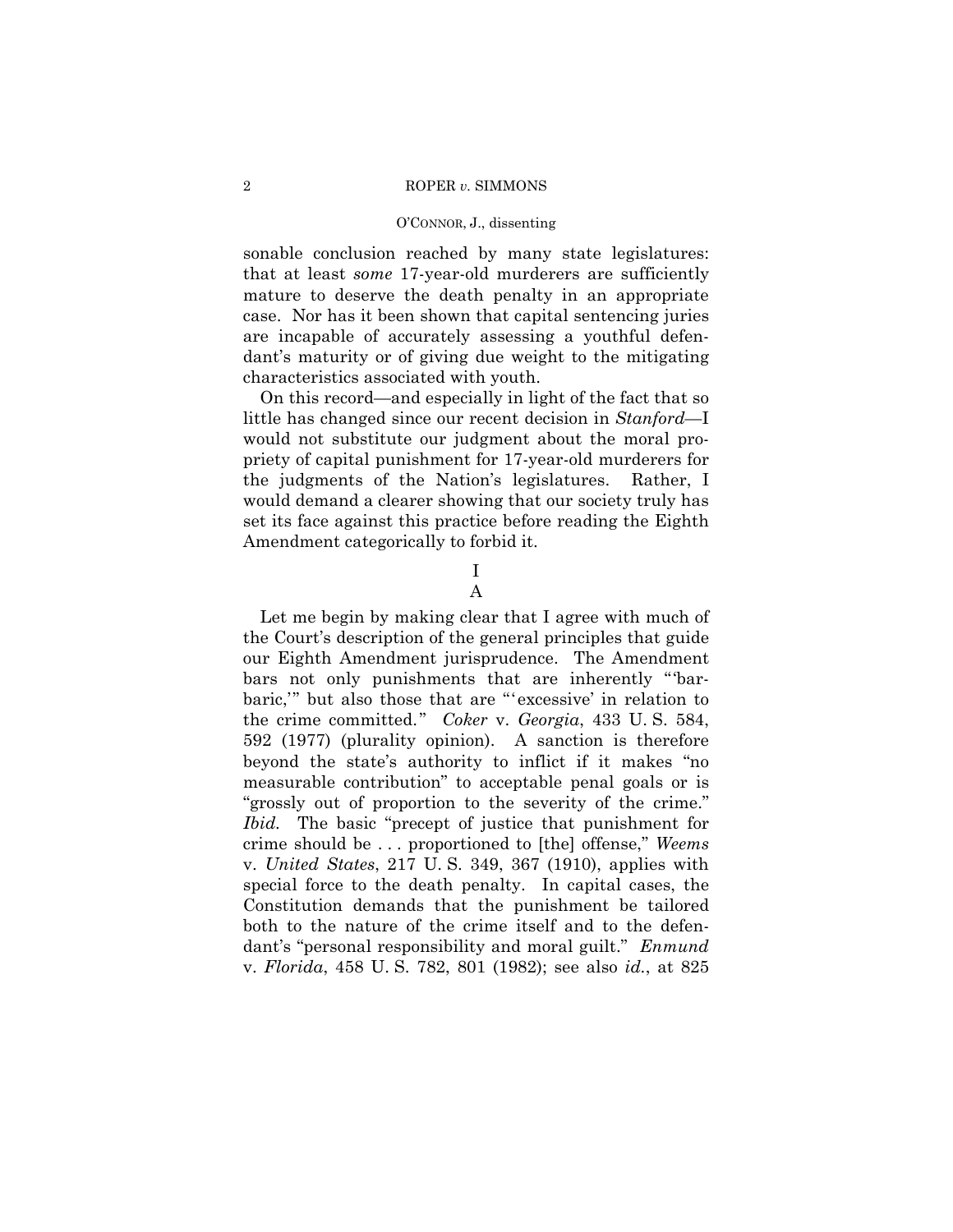(O'CONNOR, J., dissenting); *Tison* v. *Arizona*, 481 U. S. 137, 149 (1987); *Eddings* v. *Oklahoma*, 455 U. S. 104, 111– 112 (1982).

It is by now beyond serious dispute that the Eighth Amendment's prohibition of "cruel and unusual punishments" is not a static command. Its mandate would be little more than a dead letter today if it barred only those sanctions—like the execution of children under the age of seven—that civilized society had already repudiated in 1791. See *ante*, at 1 (STEVENS, J., concurring); cf. *Stanford*, *supra*, at 368 (discussing the common law rule at the time the Bill of Rights was adopted). Rather, because "[t]he basic concept underlying the Eighth Amendment is nothing less than the dignity of man," the Amendment "must draw its meaning from the evolving standards of decency that mark the progress of a maturing society." *Trop* v. *Dulles*, 356 U. S. 86, 100–101 (1958) (plurality opinion). In discerning those standards, we look to "objective factors to the maximum possible extent." *Coker*, *supra*, at 592 (plurality opinion). Laws enacted by the Nation's legislatures provide the "clearest and most reliable objective evidence of contemporary values." *Penry* v. *Lynaugh*, 492 U. S. 302, 331 (1989). And data reflecting the actions of sentencing juries, where available, can also afford " a significant and reliable objective index" of societal mores. *Coker*, *supra*, at 596 (plurality opinion) (quoting *Gregg* v. *Georgia,* 428 U. S. 153, 181 (1976)) (joint opinion of Stewart, Powell, and STEVENS, JJ.).

Although objective evidence of this nature is entitled to great weight, it does not end our inquiry. Rather, as the Court today reaffirms, see *ante*, at 9, 20–21, "the Constitution contemplates that in the end our own judgment will be brought to bear on the question of the acceptability of the death penalty under the Eighth Amendment." *Coker*, *supra*, at 597 (plurality opinion). "[P]roportionality—at least as regards capital punishment—not only requires an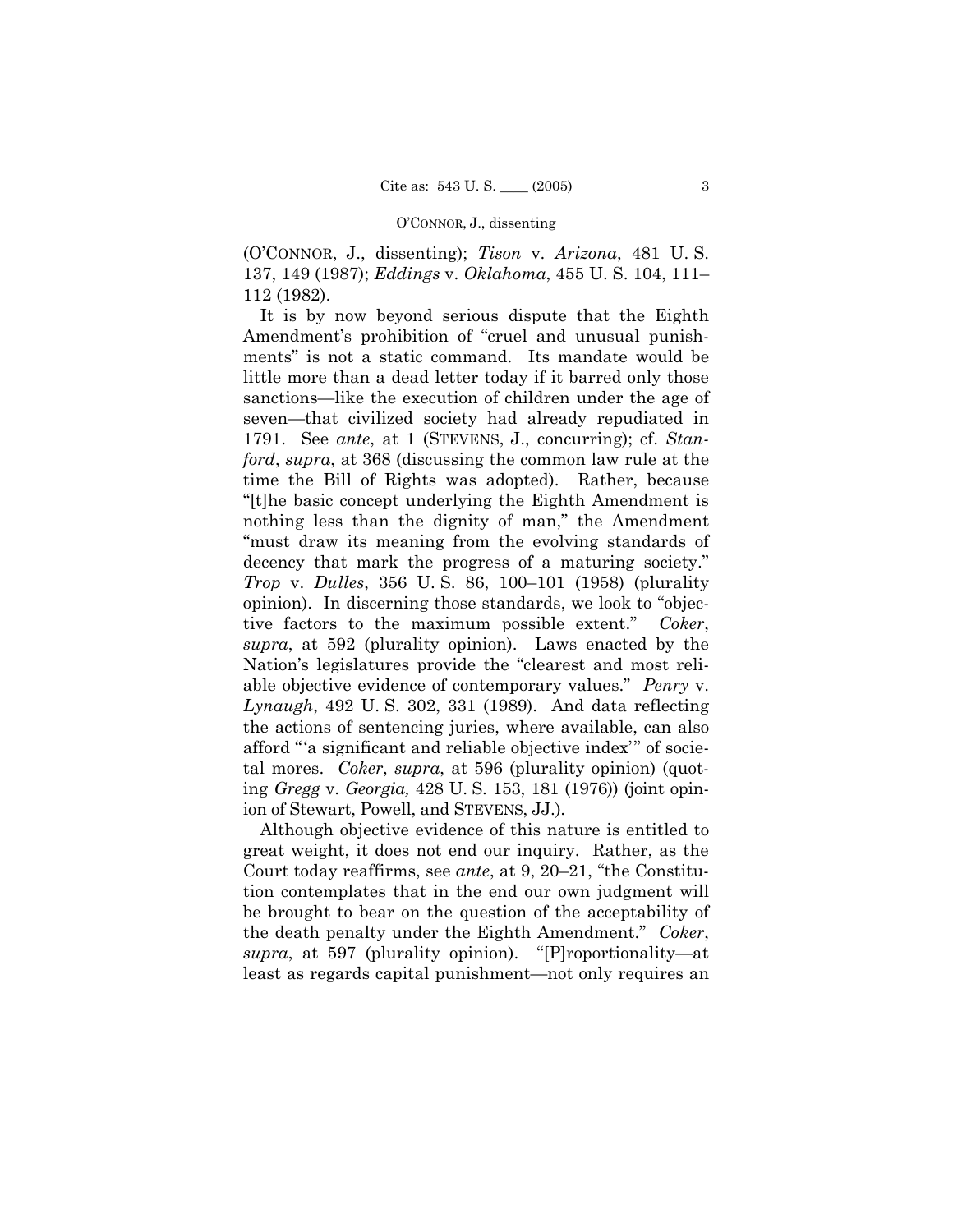#### O'CONNOR, J., dissenting

inquiry into contemporary standards as expressed by legislators and jurors, but also involves the notion that the magnitude of the punishment imposed must be related to the degree of the harm inflicted on the victim, as well as to the degree of the defendant's blameworthiness." *Enmund*, *supra*, at 815 (O'CONNOR, J., dissenting). We therefore have a "constitutional obligation" to judge for ourselves whether the death penalty is excessive punishment for a particular offense or class of offenders. See *Stanford*, 492 U. S., at 382 (O'CONNOR, J., concurring in part and concurring in judgment); see also *Enmund*, *supra*, at 797 ("[I]t is for us ultimately to judge whether the Eighth Amendment permits imposition of the death penalty").

B

Twice in the last two decades, the Court has applied these principles in deciding whether the Eighth Amendment permits capital punishment of adolescent offenders. In *Thompson* v. *Oklahoma*, 487 U. S. 815 (1988), a plurality of four Justices concluded that the Eighth Amendment barred capital punishment of an offender for a crime committed before the age of 16. I concurred in that judgment on narrower grounds. At the time, 32 state legislatures had "definitely concluded that no 15-year-old should be exposed to the threat of execution," and no legislature had affirmatively endorsed such a practice. *Id.,* at 849 (O'CONNOR, J., concurring in judgment). While acknowledging that a national consensus forbidding the execution of 15-year-old offenders "very likely" did exist, I declined to adopt that conclusion as a matter of constitutional law without clearer evidentiary support. *Ibid*. Nor, in my view, could the issue be decided based on moral proportionality arguments of the type advanced by the Court today. Granting the premise "that adolescents are generally less blameworthy than adults who commit similar crimes," I wrote, "it does not necessarily follow that all 15-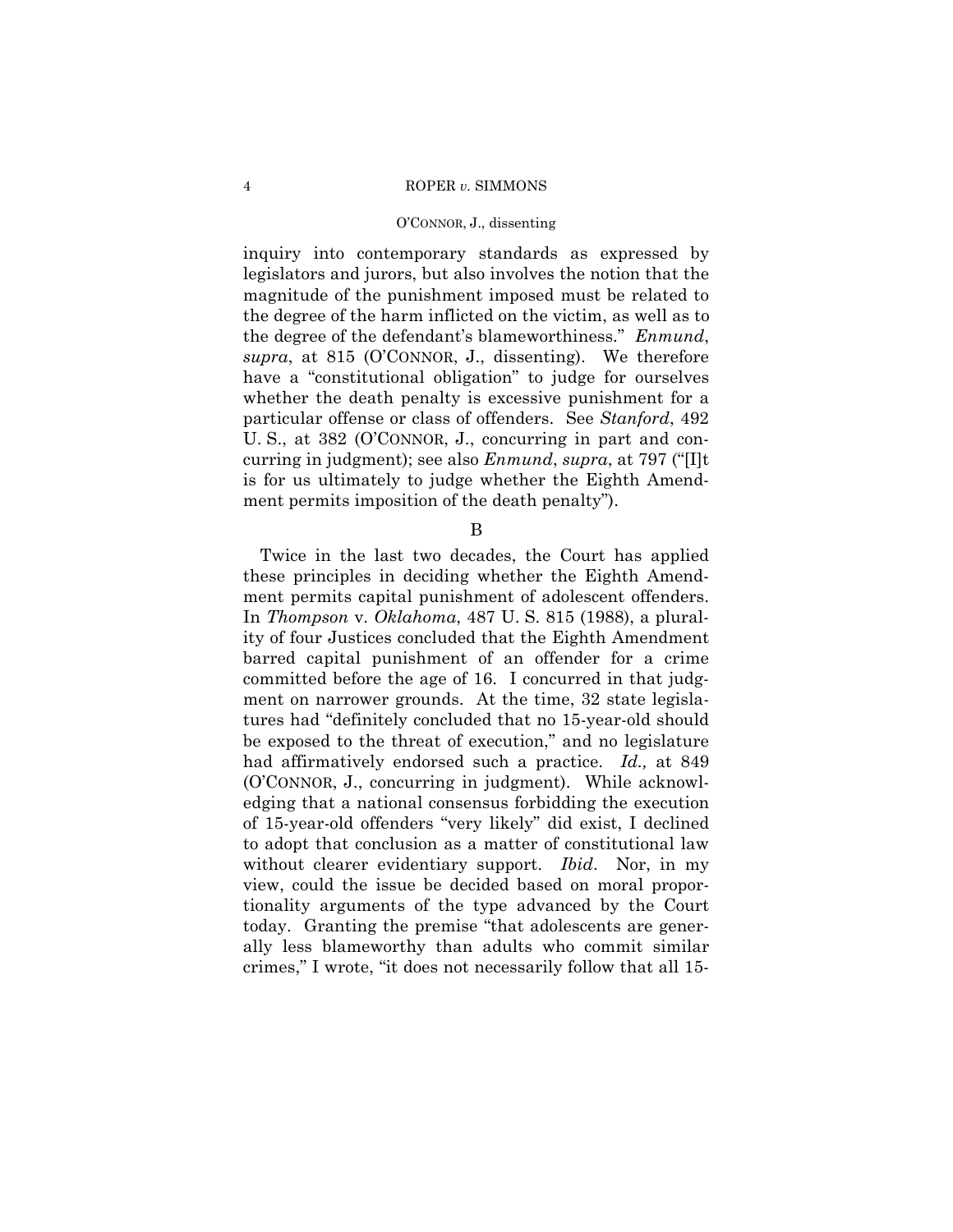year-olds are incapable of the moral culpability that would justify the imposition of capital punishment." *Id.*, at 853. Similarly, we had before us no evidence "that 15-year-olds as a class are inherently incapable of being deterred from major crimes by the prospect of the death penalty." *Ibid.*  I determined instead that, in light of the strong but inconclusive evidence of a national consensus against capital punishment of under-16 offenders, concerns rooted in the Eighth Amendment required that we apply a clear statement rule. Because the capital punishment statute in *Thompson* did not specify the minimum age at which commission of a capital crime would be punishable by death, I concluded that the statute could not be read to authorize the death penalty for a 15-year-old offender. *Id.*, at 857–858.

The next year, in *Stanford* v. *Kentucky*, *supra,* the Court held that the execution of 16- or 17-year-old capital murderers did not violate the Eighth Amendment. I again wrote separately, concurring in part and concurring in the judgment. At that time, 25 States did not permit the execution of under-18 offenders, including 13 that lacked the death penalty altogether. See *id.*, at 370. While noting that "[t]he day may come when there is such general legislative rejection of the execution of 16- or 17-year-old capital murderers that a clear national consensus can be said to have developed," I concluded that that day had not yet arrived. *Id.*, at 381–382 (opinion concurring in part and concurring in judgment). I reaffirmed my view that, beyond assessing the actions of legislatures and juries, the Court has a constitutional obligation to judge for itself whether capital punishment is a proportionate response to the defendant's blameworthiness. *Id.*, at 382. Nevertheless, I concluded that proportionality arguments similar to those endorsed by the Court today did not justify a categorical Eighth Amendment rule against capital punishment of 16- and 17-year-old offenders. See *ibid.* (citing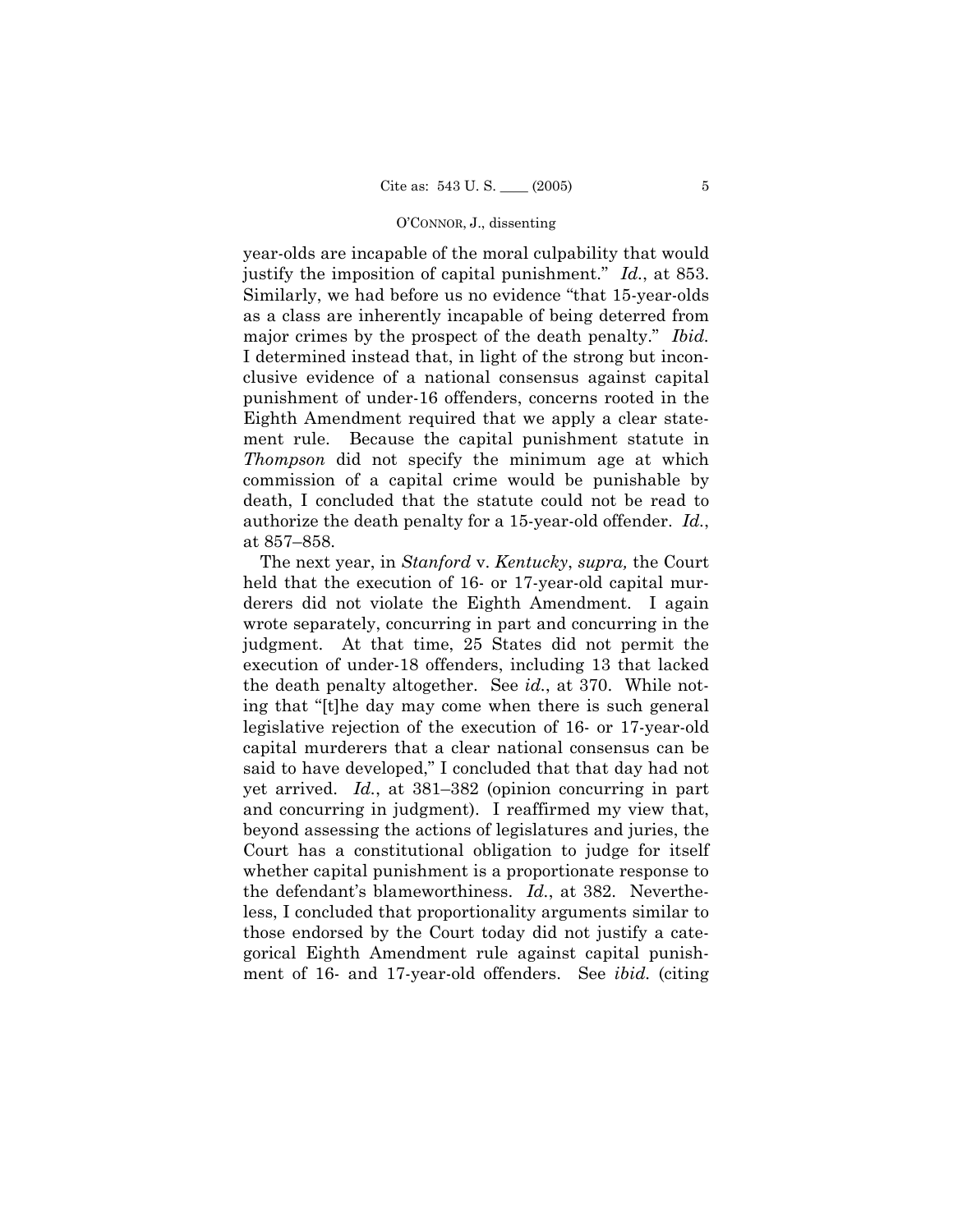*Thompson*, *supra*, at 853–854 (O'CONNOR, J., concurring in judgment)).

The Court has also twice addressed the constitutionality of capital punishment of mentally retarded offenders. In *Penry* v. *Lynaugh*, 492 U. S. 302 (1989), decided the same year as *Stanford*, we rejected the claim that the Eighth Amendment barred the execution of the mentally retarded. At that time, only two States specifically prohibited the practice, while 14 others did not have capital punishment at all. 492 U. S., at 334. Much had changed when we revisited the question three Terms ago in *Atkins*  v. *Virginia*, 536 U. S. 304 (2002). In *Atkins*, the Court reversed *Penry* and held that the Eighth Amendment forbids capital punishment of mentally retarded offenders. 536 U. S., at 321. In the 13 years between *Penry* and *Atkins*, there had been a wave of legislation prohibiting the execution of such offenders. By the time we heard *Atkins*, 30 States barred the death penalty for the mentally retarded, and even among those States theoretically permitting such punishment, very few had executed a mentally retarded offender in recent history. 536 U. S., at 314–316. On the basis of this evidence, the Court determined that it was "fair to say that a national consensus ha[d] developed against" the practice. *Id.*, at 316.

But our decision in *Atkins* did not rest solely on this tentative conclusion. Rather, the Court's independent moral judgment was dispositive. The Court observed that mentally retarded persons suffer from major cognitive and behavioral deficits, *i.e.*, "subaverage intellectual functioning" and "significant limitations in adaptive skills such as communication, self-care, and self-direction that became manifest before age 18." *Id.*, at 318. "Because of their impairments, [such persons] by definition . . . have diminished capacities to understand and process information, to communicate, to abstract from mistakes and learn from experience, to engage in logical reasoning, to control im-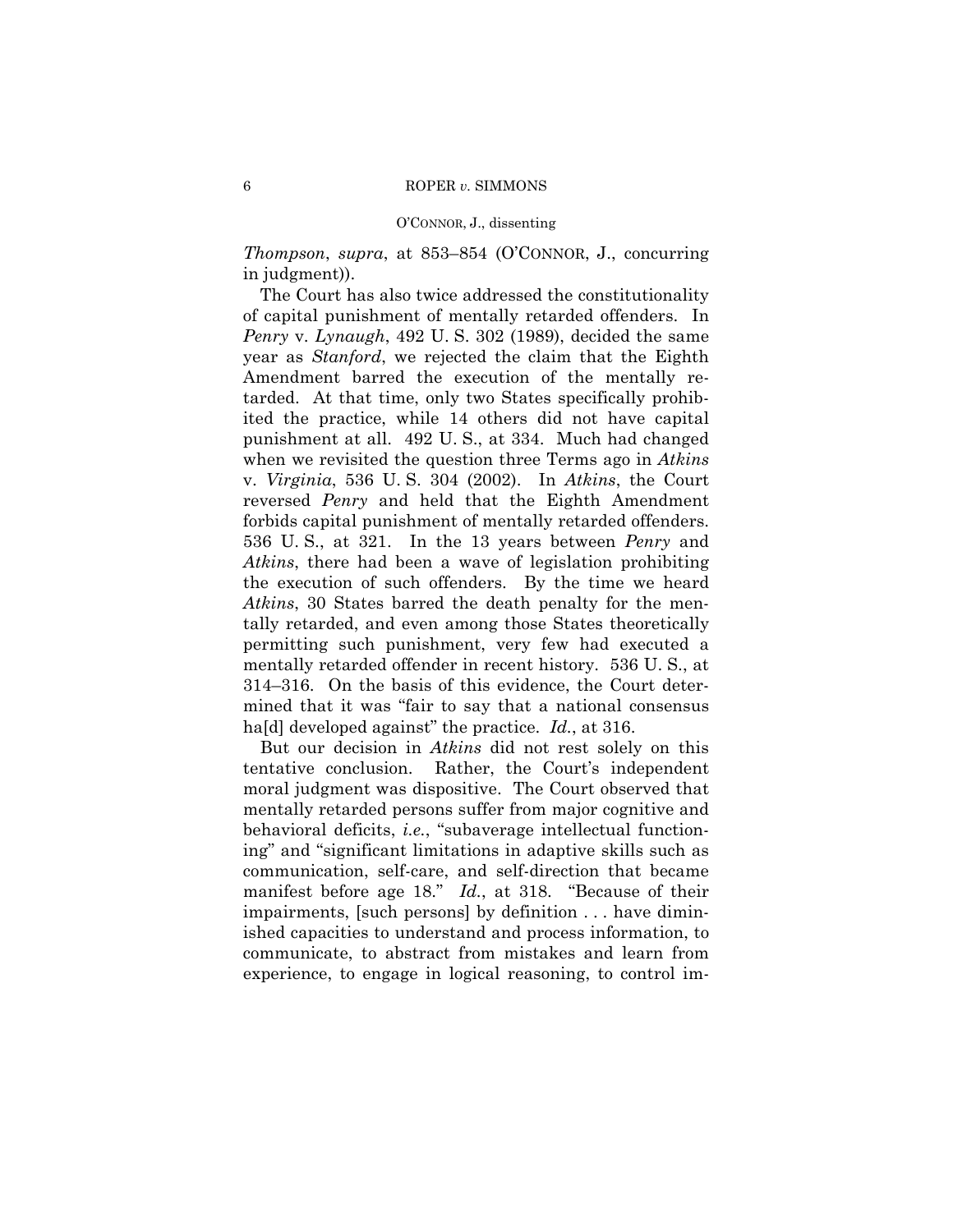pulses, and to understand the reactions of others." *Ibid.*  We concluded that these deficits called into serious doubt whether the execution of mentally retarded offenders would measurably contribute to the principal penological goals that capital punishment is intended to serve retribution and deterrence. *Id.*, at 319–321. Mentally retarded offenders' impairments so diminish their personal moral culpability that it is highly unlikely that such offenders could ever deserve the ultimate punishment, even in cases of capital murder. *Id.*, at 319. And these same impairments made it very improbable that the threat of the death penalty would deter mentally retarded persons from committing capital crimes. *Id.*, at 319–320. Having concluded that capital punishment of the mentally retarded is inconsistent with the Eighth Amendment, the Court " 'le[ft] to the State[s] the task of developing appropriate ways to enforce the constitutional restriction upon [their] execution of sentences.'" *Id.*, at 317 (quoting *Ford*  v. *Wainwright*, 477 U. S. 399, 416–417 (1986)).

# II

# A

Although the general principles that guide our Eighth Amendment jurisprudence afford some common ground, I part ways with the Court in applying them to the case before us. As a preliminary matter, I take issue with the Court's failure to reprove, or even to acknowledge, the Supreme Court of Missouri's unabashed refusal to follow our controlling decision in *Stanford*. The lower court concluded that, despite *Stanford*'s clear holding and historical recency, our decision was no longer binding authority because it was premised on what the court deemed an obsolete assessment of contemporary values. Quite apart from the merits of the constitutional question, this was clear error.

Because the Eighth Amendment "draw[s] its meaning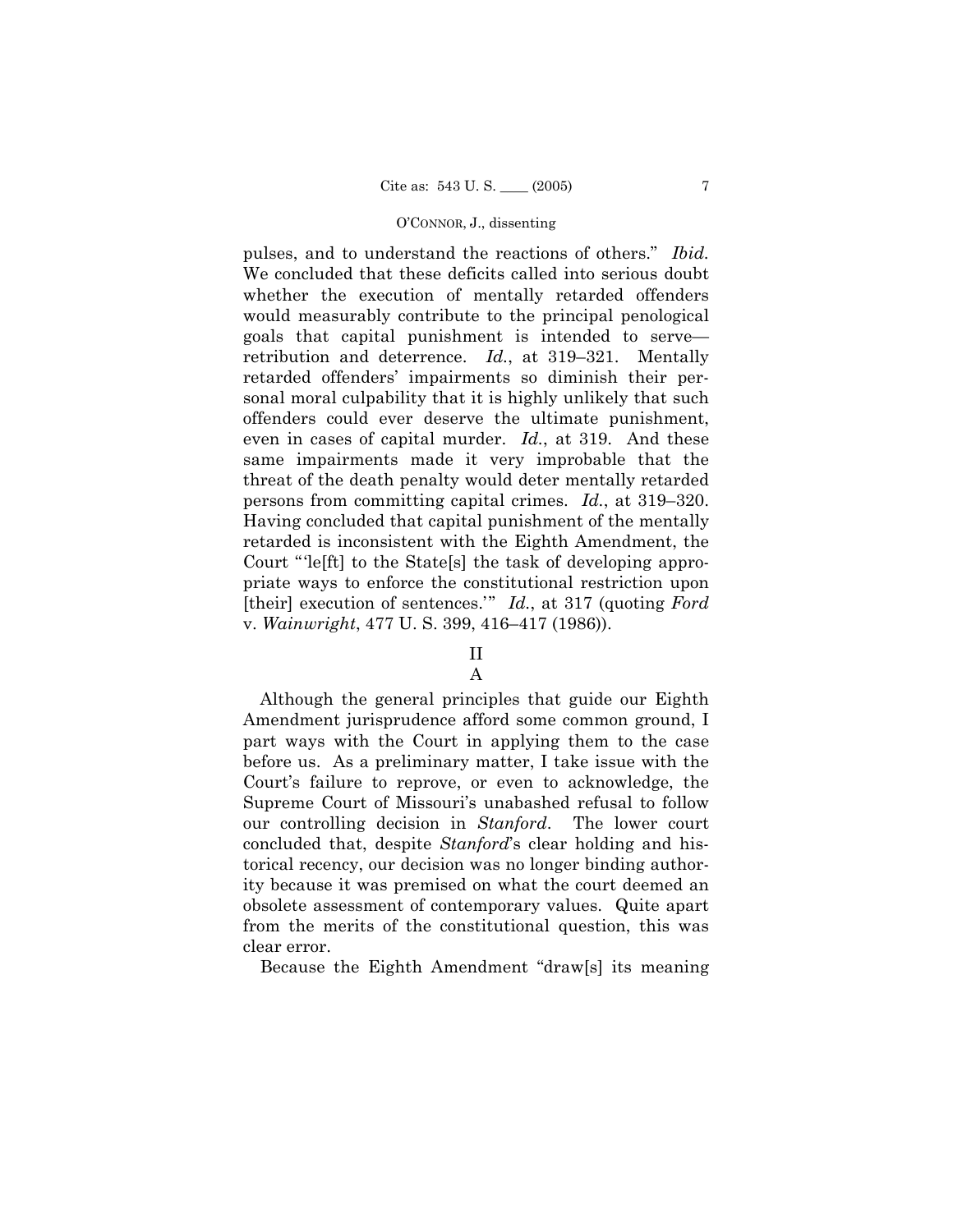#### O'CONNOR, J., dissenting

from . . . evolving standards of decency," *Trop*, 356 U. S., at 101 (plurality opinion), significant changes in societal mores over time may require us to reevaluate a prior decision. Nevertheless, it remains "*this* Court's prerogative *alone* to overrule one of its precedents." *State Oil Co.*  v. *Khan*, 522 U. S. 3, 20 (1997) (emphasis added). That is so even where subsequent decisions or factual developments may appear to have "significantly undermined" the rationale for our earlier holding. *United States* v. *Hatter*, 532 U. S. 557, 567 (2001); see also *State Oil Co.*, *supra*, at 20; *Rodriguez de Quijas* v. *Shearson/American Express, Inc.*, 490 U. S. 477, 484 (1989). The Eighth Amendment provides no exception to this rule. On the contrary, clear, predictable, and uniform constitutional standards are especially desirable in this sphere. By affirming the lower court's judgment without so much as a slap on the hand, today's decision threatens to invite frequent and disruptive reassessments of our Eighth Amendment precedents.

# B

In determining whether the juvenile death penalty comports with contemporary standards of decency, our inquiry begins with the "clearest and most reliable objective evidence of contemporary values"—the actions of the Nation's legislatures. *Penry*, *supra,* at 331. As the Court emphasizes, the overall number of jurisdictions that currently disallow the execution of under-18 offenders is the same as the number that forbade the execution of mentally retarded offenders when *Atkins* was decided. *Ante*, at 10. At present, 12 States and the District of Columbia do not have the death penalty, while an additional 18 States and the Federal Government authorize capital punishment but prohibit the execution of under-18 offenders. See *ante*, at 27–28 (Appendix A). And here, as in *Atkins*, only a very small fraction of the States that permit capital punishment of offenders within the relevant class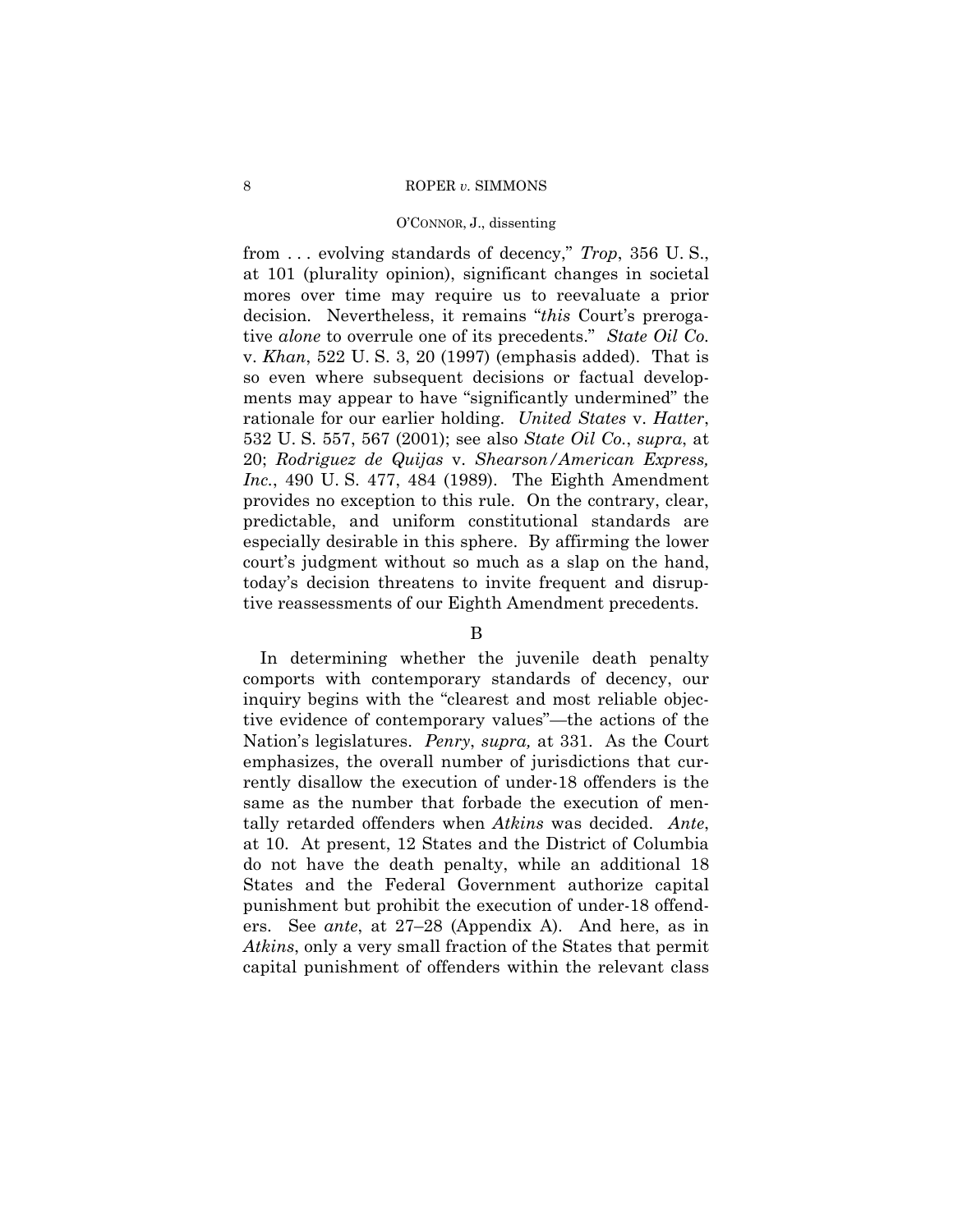has actually carried out such an execution in recent history: Six States have executed under-18 offenders in the 16 years since *Stanford*, while five States had executed mentally retarded offenders in the 13 years prior to *Atkins*. See *Atkins*, 536 U. S., at 316; V. Streib, The Juvenile Death Penalty Today: Death Sentences and Executions for Juvenile Crimes, January 1, 1973– September 30, 2004, No. 75, pp. 15–23 (2004), available at http://www.law.onu.edu/faculty/streib/documents/Juv DeathSept302004.pdf (last updated Oct. 5, 2004) (as visited Feb. 23, 2005, and available in the Clerk of the Court's case file) (hereinafter Streib). In these respects, the objective evidence in this case is, indeed, "similar, and in some respects parallel to" the evidence upon which we relied in *Atkins*. *Ante*, at 10.

While the similarities between the two cases are undeniable, the objective evidence of national consensus is marginally weaker here. Most importantly, in *Atkins*  there was significant evidence of *opposition* to the execution of the mentally retarded, but there was virtually no countervailing evidence of affirmative legislative *support*  for this practice. Cf. *Thompson*, 487 U. S., at 849 (O'CONNOR, J., concurring in judgment) (attributing significance to the fact that "no legislature in this country has affirmatively and unequivocally endorsed" capital punishment of 15-year-old offenders). The States that permitted such executions did so only because they had not enacted any prohibitory legislation. Here, by contrast, at least eight States have current statutes that specifically set 16 or 17 as the minimum age at which commission of a capital crime can expose the offender to the death penalty. See *ante*, at 26 (Appendix A).\* Five of these eight States

<sup>\*</sup> In 12 other States that have capital punishment, under-18 offenders can be subject to the death penalty as a result of transfer statutes that permit such offenders to be tried as adults for certain serious crimes.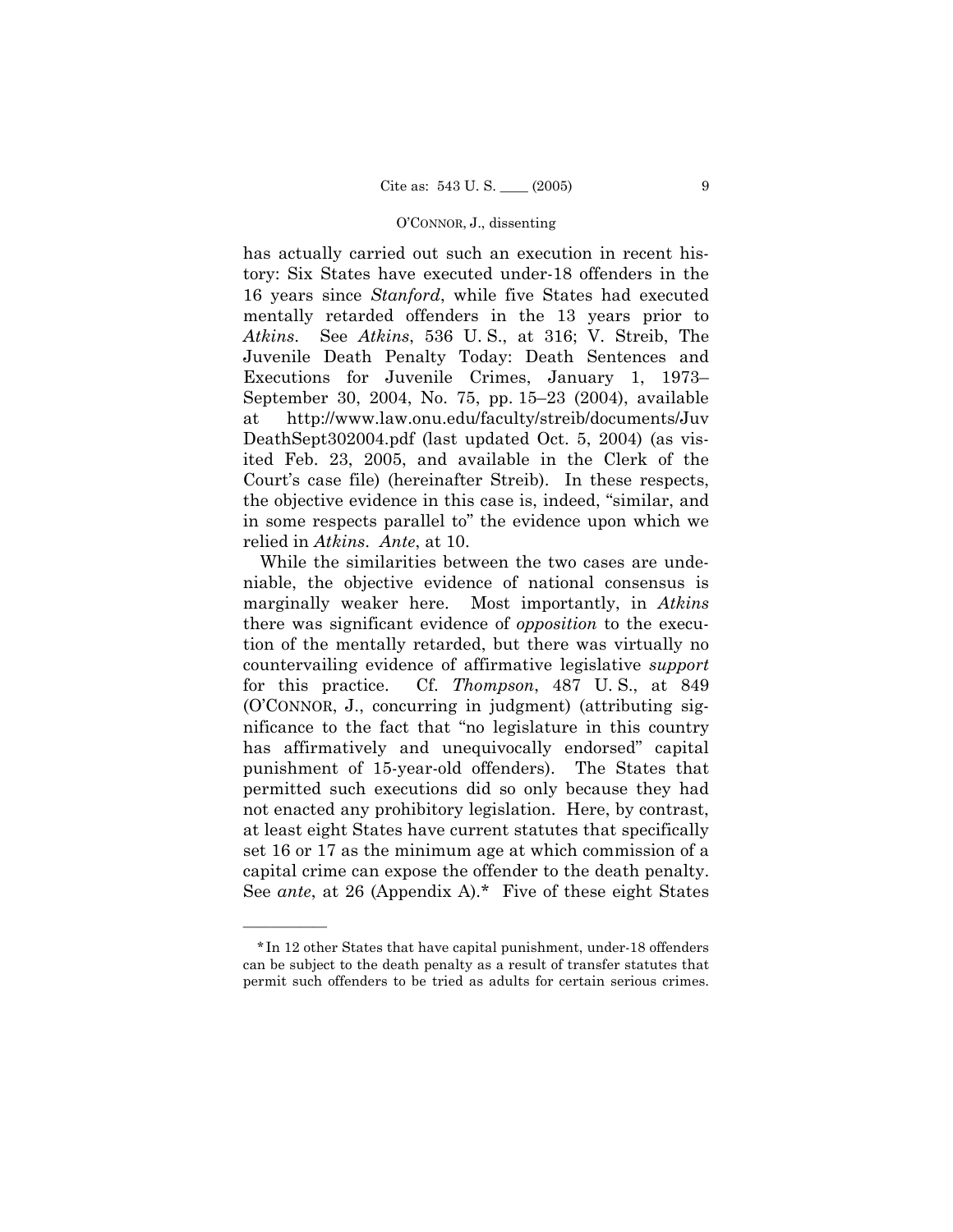#### O'CONNOR, J., dissenting

presently have one or more juvenile offenders on death row (six if respondent is included in the count), see Streib 24–31, and four of them have executed at least one under-18 offender in the past 15 years, see *id.*, at 15–23. In all, there are currently over 70 juvenile offenders on death row in 12 different States (13 including respondent). See id., at 24–31. This evidence suggests some measure of continuing public support for the availability of the death penalty for 17-year-old capital murderers.

Moreover, the Court in *Atkins* made clear that it was "not so much the number of [States forbidding execution of the mentally retarded] that [was] significant, but the consistency of the direction of change." 536 U. S., at 315. In contrast to the trend in *Atkins*, the States have not moved uniformly towards abolishing the juvenile death penalty. Instead, since our decision in *Stanford*, two States have expressly reaffirmed their support for this practice by enacting statutes setting 16 as the minimum age for capital punishment. See Mo. Rev. Stat. §565.020.2 (2000); Va. Code Ann. §18.2–10(a) (Lexis 2004). Furthermore, as the Court emphasized in *Atkins* itself, 536 U. S., at 315, n. 18, the pace of legislative action in this context has been considerably slower than it was with regard to capital punishment of the mentally retarded. In the 13 years between our decisions in *Penry* and *Atkins*, no fewer than 16 States banned the execution of mentally retarded offenders. See *Atkins*, *supra*, at 314–315. By comparison,

See *ante*, at 26 (Appendix A). As I observed in *Thompson* v. *Oklahoma,*  487 U. S. 815, 850–852 (1988) (opinion concurring in judgment): "There are many reasons, having nothing whatsoever to do with capital punishment, that might motivate a legislature to provide as a general matter for some [minors] to be channeled into the adult criminal justice process." Accordingly, while these 12 States clearly cannot be counted as *opposing* capital punishment of under-18 offenders, the fact that they permit such punishment through this indirect mechanism does not necessarily show affirmative and unequivocal legislative support for the practice. See *ibid.*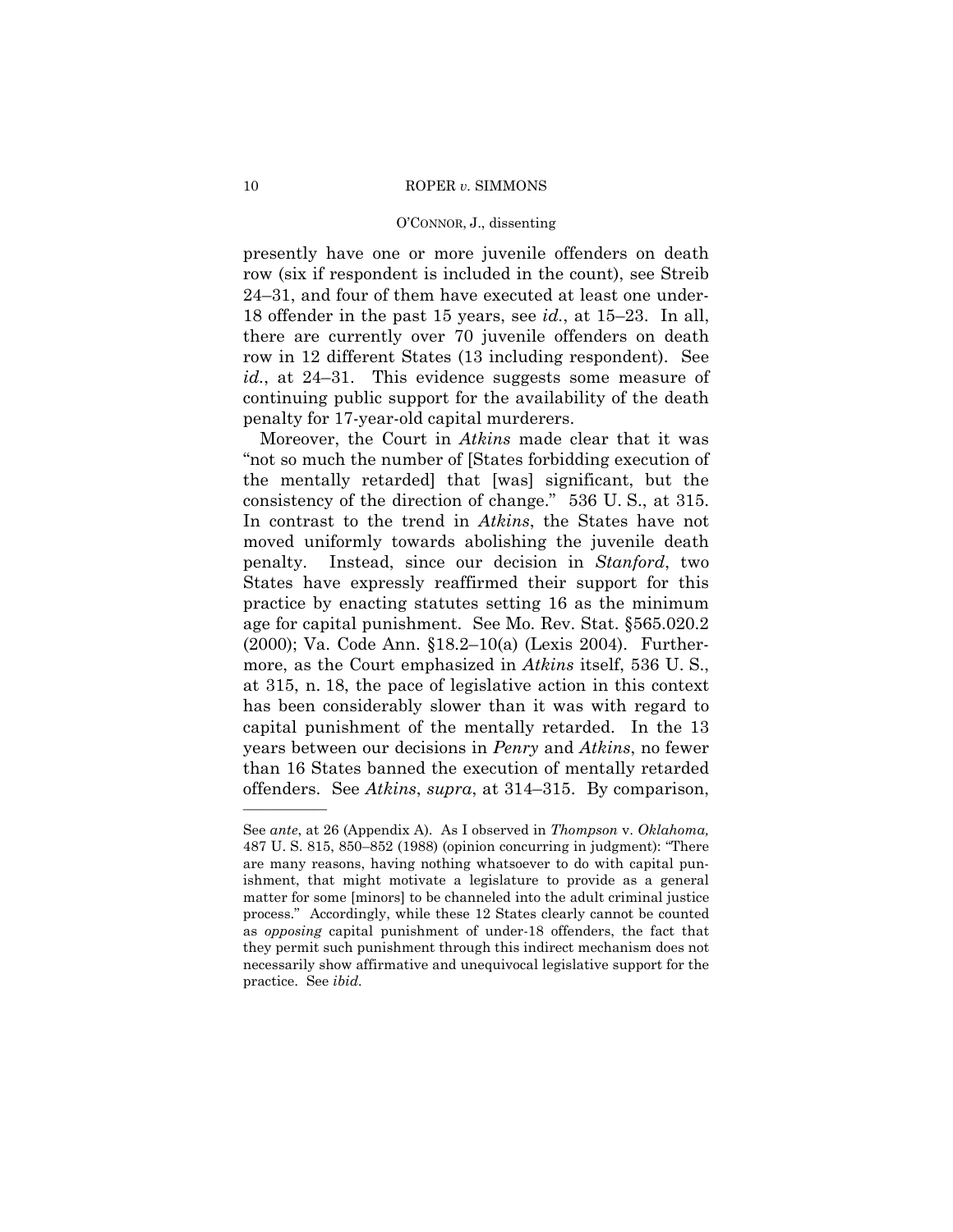since our decision 16 years ago in *Stanford*, only four States that previously permitted the execution of under-18 offenders, plus the Federal Government, have legistlatively reversed course, and one additional State's high court has construed the State's death penalty statute not to apply to under-18 offenders, see *State* v. *Furman*, 122 Wash. 2d 440, 458, 858 P. 2d 1092, 1103 (1993) (en banc). The slower pace of change is no doubt partially attributable, as the Court says, to the fact that 11 States had already imposed a minimum age of 18 when *Stanford* was decided. See *ante*, at 12–13. Nevertheless, the extraordinary wave of legislative action leading up to our decision in *Atkins* provided strong evidence that the country truly had set itself against capital punishment of the mentally retarded. Here, by contrast, the halting pace of change gives reason for pause.

To the extent that the objective evidence supporting today's decision is similar to that in *Atkins*, this merely highlights the fact that such evidence is not dispositive in either of the two cases. After all, as the Court today confirms, *ante*, at 9, 20–21, the Constitution requires that " 'in the end our own judgment . . . be brought to bear'" in deciding whether the Eighth Amendment forbids a particular punishment. *Atkins*, *supra*, at 312 (quoting *Coker*, 433 U. S., at 597 (plurality opinion)). This judgment is not merely a rubber stamp on the tally of legislative and jury actions. Rather, it is an integral part of the Eighth Amendment inquiry—and one that is entitled to independent weight in reaching our ultimate decision.

Here, as in *Atkins*, the objective evidence of a national consensus is weaker than in most prior cases in which the Court has struck down a particular punishment under the Eighth Amendment. See *Coker*, *supra*, at 595–596 (plurality opinion) (striking down death penalty for rape of an adult woman, where only one jurisdiction authorized such punishment); *Enmund*, 458 U. S., at 792 (striking down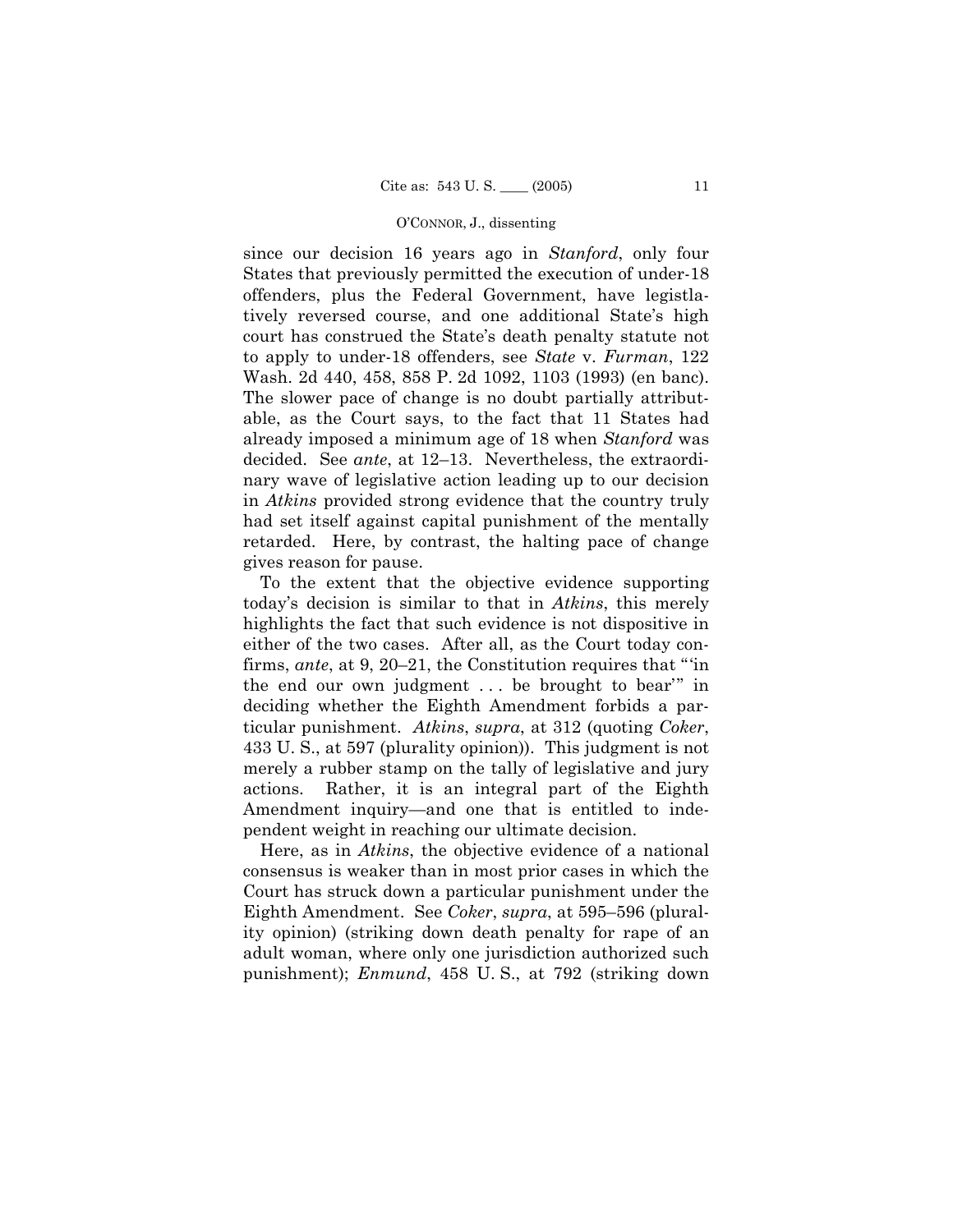#### O'CONNOR, J., dissenting

death penalty for certain crimes of aiding and abetting felony-murder, where only eight jurisdictions authorized such punishment); *Ford* v. *Wainwright*, 477 U. S., at 408 (striking down capital punishment of the insane, where no jurisdiction permitted this practice). In my view, the objective evidence of national consensus, standing alone, was insufficient to dictate the Court's holding in *Atkins*. Rather, the compelling moral proportionality argument against capital punishment of mentally retarded offenders played a *decisive* role in persuading the Court that the practice was inconsistent with the Eighth Amendment. Indeed, the force of the proportionality argument in *Atkins*  significantly bolstered the Court's confidence that the objective evidence in that case did, in fact, herald the emergence of a genuine national consensus. Here, by contrast, the proportionality argument against the juvenile death penalty is so flawed that it can be given little, if any, analytical weight—it proves too weak to resolve the lingering ambiguities in the objective evidence of legislative consensus or to justify the Court's categorical rule.

 $\mathcal{C}$ 

Seventeen-year-old murderers must be categorically exempted from capital punishment, the Court says, because they "cannot with reliability be classified among the worst offenders." *Ante*, at 15. That conclusion is premised on three perceived differences between "adults," who have already reached their 18th birthdays, and "juveniles," who have not. See *ante*, at 15–16. First, juveniles lack maturity and responsibility and are more reckless than adults. Second, juveniles are more vulnerable to outside influences because they have less control over their surroundings. And third, a juvenile's character is not as fully formed as that of an adult. Based on these characteristics, the Court determines that 17-year-old capital murderers are not as blameworthy as adults guilty of similar crimes;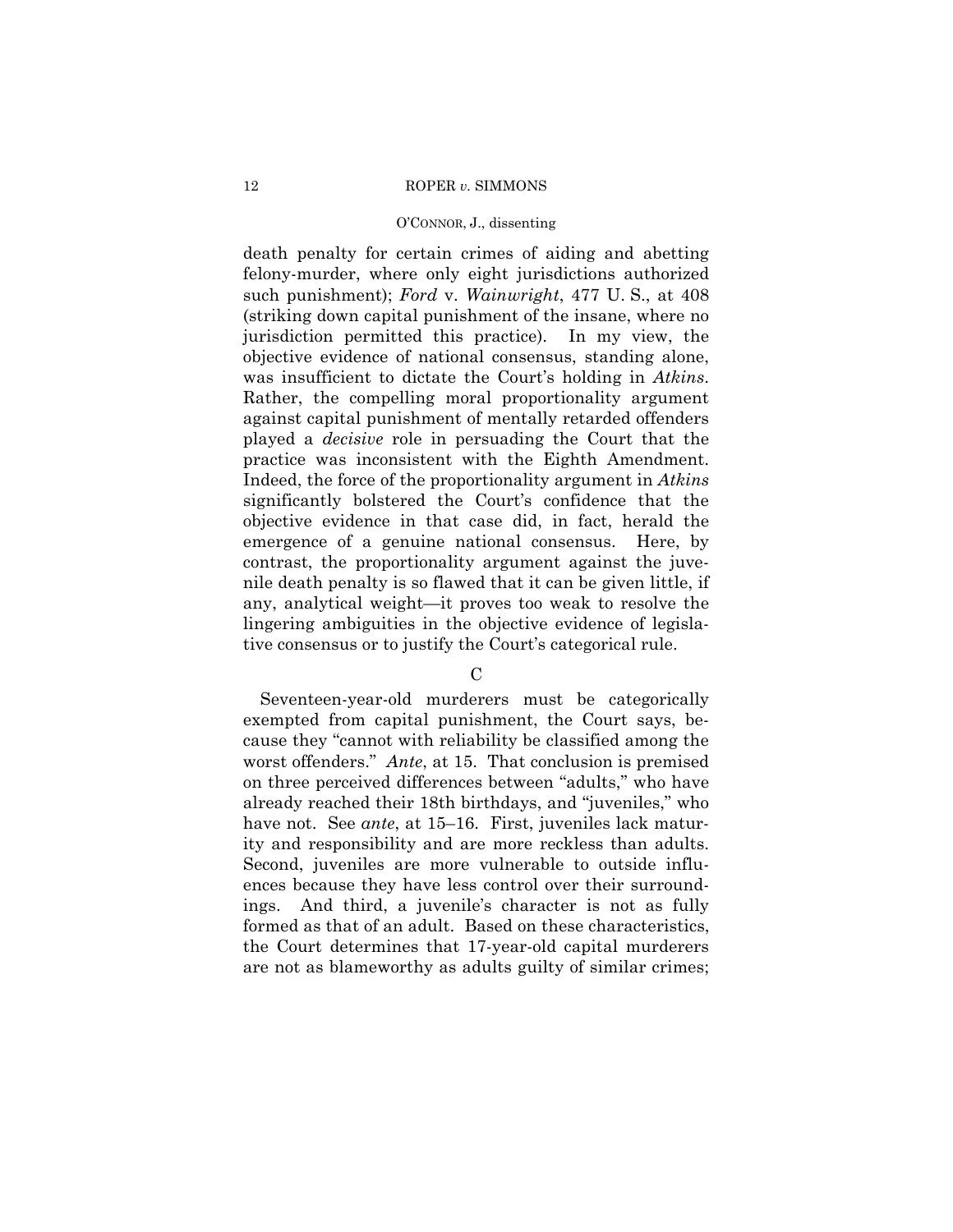that 17-year-olds are less likely than adults to be deterred by the prospect of a death sentence; and that it is difficult to conclude that a 17-year-old who commits even the most heinous of crimes is "irretrievably depraved." *Ante*, at 16– 18. The Court suggests that "a rare case might arise in which a juvenile offender has sufficient psychological maturity, and at the same time demonstrates sufficient depravity, to merit a sentence of death." *Ante*, at 18. However, the Court argues that a categorical age-based prohibition is justified as a prophylactic rule because "[t]he differences between juvenile and adult offenders are too marked and well understood to risk allowing a youthful person to receive the death penalty despite insufficient culpability." *Ante*, at 19.

It is beyond cavil that juveniles as a class are generally less mature, less responsible, and less fully formed than adults, and that these differences bear on juveniles' comparative moral culpability. See, *e.g.*, *Johnson* v. *Texas*, 509 U. S. 350, 367 (1993) ("There is no dispute that a defendant's youth is a relevant mitigating circumstance"); *id.*, at 376 (O'CONNOR, J., dissenting) ("[T]he vicissitudes of youth bear directly on the young offender's culpability and responsibility for the crime"); *Eddings*, 455 U. S., at 115–116 ("Our history is replete with laws and judicial recognition that minors, especially in their earlier years, generally are less mature and responsible than adults"). But even accepting this premise, the Court's proportionality argument fails to support its categorical rule.

First, the Court adduces no evidence whatsoever in support of its sweeping conclusion, see *ante*, at 18, that it is only in "rare" cases, if ever, that 17-year-old murderers are sufficiently mature and act with sufficient depravity to warrant the death penalty. The fact that juveniles are generally *less* culpable for their misconduct than adults does not necessarily mean that a 17-year-old murderer cannot be *sufficiently* culpable to merit the death penalty.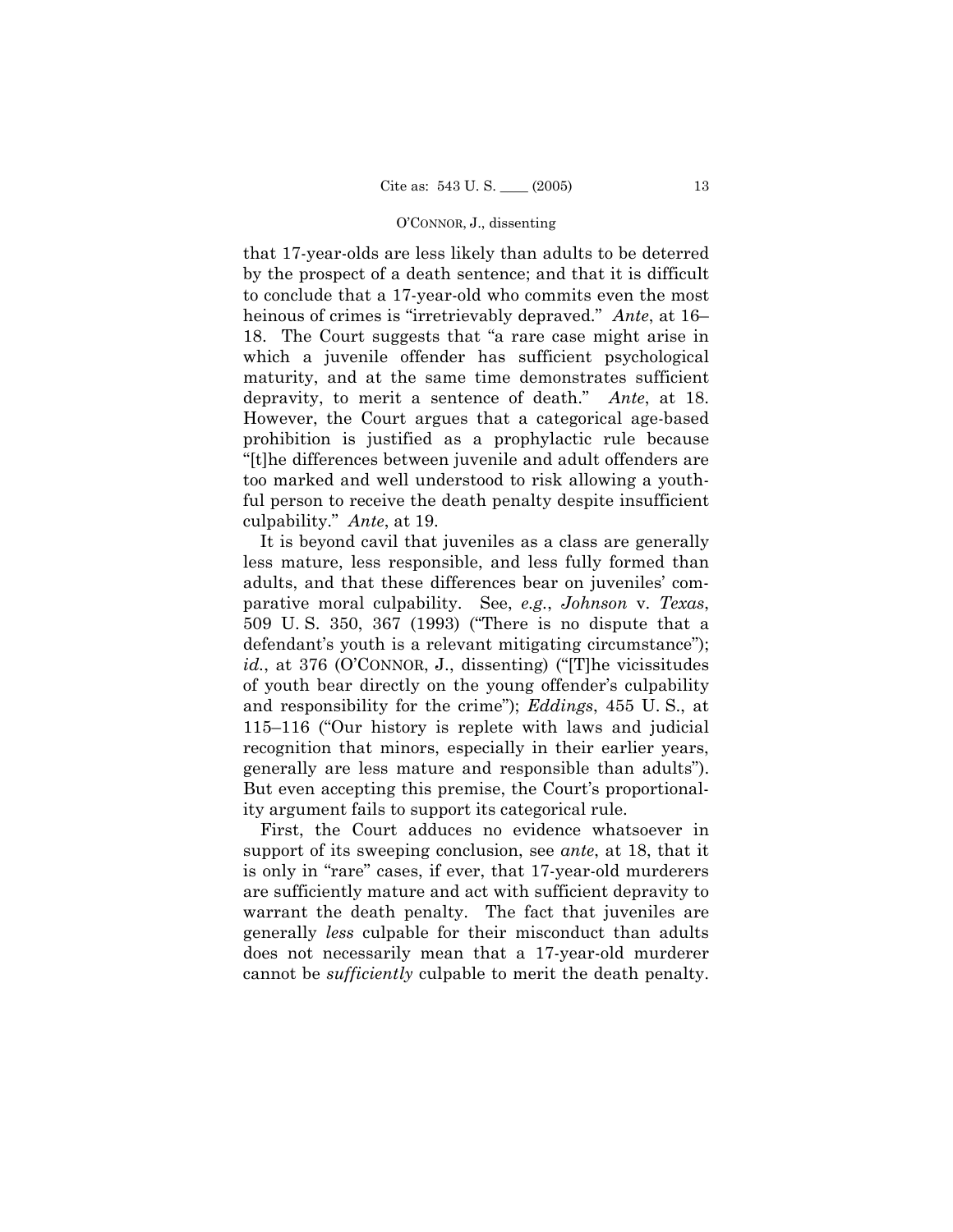#### O'CONNOR, J., dissenting

At most, the Court's argument suggests that the average 17-year-old murderer is not as culpable as the average adult murderer. But an especially depraved juvenile offender may nevertheless be just as culpable as many adult offenders considered bad enough to deserve the death penalty. Similarly, the fact that the availability of the death penalty may be *less* likely to deter a juvenile from committing a capital crime does not imply that this threat cannot *effectively* deter some 17-year-olds from such an act. Surely there is an age below which no offender, no matter what his crime, can be deemed to have the cognitive or emotional maturity necessary to warrant the death penalty. But at least at the margins between adolescence and adulthood—and especially for 17-year-olds such as respondent—the relevant differences between "adults" and "juveniles" appear to be a matter of degree, rather than of kind. It follows that a legislature may reasonably conclude that at least *some* 17-year-olds can act with sufficient moral culpability, and can be sufficiently deterred by the threat of execution, that capital punishment may be warranted in an appropriate case.

Indeed, this appears to be just such a case. Christopher Simmons' murder of Shirley Crook was premeditated, wanton, and cruel in the extreme. Well before he committed this crime, Simmons declared that he wanted to kill someone. On several occasions, he discussed with two friends (ages 15 and 16) his plan to burglarize a house and to murder the victim by tying the victim up and pushing him from a bridge. Simmons said they could "'get away with it" because they were minors. Brief for Petitioners 3. In accord with this plan, Simmons and his 15-year-old accomplice broke into Mrs. Crook's home in the middle of the night, forced her from her bed, bound her, and drove her to a state park. There, they walked her to a railroad trestle spanning a river, "hog-tied" her with electrical cable, bound her face completely with duct tape, and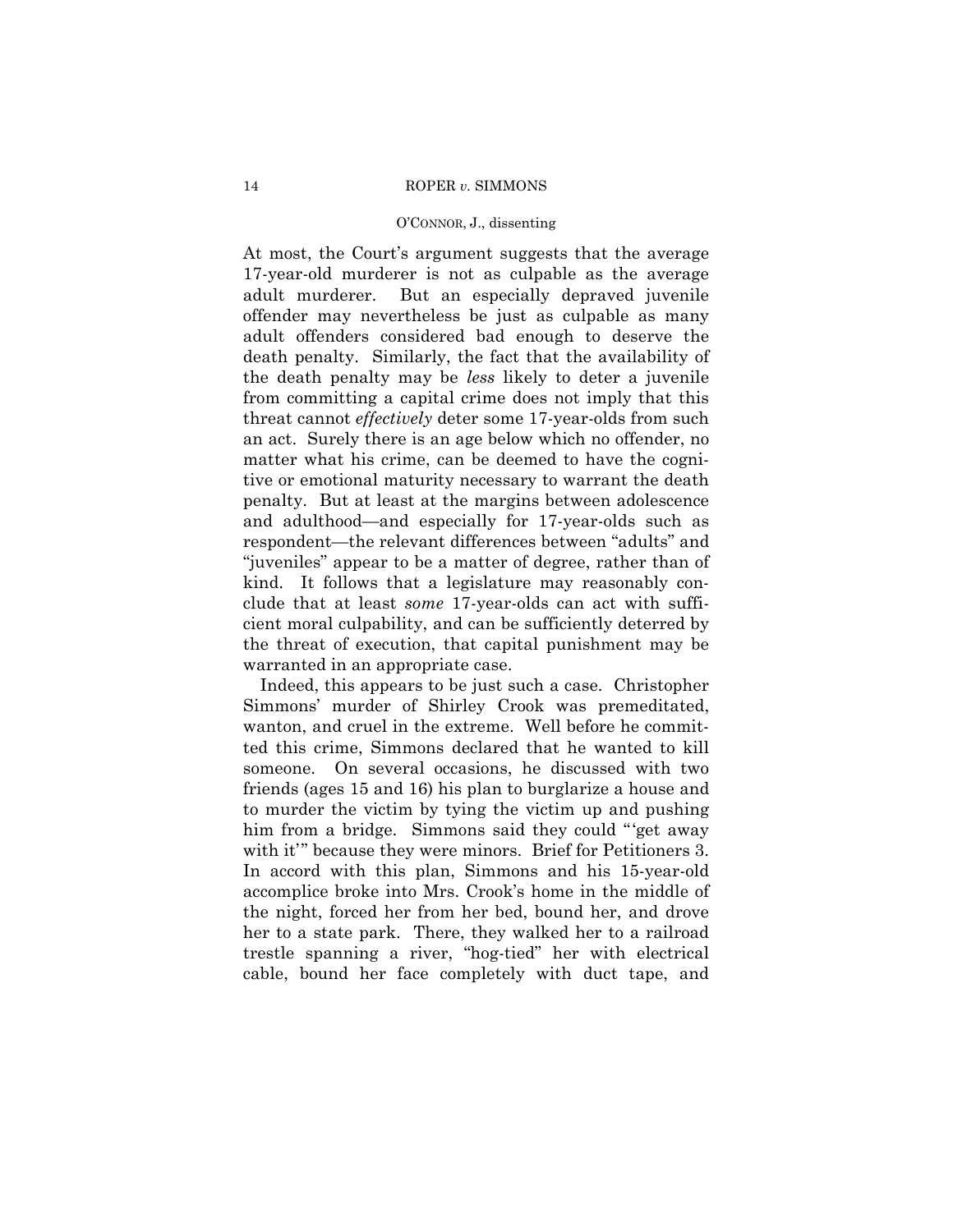pushed her, still alive, from the trestle. She drowned in the water below. *Id.,* at 4. One can scarcely imagine the terror that this woman must have suffered throughout the ordeal leading to her death. Whatever can be said about the comparative moral culpability of 17-year-olds as a general matter, Simmons' actions unquestionably reflect " a consciousness materially more "depraved" than that of' . . . the average murderer." See *Atkins*, 536 U. S., at 319 (quoting *Godfrey* v. *Georgia*, 446 U. S. 420, 433 (1980)). And Simmons' prediction that he could murder with impunity because he had not yet turned 18—though inaccurate—suggests that he *did* take into account the perceived risk of punishment in deciding whether to commit the crime. Based on this evidence, the sentencing jury certainly had reasonable grounds for concluding that, despite Simmons' youth, he "ha[d] sufficient psychological maturity" when he committed this horrific murder, and "at the same time demonstrate[d] sufficient depravity, to merit a sentence of death." See *ante*, at 18.

The Court's proportionality argument suffers from a second and closely related defect: It fails to establish that the differences in maturity between 17-year-olds and young "adults" are both universal enough and significant enough to justify a bright-line prophylactic rule against capital punishment of the former. The Court's analysis is premised on differences *in the aggregate* between juveniles and adults, which frequently do not hold true when comparing individuals. Although it may be that many 17 year-old murderers lack sufficient maturity to deserve the death penalty, some juvenile murderers may be quite mature. Chronological age is not an unfailing measure of psychological development, and common experience suggests that many 17-year-olds are more mature than the average young "adult." In short, the class of offenders exempted from capital punishment by today's decision is too broad and too diverse to warrant a categorical prohibi-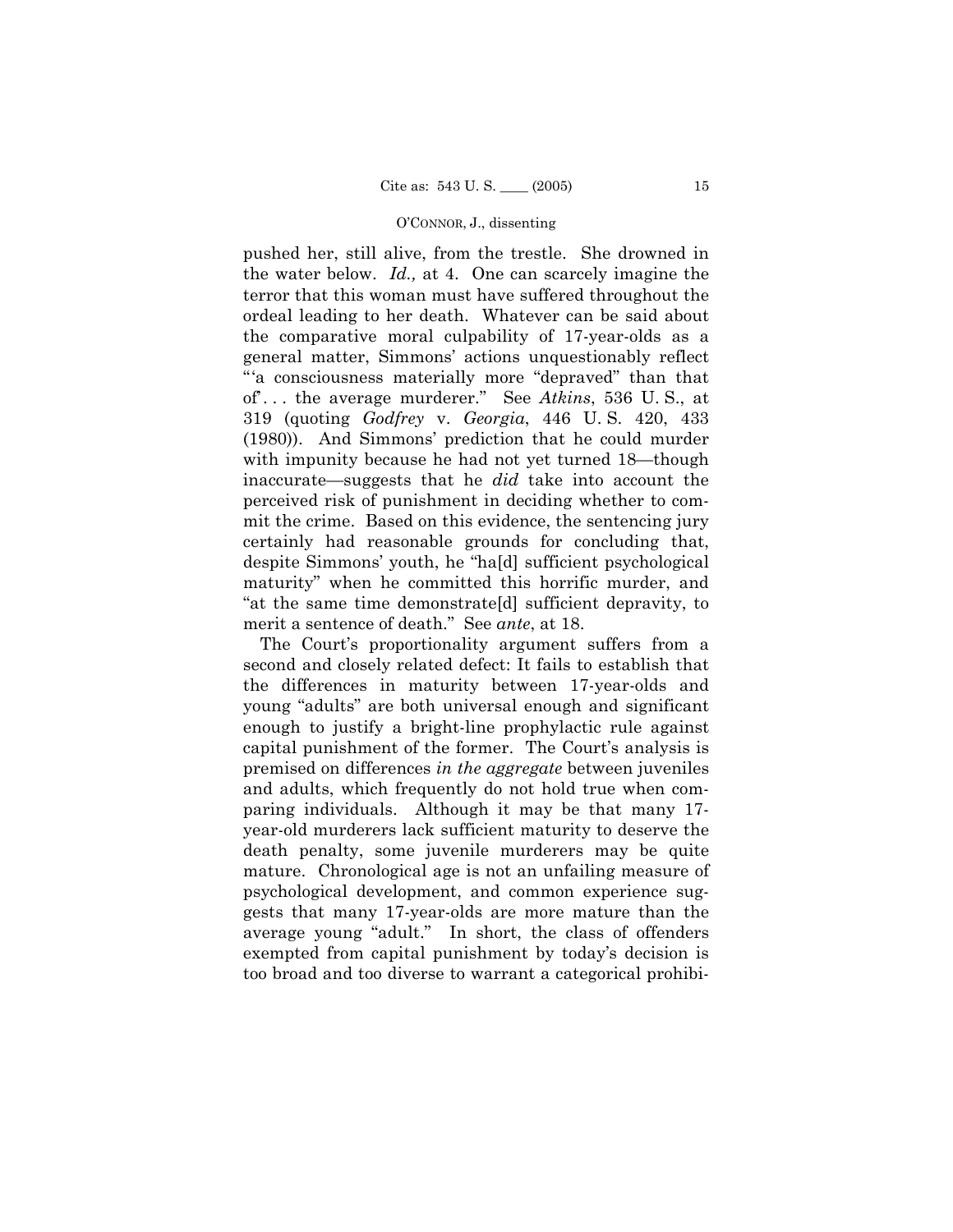#### O'CONNOR, J., dissenting

tion. Indeed, the age-based line drawn by the Court is indefensibly arbitrary—it quite likely will protect a number of offenders who are mature enough to deserve the death penalty and may well leave vulnerable many who are not.

For purposes of proportionality analysis, 17-year-olds as a class are qualitatively and materially different from the mentally retarded. "Mentally retarded" offenders, as we understood that category in *Atkins*, are *defined* by precisely the characteristics which render death an excessive punishment. A mentally retarded person is, "by definition," one whose cognitive and behavioral capacities have been proven to fall below a certain minimum. See *Atkins*, 536 U. S., at 318; see also *id.*, at 308, n. 3 (discussing characteristics of mental retardation); *id.*, at 317, and n. 22 (leaving to the States the development of mechanisms to determine which offenders fall within the class exempt from capital punishment). Accordingly, for purposes of our decision in *Atkins*, the mentally retarded are not merely *less* blameworthy for their misconduct or *less* likely to be deterred by the death penalty than others. Rather, a mentally retarded offender is one whose demonstrated impairments make it so highly unlikely that he is culpable enough to deserve the death penalty or that he could have been deterred by the threat of death, that execution is not a defensible punishment. There is no such inherent or accurate fit between an offender's chronological age and the personal limitations which the Court believes make capital punishment excessive for 17-year-old murderers. Moreover, it defies common sense to suggest that 17-yearolds as a class are somehow equivalent to mentally retarded persons with regard to culpability or susceptibility to deterrence. Seventeen-year-olds may, on average, be less mature than adults, but that lesser maturity simply cannot be equated with the major, lifelong impairments suffered by the mentally retarded.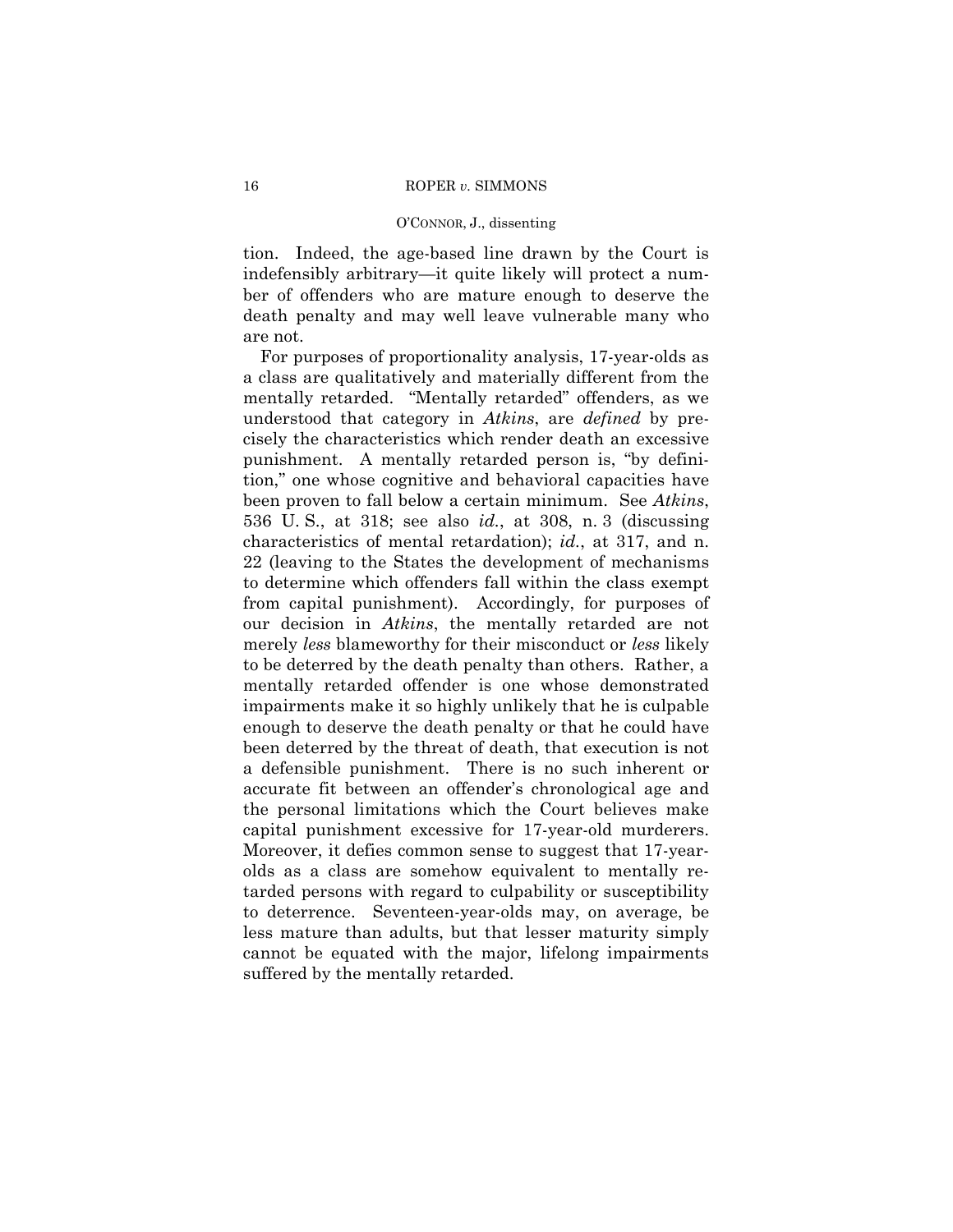The proportionality issues raised by the Court clearly implicate Eighth Amendment concerns. But these concerns may properly be addressed not by means of an arbitrary, categorical age-based rule, but rather through individualized sentencing in which juries are required to give appropriate mitigating weight to the defendant's immaturity, his susceptibility to outside pressures, his cognizance of the consequences of his actions, and so forth. In that way the constitutional response can be tailored to the specific problem it is meant to remedy. The Eighth Amendment guards against the execution of those who are "insufficiently culpable," see *ante*, at 19, in significant part, by requiring sentencing that "reflect[s] a reasoned *moral* response to the defendant's background, character, and crime." *California* v. *Brown*, 479 U. S. 538, 545 (1987) (O'CONNOR, J., concurring). Accordingly, the sentencer in a capital case must be permitted to give full effect to all constitutionally relevant mitigating evidence. See *Tennard* v. *Dretke*, 542 U. S. \_\_\_, \_\_\_ (2004) (slip op., at 9–10); *Lockett* v. *Ohio*, 438 U. S. 586, 604 (1978) (plurality opinion). A defendant's youth or immaturity is, of course, a paradigmatic example of such evidence. See *Eddings*, 455 U. S., at 115–116.

Although the prosecutor's apparent attempt to use respondent's youth as an aggravating circumstance in this case is troubling, that conduct was never challenged with specificity in the lower courts and is not directly at issue here. As the Court itself suggests, such "overreaching" would best be addressed, if at all, through a more narrowly tailored remedy. See *ante*, at 19. The Court argues that sentencing juries cannot accurately evaluate a youthful offender's maturity or give appropriate weight to the mitigating characteristics related to youth. But, again, the Court presents no real evidence—and the record appears to contain none—supporting this claim. Perhaps more importantly, the Court fails to explain why this duty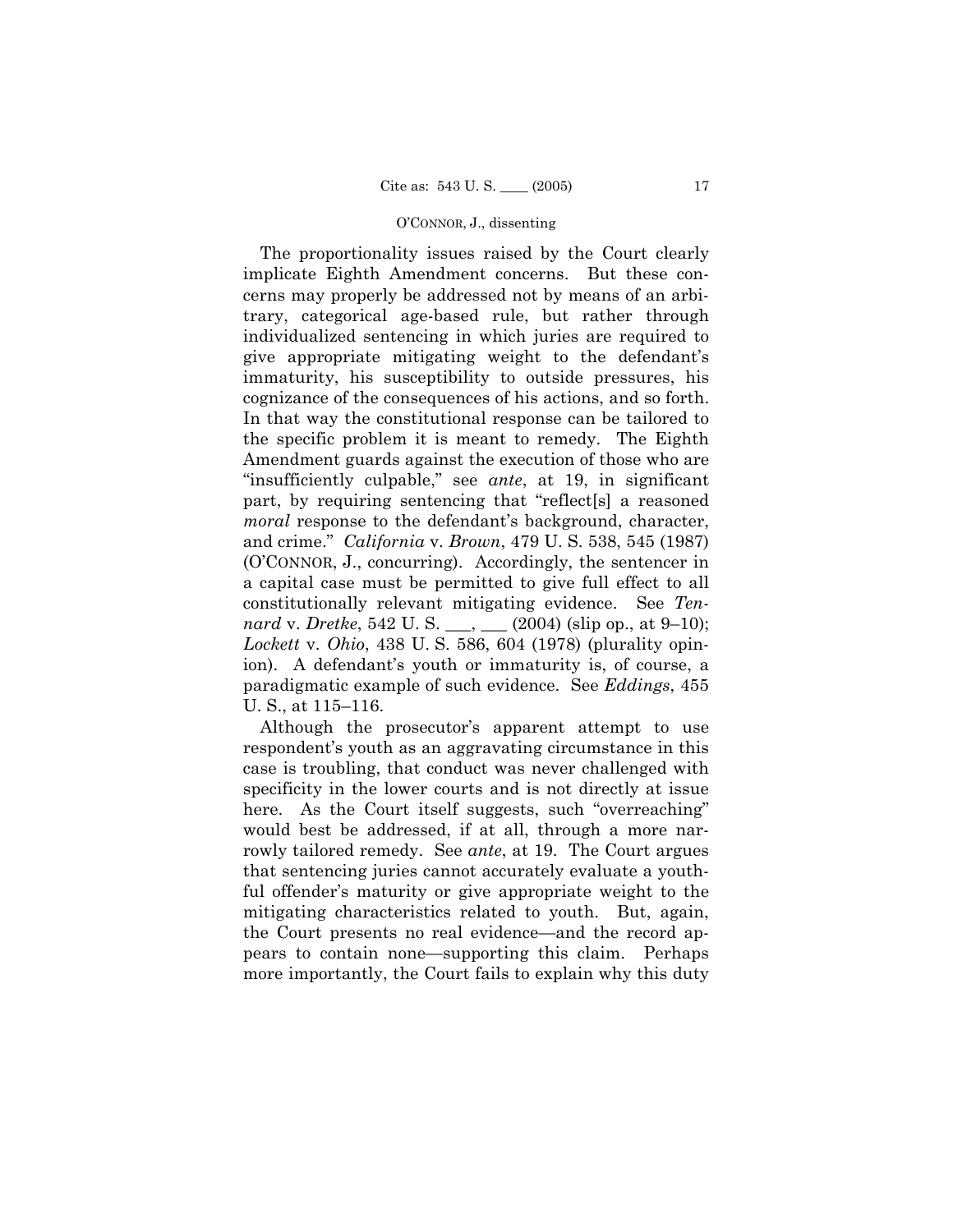should be so different from, or so much more difficult than, that of assessing and giving proper effect to any other qualitative capital sentencing factor. I would not be so quick to conclude that the constitutional safeguards, the sentencing juries, and the trial judges upon which we place so much reliance in all capital cases are inadequate in this narrow context.

## D

I turn, finally, to the Court's discussion of foreign and international law. Without question, there has been a global trend in recent years towards abolishing capital punishment for under-18 offenders. Very few, if any, countries other than the United States now permit this practice in law or in fact. See *ante*, at 22–23. While acknowledging that the actions and views of other countries do not dictate the outcome of our Eighth Amendment inquiry, the Court asserts that "the overwhelming weight of international opinion against the juvenile death penalty

. . . does provide respected and significant confirmation for [its] own conclusions." *Ante*, at 24. Because I do not believe that a genuine *national* consensus against the juvenile death penalty has yet developed, and because I do not believe the Court's moral proportionality argument justifies a categorical, age-based constitutional rule, I can assign no such *confirmatory* role to the international consensus described by the Court. In short, the evidence of an international consensus does not alter my determination that the Eighth Amendment does not, at this time, forbid capital punishment of 17-year-old murderers in all cases.

Nevertheless, I disagree with JUSTICE SCALIA's contention, *post*, at 15–22 (dissenting opinion), that foreign and international law have no place in our Eighth Amendment jurisprudence. Over the course of nearly half a century, the Court has consistently referred to foreign and interna-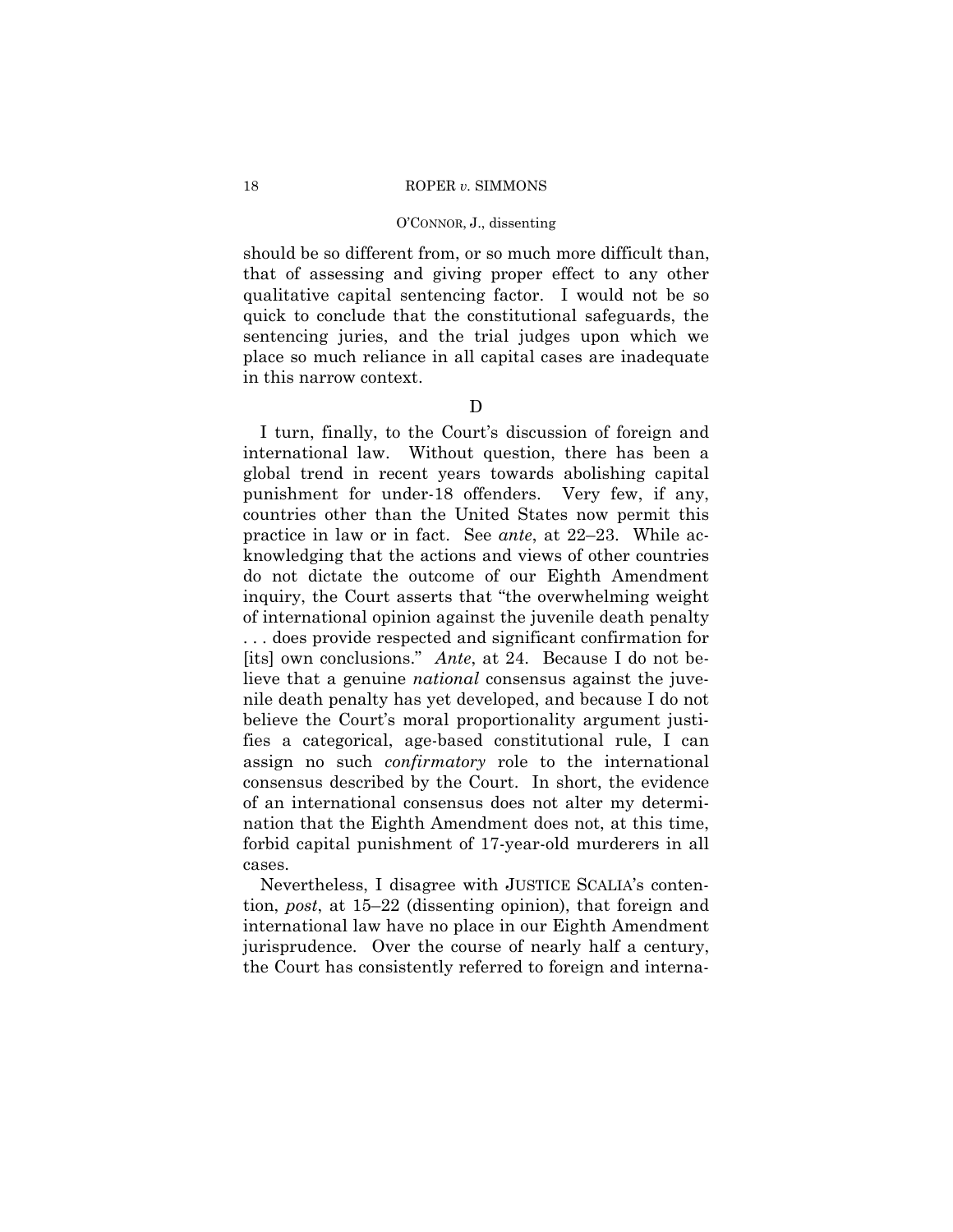tional law as relevant to its assessment of evolving standards of decency. See *Atkins*, 536 U. S., at 317, n. 21; *Thompson*, 487 U. S., at 830–831, and n. 31 (plurality opinion); *Enmund*, 458 U. S., at 796–797, n. 22; *Coker*, 433 U. S., at 596, n. 10 (plurality opinion); *Trop*, 356 U. S., at 102–103 (plurality opinion). This inquiry reflects the special character of the Eighth Amendment, which, as the Court has long held, draws its meaning directly from the maturing values of civilized society. Obviously, American law is distinctive in many respects, not least where the specific provisions of our Constitution and the history of its exposition so dictate. Cf. *post*, at 18–19 (SCALIA, J., dissenting) (discussing distinctively American rules of law related to the Fourth Amendment and the Establishment Clause). But this Nation's evolving understanding of human dignity certainly is neither wholly isolated from, nor inherently at odds with, the values prevailing in other countries. On the contrary, we should not be surprised to find congruence between domestic and international values, especially where the international community has reached clear agreement—expressed in international law or in the domestic laws of individual countries—that a particular form of punishment is inconsistent with fundamental human rights. At least, the existence of an international consensus of this nature can serve to confirm the reasonableness of a consonant and genuine American consensus. The instant case presents no such domestic consensus, however, and the recent emergence of an otherwise global consensus does not alter that basic fact.

\* \* \*

In determining whether the Eighth Amendment permits capital punishment of a particular offense or class of offenders, we must look to whether such punishment is consistent with contemporary standards of decency. We are obligated to weigh both the objective evidence of socie-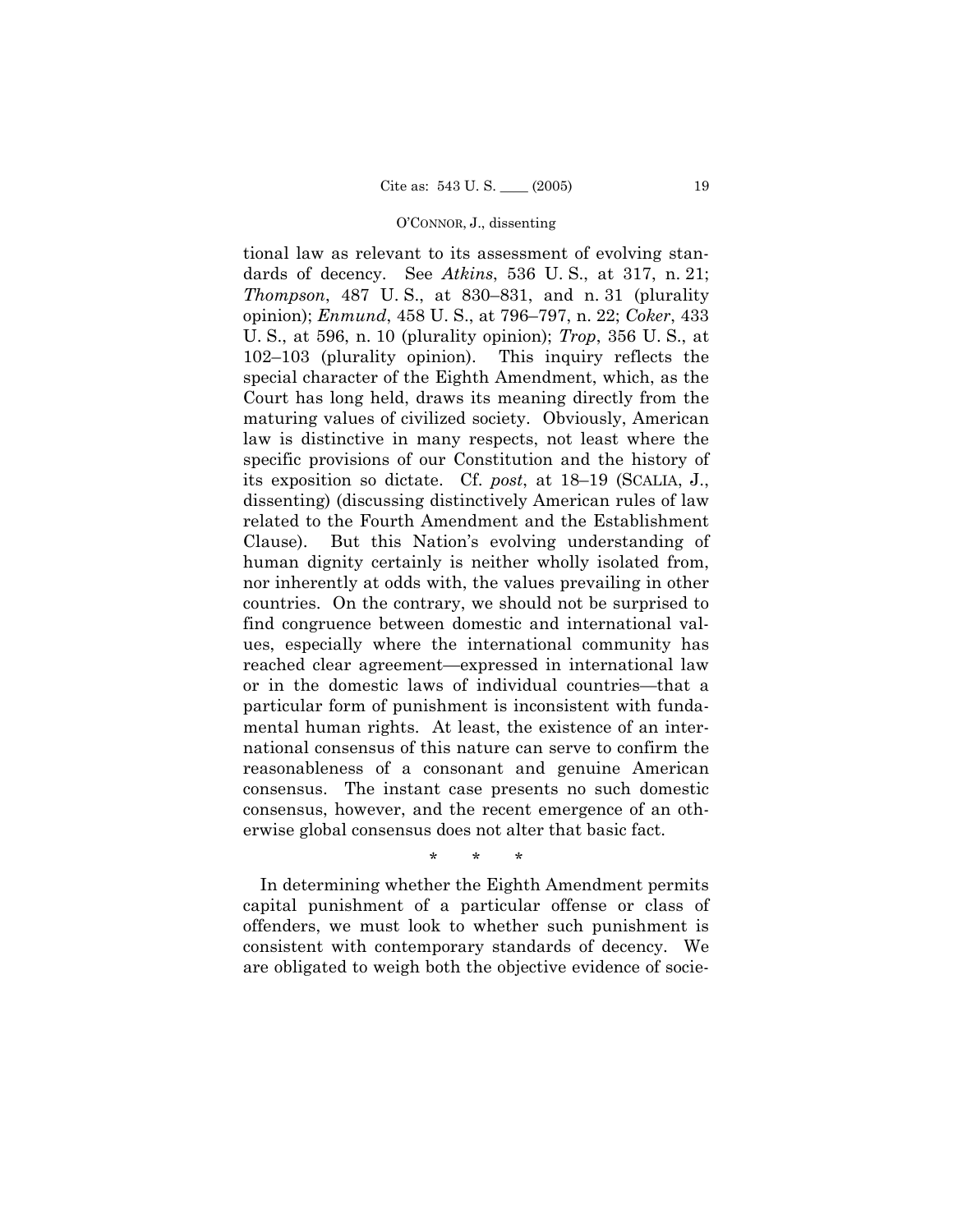#### O'CONNOR, J., dissenting

tal values and our own judgment as to whether death is an excessive sanction in the context at hand. In the instant case, the objective evidence is inconclusive; standing alone, it does not demonstrate that our society has repudiated capital punishment of 17-year-old offenders in all cases. Rather, the actions of the Nation's legislatures suggest that, although a clear and durable national consensus against this practice may in time emerge, that day has yet to arrive. By acting so soon after our decision in *Stanford*, the Court both pre-empts the democratic debate through which genuine consensus might develop and simultaneously runs a considerable risk of inviting lower court reassessments of our Eighth Amendment precedents.

To be sure, the objective evidence supporting today's decision is similar to (though marginally weaker than) the evidence before the Court in *Atkins*. But *Atkins* could not have been decided as it was based solely on such evidence. Rather, the compelling proportionality argument against capital punishment of the mentally retarded played a decisive role in the Court's Eighth Amendment ruling. Moreover, the constitutional rule adopted in *Atkins* was tailored to this proportionality argument: It exempted from capital punishment a defined group of offenders whose proven impairments rendered it highly unlikely, and perhaps impossible, that they could act with the degree of culpability necessary to deserve death. And *Atkins* left to the States the development of mechanisms to determine which individual offenders fell within this class.

In the instant case, by contrast, the moral proportionality arguments against the juvenile death penalty fail to support the rule the Court adopts today. There is no question that "the chronological age of a minor is itself a relevant mitigating factor of great weight," *Eddings*, 455 U. S., at 116, and that sentencing juries must be given an opportunity carefully to consider a defendant's age and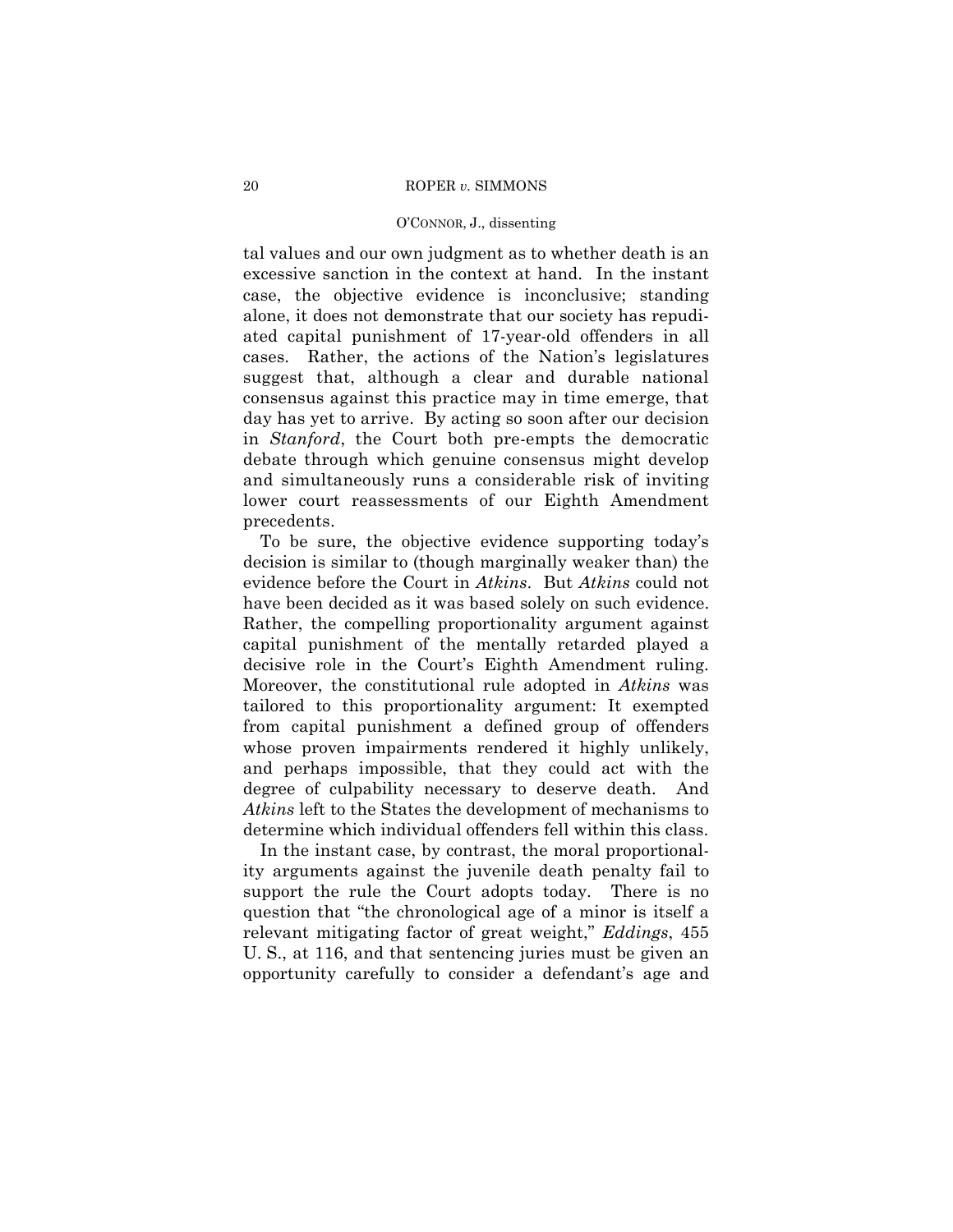maturity in deciding whether to assess the death penalty. But the mitigating characteristics associated with youth do not justify an absolute age limit. A legislature can reasonably conclude, as many have, that some 17-year-old murderers are mature enough to deserve the death penalty in an appropriate case. And nothing in the record before us suggests that sentencing juries are so unable accurately to assess a 17-year-old defendant's maturity, or so incapable of giving proper weight to youth as a mitigating factor, that the Eighth Amendment requires the bright-line rule imposed today. In the end, the Court's flawed proportionality argument simply cannot bear the weight the Court would place upon it.

Reasonable minds can differ as to the minimum age at which commission of a serious crime should expose the defendant to the death penalty, if at all. Many jurisdictions have abolished capital punishment altogether, while many others have determined that even the most heinous crime, if committed before the age of 18, should not be punishable by death. Indeed, were my office that of a legislator, rather than a judge, then I, too, would be inclined to support legislation setting a minimum age of 18 in this context. But a significant number of States, including Missouri, have decided to make the death penalty potentially available for 17-year-old capital murderers such as respondent. Without a clearer showing that a genuine national consensus forbids the execution of such offenders, this Court should not substitute its own "inevitably subjective judgment" on how best to resolve this difficult moral question for the judgments of the Nation's democratically elected legislatures. See *Thompson*, *supra,*  at 854 (O'CONNOR, J., concurring in judgment). I respectfully dissent.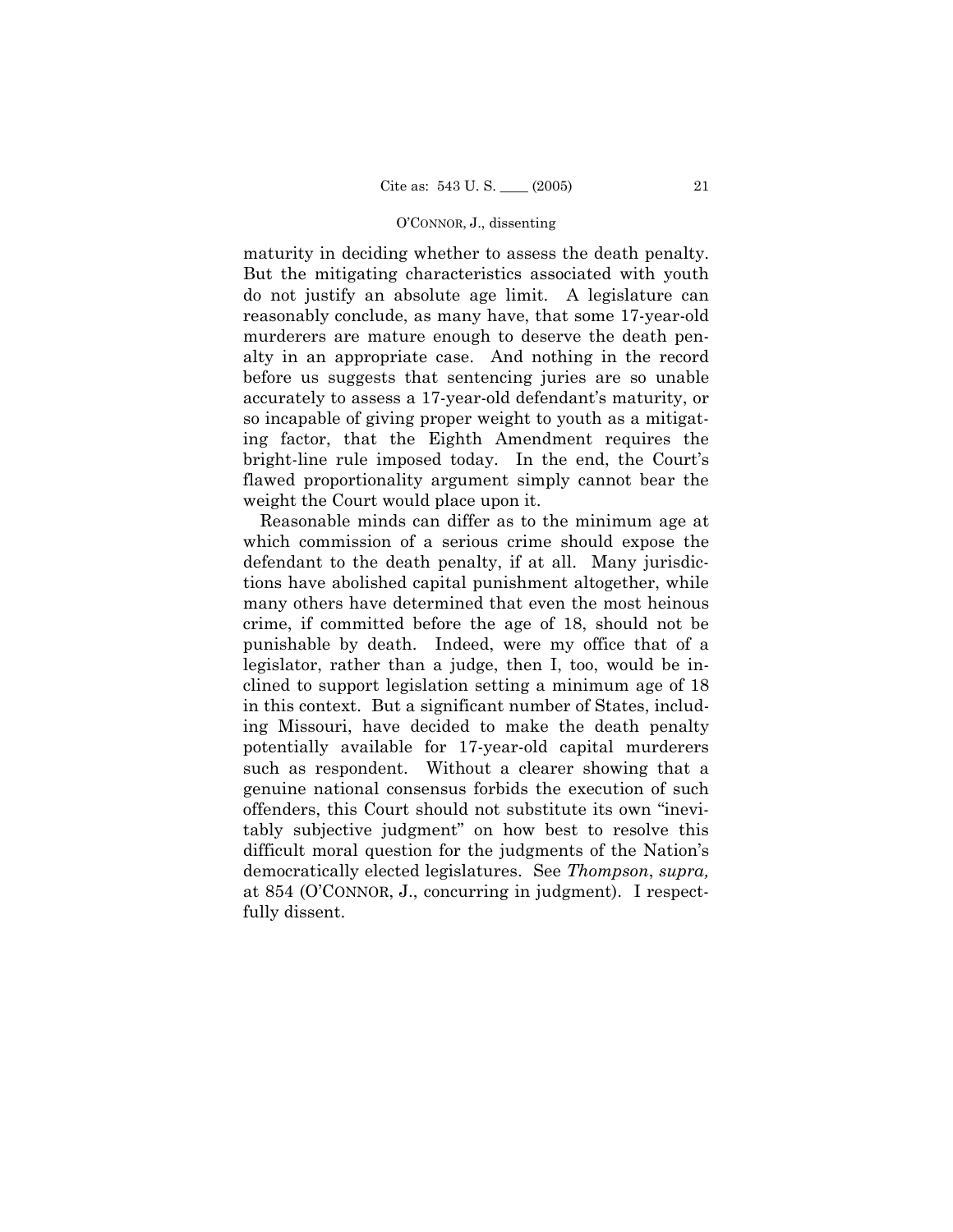# $\frac{1}{2}$  ,  $\frac{1}{2}$  ,  $\frac{1}{2}$  ,  $\frac{1}{2}$  ,  $\frac{1}{2}$  ,  $\frac{1}{2}$  ,  $\frac{1}{2}$ **SUPREME COURT OF THE UNITED STATES**

# $\mathcal{L}=\mathcal{L}$ No. 03–633

# DONALD P. ROPER, SUPERINTENDENT, POTOSI CORRECTIONAL CENTER, PETITIONER *v.*  CHRISTOPHER SIMMONS

#### ON WRIT OF CERTIORARI TO THE SUPREME COURT OF MISSOURI

#### [March 1, 2005]

JUSTICE SCALIA, with whom THE CHIEF JUSTICE and JUSTICE THOMAS join, dissenting.

In urging approval of a constitution that gave lifetenured judges the power to nullify laws enacted by the people's representatives, Alexander Hamilton assured the citizens of New York that there was little risk in this, since "[t]he judiciary . . . ha[s] neither FORCE nor WILL but merely judgment." The Federalist No. 78, p. 465 (C. Rossiter ed. 1961). But Hamilton had in mind a traditional judiciary, "bound down by strict rules and precedents which serve to define and point out their duty in every particular case that comes before them." *Id.,* at 471. Bound down, indeed. What a mockery today's opinion makes of Hamilton's expectation, announcing the Court's conclusion that the meaning of our Constitution has changed over the past 15 years—not, mind you, that this Court's decision 15 years ago was *wrong*, but that the Constitution *has changed*. The Court reaches this implausible result by purporting to advert, not to the original meaning of the Eighth Amendment, but to "the evolving standards of decency," *ante*, at 6 (internal quotation marks omitted), of our national society. It then finds, on the flimsiest of grounds, that a national consensus which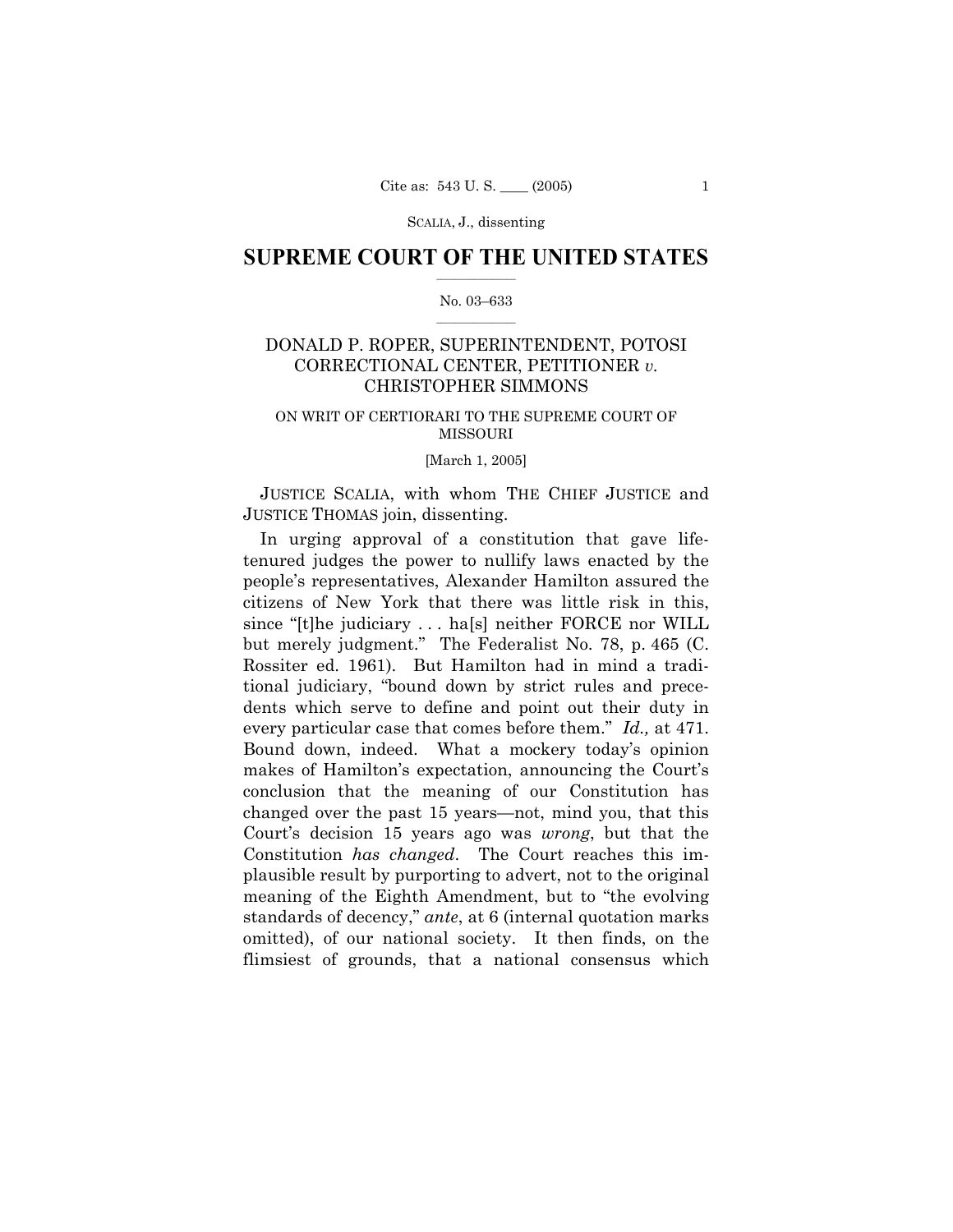#### SCALIA, J., dissenting

could not be perceived in our people's laws barely 15 years ago now solidly exists. Worse still, the Court says in so many words that what our people's laws say about the issue does not, in the last analysis, matter: "[I]n the end our own judgment will be brought to bear on the question of the acceptability of the death penalty under the Eighth Amendment." *Ante*, at 9 (internal quotation marks omitted). The Court thus proclaims itself sole arbiter of our Nation's moral standards—and in the course of discharging that awesome responsibility purports to take guidance from the views of foreign courts and legislatures. Because I do not believe that the meaning of our Eighth Amendment, any more than the meaning of other provisions of our Constitution, should be determined by the subjective views of five Members of this Court and like-minded foreigners, I dissent.

I

In determining that capital punishment of offenders who committed murder before age 18 is "cruel and unusual" under the Eighth Amendment, the Court first considers, in accordance with our modern (though in my view mistaken) jurisprudence, whether there is a "national consensus," *ibid.* (internal quotation marks omitted), that laws allowing such executions contravene our modern "standards of decency,"1 *Trop* v. *Dulles,* 356 U. S.

<sup>1</sup>The Court ignores entirely the threshold inquiry in determining whether a particular punishment complies with the Eighth Amendment: whether it is one of the "modes or acts of punishment that had been considered cruel and unusual at the time that the Bill of Rights was adopted." *Ford* v. *Wainwright,* 477 U. S. 399, 405 (1986). As we have noted in prior cases, the evidence is unusually clear that the Eighth Amendment was not originally understood to prohibit capital punishment for 16- and 17-year-old offenders. See *Stanford* v. *Kentucky,* 492 U. S. 361, 368 (1989). At the time the Eighth Amendment was adopted, the death penalty could theoretically be imposed for the crime of a 7-year-old, though there was a rebuttable presumption of incapacity to commit a capital (or other) felony until the age of 14. See *ibid.* (citing 4 W. Black-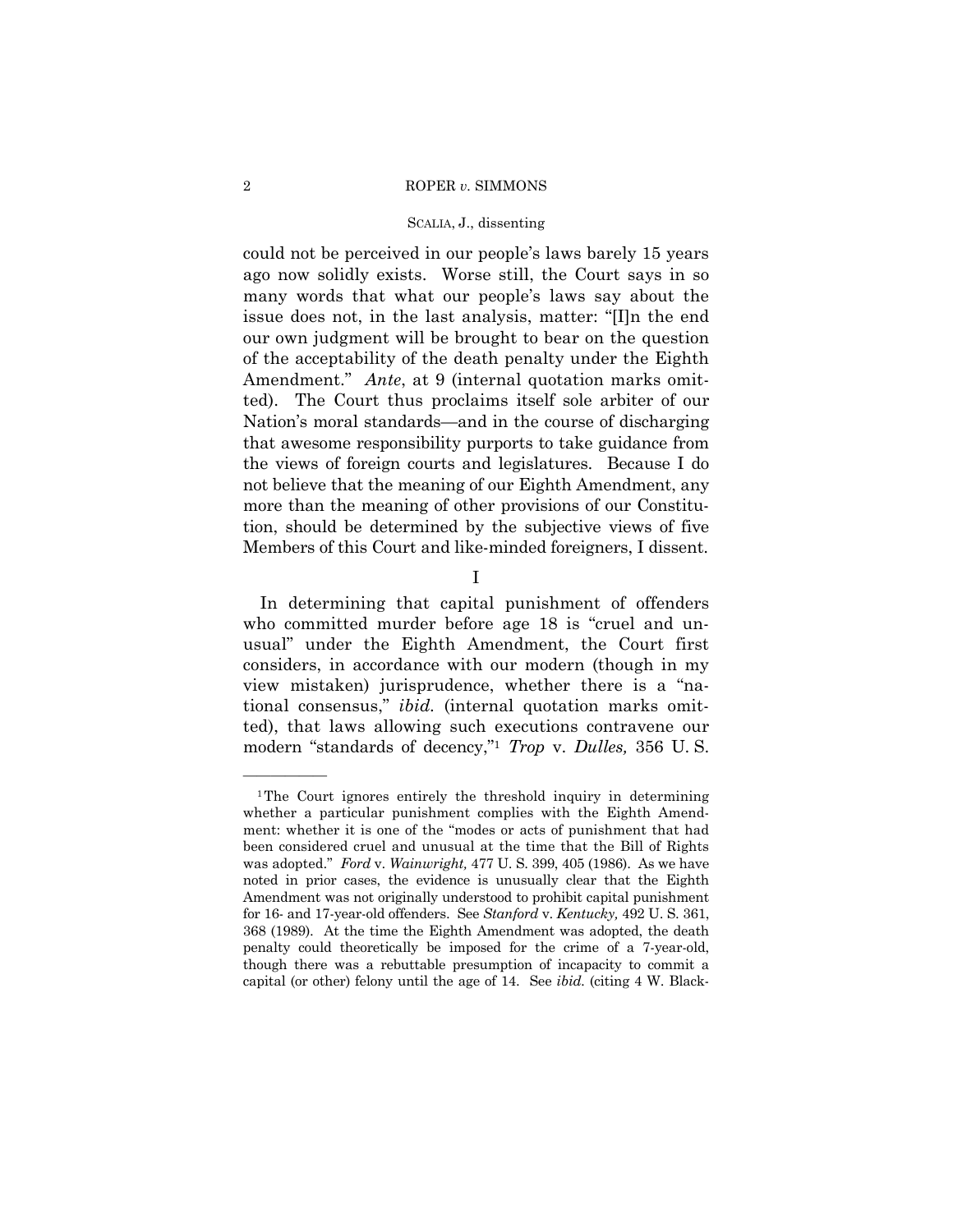86, 101 (1958). We have held that this determination should be based on "objective indicia that reflect the public attitude toward a given sanction"—namely, "statutes passed by society's elected representatives." *Stanford* v. *Kentucky,*  492 U. S. 361, 370 (1989) (internal quotation marks omitted). As in *Atkins* v. *Virginia,* 536 U. S. 304, 312 (2002), the Court dutifully recites this test and claims halfheartedly that a national consensus has emerged since our decision in *Stanford*, because 18 States—or 47% of States that permit capital punishment—now have legislation prohibiting the execution of offenders under 18, and because all of four States have adopted such legislation since *Stanford*. See *ante*, at 11.

Words have no meaning if the views of less than 50% of death penalty States can constitute a national consensus. See *Atkins*, *supra,* at 342–345 (SCALIA, J., dissenting). Our previous cases have required overwhelming opposition to a challenged practice, generally over a long period of time. In *Coker* v. *Georgia,* 433 U. S. 584, 595–596 (1977), a plurality concluded the Eighth Amendment prohibited capital punishment for rape of an adult woman where only one jurisdiction authorized such punishment. The plurality also observed that "[a]t no time in the last 50 years ha<sup>[d]</sup> a majority of States authorized death as a punishment for rape." *Id.,* at 593. In *Ford* v. *Wainwright,* 477 U. S. 399, 408 (1986), we held execution of the insane unconstitutional, tracing the roots of this prohibition to the common law and noting that "no State in the union permits the execution of the insane." In *Enmund* v. *Florida,* 458 U. S. 782, 792 (1982), we invalidated capital punishment imposed for participation in a robbery in which an accomplice committed murder, because 78% of all death penalty States prohibited this punishment. Even there we ex-

stone, Commentaries \*23–\*24; 1 M. Hale, Pleas of the Crown 24–29 (1800)).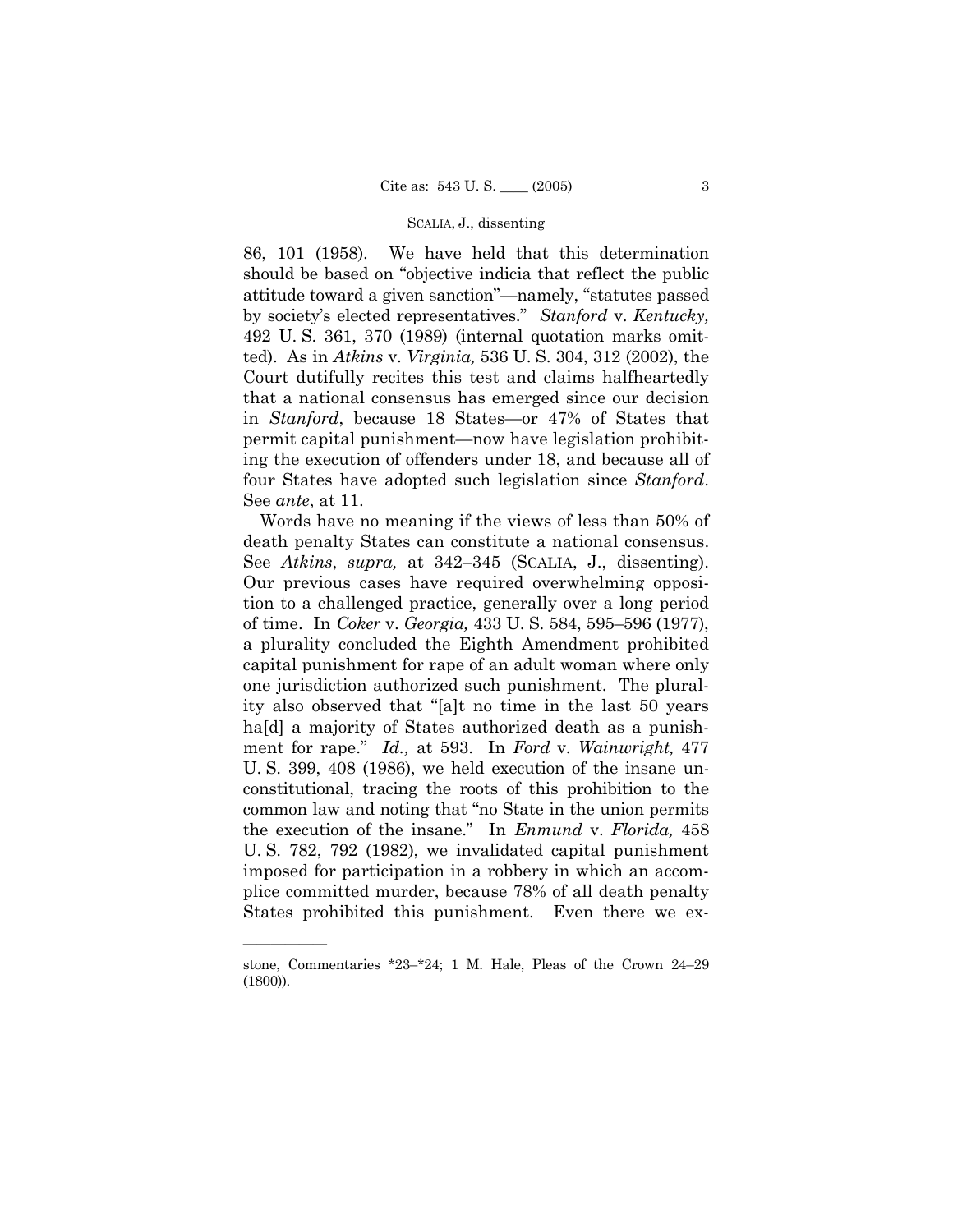pressed some hesitation, because the legislative judgment was "neither 'wholly unanimous among state legislatures,' . . . nor as compelling as the legislative judgments considered in *Coker*." *Id.,* at 793. By contrast, agreement among 42% of death penalty States in *Stanford*, which the Court appears to believe was correctly decided at the time, *ante*, at 20, was insufficient to show a national consensus. See *Stanford*, *supra,* at 372.

In an attempt to keep afloat its implausible assertion of national consensus, the Court throws overboard a proposition well established in our Eighth Amendment jurisprudence. "It should be observed," the Court says, "that the *Stanford* Court should have considered those States that had abandoned the death penalty altogether as part of the consensus against the juvenile death penalty . . .; a State's decision to bar the death penalty altogether of necessity demonstrates a judgment that the death penalty is inappropriate for all offenders, including juveniles." *Ante*, at 20. The insinuation that the Court's new method of counting contradicts only "the *Stanford* Court" is misleading. *None* of our cases dealing with an alleged constitutional limitation upon the death penalty has counted, as States supporting a consensus in favor of that limitation, States that have eliminated the death penalty entirely. See *Ford*, *supra*, at 408, n. 2; *Enmund*, *supra*, at 789; *Coker*, *supra*, at 594. And with good reason. Consulting States that bar the death penalty concerning the necessity of making an exception to the penalty for offenders under 18 is rather like including old-order Amishmen in a consumer-preference poll on the electric car. Of *course* they don't like it, but that sheds no light whatever on the point at issue. That 12 States favor *no* executions says something about consensus against the death penalty, but nothing—absolutely nothing—about consensus that offenders under 18 deserve special immunity from such a penalty. In repealing the death penalty, those 12 States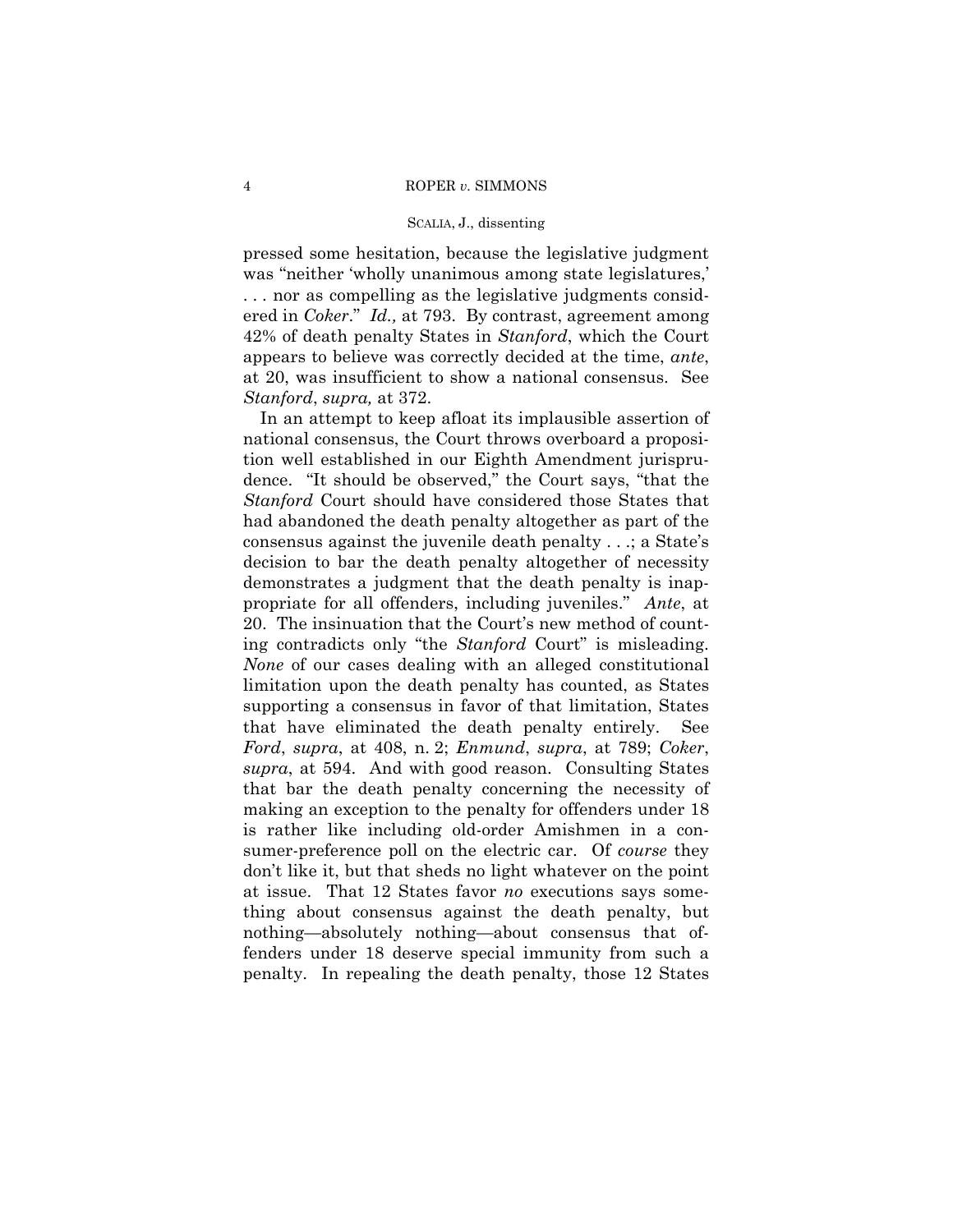considered *none* of the factors that the Court puts forth as determinative of the issue before us today—lower culpability of the young, inherent recklessness, lack of capacity for considered judgment, etc. What might be relevant, perhaps, is how many of those States permit 16- and 17-yearold offenders to be treated as adults with respect to noncapital offenses. (They all do;2 indeed, some even *require* that juveniles as young as 14 be tried as adults if they are charged with murder.3) The attempt by the Court to turn its remarkable minority consensus into a faux majority by counting Amishmen is an act of nomological desperation.

Recognizing that its national-consensus argument was weak compared with our earlier cases, the *Atkins* Court found additional support in the fact that 16 States had prohibited execution of mentally retarded individuals since *Penry* v. *Lynaugh,* 492 U. S. 302 (1989). *Atkins*, *supra,*  at 314–316. Indeed, the *Atkins* Court distinguished *Stanford* on that very ground, explaining that "[a]lthough we decided *Stanford* on the same day as *Penry*, apparently *only two* state legislatures have raised the threshold age for imposition of the death penalty." 536 U. S., at 315, n. 18 (emphasis added). Now, the Court says a legislative change

<sup>2</sup>See Alaska Stat. §47.12.030 (Lexis 2002); Haw. Rev. Stat. §571–22 (1999); Iowa Code §232.45 (2003); Me. Rev. Stat. Ann., Tit. 15, §3101(4) (West 2003); Mass. Gen. Laws Ann., ch. 119, §74 (West 2003); Mich. Comp. Laws Ann. §764.27 (West 2000); Minn. Stat. §260B.125 (2002); N. D. Cent. Code §27–20–34 (Lexis Supp. 2003); R. I. Gen. Laws §14–1– 7 (Lexis 2002); Vt. Stat. Ann., Tit. 33, §5516 (Lexis 2001); W. Va. Code §49–5–10 (Lexis 2004); Wis. Stat. §938.18 (2003–2004); see also National Center for Juvenile Justice, Trying and Sentencing Juveniles as Adults: An Analysis of State Transfer and Blended Sentencing Laws 1 (Oct. 2003). The District of Columbia is the only jurisdiction without a death penalty that specifically exempts under-18 offenders from its harshest sanction—life imprisonment without parole. See D. C. Code §22–2104 (West 2001). 3See Mass. Gen. Laws Ann., ch. 119, §74 (West 2003); N. D. Cent.

Code §27–20–34 (Lexis Supp. 2003); W. Va. Code §49–5–10 (Lexis 2004).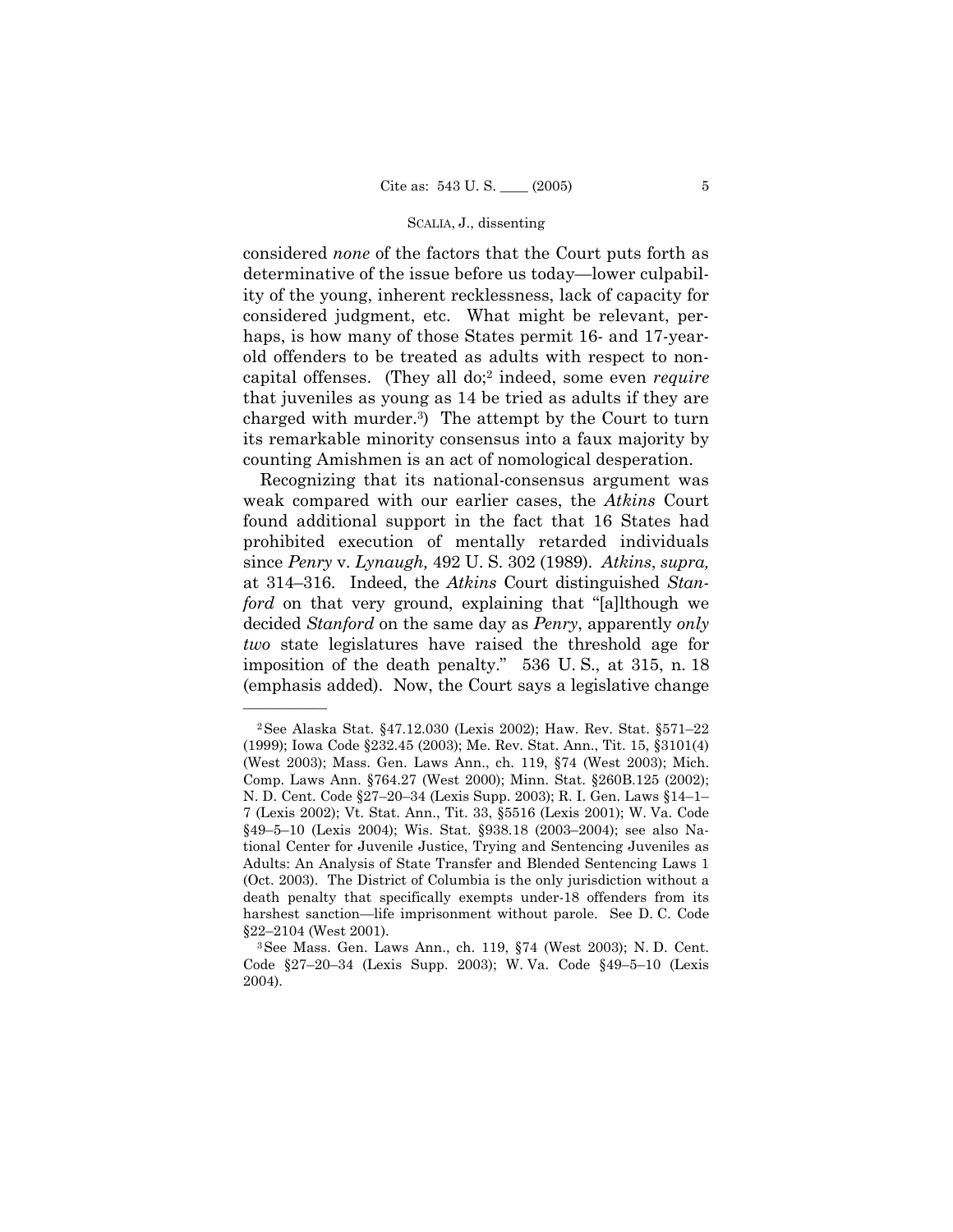in four States is "significant" enough to trigger a constitutional prohibition.4 *Ante*, at 11. It is amazing to think that this subtle shift in numbers can take the issue entirely off the table for legislative debate.

I also doubt whether many of the legislators who voted to change the laws in those four States would have done so if they had known their decision would (by the pronouncement of this Court) be rendered irreversible. After all, legislative support for capital punishment, in any form, has surged and ebbed throughout our Nation's history. As JUSTICE O'CONNOR has explained:

"The history of the death penalty instructs that there is danger in inferring a settled societal consensus from statistics like those relied on in this case. In 1846, Michigan became the first State to abolish the death penalty . . . . In succeeding decades, other American States continued the trend towards abolition . . . . Later, and particularly after World War II, there ensued a steady and dramatic decline in executions . . . . In the 1950's and 1960's, more States abolished or radically restricted capital punishment, and executions ceased completely for several years beginning in 1968. . . .

"In 1972, when this Court heard arguments on the constitutionality of the death penalty, such statistics might have suggested that the practice had become a relic, implicitly rejected by a new societal consensus. . . . We now know that any inference of a societal consensus

<sup>4</sup>As the Court notes, Washington State's decision to prohibit executions of offenders under 18 was made by a judicial, not legislative, decision. *State* v. *Furman*, 122 Wash. 2d 440, 459, 858 P. 2d 1092, 1103 (1993), construed the State's death penalty statute—which did not set any age limit—to apply only to persons over 18. The opinion found that construction necessary to avoid what it considered constitutional difficulties, and did not purport to reflect popular sentiment. It is irrelevant to the question of changed national consensus.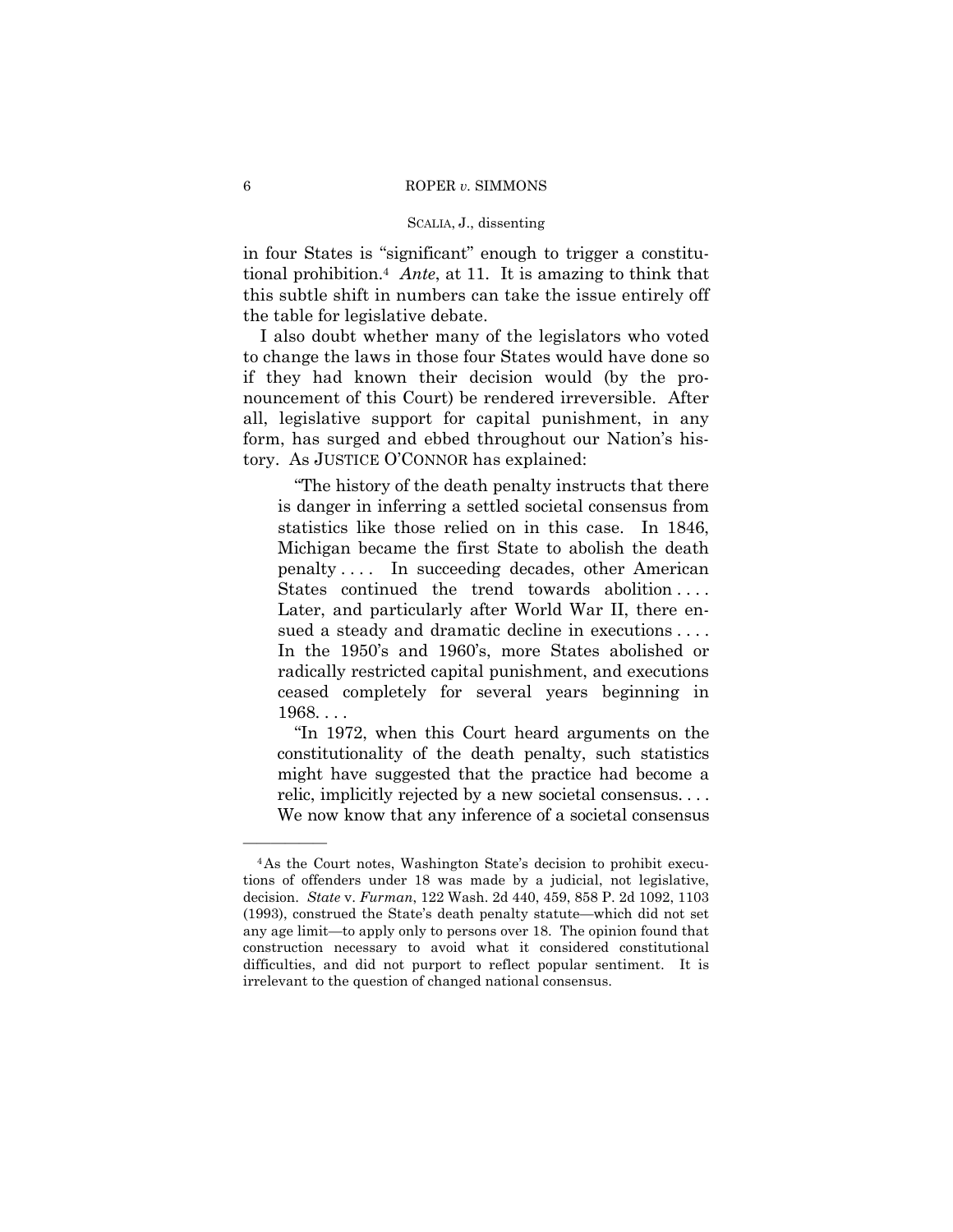rejecting the death penalty would have been mistaken. But had this Court then declared the existence of such a consensus, and outlawed capital punishment, legislatures would very likely not have been able to revive it. The mistaken premise of the decision would have been frozen into constitutional law, making it difficult to refute and even more difficult to reject." *Thompson* v. *Oklahoma,* 487 U. S. 815, 854–855 (1988) (opinion concurring in judgment).

Relying on such narrow margins is especially inappropriate in light of the fact that a number of legislatures and voters have expressly affirmed their support for capital punishment of 16- and 17-year-old offenders since *Stanford*. Though the Court is correct that no State has lowered its death penalty age, both the Missouri and Virginia Legislatures—which, at the time of *Stanford*, had no minimum age requirement—expressly established 16 as the minimum. Mo. Rev. Stat. §565.020.2 (2000); Va. Code Ann.  $$18.2-10(a)$  (Lexis 2004). The people of Arizona<sup>5</sup> and Florida6 have done the same by ballot initiative. Thus,

<sup>5</sup> In 1996, Arizona's Ballot Proposition 102 exposed under-18 murderers to the death penalty by automatically transferring them out of juvenile courts. The statute implementing the proposition required the county attorney to "bring a criminal prosecution against a juvenile in the same manner as an adult if the juvenile is fifteen, sixteen or seventeen years of age and is accused of . . . first degree murder." Ariz. Rev. Stat. Ann. §13– 501 (West 2001). The Arizona Supreme Court has added to this scheme a constitutional requirement that there be an individualized assessment of the juvenile's maturity at the time of the offense. See *State* v.

*Davolt*, 207 Ariz. 191, 214–216, 84 P. 3d 456, 479–481 (2004).<br><sup>6</sup>Florida voters approved an amendment to the State Constitution, which changed the wording from "cruel *or* unusual" to "cruel *and* unusual," Fla. Const., Art. I, §17 (2003). See Commentary to 1998 Amendment, 25B Fla. Stat. Ann., p. 180 (West 2004). This was a response to a Florida Supreme Court ruling that "cruel *or* unusual" excluded the death penalty for a defendant who committed murder when he was younger than 17. See *Brennan* v. *State*, 754 So. 2d 1, 5 (Fla. 1999). By adopting the federal constitutional language, Florida voters effectively adopted our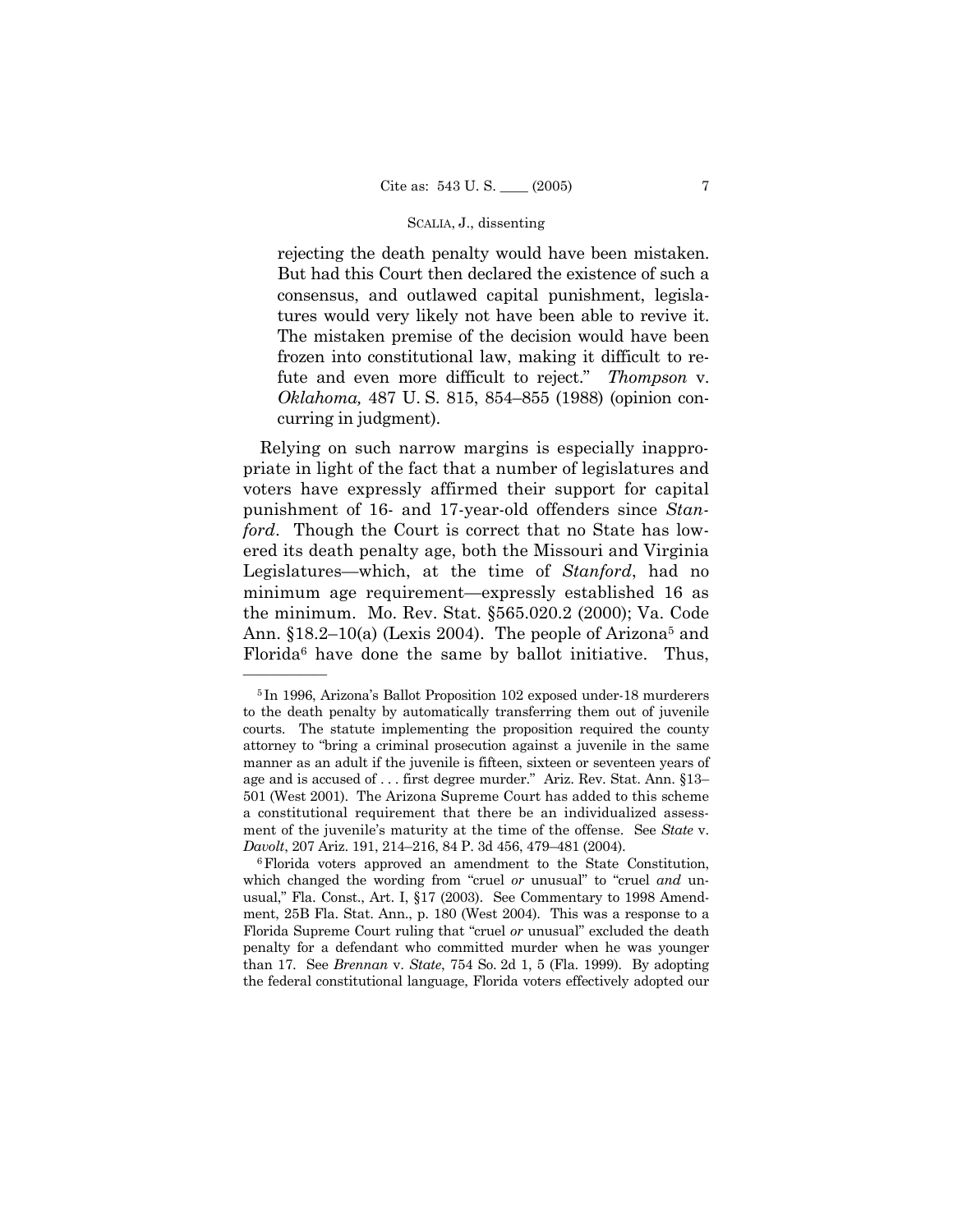even States that have not executed an under-18 offender in recent years unquestionably favor the possibility of capital punishment in some circumstances.

The Court's reliance on the infrequency of executions, for under-18 murderers, *ante*, at 10–11, 13, credits an argument that this Court considered and explicitly rejected in *Stanford*. That infrequency is explained, we accurately said, both by "the undisputed fact that a far smaller percentage of capital crimes are committed by persons under 18 than over 18," 492 U. S., at 374, and by the fact that juries are required at sentencing to consider the offender's youth as a mitigating factor, see *Eddings* v. *Oklahoma,* 455 U. S. 104, 115–116 (1982). Thus, "it is not only possible, but overwhelmingly probable, that the very considerations which induce [respondent] and [his] supporters to believe that death should *never* be imposed on offenders under 18 cause prosecutors and juries to believe that it should *rarely* be imposed." *Stanford*, *supra,* at 374.

It is, furthermore, unclear that executions of the relevant age group have decreased since we decided *Stanford*. Between 1990 and 2003, 123 of 3,599 death sentences, or 3.4%, were given to individuals who committed crimes before reaching age 18. V. Streib, The Juvenile Death Penalty Today: Death Sentences and Executions for Juvenile Crimes, January 1, 1973–September 30, 2004, No. 75, p. 9 (Table 3) (last updated Oct. 5, 2004), http:// www.law.onu.edu/faculty/streib/documentsJuvDeathSept30 2004.pdf (all Internet materials as visited Jan. 12, 2005, and available in the Clerk of Court's case file) (hereinafter Juvenile Death Penalty Today). By contrast, only 2.1% of those sentenced to death between 1982 and 1988 committed the crimes when they were under 18. See *Stanford*, *supra,* at 373 (citing V. Streib, Imposition of Death Sen-

decision in *Stanford* v. *Kentucky*, 492 U. S. 361 (1989). See Weaver, Word May Allow Execution of 16-Year-Olds, Miami Herald, Nov. 7, 2002, p. 7B.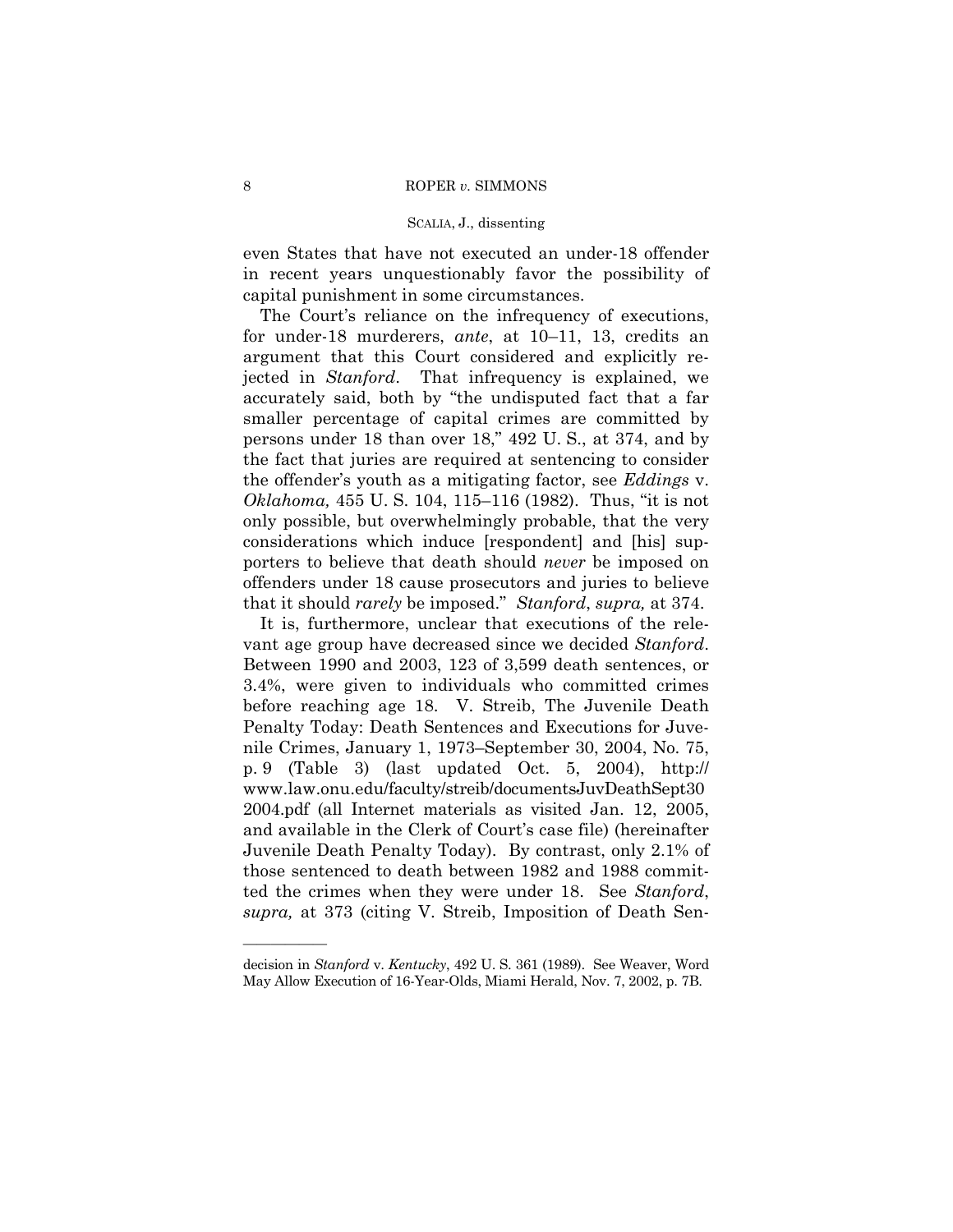tences for Juvenile Offenses, January 1, 1982, Through April 1, 1989, p. 2 (paper for Cleveland-Marshall College of Law, April 5, 1989)). As for actual executions of under-18 offenders, they constituted 2.4% of the total executions since 1973. Juvenile Death Penalty Today 4. In *Stanford*, we noted that only 2% of the executions between 1642 and 1986 were of under-18 offenders and found that that lower number did not demonstrate a national consensus against the penalty. 492 U. S., at 373–374 (citing V. Streib, Death Penalty for Juveniles 55, 57 (1987)). Thus, the numbers of under-18 offenders subjected to the death penalty, though low compared with adults, have either held steady or slightly increased since *Stanford*. These statistics in no way support the action the Court takes today.

# II

Of course, the real force driving today's decision is not the actions of four state legislatures, but the Court's "" "own judgment"" that murderers younger than 18 can never be as morally culpable as older counterparts. *Ante*, at 9 (quoting *Atkins*, 536 U. S., at 312 (in turn quoting *Coker*, 433 U. S., at 597 (plurality opinion))). The Court claims that this usurpation of the role of moral arbiter is simply a "retur[n] to the rul[e] established in decisions predating *Stanford*," *ante*, at 9. That supposed rule which is reflected solely in dicta and never once in a *holding* that purports to supplant the consensus of the American people with the Justices' views7—was repudiated in *Stanford* for the very good reason that it has no foundation in law or logic. If the Eighth Amendment set forth an

<sup>7</sup>See, *e.g., Enmund* v. *Florida*, 458 U. S. 782, 801 (1982) ("[W]e have no reason to disagree with th[e] judgment [of the state legislatures] for purposes of construing and applying the Eighth Amendment"); *Coker* v. *Georgia*, 433 U. S. 584, 597 (1977) (plurality opinion) ("[T]he legislative rejection of capital punishment for rape strongly confirms our own judgment").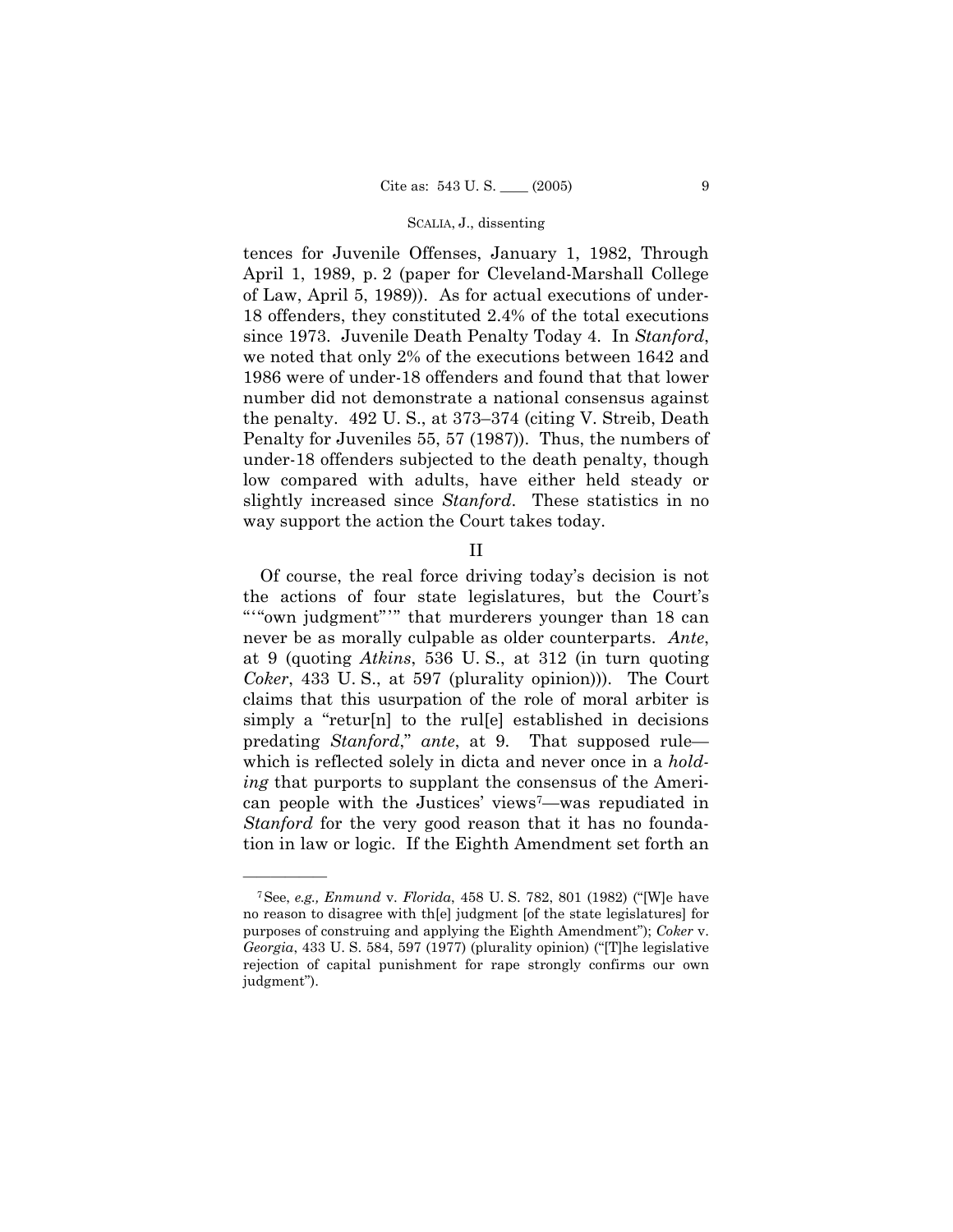## 10 ROPER *v.* SIMMONS

## SCALIA, J., dissenting

ordinary rule of law, it would indeed be the role of this Court to say what the law is. But the Court having pronounced that the Eighth Amendment is an ever-changing reflection of "the evolving standards of decency" of our society, it makes no sense for the Justices then to *prescribe*  those standards rather than discern them from the practices of our people. On the evolving-standards hypothesis, the only legitimate function of this Court is to identify a moral consensus of the American people. By what conceivable warrant can nine lawyers presume to be the authoritative conscience of the Nation? 8

The reason for insistence on legislative primacy is obvious and fundamental: "'[I]n a democratic society legislatures, not courts, are constituted to respond to the will and consequently the moral values of the people.'" *Gregg* v. *Georgia,* 428 U. S. 153, 175–176 (1976) (joint opinion of Stewart, Powell, and STEVENS, JJ.) (quoting *Furman* v. *Georgia,* 408 U. S. 238, 383 (1972) (Burger, C. J., dissenting)). For a similar reason we have, in our determination of society's moral standards, consulted the practices of sentencing juries: Juries " maintain a link between contemporary community values and the penal system'" that this Court cannot claim for itself. *Gregg*, *supra,* at 181 (quoting *Witherspoon* v. *Illinois,* 391 U. S. 510, 519, n. 15 (1968)).

Today's opinion provides a perfect example of why judges are ill equipped to make the type of legislative judgments the Court insists on making here. To support

——————

<sup>8</sup> JUSTICE O'CONNOR agrees with our analysis that no national consensus exists here, *ante*, at 8–12 (dissenting opinion). She is nonetheless prepared (like the majority) to override the judgment of America's legislatures if it contradicts her own assessment of "moral proportionality," *ante,* at 12. She dissents here only because it does not. The votes in today's case demonstrate that the offending of selected lawyers' moral sentiments is not a predictable basis for law—much less a democratic one.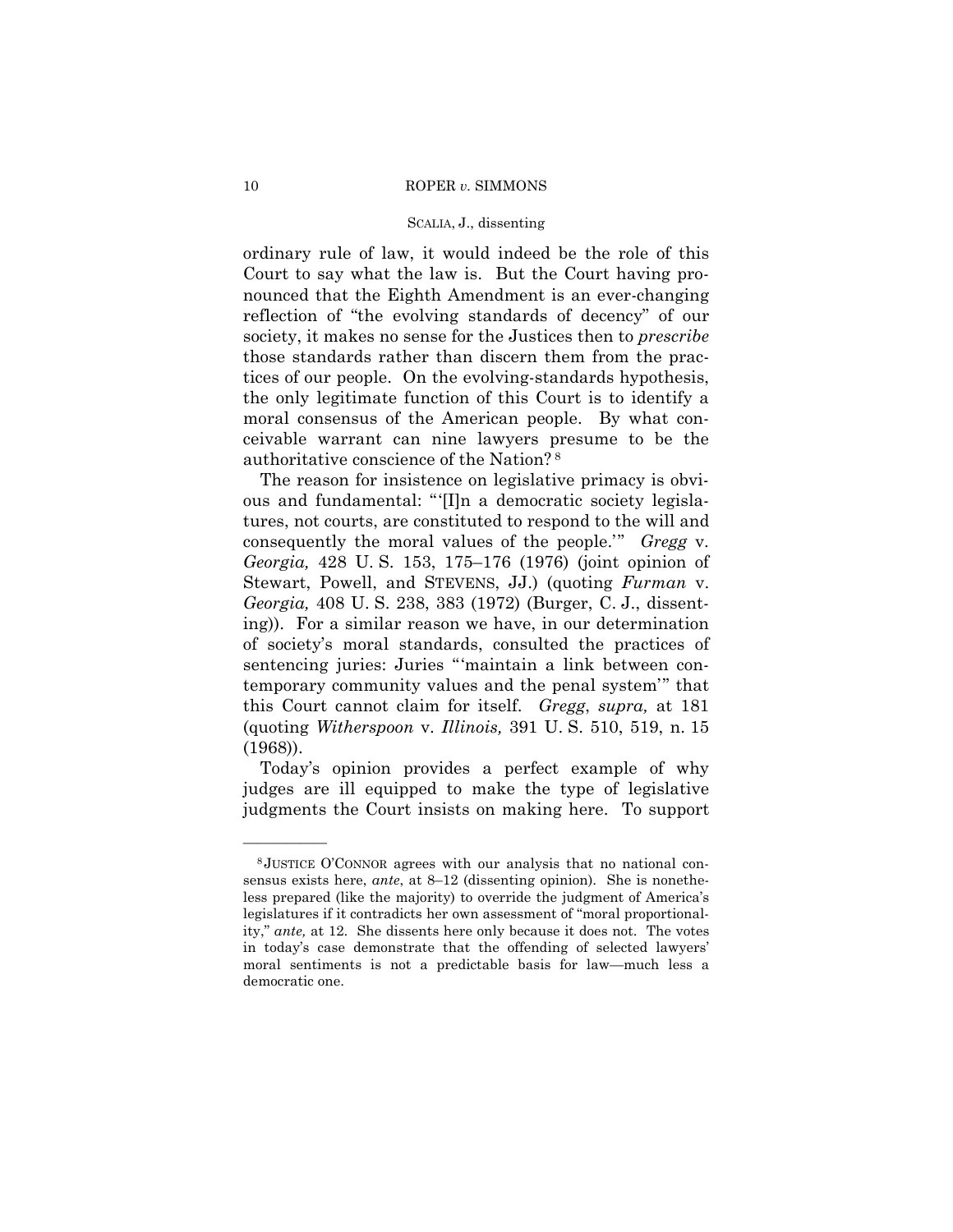its opinion that States should be prohibited from imposing the death penalty on anyone who committed murder before age 18, the Court looks to scientific and sociological studies, picking and choosing those that support its position. It never explains why those particular studies are methodologically sound; none was ever entered into evidence or tested in an adversarial proceeding. As THE CHIEF JUSTICE has explained:

"[M]ethodological and other errors can affect the reliability and validity of estimates about the opinions and attitudes of a population derived from various sampling techniques. Everything from variations in the survey methodology, such as the choice of the target population, the sampling design used, the questions asked, and the statistical analyses used to interpret the data can skew the results." *Atkins*, *supra,* at 326–327 (dissenting opinion) (citing R. Groves, Survey Errors and Survey Costs (1989); 1 C. Turner & E. Martin, Surveying Subjective Phenomena (1984)).

In other words, all the Court has done today, to borrow from another context, is to look over the heads of the crowd and pick out its friends. Cf. *Conroy* v. *Aniskoff,* 507 U. S. 511, 519 (1993) (SCALIA, J., concurring in judgment).

We need not look far to find studies contradicting the Court's conclusions. As petitioner points out, the American Psychological Association (APA), which claims in this case that scientific evidence shows persons under 18 lack the ability to take moral responsibility for their decisions, has previously taken precisely the opposite position before this very Court. In its brief in *Hodgson* v. *Minnesota,* 497 U. S. 417 (1990), the APA found a "rich body of research" showing that juveniles are mature enough to decide whether to obtain an abortion without parental involvement. Brief for APA as *Amicus Curiae*, O. T. 1989, No. 88–805 etc., p. 18. The APA brief, citing psychology treatises and studies too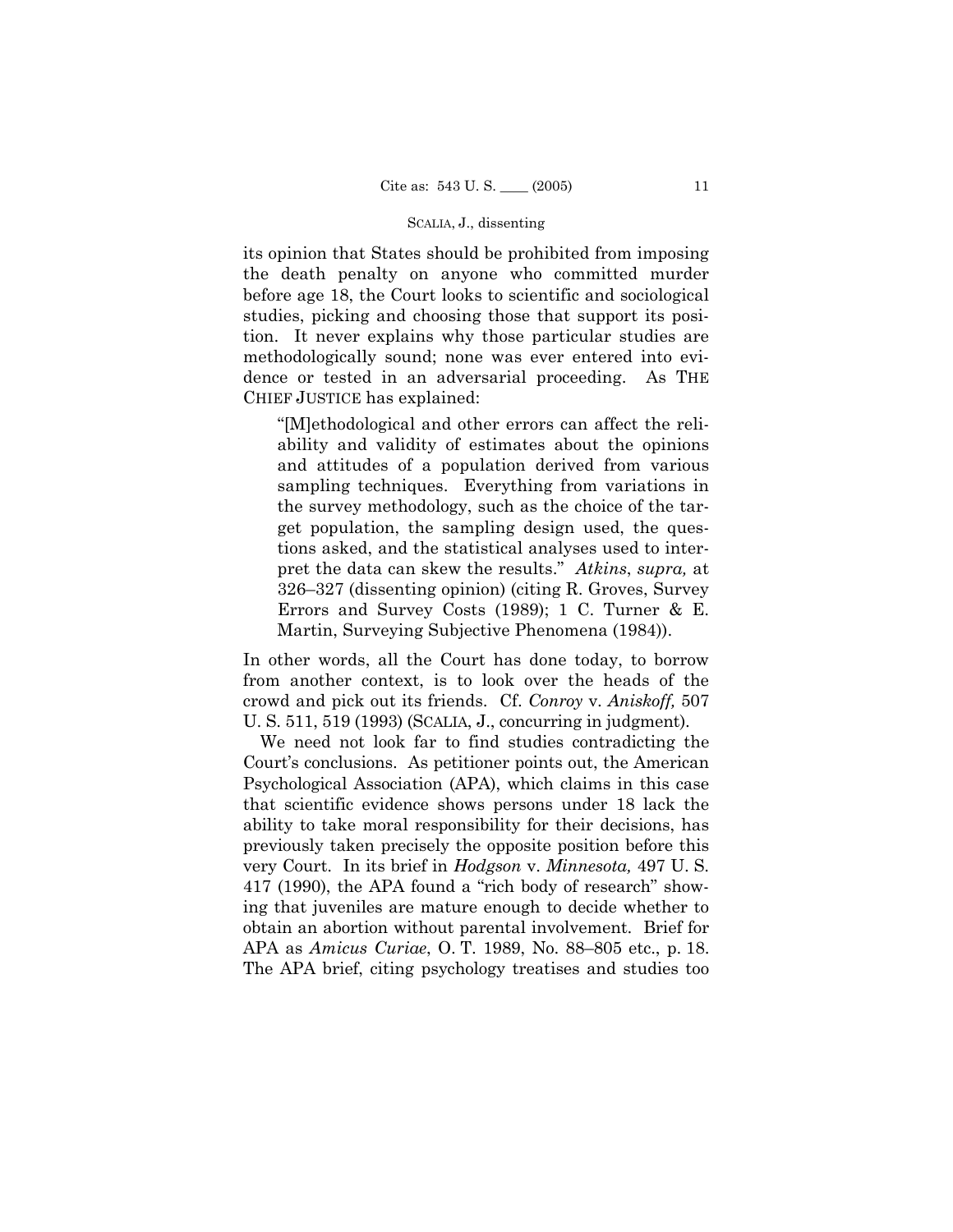numerous to list here, asserted: "[B]y middle adolescence (age 14–15) young people develop abilities similar to adults in reasoning about moral dilemmas, understanding social rules and laws, [and] reasoning about interpersonal relationships and interpersonal problems." *Id.,* at 19–20 (citations omitted). Given the nuances of scientific methodology and conflicting views, courts—which can only consider the limited evidence on the record before them—are ill equipped to determine which view of science is the right one. Legislatures "are better qualified to weigh and 'evaluate the results of statistical studies in terms of their own local conditions and with a flexibility of approach that is not available to the courts." McCleskey v. Kemp, 481 U.S. 279, 319 (1987) (quoting *Gregg, supra,* at 186).

Even putting aside questions of methodology, the studies cited by the Court offer scant support for a categorical prohibition of the death penalty for murderers under 18. At most, these studies conclude that, *on average*, or *in most cases*, persons under 18 are unable to take moral responsibility for their actions. Not one of the cited studies opines that all individuals under 18 are unable to appreciate the nature of their crimes.

Moreover, the cited studies describe only adolescents who engage in risky or antisocial behavior, as many young people do. Murder, however, is more than just risky or antisocial behavior. It is entirely consistent to believe that young people often act impetuously and lack judgment, but, at the same time, to believe that those who commit premeditated murder are—at least sometimes—just as culpable as adults. Christopher Simmons, who was only seven months shy of his 18th birthday when he murdered Shirley Crook, described to his friends *beforehand*—"[i]n chilling, callous terms," as the Court puts it, *ante*, at 1 the murder he planned to commit. He then broke into the home of an innocent woman, bound her with duct tape and electrical wire, and threw her off a bridge alive and con-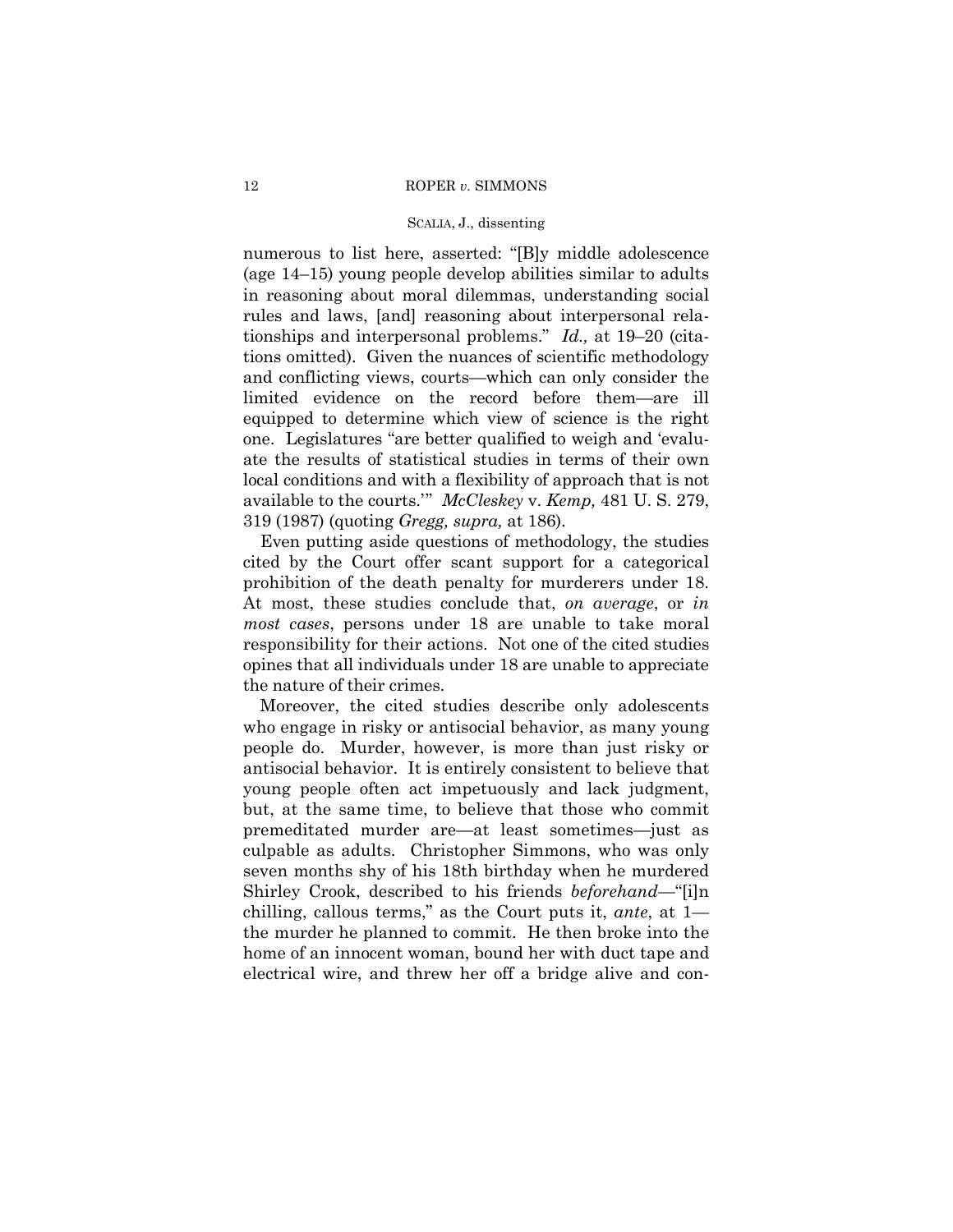scious. *Ante*, at 2. In their *amici* brief, the States of Alabama, Delaware, Oklahoma, Texas, Utah, and Virginia offer additional examples of murders committed by individuals under 18 that involve truly monstrous acts. In Alabama, two 17-year-olds, one 16-year-old, and one 19 year-old picked up a female hitchhiker, threw bottles at her, and kicked and stomped her for approximately 30 minutes until she died. They then sexually assaulted her lifeless body and, when they were finished, threw her body off a cliff. They later returned to the crime scene to mutilate her corpse. See Brief for Alabama et al. as *Amici Curiae* 9–10; see also *Loggins* v. *State*, 771 So. 2d 1070, 1074–1075 (Ala. Crim. App. 1999); *Duncan* v. *State*, 827 So. 2d 838, 840–841 (Ala. Crim. App. 1999). Other examples in the brief are equally shocking. Though these cases are assuredly the exception rather than the rule, the studies the Court cites in no way justify a constitutional imperative that prevents legislatures and juries from treating exceptional cases in an exceptional way—by determining that some murders are not just the acts of happy-go-lucky teenagers, but heinous crimes deserving of death.

That "almost every State prohibits those under 18 years of age from voting, serving on juries, or marrying without parental consent," *ante*, at 15, is patently irrelevant—and is yet another resurrection of an argument that this Court gave a decent burial in *Stanford*. (What kind of Equal Justice under Law is it that—without so much as a "Sorry about that"—gives as the basis for sparing one person from execution arguments *explicitly rejected* in refusing to spare another?) As we explained in *Stanford*, 492 U. S., at 374, it is "absurd to think that one must be mature enough to drive carefully, to drink responsibly, or to vote intelligently, in order to be mature enough to understand that murdering another human being is profoundly wrong, and to conform one's conduct to that most minimal of all civi-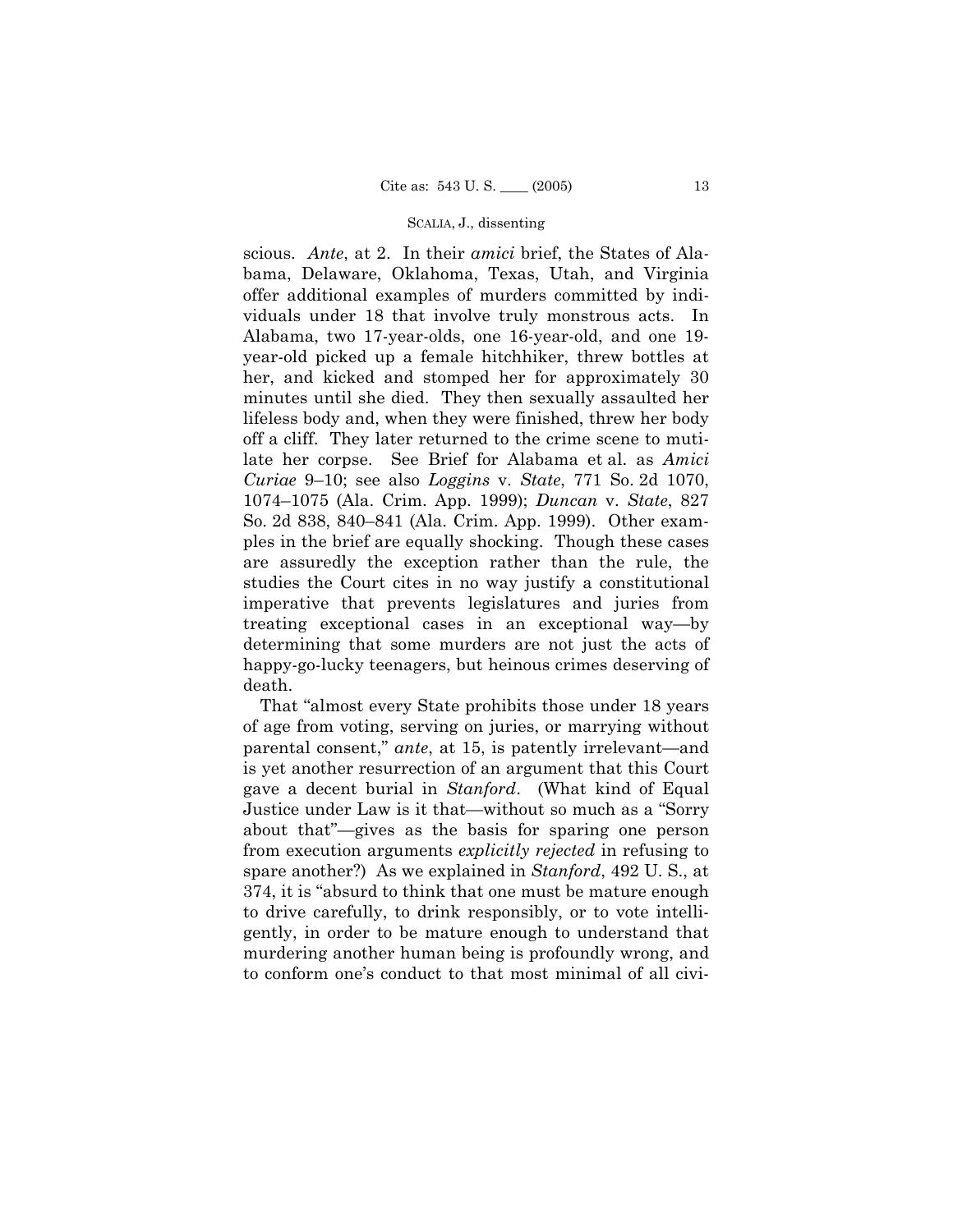lized standards." Serving on a jury or entering into marriage also involve decisions far more sophisticated than the simple decision not to take another's life.

Moreover, the age statutes the Court lists "set the appropriate ages for the operation of a system that makes its determinations in gross, and that does not conduct individualized maturity tests." *Ibid.* The criminal justice system, by contrast, provides for individualized consideration of each defendant. In capital cases, this Court requires the sentencer to make an individualized determination, which includes weighing aggravating factors and mitigating factors, such as youth. See *Eddings,* 455 U. S., at 115–117. In other contexts where individualized consideration is provided, we have recognized that at least some minors will be mature enough to make difficult decisions that involve moral considerations. For instance, we have struck down abortion statutes that do not allow minors deemed mature by courts to bypass parental notification provisions. See, *e.g., Bellotti* v. *Baird,* 443 U. S. 622, 643–644 (1979) (opinion of Powell, J.); *Planned Parenthood of Central Mo.* v. *Danforth,* 428 U. S. 52, 74–75 (1976). It is hard to see why this context should be any different. Whether to obtain an abortion is surely a much more complex decision for a young person than whether to kill an innocent person in cold blood.

The Court concludes, however, *ante*, at 18, that juries cannot be trusted with the delicate task of weighing a defendant's youth along with the other mitigating and aggravating factors of his crime. This startling conclusion undermines the very foundations of our capital sentencing system, which entrusts juries with "mak[ing] the difficult and uniquely human judgments that defy codification and that 'buil[d] discretion, equity, and flexibility into a legal system.'" *McCleskey*, *supra*, at 311 (quoting H. Kalven & H. Zeisel, The American Jury 498 (1966)). The Court says, *ante*, at 18, that juries will be unable to appreciate the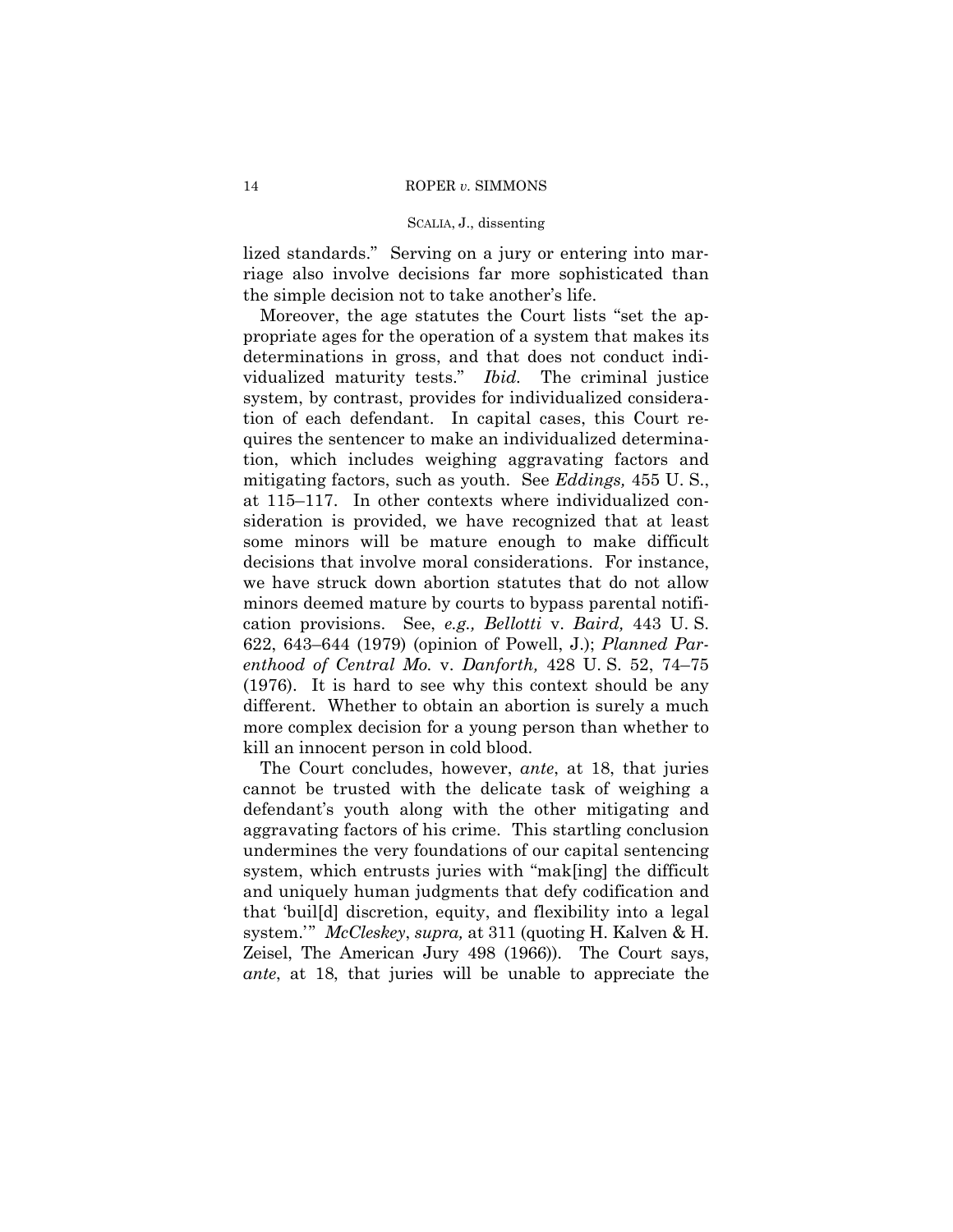significance of a defendant's youth when faced with details of a brutal crime. This assertion is based on no evidence; to the contrary, the Court itself acknowledges that the execution of under-18 offenders is "infrequent" even in the States "without a formal prohibition on executing juveniles," *ante*, at 10, suggesting that juries take seriously their responsibility to weigh youth as a mitigating factor.

Nor does the Court suggest a stopping point for its reasoning. If juries cannot make appropriate determinations in cases involving murderers under 18, in what other kinds of cases will the Court find jurors deficient? We have already held that no jury may consider whether a mentally deficient defendant can receive the death penalty, irrespective of his crime. See *Atkins*, 536 U. S., at 321. Why not take other mitigating factors, such as considerations of childhood abuse or poverty, away from juries as well? Surely jurors "overpower[ed]" by "the brutality or cold-blooded nature" of a crime, *ante*, at 19, could not adequately weigh these mitigating factors either.

The Court's contention that the goals of retribution and deterrence are not served by executing murderers under 18 is also transparently false. The argument that "[r]etribution is not proportional if the law's most severe penalty is imposed on one whose culpability or blameworthiness is diminished," *ante*, at 17, is simply an extension of the earlier, false generalization that youth *always* defeats culpability. The Court claims that "juveniles will be less susceptible to deterrence," *ante*, at 18, because "'[t]he likelihood that the teenage offender has made the kind of cost-benefit analysis that attaches any weight to the possibility of execution is so remote as to be virtually nonexistent,' " *ibid.* (quoting *Thompson,* 487 U. S., at 837). The Court unsurprisingly finds no support for this astounding proposition, save its own case law. The facts of this very case show the proposition to be false. Before committing the crime, Simmons encouraged his friends to join him by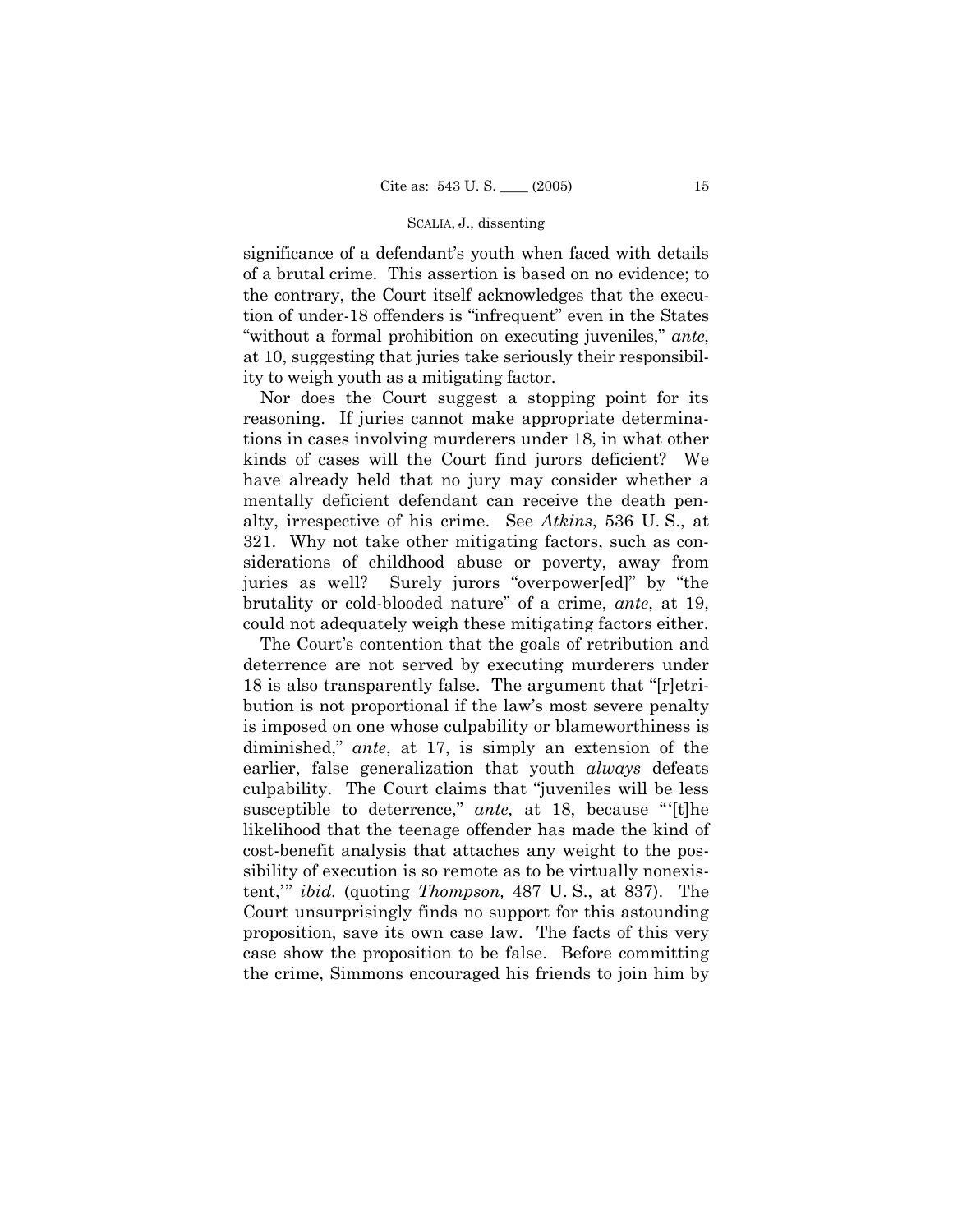assuring them that they could "get away with it" because they were minors. *State ex rel. Simmons* v. *Roper*, 112 S. W. 3d 397, 419 (Mo. 2003) (Price, J., dissenting). This fact may have influenced the jury's decision to impose capital punishment despite Simmons' age. Because the Court refuses to entertain the possibility that its own unsubstantiated generalization about juveniles could be wrong, it ignores this evidence entirely.

# III

Though the views of our own citizens are essentially irrelevant to the Court's decision today, the views of other countries and the so-called international community take center stage.

The Court begins by noting that "Article 37 of the United Nations Convention on the Rights of the Child, [1577 U. N. T. S. 3, 28 I. L. M. 1448, 1468–1470, entered into force Sept. 2, 1990], which every country in the world has ratified *save for the United States* and Somalia, contains an express prohibition on capital punishment for crimes committed by juveniles under 18." *Ante*, at 22 (emphasis added). The Court also discusses the International Covenant on Civil and Political Rights (ICCPR), December 19, 1966, 999 U. N. T. S. 175, *ante*, at 13, 22, which the Senate ratified only subject to a reservation that reads:

"The United States reserves the right, subject to its Constitutional restraints, to impose capital punishment on any person (other than a pregnant woman) duly convicted under existing or future laws permitting the imposition of capital punishment, including such punishment for crime committed by persons below eighteen years of age." Senate Committee on Foreign Relations, International Covenant on Civil and Political Rights, S. Exec. Rep. No. 102–23, (1992).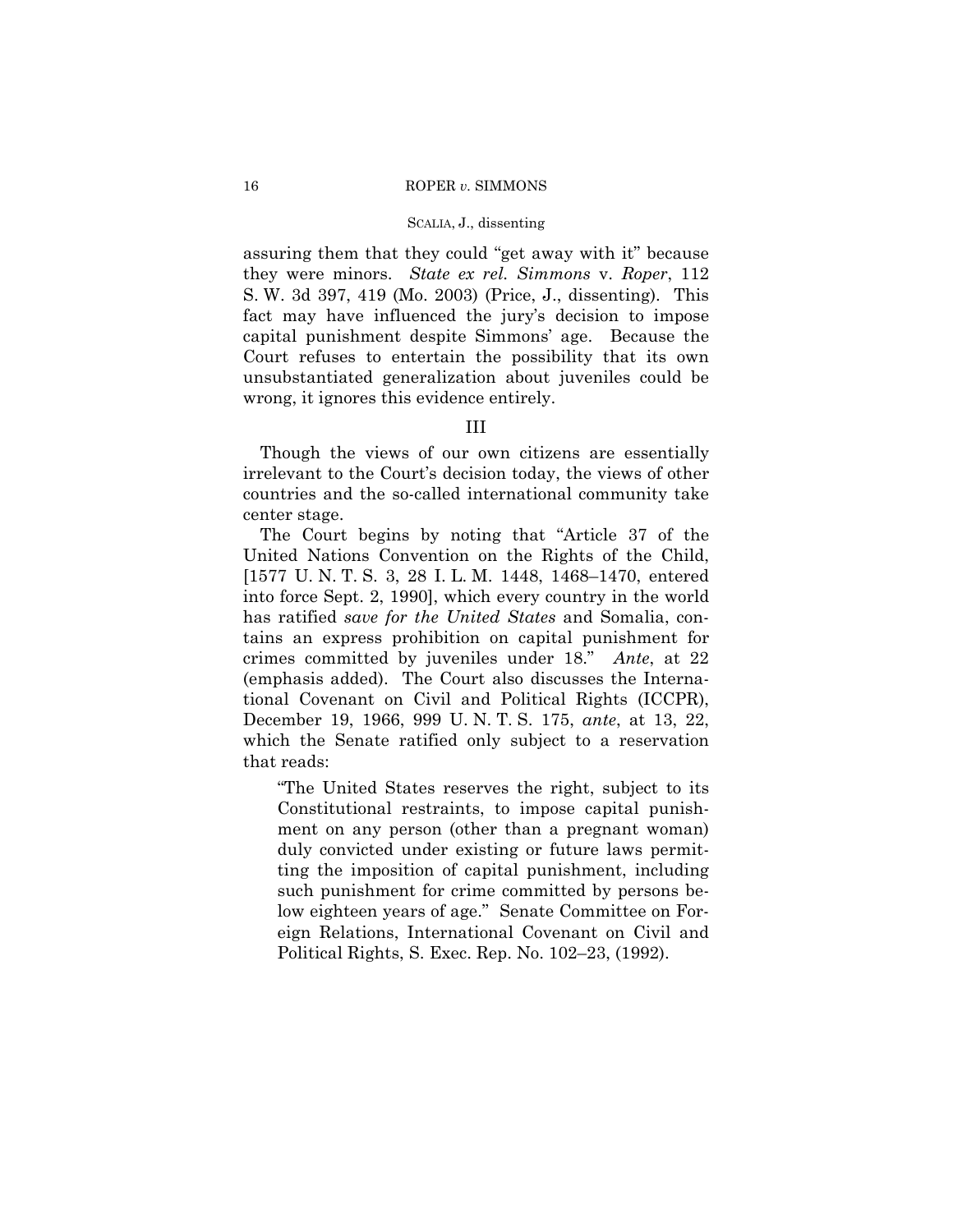Unless the Court has added to its arsenal the power to join and ratify treaties on behalf of the United States, I cannot see how this evidence favors, rather than refutes, its position. That the Senate and the President—those actors our Constitution empowers to enter into treaties, see Art. II, §2—have declined to join and ratify treaties prohibiting execution of under-18 offenders can only suggest that *our country* has either not reached a national consensus on the question, or has reached a consensus contrary to what the Court announces. That the reservation to the ICCPR was made in 1992 does not suggest otherwise, since the reservation still remains in place today. It is also worth noting that, in addition to barring the execution of under-18 offenders, the United Nations Convention on the Rights of the Child prohibits punishing them with life in prison without the possibility of release. If we are truly going to get in line with the international community, then the Court's reassurance that the death penalty is really not needed, since "the punishment of life imprisonment without the possibility of parole is itself a severe sanction," *ante*, at 18, gives little comfort.

It is interesting that whereas the Court is not content to accept what the States of our Federal Union *say*, but insists on inquiring into what they *do* (specifically, whether they in fact *apply* the juvenile death penalty that their laws allow), the Court is quite willing to believe that every foreign nation—of whatever tyrannical political makeup and with however subservient or incompetent a court system—in fact *adheres* to a rule of no death penalty for offenders under 18. Nor does the Court inquire into how many of the countries that have the death penalty, but have forsworn (on paper at least) imposing that penalty on offenders under 18, have what no State of this country can constitutionally have: a *mandatory* death penalty for certain crimes, with no possibility of mitigation by the sentencing authority, for youth or any other reason.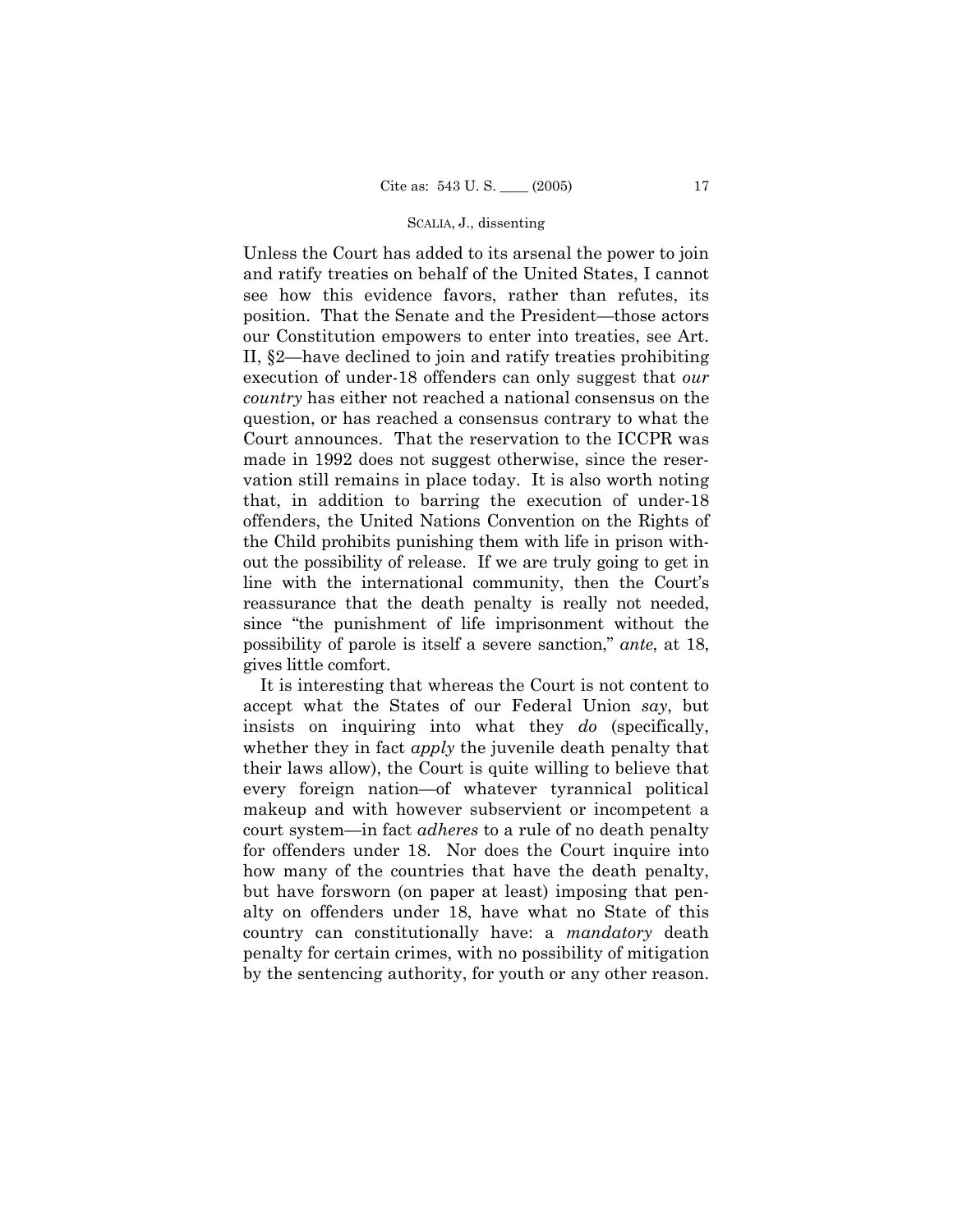#### 18 ROPER *v.* SIMMONS

## SCALIA, J., dissenting

I suspect it is most of them. See, *e.g.*, R. Simon & D. Blaskovich, A Comparative Analysis of Capital Punishment: Statutes, Policies, Frequencies, and Public Attitudes the World Over 25, 26, 29 (2002). To forbid the death penalty for juveniles under such a system may be a good idea, but it says nothing about our system, in which the sentencing authority, typically a jury, always can, and almost always does, withhold the death penalty from an under-18 offender except, after considering all the circumstances, in the rare cases where it is warranted. The foreign authorities, in other words, do not even speak to the issue before us here.

More fundamentally, however, the basic premise of the Court's argument—that American law should conform to the laws of the rest of the world—ought to be rejected out of hand. In fact the Court itself does not believe it. In many significant respects the laws of most other countries differ from our law—including not only such explicit provisions of our Constitution as the right to jury trial and grand jury indictment, but even many interpretations of the Constitution prescribed by this Court itself. The Court-pronounced exclusionary rule, for example, is distinctively American. When we adopted that rule in *Mapp*  v. *Ohio,* 367 U. S. 643, 655 (1961), it was "unique to American Jurisprudence." *Bivens* v. *Six Unknown Fed. Narcotics Agents,* 403 U. S. 388, 415 (1971) (Burger, C. J., dissenting). Since then a categorical exclusionary rule has been "universally rejected" by other countries, including those with rules prohibiting illegal searches and police misconduct, despite the fact that none of these countries "appears to have any alternative form of discipline for police that is effective in preventing search violations." Bradley, *Mapp* Goes Abroad, 52 Case W. Res. L. Rev. 375, 399–400 (2001). England, for example, rarely excludes evidence found during an illegal search or seizure and has only recently begun excluding evidence from illegally obtained confessions. See C. Slobo-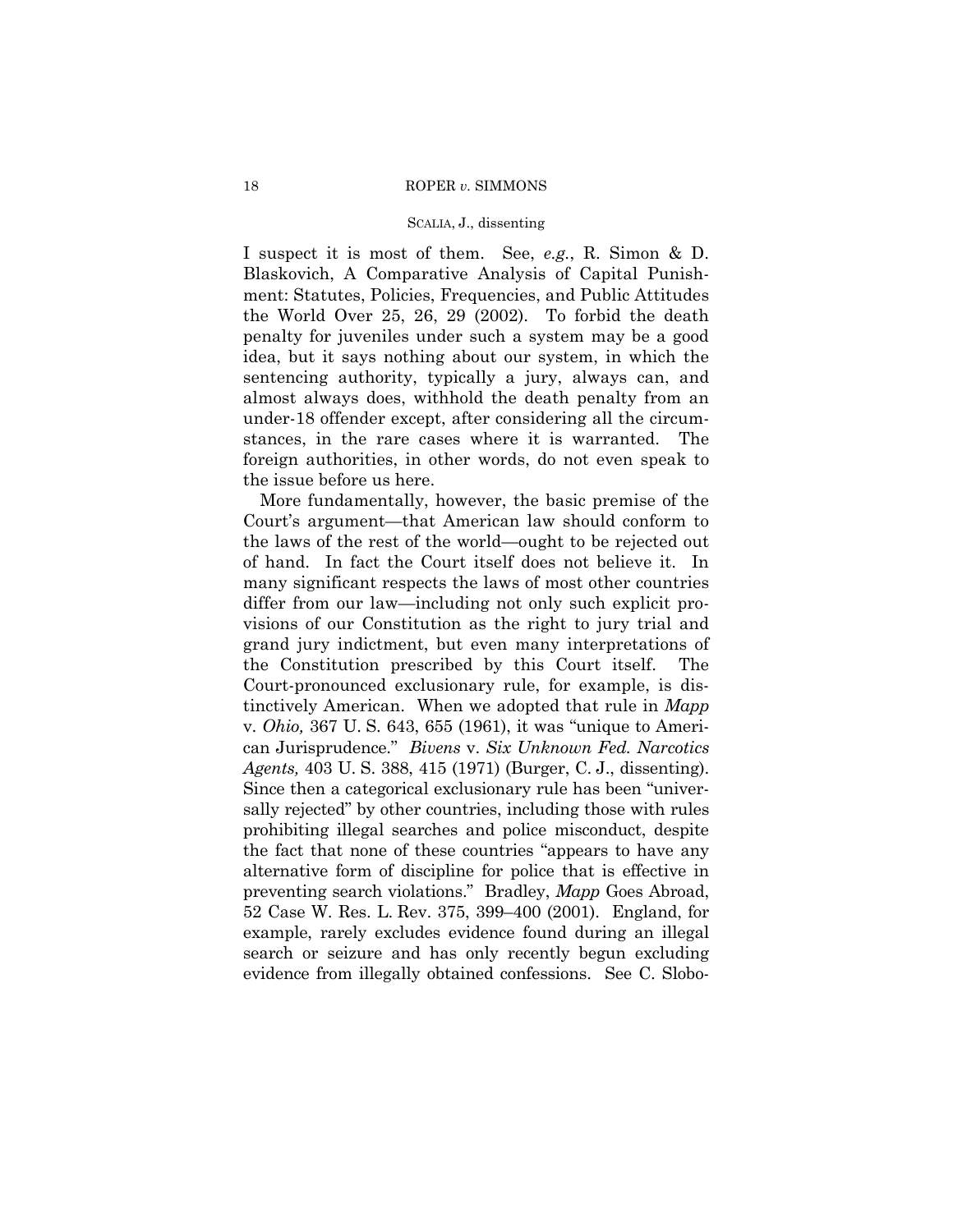gin, Criminal Procedure: Regulation of Police Investigation 550 (3d ed. 2002). Canada rarely excludes evidence and will only do so if admission will "bring the administration of justice into disrepute." *Id.*, at 550–551 (internal quotation marks omitted). The European Court of Human Rights has held that introduction of illegally seized evidence does not violate the "fair trial" requirement in Article 6, §1, of the European Convention on Human Rights. See Slobogin, *supra*, at 551; Bradley, *supra,* at 377–378.

The Court has been oblivious to the views of other countries when deciding how to interpret our Constitution's requirement that "Congress shall make no law respecting an establishment of religion...." Amdt. 1. Most other countries—including those committed to religious neutrality—do not insist on the degree of separation between church and state that this Court requires. For example, whereas "we have recognized special Establishment Clause dangers where the government makes direct money payments to sectarian institutions," *Rosenberger* v. *Rector and Visitors of Univ. of Va.,* 515 U. S. 819, 842 (1995) (citing cases), countries such as the Netherlands, Germany, and Australia allow direct government funding of religious schools on the ground that "the state can only be truly neutral between secular and religious perspectives if it does not dominate the provision of so key a service as education, and makes it possible for people to exercise their right of religious expression within the context of public funding." S. Monsma & J. Soper, The Challenge of Pluralism: Church and State in Five Democracies 207 (1997); see also *id.*, at 67, 103, 176. England permits the teaching of religion in state schools. *Id.*, at 142. Even in France, which is considered "America's only rival in strictness of church-state separation," "[t]he practice of contracting for educational services provided by Catholic schools is very widespread." C. Glenn, The Ambiguous Embrace: Government and Faith-Based Schools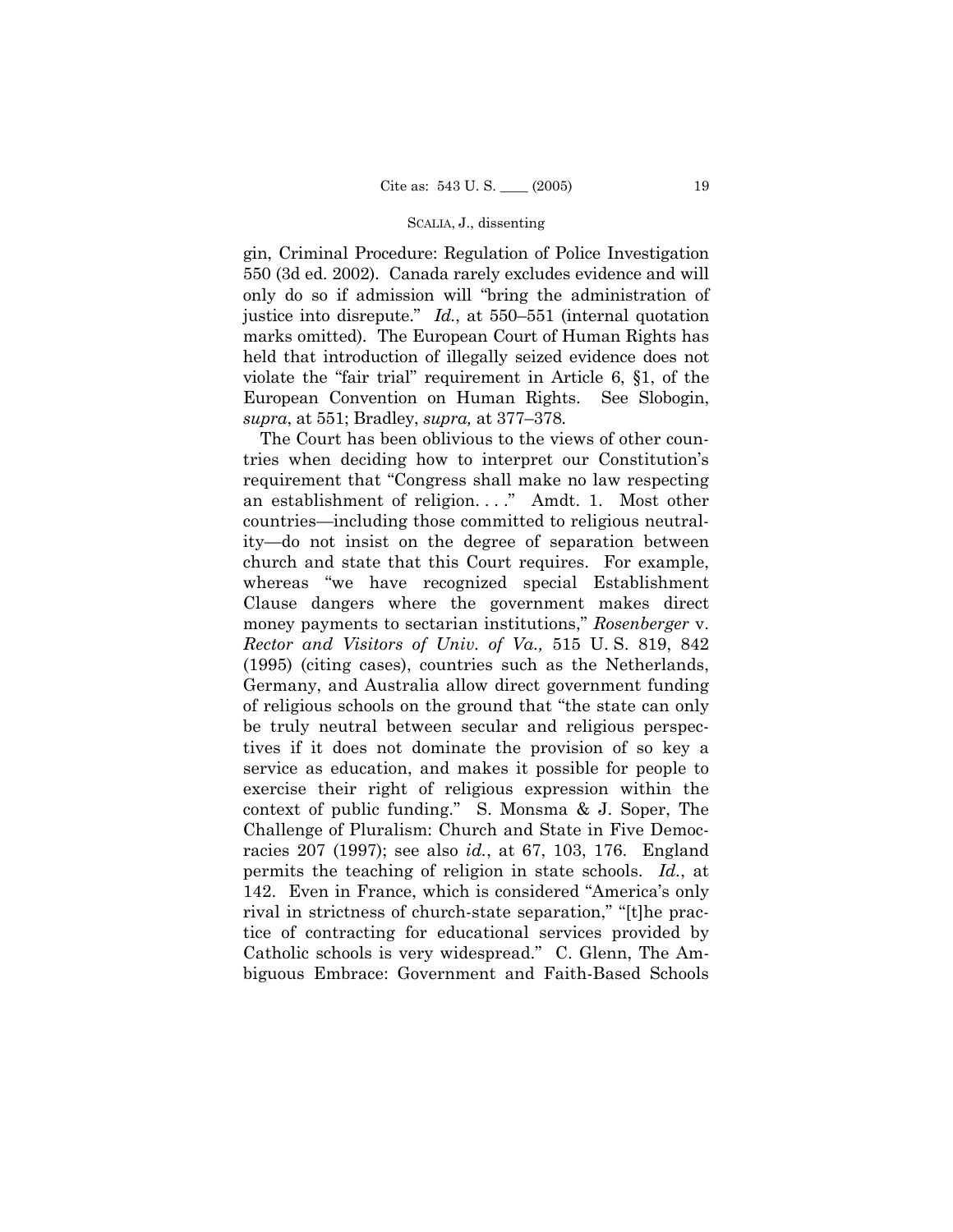and Social Agencies 110 (2000).

And let us not forget the Court's abortion jurisprudence, which makes us one of only six countries that allow abortion on demand until the point of viability. See Larsen, Importing Constitutional Norms from a "Wider Civilization": *Lawrence* and the Rehnquist Court's Use of Foreign and International Law in Domestic Constitutional Interpretation, 65 Ohio St. L. J. 1283, 1320 (2004); Center for Reproductive Rights, The World's Abortion Laws (June 2004), http://www.reproductiverights.org/ pub\_fac\_abortion\_laws.html. Though the Government and *amici* in cases following *Roe* v. *Wade,* 410 U. S. 113 (1973), urged the Court to follow the international community's lead, these arguments fell on deaf ears. See McCrudden, A Part of the Main? The Physician-Assisted Suicide Cases and Comparative Law Methodology in the United States Supreme Court, in Law at the End of Life: The Supreme Court and Assisted Suicide 125, 129–130 (C. Schneider ed. 2000).

The Court's special reliance on the laws of the United Kingdom is perhaps the most indefensible part of its opinion. It is of course true that we share a common history with the United Kingdom, and that we often consult English sources when asked to discern the meaning of a constitutional text written against the backdrop of 18thcentury English law and legal thought. If we applied that approach today, our task would be an easy one. As we explained in *Harmelin* v. *Michigan,* 501 U. S. 957, 973– 974 (1991), the "Cruell and Unusuall Punishments" provision of the English Declaration of Rights was originally meant to describe those punishments "'out of [the Judges'] Power'"—that is, those punishments that were not authorized by common law or statute, but that were nonetheless administered by the Crown or the Crown's judges. Under that reasoning, the death penalty for under-18 offenders would easily survive this challenge. The Court has, how-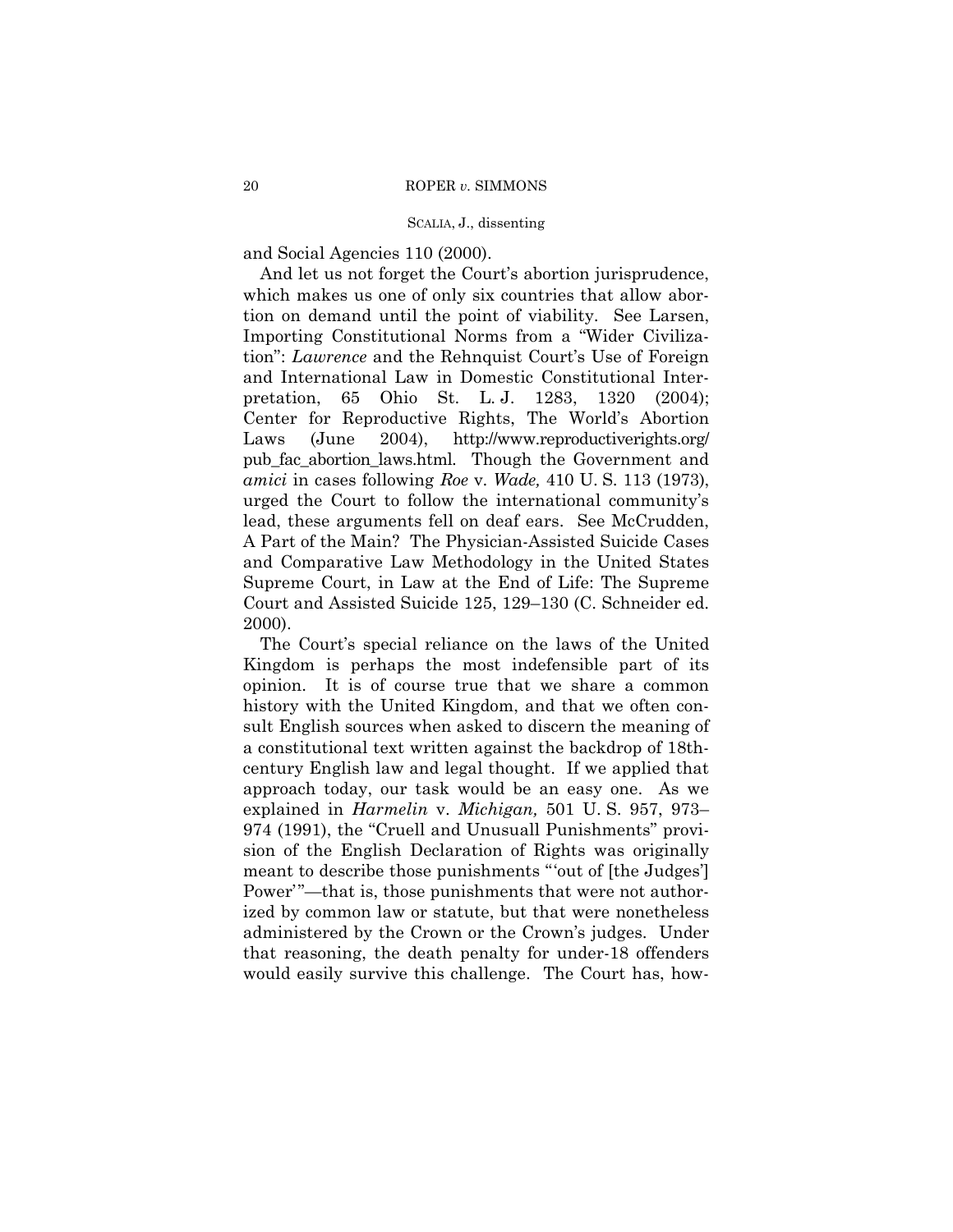ever—I think wrongly—long rejected a purely originalist approach to our Eighth Amendment, and that is certainly not the approach the Court takes today. Instead, the Court undertakes the majestic task of determining (and thereby prescribing) *our* Nation's *current* standards of decency. It is beyond comprehension why we should look, for that purpose, to a country that has developed, in the centuries since the Revolutionary War—and with increasing speed since the United Kingdom's recent submission to the jurisprudence of European courts dominated by continental jurists—a legal, political, and social culture quite different from our own. If we took the Court's directive seriously, we would also consider relaxing our double jeopardy prohibition, since the British Law Commission recently published a report that would significantly extend the rights of the prosecution to appeal cases where an acquittal was the result of a judge's ruling that was legally incorrect. See Law Commission, Double Jeopardy and Prosecution Appeals, LAW COM No. 267, Cm 5048, p. 6, ¶1.19 (Mar. 2001); J. Spencer, The English System in European Criminal Procedures 142, 204, and n. 239 (M. Delmas-Marty & J. Spencer eds. 2002). We would also curtail our right to jury trial in criminal cases since, despite the jury system's deep roots in our shared common law, England now permits all but the most serious offenders to be tried by magistrates without a jury. See D. Feldman, England and Wales, in Criminal Procedure: A Worldwide Study 91, 114–115 (C. Bradley ed. 1999).

The Court should either profess its willingness to reconsider all these matters in light of the views of foreigners, or else it should cease putting forth foreigners' views as part of the *reasoned basis* of its decisions. To invoke alien law when it agrees with one's own thinking, and ignore it otherwise, is not reasoned decisionmaking, but sophistry.9

——————

<sup>9</sup> JUSTICE O'CONNOR asserts that the Eighth Amendment has a "spe-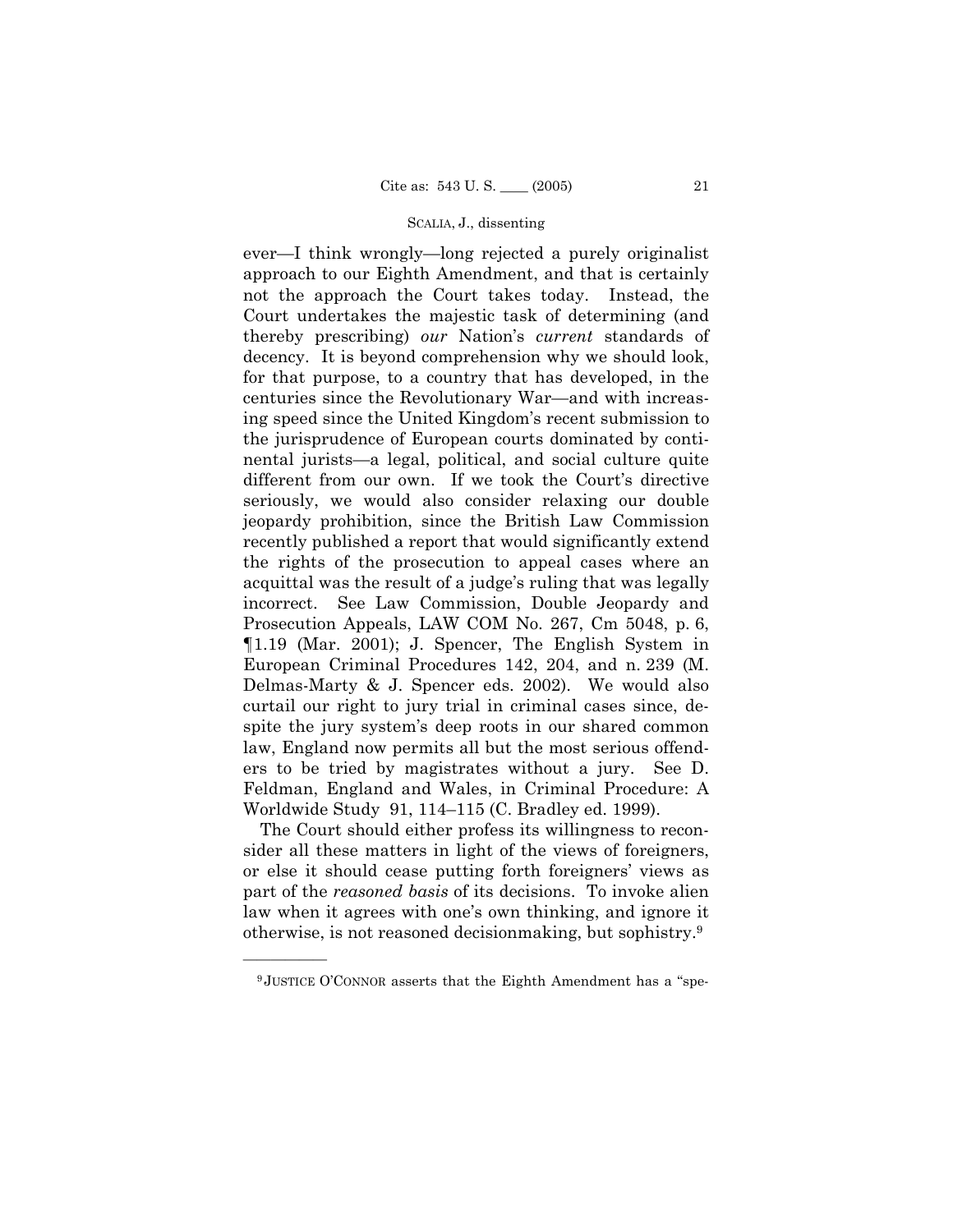#### 22 ROPER *v.* SIMMONS

# SCALIA, J., dissenting

The Court responds that "[i]t does not lessen our fidelity to the Constitution or our pride in its origins to acknowledge that the express affirmation of certain fundamental rights by other nations and peoples simply underscores the centrality of those same rights within our own heritage of freedom." *Ante*, at 24–25. To begin with, I do not believe that approval by "other nations and peoples" should buttress our commitment to American principles any more than (what should logically follow) disapproval by "other nations and peoples" should weaken that commitment. More importantly, however, the Court's statement flatly misdescribes what is going on here. Foreign sources are cited today, *not* to underscore our "fidelity" to the Constitution, our "pride in its origins," and "our own [American] heritage." To the contrary, they are cited *to set aside* the centuries-old American practice—a practice still engaged in by a large majority of the relevant States—of

——————

cial character," in that it "draws its meaning directly from the maturing values of civilized society." *Ante,* at 19. Nothing in the text reflects such a distinctive character—and we have certainly applied the "maturing values" rationale to give brave new meaning to other provisions of the Constitution, such as the Due Process Clause and the Equal Protection Clause. See, *e.g.*, *Lawrence* v. *Texas,* 539 U. S. 558, 571–573 (2003); *United States* v. *Virginia,* 518 U. S. 515, 532–534 (1996); *Planned Parenthood of Southeastern Pa.* v. *Casey,* 505 U. S. 833, 847–850 (1992). JUSTICE O'CONNOR asserts that an international consensus can at least "serve to confirm the reasonableness of a consonant and genuine American consensus." *Ante*, at 19*.* Surely not unless it can also demonstrate the *un*reasonableness of such a consensus. Either America's principles are its own, or they follow the world; one cannot have it both ways. Finally, JUSTICE O'CONNOR finds it unnecessary to consult foreign law in the present case because there is "no . . . domestic consensus" to be confirmed. *Ibid.* But since she believes that the Justices can announce their own requirements of "moral proportionality" despite the absence of consensus, why would foreign law not be relevant to *that*  judgment? If foreign law is powerful enough to supplant the judgment of the American people, surely it is powerful enough to change a personal assessment of moral proportionality.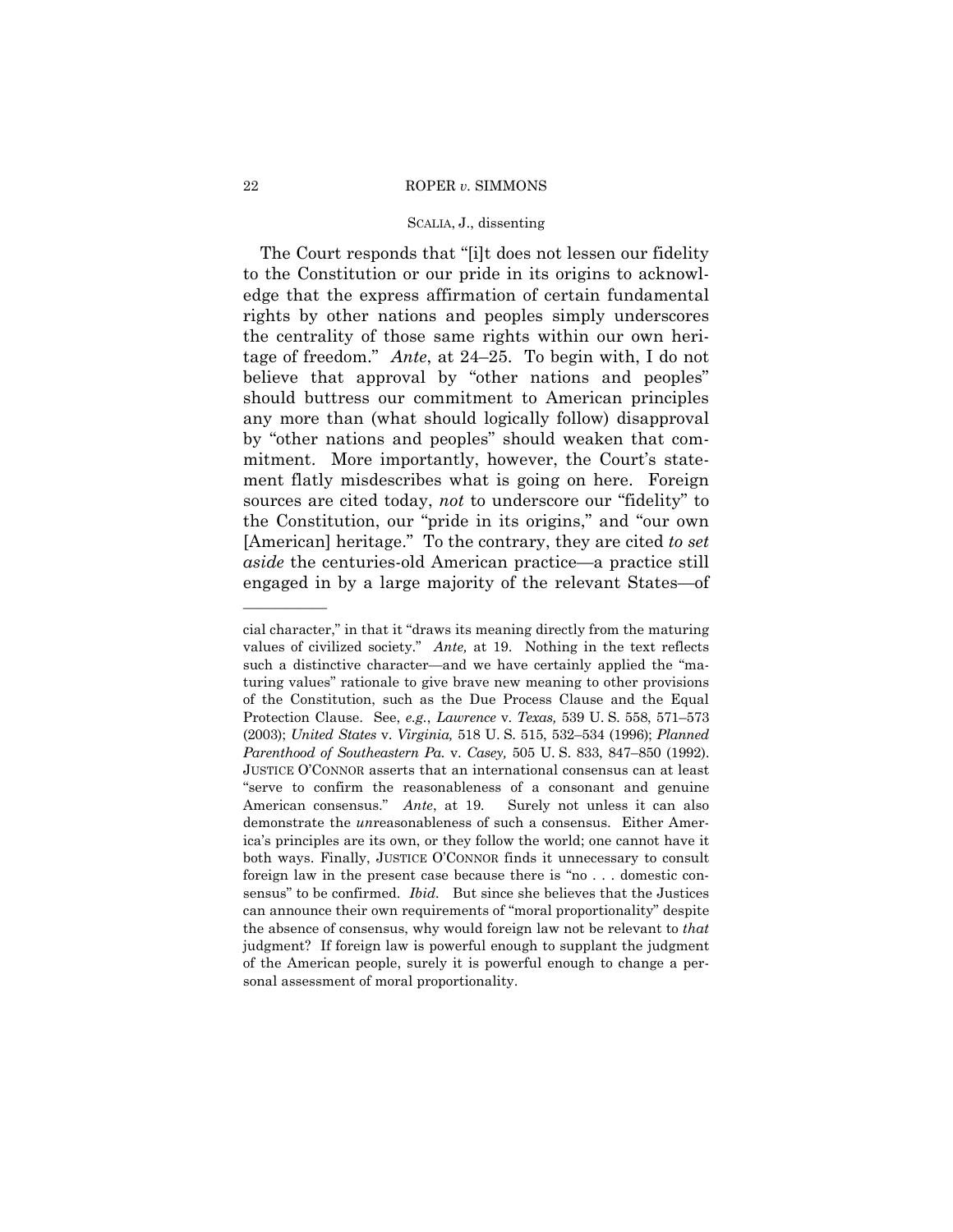letting a jury of 12 citizens decide whether, in the particular case, youth should be the basis for withholding the death penalty. What these foreign sources "affirm," rather than repudiate, is the Justices' own notion of how the world ought to be, and their diktat that it shall be so henceforth in America. The Court's parting attempt to downplay the significance of its extensive discussion of foreign law is unconvincing. "Acknowledgment" of foreign approval has no place in the legal opinion of this Court *unless it is part of the basis for the Court's judgment* which is surely what it parades as today.

IV

To add insult to injury, the Court affirms the Missouri Supreme Court without even admonishing that court for its flagrant disregard of our precedent in *Stanford*. Until today, we have always held that "it is this Court's prerogative alone to overrule one of its precedents." *State Oil Co.*  v. *Khan,* 522 U. S. 3, 20 (1997). That has been true even where " changes in judicial doctrine' halvel significantly undermined" our prior holding, *United States* v. *Hatter,*  532 U. S. 557, 567 (2001) (quoting *Hatter* v. *United States*, 64 F. 3d 647, 650 (CA Fed. 1995)), and even where our prior holding "appears to rest on reasons rejected in some other line of decisions," *Rodriguez de Quijas* v. *Shearson/ American Express, Inc.,* 490 U. S. 477, 484 (1989). Today, however, the Court silently approves a state-court decision that blatantly rejected controlling precedent.

One must admit that the Missouri Supreme Court's action, and this Court's indulgent reaction, are, in a way, understandable. In a system based upon constitutional and statutory text democratically adopted, the concept of "law" ordinarily signifies that particular words have a fixed meaning. Such law does not change, and this Court's pronouncement of it therefore remains authoritative until (confessing our prior error) we overrule. The Court has